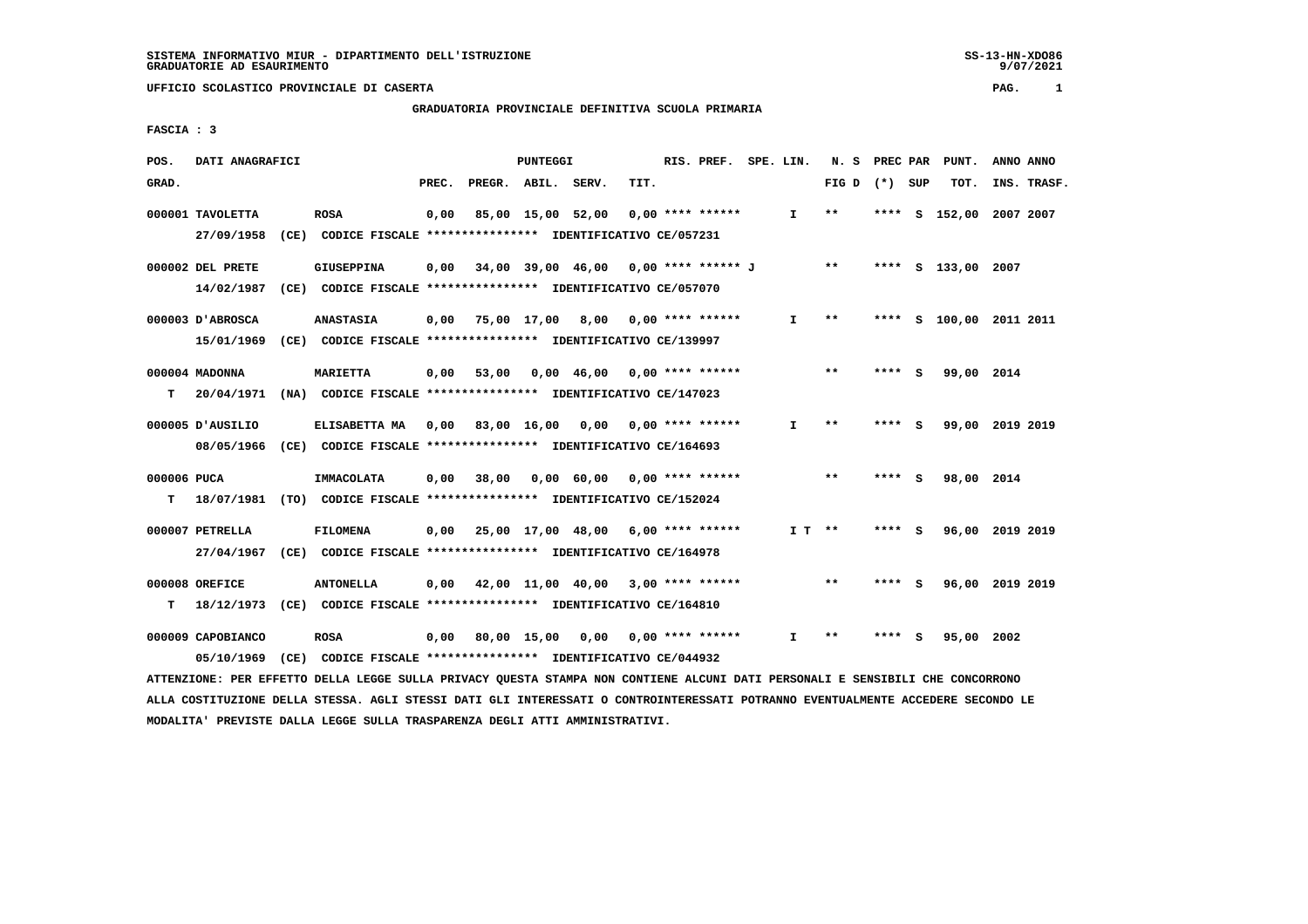# **GRADUATORIA PROVINCIALE DEFINITIVA SCUOLA PRIMARIA**

 **FASCIA : 3**

| POS.         | DATI ANAGRAFICI   |                                                                                                                               |       |                    | PUNTEGGI |                                                         |      | RIS. PREF. SPE. LIN. |     |       | N. S PREC PAR   | PUNT.                  | ANNO ANNO   |
|--------------|-------------------|-------------------------------------------------------------------------------------------------------------------------------|-------|--------------------|----------|---------------------------------------------------------|------|----------------------|-----|-------|-----------------|------------------------|-------------|
| GRAD.        |                   |                                                                                                                               | PREC. | PREGR. ABIL. SERV. |          |                                                         | TIT. |                      |     |       | FIG D $(*)$ SUP | TOT.                   | INS. TRASF. |
|              | 000010 MORETTA    | <b>ANGELA</b>                                                                                                                 | 0,00  |                    |          | $30,00$ 15,00 50,00 0,00 **** ******                    |      |                      |     | $***$ | **** S          | 95,00 2007 2007        |             |
|              |                   | 31/05/1967 (RM) CODICE FISCALE *************** IDENTIFICATIVO CE/057515                                                       |       |                    |          |                                                         |      |                      |     |       |                 |                        |             |
| 000011 NUZZO |                   | ANNA                                                                                                                          | 0,00  |                    |          | 52,00 6,00 36,00 0,00 **** ******                       |      |                      |     | **    | **** S          | 94,00 2019 2019        |             |
|              |                   | S 06/10/1982 (CE) CODICE FISCALE *************** IDENTIFICATIVO CE/164862                                                     |       |                    |          |                                                         |      |                      |     |       |                 |                        |             |
|              | 000012 ROSSETTI   | GEMMA ANNA                                                                                                                    |       |                    |          | 0,00 29,00 16,00 48,00 0,00 **** ****** J               |      |                      |     |       |                 | ** x **** s 93,00 2014 |             |
| T.           |                   | 25/08/1980 (CE) CODICE FISCALE **************** IDENTIFICATIVO CE/154651                                                      |       |                    |          |                                                         |      |                      |     |       |                 |                        |             |
|              | 000013 DE FUSCO   | <b>PAOLA</b>                                                                                                                  |       |                    |          | $0,00$ 40,00 15,00 38,00 0,00 **** ******               |      |                      | I.  | $* *$ | **** S          | 93,00 2016             |             |
|              |                   | 14/05/1961 (CE) CODICE FISCALE *************** IDENTIFICATIVO CE/022870                                                       |       |                    |          |                                                         |      |                      |     |       |                 |                        |             |
|              | 000014 LOMBARDI   | CINZIA                                                                                                                        |       |                    |          | $0,00$ 21,00 15,00 50,00 6,00 **** ******               |      |                      | FIS | $***$ | **** S          | 92,00 2000             |             |
|              |                   | 11/04/1970 (CE) CODICE FISCALE **************** IDENTIFICATIVO CE/022248                                                      |       |                    |          |                                                         |      |                      |     |       |                 |                        |             |
| 000015 DIANA |                   | <b>AGNESE</b>                                                                                                                 |       |                    |          | 0,00 15,00 14,00 60,00 3,00 **** ******                 |      |                      |     | $***$ | **** S          | 92,00 2014             |             |
| T.           |                   | 28/05/1978 (CE) CODICE FISCALE **************** IDENTIFICATIVO CE/148651                                                      |       |                    |          |                                                         |      |                      |     |       |                 |                        |             |
|              | 000016 DONGIACOMO | <b>ANGELINA</b>                                                                                                               |       |                    |          | $0,00$ $24,00$ $14,00$ $54,00$ $0,00$ $***$ **** ****** |      |                      |     | $***$ | **** S          | 92,00 2019 2019        |             |
| т            |                   | 04/02/1956 (CE) CODICE FISCALE **************** IDENTIFICATIVO CE/164965                                                      |       |                    |          |                                                         |      |                      |     |       |                 |                        |             |
| 000017 MANZO |                   | IMMACOLATA                                                                                                                    |       |                    |          | $0,00$ 16,00 13,00 62,00 0,00 **** ****** J             |      |                      |     | $* *$ | **** S          | 91,00 2000             |             |
|              |                   | 19/06/1964 (NA) CODICE FISCALE *************** IDENTIFICATIVO CE/021414                                                       |       |                    |          |                                                         |      |                      |     |       |                 |                        |             |
|              | 000018 ROMANO     | MARIA LUIGI                                                                                                                   |       |                    |          | 0,00 78,00 13,00 0,00 0,00 **** ******                  |      |                      |     | $* *$ | $***$ S         | 91,00 2019 2019        |             |
|              | 17/02/1970        | (BN) CODICE FISCALE **************** IDENTIFICATIVO CE/164699                                                                 |       |                    |          |                                                         |      |                      |     |       |                 |                        |             |
|              |                   | ATTENZIONE: PER EFFETTO DELLA LEGGE SULLA PRIVACY QUESTA STAMPA NON CONTIENE ALCUNI DATI PERSONALI E SENSIBILI CHE CONCORRONO |       |                    |          |                                                         |      |                      |     |       |                 |                        |             |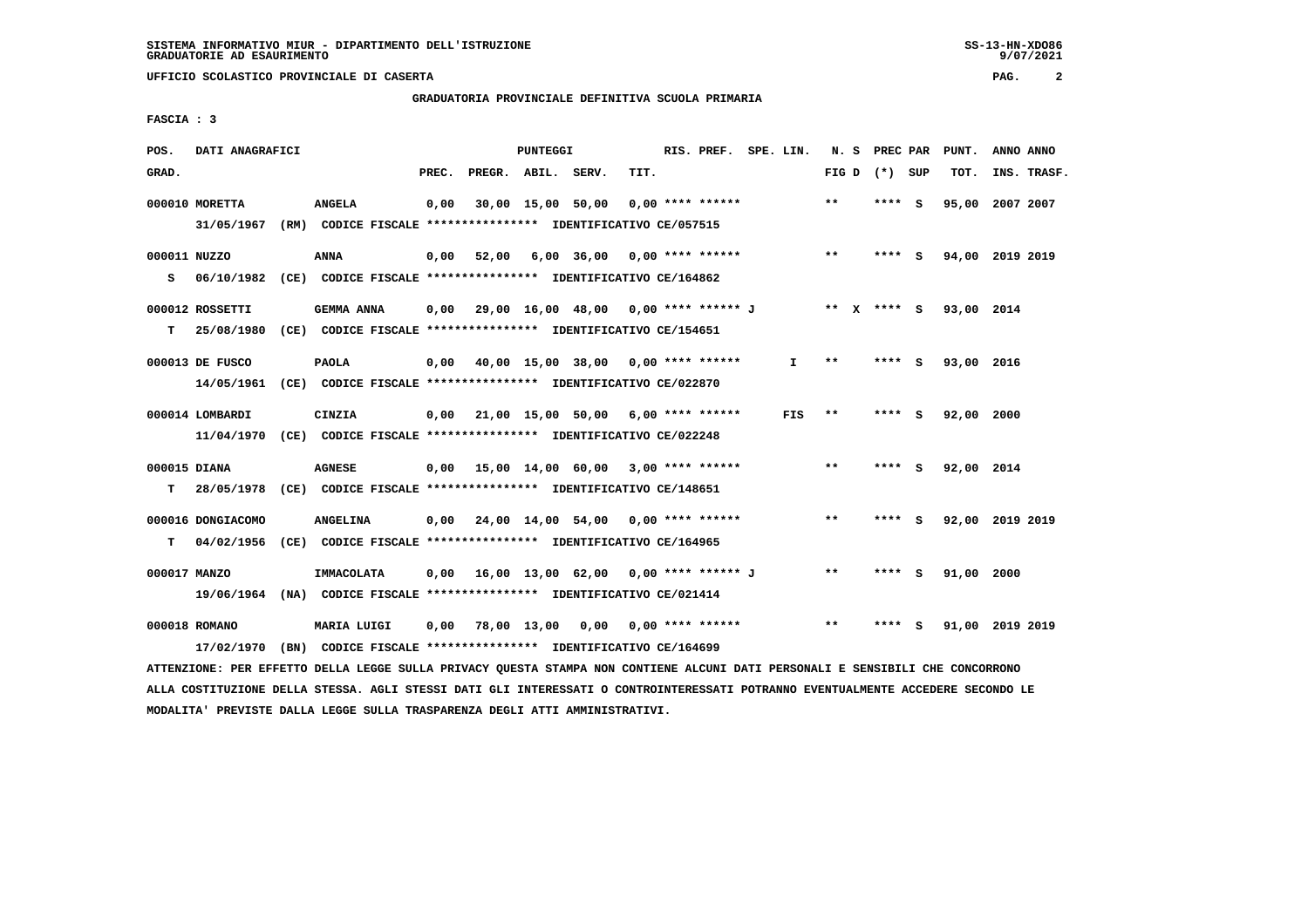# **GRADUATORIA PROVINCIALE DEFINITIVA SCUOLA PRIMARIA**

 **FASCIA : 3**

| POS.         | DATI ANAGRAFICI   |                                                                                                                               |       |                    | PUNTEGGI |                                           |      | RIS. PREF. SPE. LIN. |              | N. S            | PREC PAR | PUNT.           | ANNO ANNO |             |
|--------------|-------------------|-------------------------------------------------------------------------------------------------------------------------------|-------|--------------------|----------|-------------------------------------------|------|----------------------|--------------|-----------------|----------|-----------------|-----------|-------------|
| GRAD.        |                   |                                                                                                                               | PREC. | PREGR. ABIL. SERV. |          |                                           | TIT. |                      |              | FIG D $(*)$ SUP |          | TOT.            |           | INS. TRASF. |
|              | 000019 DE LUCIA   | <b>MARIA ROSARIA</b>                                                                                                          | 0,00  |                    |          | 33,00 15,00 42,00                         |      | $0,00$ **** ******   |              | $* *$           | **** S   | 90,00 2007      |           |             |
|              | 09/05/1959        | (CE) CODICE FISCALE **************** IDENTIFICATIVO CE/026862                                                                 |       |                    |          |                                           |      |                      |              |                 |          |                 |           |             |
|              | 000020 ALTIERO    | <b>CLEMENTINA</b>                                                                                                             | 0,00  |                    |          | 31,00 15,00 42,00 0,00 **** ******        |      |                      | $\mathbf{I}$ | $* *$           | **** S   | 88,00 2000      |           |             |
|              |                   | 22/08/1963 (CE) CODICE FISCALE *************** IDENTIFICATIVO CE/020915                                                       |       |                    |          |                                           |      |                      |              |                 |          |                 |           |             |
|              |                   |                                                                                                                               |       |                    |          |                                           |      |                      |              |                 |          |                 |           |             |
|              | 000021 CARANNANTE | <b>BIANCA</b>                                                                                                                 | 0,00  |                    |          | 20,00 18,00 50,00 0,00 **** ****** J      |      |                      | $\mathbf{I}$ | $* *$           | **** S   | 88,00 2002      |           |             |
|              |                   | 05/12/1967 (CE) CODICE FISCALE *************** IDENTIFICATIVO CE/042882                                                       |       |                    |          |                                           |      |                      |              |                 |          |                 |           |             |
| 000022 TURCO |                   | <b>SABRINA</b>                                                                                                                |       |                    |          | $0,00$ 11,00 11,00 60,00 6,00 **** ****** |      |                      |              | **              | **** S   | 88,00 2019 2019 |           |             |
| т            |                   | 26/06/1973 (CE) CODICE FISCALE **************** IDENTIFICATIVO CE/164679                                                      |       |                    |          |                                           |      |                      |              |                 |          |                 |           |             |
|              |                   |                                                                                                                               |       |                    |          |                                           |      |                      |              |                 |          |                 |           |             |
|              | 000023 BODENIZZA  | <b>RITA</b>                                                                                                                   | 0,00  |                    |          | 48,00 16,00 24,00 0,00 **** ******        |      |                      | I.           | $***$           | **** S   | 88,00 2019 2019 |           |             |
|              | 23/05/1975        | (CE) CODICE FISCALE **************** IDENTIFICATIVO CE/164938                                                                 |       |                    |          |                                           |      |                      |              |                 |          |                 |           |             |
|              | 000024 RICCIARDI  | LUCREZIA                                                                                                                      | 0,00  |                    |          | $0.00$ 15.00 72.00 0.00 **** ******       |      |                      |              | **              | ****     | 87,00 2019 2019 |           |             |
|              | 30/04/1967        | (CE) CODICE FISCALE **************** IDENTIFICATIVO CE/164986                                                                 |       |                    |          |                                           |      |                      |              |                 |          |                 |           |             |
|              |                   |                                                                                                                               |       |                    |          |                                           |      |                      |              |                 |          |                 |           |             |
|              | 000025 BUCCIERO   | <b>GIOVANNA</b>                                                                                                               |       |                    |          | $0,00$ 26,00 11,00 46,00 0,00 **** ****** |      |                      |              | $**$            | **** S   | 83,00 2014      |           |             |
| т            | 05/07/1975        | (CE) CODICE FISCALE **************** IDENTIFICATIVO CE/151795                                                                 |       |                    |          |                                           |      |                      |              |                 |          |                 |           |             |
|              | 000026 IMBIMBO    | <b>VINCENZA</b>                                                                                                               |       |                    |          | 0,00 17,00 0,00 60,00 6,00 **** ****** J  |      |                      |              | $* *$           | **** S   | 83,00 2014      |           |             |
| т            | 06/02/1980        | (NA) CODICE FISCALE **************** IDENTIFICATIVO CE/154124                                                                 |       |                    |          |                                           |      |                      |              |                 |          |                 |           |             |
|              |                   |                                                                                                                               |       |                    |          |                                           |      |                      |              |                 |          |                 |           |             |
|              | 000027 MARRANDINO | MARIA                                                                                                                         | 0,00  |                    |          | 36,00 11,00 36,00 0,00 **** ******        |      |                      |              | $* *$           | **** S   | 83,00 2019 2019 |           |             |
| т            | 15/09/1981        | (CE) CODICE FISCALE **************** IDENTIFICATIVO CE/164719                                                                 |       |                    |          |                                           |      |                      |              |                 |          |                 |           |             |
|              |                   | ATTENZIONE: PER EFFETTO DELLA LEGGE SULLA PRIVACY QUESTA STAMPA NON CONTIENE ALCUNI DATI PERSONALI E SENSIBILI CHE CONCORRONO |       |                    |          |                                           |      |                      |              |                 |          |                 |           |             |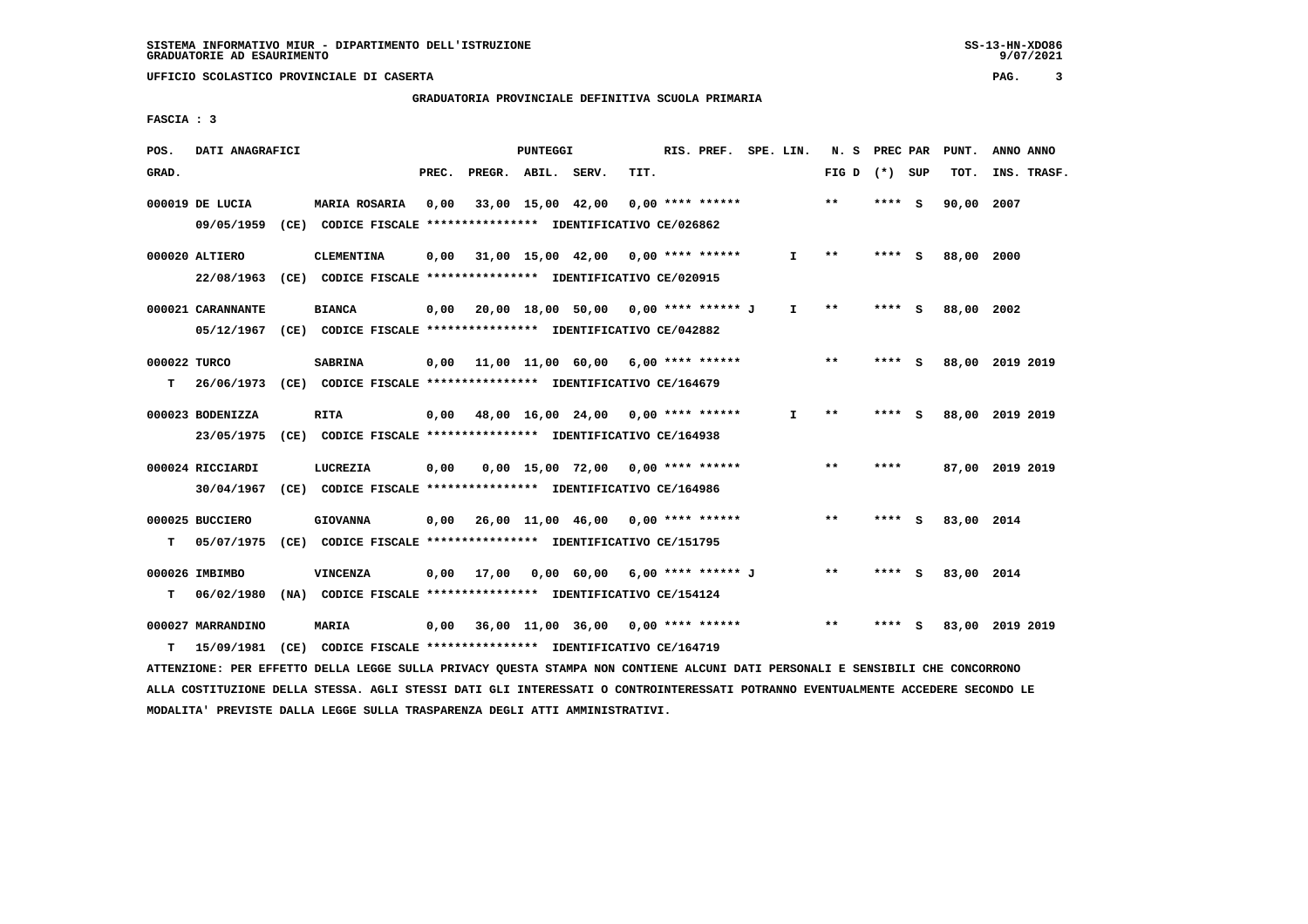# **GRADUATORIA PROVINCIALE DEFINITIVA SCUOLA PRIMARIA**

 **FASCIA : 3**

| POS.  | DATI ANAGRAFICI                                                                                           |                                                                                       |       |                                           | PUNTEGGI |                   |      | RIS. PREF.         | SPE. LIN.    | N.S   | PREC PAR  |     | PUNT.      | ANNO ANNO       |
|-------|-----------------------------------------------------------------------------------------------------------|---------------------------------------------------------------------------------------|-------|-------------------------------------------|----------|-------------------|------|--------------------|--------------|-------|-----------|-----|------------|-----------------|
| GRAD. |                                                                                                           |                                                                                       | PREC. | PREGR. ABIL. SERV.                        |          |                   | TIT. |                    |              | FIG D | (*) SUP   |     | TOT.       | INS. TRASF.     |
|       | 000028 CAPASSO<br>28/01/1977 (CE) CODICE FISCALE *************** IDENTIFICATIVO CE/164663                 | <b>TERESA</b>                                                                         | 0,00  | 22,00                                     |          | 0,00 56,00        |      | 3,00 **** ****** J |              | $* *$ | **** S    |     | 81,00      | 2019 2019       |
|       | 000029 CARERE<br>26/07/1976                                                                               | <b>SIMONA</b><br>(NA) CODICE FISCALE **************** IDENTIFICATIVO CE/164977        | 0,00  | 65,00 16,00 0,00                          |          |                   |      | $0.00$ **** ****** | $\mathbf{I}$ | $* *$ | ****      | - 5 |            | 81,00 2019 2019 |
|       | 000030 BARBATO<br>23/06/1968                                                                              | <b>ELENA</b><br>(CE) CODICE FISCALE **************** IDENTIFICATIVO CE/021507         | 0,00  | 15,00 15,00 50,00 0,00 **** ******        |          |                   |      |                    | F            | $***$ | ****      | - 5 | 80,00 2000 |                 |
|       | 000031 TRIDENTE<br>29/05/1959                                                                             | <b>MARIA CONCETT</b><br>(CE) CODICE FISCALE **************** IDENTIFICATIVO CE/046201 | 0,00  | 66,00 14,00                               |          | 0,00              |      | $0.00$ **** ****** | F            | $* *$ | ****      |     | 80,00 2019 |                 |
|       | 000032 VIGLIOTTI<br>15/09/1955 (CE) CODICE FISCALE *************** IDENTIFICATIVO CE/055982               | PASQUALINA                                                                            | 0.00  | 15,00 16,00 48,00                         |          |                   |      | $0.00$ **** ****** | $\mathbf{I}$ | $* *$ | ****      | - S |            | 79,00 2007 2007 |
|       | 000033 STOCCHETTI<br>16/06/1974 (CE) CODICE FISCALE *************** IDENTIFICATIVO CE/057186              | <b>SONIA</b>                                                                          | 0,00  | 23,00 16,00 40,00 0,00 **** ******        |          |                   |      |                    | $\mathbf{I}$ | $* *$ | **** S    |     |            | 79,00 2007 2007 |
|       | 000034 QUINZONE GAROFAL SILVIO<br>12/01/1979 (CE) CODICE FISCALE *************** IDENTIFICATIVO CE/164633 |                                                                                       |       | $0,00$ 48,00 15,00 4,00 12,00 **** ****** |          |                   |      |                    | F            |       | ** x **** |     |            | 79,00 2019 2019 |
|       | 000035 GIORDANO<br>28/11/1974 (CE) CODICE FISCALE *************** IDENTIFICATIVO CE/042965                | <b>VALENTINA</b>                                                                      | 0,00  | 10,00 16,00 52,00 0,00 **** ******        |          |                   |      |                    | I.           | $* *$ | **** S    |     | 78,00 2002 |                 |
|       | 000036 FERRARA<br>14/12/1970                                                                              | <b>ANTONIETTA</b><br>(CE) CODICE FISCALE *************** IDENTIFICATIVO CE/022314     | 0,00  |                                           |          | 15,00 15,00 48,00 |      | $0.00$ **** ****** | $\mathbf{T}$ | $* *$ | ****      | s   | 78,00      | 2007            |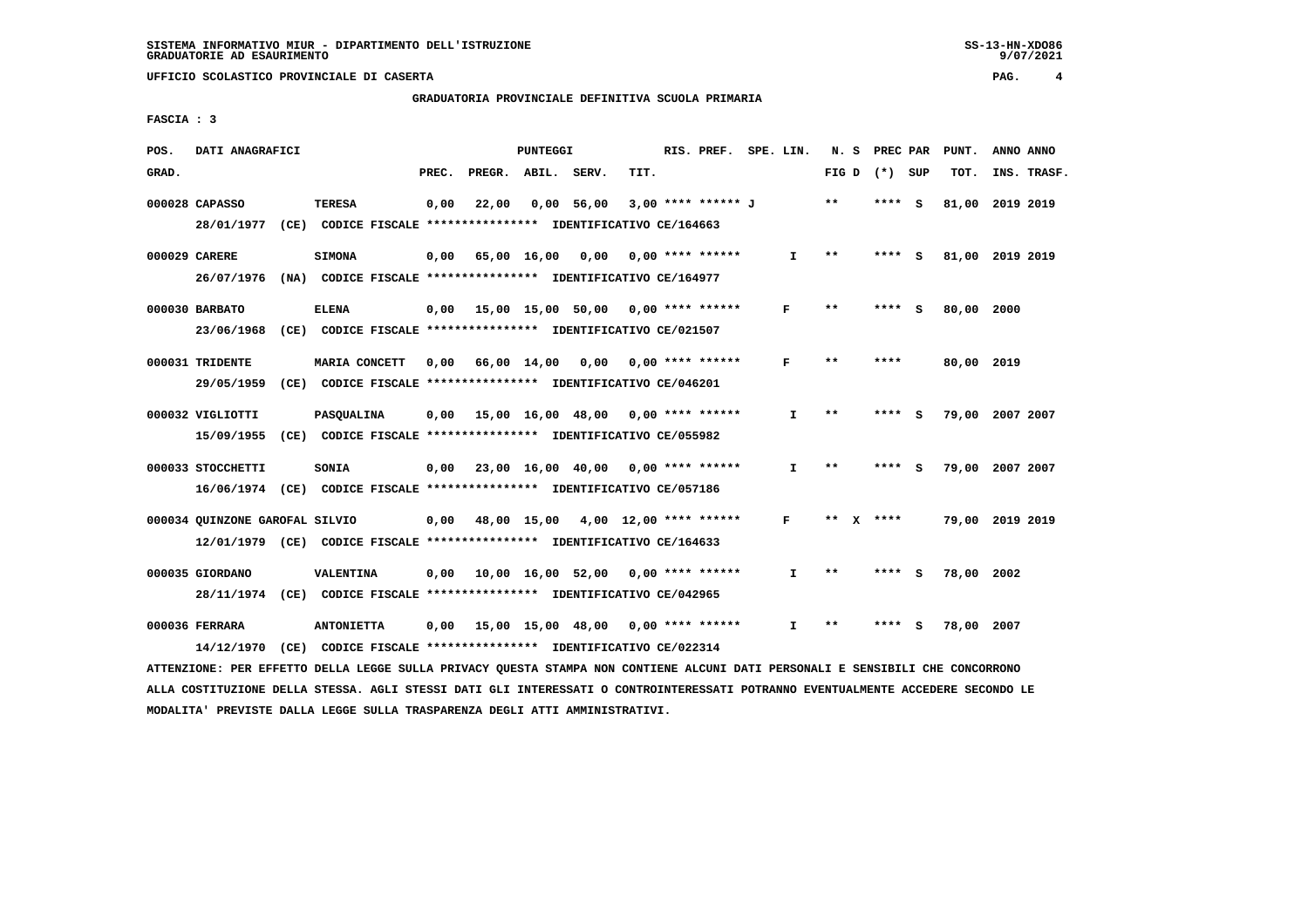# **GRADUATORIA PROVINCIALE DEFINITIVA SCUOLA PRIMARIA**

 **FASCIA : 3**

| POS.         | DATI ANAGRAFICI  |                                                                                                                               |       |                               | PUNTEGGI |                                                                               |      | RIS. PREF. SPE. LIN.  |             |       | N. S PREC PAR   | PUNT.                  | ANNO ANNO |             |
|--------------|------------------|-------------------------------------------------------------------------------------------------------------------------------|-------|-------------------------------|----------|-------------------------------------------------------------------------------|------|-----------------------|-------------|-------|-----------------|------------------------|-----------|-------------|
| GRAD.        |                  |                                                                                                                               | PREC. | PREGR. ABIL. SERV.            |          |                                                                               | TIT. |                       |             |       | FIG D $(*)$ SUP | тот.                   |           | INS. TRASF. |
| 000037 LOICO |                  | <b>SILVANA</b>                                                                                                                |       | $0,00$ $63,00$ $14,00$ $0,00$ |          |                                                                               |      | $0.00$ **** ****** KL |             | $* *$ | **** S          | 77,00 2011 2011        |           |             |
|              |                  | 15/12/1955 (CE) CODICE FISCALE **************** IDENTIFICATIVO CE/140201                                                      |       |                               |          |                                                                               |      |                       |             |       |                 |                        |           |             |
| 000038 MASSA |                  | MARIA                                                                                                                         | 0,00  |                               |          | $9,00$ 17,00 48,00 3,00 **** ******                                           |      |                       | I.          | $***$ | ****            | 77,00 2019 2007        |           |             |
|              |                  | 18/01/1976 (CE) CODICE FISCALE **************** IDENTIFICATIVO CE/057520                                                      |       |                               |          |                                                                               |      |                       |             |       |                 |                        |           |             |
| 000039 ROSSI |                  | <b>NADIA</b>                                                                                                                  |       |                               |          | 0,00 18,00 14,00 36,00  9,00 **** ****** J      **  X **** S  77,00 2019 2019 |      |                       |             |       |                 |                        |           |             |
|              |                  | 27/10/1978 (CE) CODICE FISCALE *************** IDENTIFICATIVO CE/164937                                                       |       |                               |          |                                                                               |      |                       |             |       |                 |                        |           |             |
|              |                  |                                                                                                                               |       |                               |          |                                                                               |      |                       |             | $***$ |                 |                        |           |             |
|              | 000040 RAIMONDO  | <b>GIUSEPPINA</b>                                                                                                             |       |                               |          | $0,00$ 16,00 0,00 60,00 0,00 **** ******                                      |      |                       |             |       | $***$ S         | 76,00 2014             |           |             |
|              |                  | T 26/10/1983 (CE) CODICE FISCALE *************** IDENTIFICATIVO CE/154494                                                     |       |                               |          |                                                                               |      |                       |             |       |                 |                        |           |             |
|              | 000041 PARILLO   | <b>GIOVANNA</b>                                                                                                               |       |                               |          | $0,00$ 23,00 16,00 36,00 0,00 **** ****** KL I                                |      |                       |             | $**$  | $***$ S         | 75,00 2000             |           |             |
|              |                  | 12/03/1964 (CE) CODICE FISCALE *************** IDENTIFICATIVO CE/025119                                                       |       |                               |          |                                                                               |      |                       |             |       |                 |                        |           |             |
|              | 000042 DE BOTTIS | LAVINIA                                                                                                                       |       |                               |          | 0,00 30,00 0,00 42,00 3,00 **** ******                                        |      |                       |             | $* *$ | $***$ S         | 75,00 2019 2019        |           |             |
|              |                  |                                                                                                                               |       |                               |          |                                                                               |      |                       |             |       |                 |                        |           |             |
|              |                  | T 05/04/1976 (CE) CODICE FISCALE **************** IDENTIFICATIVO CE/164728                                                    |       |                               |          |                                                                               |      |                       |             |       |                 |                        |           |             |
|              | 000043 VOTINO    | <b>ANGELA</b>                                                                                                                 |       |                               |          | $0,00$ 21,00 6,00 48,00 0,00 **** ******                                      |      |                       | ** X **** S |       |                 | 75,00 2019 2019        |           |             |
|              |                  | S 11/09/1974 (BN) CODICE FISCALE *************** IDENTIFICATIVO CE/164706                                                     |       |                               |          |                                                                               |      |                       |             |       |                 |                        |           |             |
|              |                  |                                                                                                                               |       |                               |          |                                                                               |      |                       |             |       |                 |                        |           |             |
|              | 000044 GUGLIELMO | <b>ANGELA</b>                                                                                                                 |       |                               |          | $0,00$ 15,00 15,00 41,00 3,00 **** ******                                     |      |                       |             | $***$ | **** S          | 74,00 2002             |           |             |
|              |                  | 24/03/1961 (CE) CODICE FISCALE *************** IDENTIFICATIVO CE/043584                                                       |       |                               |          |                                                                               |      |                       |             |       |                 |                        |           |             |
| 000045 FEOLA |                  | GIUSEPPE                                                                                                                      |       |                               |          | 0,00 55,00 16,00 0,00 3,00 **** ******                                        |      |                       | I.          | $***$ |                 | **** S 74,00 2019 2019 |           |             |
|              | 13/01/1972       | $(CE)$ CODICE FISCALE *************** IDENTIFICATIVO CE/164664                                                                |       |                               |          |                                                                               |      |                       |             |       |                 |                        |           |             |
|              |                  | ATTENZIONE: PER EFFETTO DELLA LEGGE SULLA PRIVACY QUESTA STAMPA NON CONTIENE ALCUNI DATI PERSONALI E SENSIBILI CHE CONCORRONO |       |                               |          |                                                                               |      |                       |             |       |                 |                        |           |             |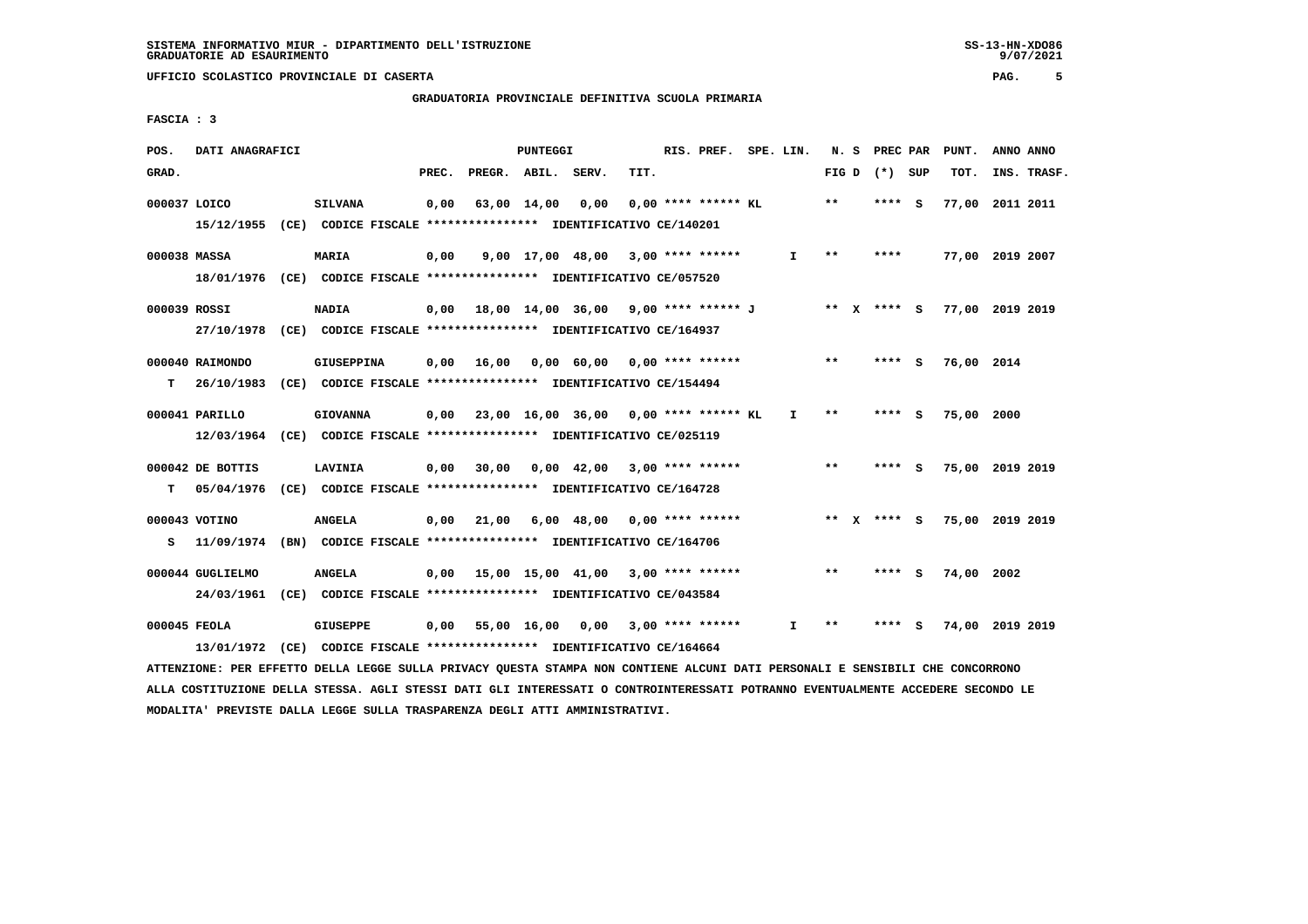**GRADUATORIA PROVINCIALE DEFINITIVA SCUOLA PRIMARIA**

 **FASCIA : 3**

| POS.         | DATI ANAGRAFICI   |                                                                                                                               |       |                    | PUNTEGGI |                                           |      | RIS. PREF. SPE. LIN. |              |       | N. S PREC PAR   | PUNT.                  | ANNO ANNO                   |  |
|--------------|-------------------|-------------------------------------------------------------------------------------------------------------------------------|-------|--------------------|----------|-------------------------------------------|------|----------------------|--------------|-------|-----------------|------------------------|-----------------------------|--|
| GRAD.        |                   |                                                                                                                               | PREC. | PREGR. ABIL. SERV. |          |                                           | TIT. |                      |              |       | FIG D $(*)$ SUP | тот.                   | INS. TRASF.                 |  |
|              | 000046 LUSINI     | <b>MARIA</b>                                                                                                                  | 0,00  |                    |          | 21,00 15,00 34,00                         |      | $3,00$ **** ******   |              | $***$ | $***$ S         | 73,00 2000             |                             |  |
|              |                   | 01/02/1964 (CE) CODICE FISCALE **************** IDENTIFICATIVO CE/022622                                                      |       |                    |          |                                           |      |                      |              |       |                 |                        |                             |  |
|              | 000047 FEMIANO    | <b>ANGELINA</b>                                                                                                               |       |                    |          | $0,00$ 11,00 15,00 46,00 0,00 **** ****** |      |                      |              | $***$ | **** S          | 72,00 2000             |                             |  |
|              |                   | 15/06/1971 (CE) CODICE FISCALE *************** IDENTIFICATIVO CE/020925                                                       |       |                    |          |                                           |      |                      |              |       |                 |                        |                             |  |
|              | 000048 PALMIERI   | <b>SILVANA</b>                                                                                                                |       |                    |          | 0,00 22,00 0,00 50,00 0,00 **** ****** J  |      |                      |              |       |                 | ** X **** S 72,00 2014 |                             |  |
| T.           |                   | 03/10/1970 (CE) CODICE FISCALE *************** IDENTIFICATIVO CE/154495                                                       |       |                    |          |                                           |      |                      |              |       |                 |                        |                             |  |
|              | 000049 RICCIARDI  | <b>RAFFAELLA</b>                                                                                                              |       |                    |          | $0,00$ 14,00 0,00 48,00 9,00 **** ******  |      |                      |              |       |                 |                        | ** X **** S 71,00 2019 2019 |  |
|              |                   | 03/04/1976 (CE) CODICE FISCALE *************** IDENTIFICATIVO CE/164677                                                       |       |                    |          |                                           |      |                      |              |       |                 |                        |                             |  |
|              | 000050 DEL GAUDIO | <b>DOMENICA</b>                                                                                                               | 0,00  |                    |          | $7,00$ 15,00 48,00 0,00 **** ******       |      |                      |              | $***$ | $***$ S         | 70,00 2000             |                             |  |
|              |                   | 03/11/1957 (CE) CODICE FISCALE *************** IDENTIFICATIVO CE/024888                                                       |       |                    |          |                                           |      |                      |              |       |                 |                        |                             |  |
|              | 000051 SCALZONE   | MARIA GIOVANN 0,00 15,00 0,00 46,00 9,00 **** ****** J ** X **** S 70,00 2019 2019                                            |       |                    |          |                                           |      |                      |              |       |                 |                        |                             |  |
|              |                   | T 01/06/1980 (NA) CODICE FISCALE **************** IDENTIFICATIVO CE/164750                                                    |       |                    |          |                                           |      |                      |              |       |                 |                        |                             |  |
| 000052 PESCE |                   | IDA                                                                                                                           | 0,00  |                    |          | 9,00 16,00 38,00 7,00 **** ****** J       |      |                      | I.           | $***$ | **** S          |                        | 70,00 2019 2019             |  |
|              |                   | 27/06/1978 (CE) CODICE FISCALE *************** IDENTIFICATIVO CE/164974                                                       |       |                    |          |                                           |      |                      |              |       |                 |                        |                             |  |
|              | 000053 TAMBURRINO | LUCIA                                                                                                                         |       |                    |          | $0,00$ 10,00 17,00 39,00 3,00 **** ****** |      |                      | $\mathbf{I}$ | $* *$ | **** S          | 69,00 2002             |                             |  |
|              |                   | 24/03/1973 (CE) CODICE FISCALE *************** IDENTIFICATIVO CE/045465                                                       |       |                    |          |                                           |      |                      |              |       |                 |                        |                             |  |
| 000054 IORIO |                   | <b>MARIA</b>                                                                                                                  | 0,00  |                    |          | $8,00$ 15,00 46,00 0,00 **** ******       |      |                      | $\mathbf{I}$ | $***$ | **** S          | 69,00 2002             |                             |  |
|              |                   | 18/02/1967 (CE) CODICE FISCALE **************** IDENTIFICATIVO CE/046127                                                      |       |                    |          |                                           |      |                      |              |       |                 |                        |                             |  |
|              |                   | ATTENZIONE: PER EFFETTO DELLA LEGGE SULLA PRIVACY QUESTA STAMPA NON CONTIENE ALCUNI DATI PERSONALI E SENSIBILI CHE CONCORRONO |       |                    |          |                                           |      |                      |              |       |                 |                        |                             |  |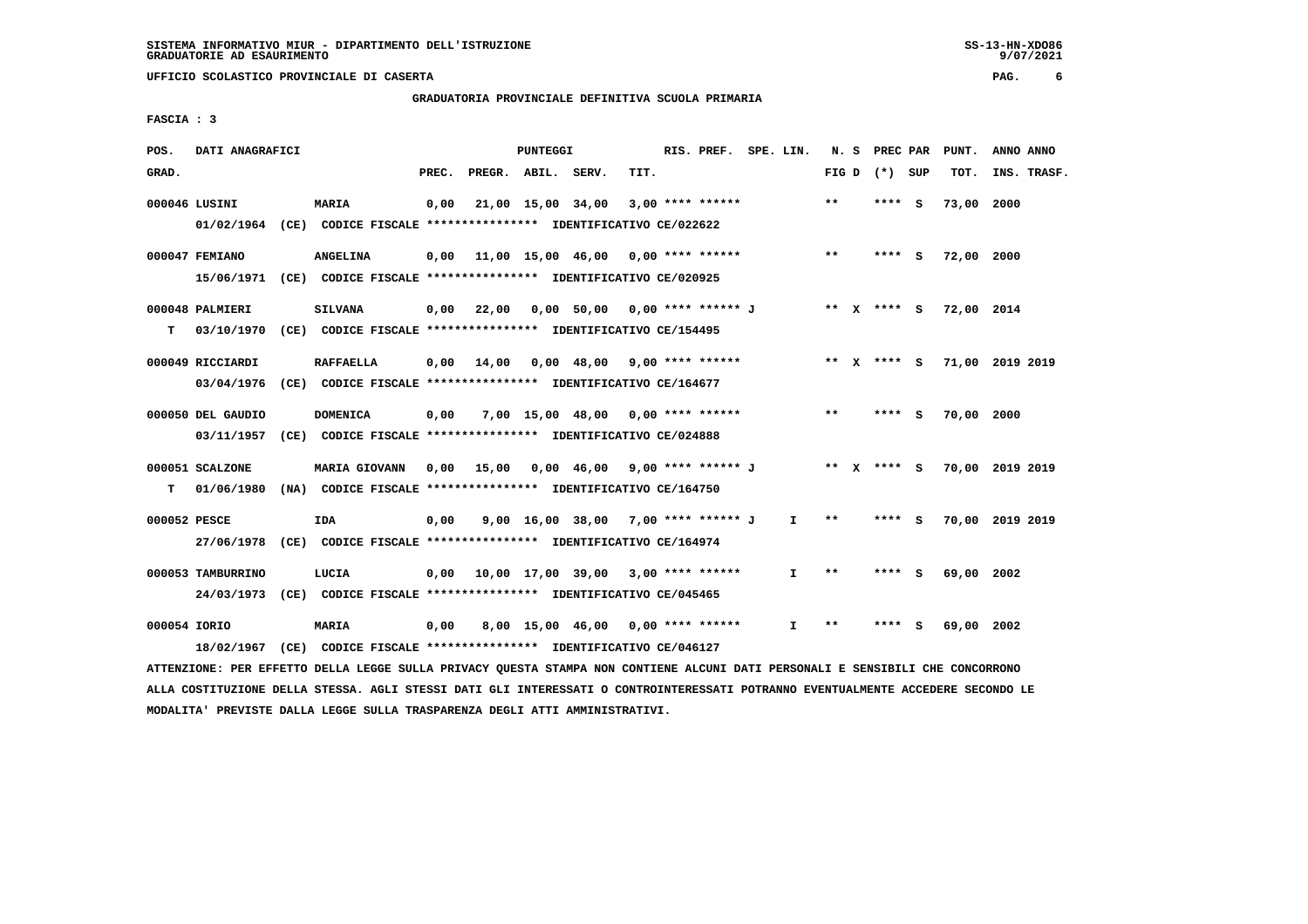# **GRADUATORIA PROVINCIALE DEFINITIVA SCUOLA PRIMARIA**

 **FASCIA : 3**

| POS.  | DATI ANAGRAFICI    |                                                                                                                               |       |                    | <b>PUNTEGGI</b> |                                             |      | RIS. PREF. SPE. LIN. |              | N. S PREC PAR   |         | PUNT.           | ANNO ANNO |             |
|-------|--------------------|-------------------------------------------------------------------------------------------------------------------------------|-------|--------------------|-----------------|---------------------------------------------|------|----------------------|--------------|-----------------|---------|-----------------|-----------|-------------|
| GRAD. |                    |                                                                                                                               | PREC. | PREGR. ABIL. SERV. |                 |                                             | TIT. |                      |              | FIG D $(*)$ SUP |         | TOT.            |           | INS. TRASF. |
|       | 000055 BARBATO     | <b>DANIELA</b>                                                                                                                | 0,00  |                    |                 | 16,00 0,00 53,00                            |      | 0,00 **** ****** J   |              | $* *$           | $***$ S | 69,00 2019 2019 |           |             |
|       |                    | 29/04/1977 (CE) CODICE FISCALE **************** IDENTIFICATIVO CE/164901                                                      |       |                    |                 |                                             |      |                      |              |                 |         |                 |           |             |
|       | 000056 SANTORO     | CAROLINA                                                                                                                      |       |                    |                 | $0,00$ 13,00 16,00 36,00 3,00 **** ****** J |      |                      | $\mathbf{F}$ | $* *$           | **** S  | 68,00 2002 2015 |           |             |
|       |                    | 21/07/1974 (CE) CODICE FISCALE *************** IDENTIFICATIVO CE/154054                                                       |       |                    |                 |                                             |      |                      |              |                 |         |                 |           |             |
|       | 000057 SANTORO     | <b>PREZIOSA</b>                                                                                                               |       |                    |                 | $0,00$ 36,00 0,00 32,00 0,00 **** ******    |      |                      |              | $***$           | **** S  | 68,00 2014      |           |             |
| T.    |                    | 20/02/1968 (CE) CODICE FISCALE **************** IDENTIFICATIVO CE/150124                                                      |       |                    |                 |                                             |      |                      |              |                 |         |                 |           |             |
|       | 000058 CUCCARI     | <b>ELVIRA</b>                                                                                                                 |       |                    |                 | $0,00$ 16,00 12,00 36,00 3,00 **** ******   |      |                      |              | $***$           | **** S  | 67,00 2014      |           |             |
| T.    |                    | 26/09/1973 (CE) CODICE FISCALE **************** IDENTIFICATIVO CE/154637                                                      |       |                    |                 |                                             |      |                      |              |                 |         |                 |           |             |
|       | 000059 VERONA      | <b>VERA</b>                                                                                                                   |       |                    |                 | $0.00$ 21.00 16.00 24.00 6.00 **** ******   |      |                      | $\mathbf{I}$ | $***$           | **** S  | 67,00 2014      |           |             |
|       |                    | 09/12/1974 (CE) CODICE FISCALE *************** IDENTIFICATIVO CE/043411                                                       |       |                    |                 |                                             |      |                      |              |                 |         |                 |           |             |
|       | 000060 VERRILLO    | <b>FILOMENA</b>                                                                                                               | 0,00  |                    |                 | 3,00 11,00 50,00 3,00 **** ****** J         |      |                      |              | $* *$           | **** S  | 67,00 2019 2019 |           |             |
|       |                    | 07/10/1967 (CE) CODICE FISCALE *************** IDENTIFICATIVO CE/164685                                                       |       |                    |                 |                                             |      |                      |              |                 |         |                 |           |             |
|       | 000061 AFFINITO    | <b>PAOLA</b>                                                                                                                  | 0,00  |                    |                 | $0,00$ 40,00 26,00 0,00 **** ****** J       |      |                      | $\mathbf{I}$ | $* *$           | **** S  | 66,00 2019 2019 |           |             |
|       |                    | 31/03/1985 (CE) CODICE FISCALE *************** IDENTIFICATIVO CE/164724                                                       |       |                    |                 |                                             |      |                      |              |                 |         |                 |           |             |
|       | 000062 DI GIROLAMO | ANNA                                                                                                                          |       |                    |                 | $0,00$ 15,00 12,00 36,00 3,00 **** ******   |      |                      |              | **              | **** S  | 66,00 2019 2019 |           |             |
| т     |                    | 03/08/1979 (NA) CODICE FISCALE *************** IDENTIFICATIVO CE/164882                                                       |       |                    |                 |                                             |      |                      |              |                 |         |                 |           |             |
|       | 000063 FERRARO     | MARIA FLORA                                                                                                                   | 0,00  |                    |                 | 27,00  0,00  36,00  3,00  ****  ******      |      |                      |              | $* *$           | **** S  | 66,00 2019 2019 |           |             |
| т     |                    | 31/10/1980 (NA) CODICE FISCALE *************** IDENTIFICATIVO CE/164705                                                       |       |                    |                 |                                             |      |                      |              |                 |         |                 |           |             |
|       |                    | ATTENZIONE: PER EFFETTO DELLA LEGGE SULLA PRIVACY QUESTA STAMPA NON CONTIENE ALCUNI DATI PERSONALI E SENSIBILI CHE CONCORRONO |       |                    |                 |                                             |      |                      |              |                 |         |                 |           |             |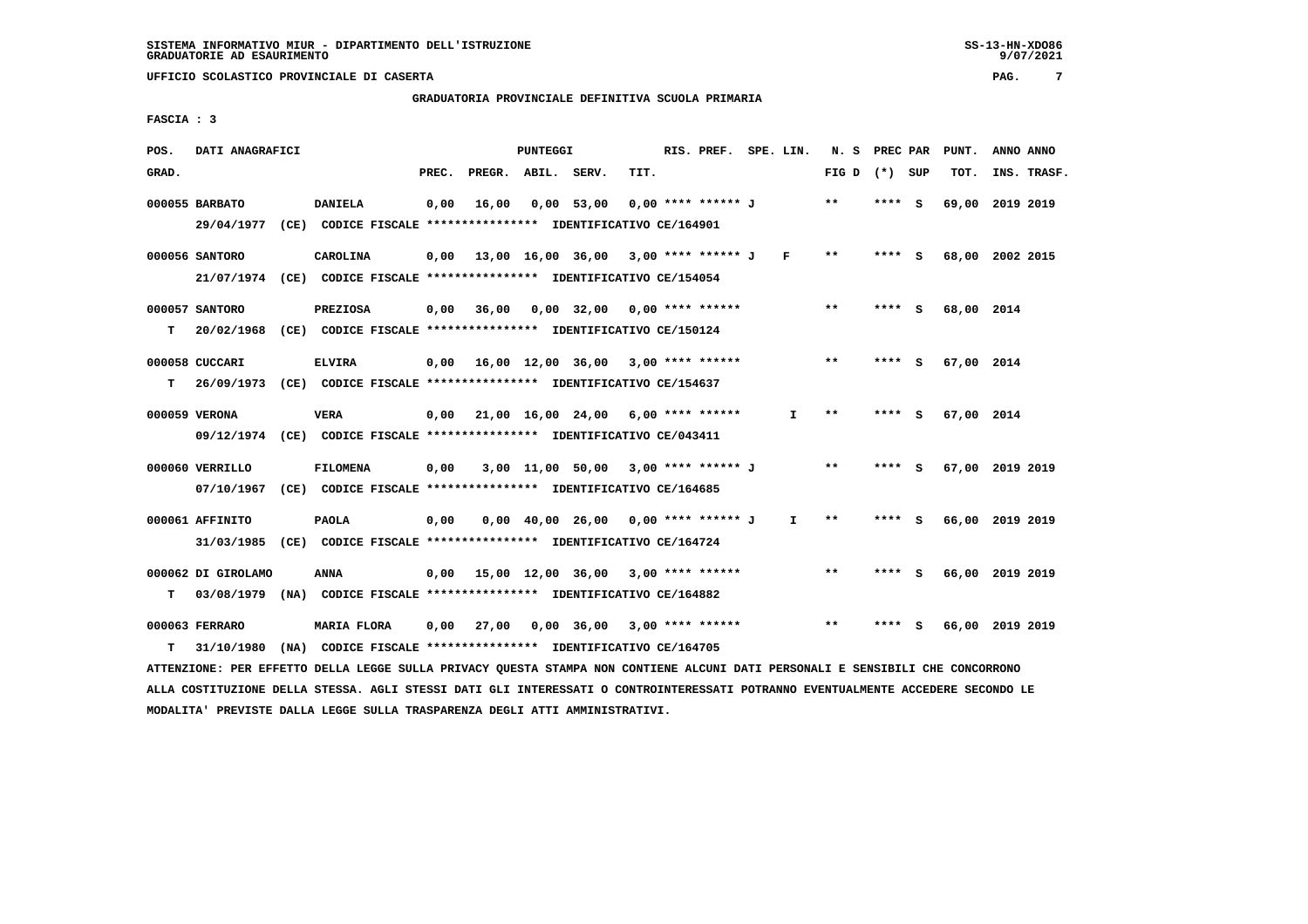# **GRADUATORIA PROVINCIALE DEFINITIVA SCUOLA PRIMARIA**

 **FASCIA : 3**

| POS.  | DATI ANAGRAFICI                                                         |      |                                                               |       |                    | <b>PUNTEGGI</b> |                                                          |      | RIS. PREF. SPE. LIN. |              |       | N. S PREC PAR   |     | PUNT.           | ANNO ANNO   |  |
|-------|-------------------------------------------------------------------------|------|---------------------------------------------------------------|-------|--------------------|-----------------|----------------------------------------------------------|------|----------------------|--------------|-------|-----------------|-----|-----------------|-------------|--|
| GRAD. |                                                                         |      |                                                               | PREC. | PREGR. ABIL. SERV. |                 |                                                          | TIT. |                      |              |       | FIG D $(*)$ SUP |     | TOT.            | INS. TRASF. |  |
|       |                                                                         |      |                                                               |       |                    |                 |                                                          |      |                      |              |       |                 |     |                 |             |  |
|       | 000064 PIZZORUSSO                                                       |      | ANNA                                                          | 0,00  |                    |                 | 18,00 15,00 32,00                                        |      | $0.00$ **** ****** K | $\mathbf{I}$ | $* *$ | $***5$          |     | 65,00 2002      |             |  |
|       | 27/02/1961 (CE) CODICE FISCALE *************** IDENTIFICATIVO CE/046614 |      |                                                               |       |                    |                 |                                                          |      |                      |              |       |                 |     |                 |             |  |
|       | 000065 BAVOSA                                                           |      | MARGHERITA                                                    | 0,00  |                    |                 | $3,00$ 14,00 48,00 0,00 **** ******                      |      |                      |              | $**$  | $***$ S         |     | 65,00 2005 2005 |             |  |
|       | 17/10/1974 (CE) CODICE FISCALE *************** IDENTIFICATIVO CE/053396 |      |                                                               |       |                    |                 |                                                          |      |                      |              |       |                 |     |                 |             |  |
|       |                                                                         |      |                                                               |       |                    |                 |                                                          |      |                      |              |       |                 |     |                 |             |  |
|       | 000066 DI RONZA                                                         |      | <b>GINA</b>                                                   | 0,00  |                    |                 | $0.00$ 15.00 50.00 0.00 **** ****** J I                  |      |                      |              |       | ** x **** S     |     | 65,00 2014      |             |  |
|       | 22/04/1977                                                              |      | (CE) CODICE FISCALE **************** IDENTIFICATIVO CE/045894 |       |                    |                 |                                                          |      |                      |              |       |                 |     |                 |             |  |
|       |                                                                         |      |                                                               |       |                    |                 |                                                          |      |                      |              |       |                 |     |                 |             |  |
|       | 000067 TERRIBILE                                                        |      | MARIAADDOLORA                                                 | 0,00  |                    |                 | 7,00 11,00 38,00 9,00 **** ******                        |      |                      |              |       | ** x **** S     |     | 65,00 2014      |             |  |
|       | 30/10/1981 (CE) CODICE FISCALE *************** IDENTIFICATIVO CE/164235 |      |                                                               |       |                    |                 |                                                          |      |                      |              |       |                 |     |                 |             |  |
|       | 000068 CRISCI                                                           |      | LUCIA                                                         | 0,00  | 8,00               |                 | 0,00 42,00 15,00 **** ****** J                           |      |                      |              | $**$  | **** S          |     | 65,00 2019 2019 |             |  |
| т     | 25/07/1978 (CE) CODICE FISCALE *************** IDENTIFICATIVO CE/164888 |      |                                                               |       |                    |                 |                                                          |      |                      |              |       |                 |     |                 |             |  |
|       |                                                                         |      |                                                               |       |                    |                 |                                                          |      |                      |              |       |                 |     |                 |             |  |
|       | 000069 DI BENEDETTO                                                     |      | <b>ASSUNTA</b>                                                |       |                    |                 | $0,00$ 12,00 16,00 36,00 0,00 **** ******                |      |                      |              | $* *$ | **** S          |     | 64,00           | 2000        |  |
|       | 19/11/1963 (CE) CODICE FISCALE *************** IDENTIFICATIVO CE/020608 |      |                                                               |       |                    |                 |                                                          |      |                      |              |       |                 |     |                 |             |  |
|       |                                                                         |      |                                                               |       |                    |                 |                                                          |      |                      |              |       |                 |     |                 |             |  |
|       | 000070 PIGNATA                                                          |      | <b>CONCETTA</b>                                               | 0,00  |                    |                 | $0.00$ 15.00 46.00 3.00 **** ******                      |      |                      | $\mathbf{I}$ | $* *$ | **** S          |     | 64,00           | 2002        |  |
|       | 24/08/1967 (CE) CODICE FISCALE *************** IDENTIFICATIVO CE/046601 |      |                                                               |       |                    |                 |                                                          |      |                      |              |       |                 |     |                 |             |  |
|       | 000071 DI BENEDETTO                                                     |      | <b>FRANCESCA</b>                                              | 0,00  |                    |                 | 5,00 15,00 44,00                                         |      | $0.00$ **** ******   | T            | $**$  | **** S          |     | 64,00 2002      |             |  |
|       |                                                                         |      |                                                               |       |                    |                 |                                                          |      |                      |              |       |                 |     |                 |             |  |
|       | 01/09/1965 (CE) CODICE FISCALE *************** IDENTIFICATIVO CE/045108 |      |                                                               |       |                    |                 |                                                          |      |                      |              |       |                 |     |                 |             |  |
|       | 000072 CAPUANO                                                          |      | <b>IVANA</b>                                                  | 0,00  | 11,00              |                 | 0,00 44,00 9,00 **** ****** J                            |      |                      |              | $***$ | ****            | - S | 64,00 2014      |             |  |
| T     | 23/08/1972                                                              | (LT) |                                                               |       |                    |                 | CODICE FISCALE **************** IDENTIFICATIVO CE/154475 |      |                      |              |       |                 |     |                 |             |  |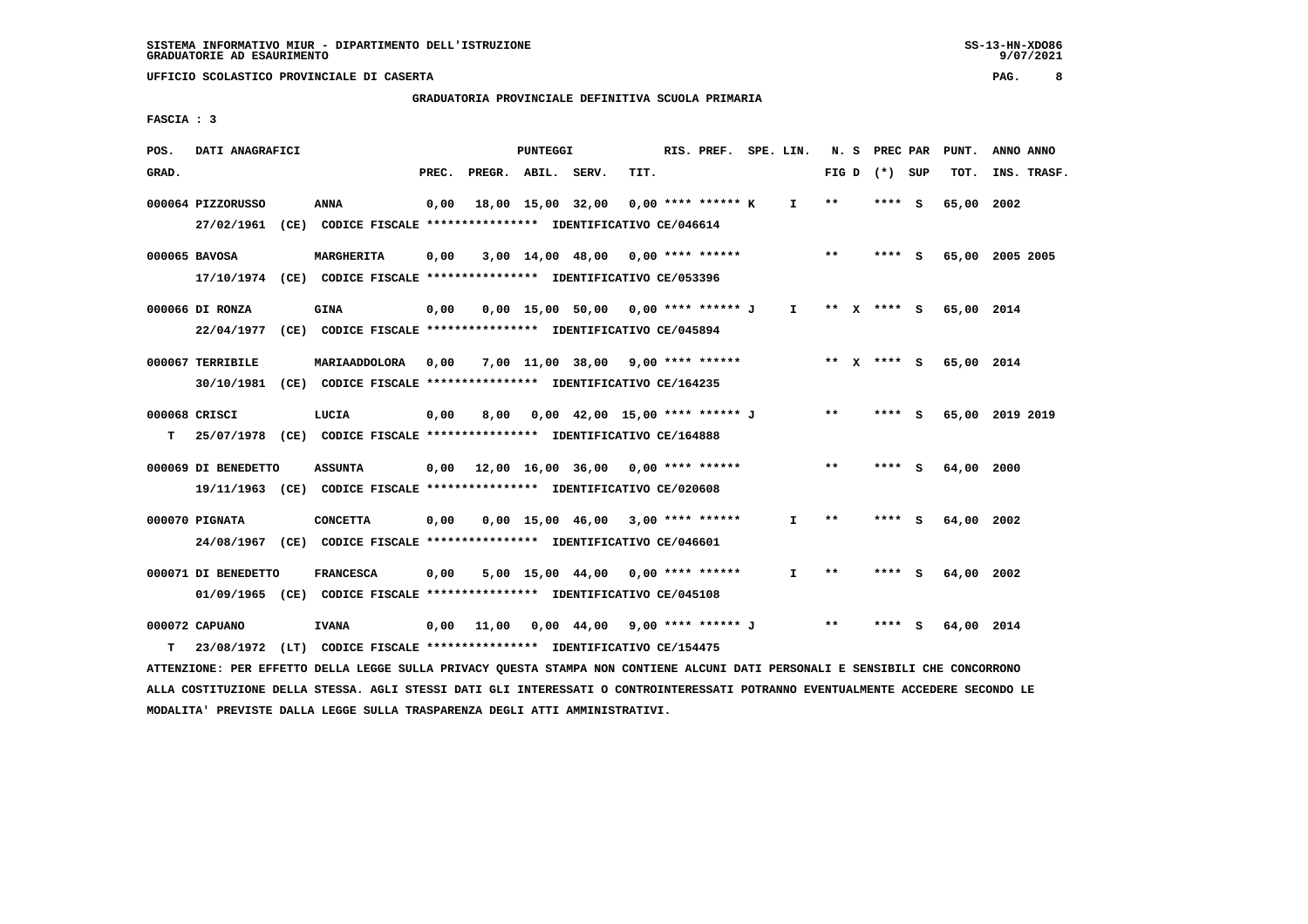# **GRADUATORIA PROVINCIALE DEFINITIVA SCUOLA PRIMARIA**

 **FASCIA : 3**

| POS.         | DATI ANAGRAFICI                                                                                                               |                  |       |                    | PUNTEGGI |                                                                     |      | RIS. PREF. SPE. LIN. |              |                 | N. S PREC PAR |     | PUNT.      | ANNO ANNO       |  |
|--------------|-------------------------------------------------------------------------------------------------------------------------------|------------------|-------|--------------------|----------|---------------------------------------------------------------------|------|----------------------|--------------|-----------------|---------------|-----|------------|-----------------|--|
| GRAD.        |                                                                                                                               |                  | PREC. | PREGR. ABIL. SERV. |          |                                                                     | TIT. |                      |              | FIG D $(*)$ SUP |               |     | тот.       | INS. TRASF.     |  |
|              | 000073 TOMASULO                                                                                                               | <b>ANNALISA</b>  | 0,00  |                    |          | 20,00 16,00 28,00                                                   |      | $0.00$ **** ******   |              | $* *$           | $***$ S       |     | 64,00 2014 |                 |  |
| T.           | 09/04/1981 (NA) CODICE FISCALE *************** IDENTIFICATIVO CE/149765                                                       |                  |       |                    |          |                                                                     |      |                      |              |                 |               |     |            |                 |  |
|              | 000074 D'ANGELO                                                                                                               | <b>GIULIA</b>    |       |                    |          | $0,00$ 46,00 0,00 12,00 6,00 **** ****** K                          |      |                      |              | $***$           | **** S        |     | 64,00 2014 |                 |  |
| T.           | 24/07/1968 (CE) CODICE FISCALE *************** IDENTIFICATIVO CE/149644                                                       |                  |       |                    |          |                                                                     |      |                      |              |                 |               |     |            |                 |  |
| 000075 BRUNO |                                                                                                                               | <b>MARY</b>      | 0,00  |                    |          | $0.00 \quad 40.00 \quad 18.00 \quad 6.00 \quad *** \quad *** \quad$ |      |                      | $\mathbf{I}$ | $* *$           | $***$ S       |     |            | 64,00 2019 2019 |  |
|              | 07/11/1986 (CE) CODICE FISCALE *************** IDENTIFICATIVO CE/164954                                                       |                  |       |                    |          |                                                                     |      |                      |              |                 |               |     |            |                 |  |
|              | 000076 DI RIENZO                                                                                                              | <b>ANNA</b>      | 0,00  |                    |          | $4,00$ 14,00 42,00 3,00 **** ******                                 |      |                      |              | $**$            | **** S        |     | 63,00 2000 |                 |  |
|              | 05/07/1967 (CE) CODICE FISCALE *************** IDENTIFICATIVO CE/023585                                                       |                  |       |                    |          |                                                                     |      |                      |              |                 |               |     |            |                 |  |
|              | 000077 ALFANO                                                                                                                 | <b>IRENE</b>     | 0,00  |                    |          | 8,00 15,00 34,00 6,00 **** ******                                   |      |                      | $\mathbf{I}$ | $***$           | **** S        |     | 63,00 2000 |                 |  |
|              | 05/08/1976 (CE) CODICE FISCALE *************** IDENTIFICATIVO CE/020999                                                       |                  |       |                    |          |                                                                     |      |                      |              |                 |               |     |            |                 |  |
|              | 000078 BUCCINI                                                                                                                | <b>FRANCESCA</b> | 0,00  |                    |          | 21,00 0,00 36,00 6,00 **** ****** J                                 |      |                      | $\mathbf{I}$ | $***$           | $***$ S       |     | 63,00 2014 |                 |  |
| т            | 09/11/1983 (CE) CODICE FISCALE *************** IDENTIFICATIVO CE/154271                                                       |                  |       |                    |          |                                                                     |      |                      |              |                 |               |     |            |                 |  |
|              | 000079 ROTONDO                                                                                                                | <b>NADIA</b>     |       |                    |          |                                                                     |      |                      |              | $* *$           | $***$ S       |     | 63,00 2014 |                 |  |
| т            | 03/11/1980 (CE) CODICE FISCALE **************** IDENTIFICATIVO CE/153928                                                      |                  |       |                    |          |                                                                     |      |                      |              |                 |               |     |            |                 |  |
|              | 000080 MORETTA                                                                                                                | ANNA             | 0,00  |                    |          | 0,00 39,00 24,00 0,00 **** ****** J                                 |      |                      |              | $***$           | **** S        |     |            | 63,00 2019 2019 |  |
|              | 29/10/1988 (CE) CODICE FISCALE *************** IDENTIFICATIVO CE/164852                                                       |                  |       |                    |          |                                                                     |      |                      |              |                 |               |     |            |                 |  |
|              | 000081 VACCARO                                                                                                                | ANNA             | 0,00  |                    |          | 6,00 11,00 40,00 6,00 **** ****** J                                 |      |                      |              | $***$           | ****          | - S |            | 63,00 2019 2019 |  |
| т            | 16/01/1976 (CE) CODICE FISCALE *************** IDENTIFICATIVO CE/164630                                                       |                  |       |                    |          |                                                                     |      |                      |              |                 |               |     |            |                 |  |
|              | ATTENZIONE: PER EFFETTO DELLA LEGGE SULLA PRIVACY QUESTA STAMPA NON CONTIENE ALCUNI DATI PERSONALI E SENSIBILI CHE CONCORRONO |                  |       |                    |          |                                                                     |      |                      |              |                 |               |     |            |                 |  |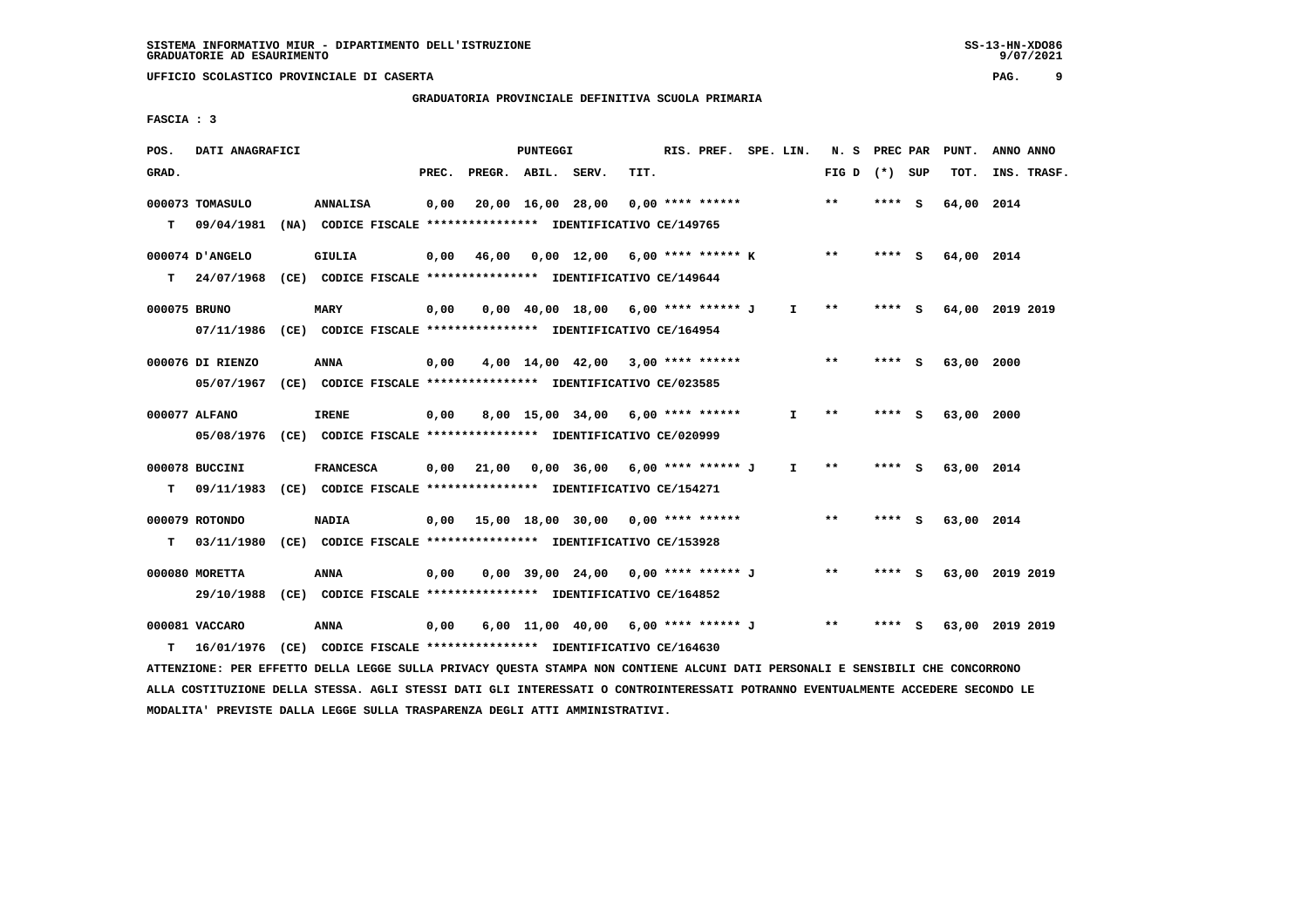# **GRADUATORIA PROVINCIALE DEFINITIVA SCUOLA PRIMARIA**

 **FASCIA : 3**

| POS.         | DATI ANAGRAFICI   |                                                                                                                               |       |                    | PUNTEGGI |                                             |      | RIS. PREF. SPE. LIN. |              | N. S PREC PAR   |        |     | PUNT.      | ANNO ANNO       |
|--------------|-------------------|-------------------------------------------------------------------------------------------------------------------------------|-------|--------------------|----------|---------------------------------------------|------|----------------------|--------------|-----------------|--------|-----|------------|-----------------|
| GRAD.        |                   |                                                                                                                               | PREC. | PREGR. ABIL. SERV. |          |                                             | TIT. |                      |              | FIG D $(*)$ SUP |        |     | TOT.       | INS. TRASF.     |
|              | 000082 FARINA     | <b>GIOVANNA</b>                                                                                                               | 0,00  |                    |          | 4,00 16,00 42,00                            |      | 0,00 **** ******     | $\mathbf{I}$ | $***$           | ****   | - S | 62,00 2002 |                 |
|              |                   | 17/02/1974 (CE) CODICE FISCALE *************** IDENTIFICATIVO CE/042630                                                       |       |                    |          |                                             |      |                      |              |                 |        |     |            |                 |
|              | 000083 DIGLIO     | <b>ANTONELLA</b>                                                                                                              | 0,00  |                    |          | 7,00 17,00 38,00 0,00 **** ****** J         |      |                      |              | $***$           | **** S |     | 62,00 2014 |                 |
| T.           |                   | 25/06/1979 (CE) CODICE FISCALE *************** IDENTIFICATIVO CE/148023                                                       |       |                    |          |                                             |      |                      |              |                 |        |     |            |                 |
|              | 000084 CARDONE    | DELIA                                                                                                                         |       |                    |          | $0,00$ 15,00 0,00 44,00 3,00 **** ******    |      |                      | $\mathbf{I}$ | **              | **** S |     | 62,00 2014 |                 |
| T.           |                   | 20/04/1974 (CE) CODICE FISCALE *************** IDENTIFICATIVO CE/153863                                                       |       |                    |          |                                             |      |                      |              |                 |        |     |            |                 |
|              | 000085 PALMIERI   | <b>PAOLA</b>                                                                                                                  |       |                    |          | $0,00$ 15,00 0,00 44,00 3,00 **** ****** KL |      |                      |              | $* *$           | **** S |     | 62,00 2014 |                 |
| т            |                   | 21/02/1971 (CE) CODICE FISCALE **************** IDENTIFICATIVO CE/154681                                                      |       |                    |          |                                             |      |                      |              |                 |        |     |            |                 |
|              | 000086 GOLINO     | <b>ANTONIETTA</b>                                                                                                             |       |                    |          | $0,00$ 13,00 11,00 32,00 6,00 **** ******   |      |                      |              | $* *$           | **** S |     | 62,00 2014 |                 |
| T.           |                   | 10/05/1968 (CE) CODICE FISCALE **************** IDENTIFICATIVO CE/145970                                                      |       |                    |          |                                             |      |                      |              |                 |        |     |            |                 |
|              | 000087 SIMONE     | LUISA                                                                                                                         |       |                    |          | 0,00 44,00 14,00 0,00 3,00 **** ******      |      |                      |              | **              | **** S |     | 61,00 2000 |                 |
|              |                   | 19/06/1976 (CE) CODICE FISCALE *************** IDENTIFICATIVO CE/020753                                                       |       |                    |          |                                             |      |                      |              |                 |        |     |            |                 |
|              | 000088 BENCIVENGA | <b>PASQUALINA</b>                                                                                                             | 0,00  |                    |          | $0,00$ 15,00 40,00 6,00 **** ******         |      |                      | F            | $* *$           | **** S |     | 61,00 2007 |                 |
|              |                   | 29/03/1968 (CE) CODICE FISCALE *************** IDENTIFICATIVO CE/024432                                                       |       |                    |          |                                             |      |                      |              |                 |        |     |            |                 |
| 000089 BARCA |                   | MARIAGRAZIA                                                                                                                   |       |                    |          | $0,00$ 13,00 0,00 48,00 0,00 **** ****** J  |      |                      |              | $***$           | **** S |     |            | 61,00 2019 2019 |
|              |                   | 07/02/1977 (CE) CODICE FISCALE *************** IDENTIFICATIVO CE/164915                                                       |       |                    |          |                                             |      |                      |              |                 |        |     |            |                 |
|              | 000090 BOLOGNA    | <b>ROSA</b>                                                                                                                   | 0,00  |                    |          | $0,00$ 13,00 48,00 0,00 **** ******         |      |                      |              | $* *$           | **** S |     |            | 61,00 2019 2019 |
| т            |                   | 30/01/1969 (CE) CODICE FISCALE *************** IDENTIFICATIVO CE/164943                                                       |       |                    |          |                                             |      |                      |              |                 |        |     |            |                 |
|              |                   | ATTENZIONE: PER EFFETTO DELLA LEGGE SULLA PRIVACY QUESTA STAMPA NON CONTIENE ALCUNI DATI PERSONALI E SENSIBILI CHE CONCORRONO |       |                    |          |                                             |      |                      |              |                 |        |     |            |                 |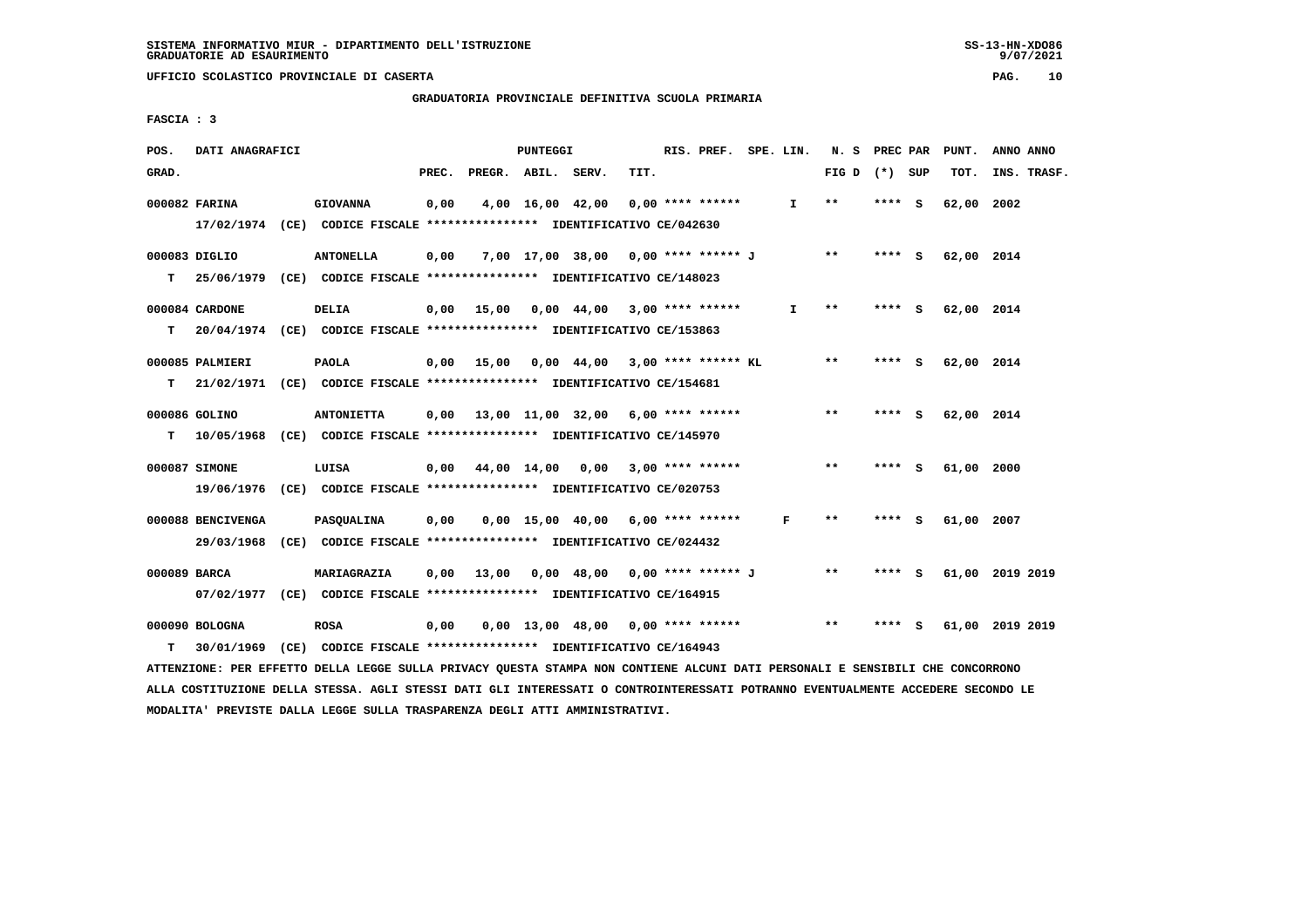# **GRADUATORIA PROVINCIALE DEFINITIVA SCUOLA PRIMARIA**

 **FASCIA : 3**

| POS.         | DATI ANAGRAFICI     |                                                                                                                               |       |                    | PUNTEGGI |                                       |      | RIS. PREF. SPE. LIN. |    | N. S PREC PAR   |        | PUNT.           | ANNO ANNO |             |
|--------------|---------------------|-------------------------------------------------------------------------------------------------------------------------------|-------|--------------------|----------|---------------------------------------|------|----------------------|----|-----------------|--------|-----------------|-----------|-------------|
| GRAD.        |                     |                                                                                                                               | PREC. | PREGR. ABIL. SERV. |          |                                       | TIT. |                      |    | FIG D $(*)$ SUP |        | TOT.            |           | INS. TRASF. |
|              | 000091 DI BENEDETTO | <b>ERMINIA</b>                                                                                                                | 0,00  | 28,00              |          | $0,00$ 26,00                          |      | $6,00$ **** ******   |    | $***$           | **** S | 60,00 2019 2019 |           |             |
| т            |                     | 27/10/1966 (CE) CODICE FISCALE *************** IDENTIFICATIVO CE/164866                                                       |       |                    |          |                                       |      |                      |    |                 |        |                 |           |             |
|              | 000092 MOTTOLA      | MARIA FORTUNA                                                                                                                 | 0,00  |                    |          | 22,00 13,00 24,00 0,00 **** ******    |      |                      |    | **              | **** S | 59,00 2007      |           |             |
|              |                     | 14/03/1975 (CE) CODICE FISCALE *************** IDENTIFICATIVO CE/057526                                                       |       |                    |          |                                       |      |                      |    |                 |        |                 |           |             |
|              | 000093 MAGLIOCCA    | GIUSEPPINA                                                                                                                    | 0,00  |                    |          | 42,00 11,00 0,00 6,00 **** ****** J   |      |                      |    | $* *$           | **** S | 59,00 2014      |           |             |
| т            | 20/01/1980          | (CE) CODICE FISCALE **************** IDENTIFICATIVO CE/154109                                                                 |       |                    |          |                                       |      |                      |    |                 |        |                 |           |             |
|              | 000094 ASTARITA     | ROSARIA                                                                                                                       | 0,00  |                    |          | 47,00 12,00 0,00 0,00 **** ******     |      |                      |    | $***$           | **** S | 59,00 2019 2019 |           |             |
|              |                     | 03/10/1972 (NA) CODICE FISCALE *************** IDENTIFICATIVO CE/164864                                                       |       |                    |          |                                       |      |                      |    |                 |        |                 |           |             |
|              | 000095 LAMPANO      | <b>ROSA</b>                                                                                                                   | 0,00  |                    |          | $0,00$ 11,00 48,00 0,00 **** ******   |      |                      |    | $**$            | **** S | 59,00 2019 2019 |           |             |
| т            | 14/08/1968          | (NA) CODICE FISCALE *************** IDENTIFICATIVO CE/164643                                                                  |       |                    |          |                                       |      |                      |    |                 |        |                 |           |             |
|              | 000096 AMOROSO      | <b>MADDALENA</b>                                                                                                              | 0,00  |                    |          | $9.00$ 15.00 34.00 0.00 **** ******   |      |                      | I. | $***$           | **** S | 58,00 2002      |           |             |
|              |                     | 16/07/1967 (CE) CODICE FISCALE *************** IDENTIFICATIVO CE/020448                                                       |       |                    |          |                                       |      |                      |    |                 |        |                 |           |             |
| 000097 ROZZI |                     | <b>CATERINA</b>                                                                                                               | 0,00  |                    |          | $9.00$ 15.00 34.00 0.00 **** ******   |      |                      |    | $**$            | **** S | 58,00 2007 2007 |           |             |
|              |                     | 21/11/1964 (CE) CODICE FISCALE *************** IDENTIFICATIVO CE/056581                                                       |       |                    |          |                                       |      |                      |    |                 |        |                 |           |             |
|              | 000098 RUSCETTI     | <b>CRISTINA</b>                                                                                                               | 0,00  |                    |          | $9,00$ 15,00 34,00 0,00 **** ******   |      |                      |    | $***$           | **** S | 58,00 2019 2019 |           |             |
|              |                     | 21/04/1972 (CE) CODICE FISCALE *************** IDENTIFICATIVO CE/164806                                                       |       |                    |          |                                       |      |                      |    |                 |        |                 |           |             |
|              | 000099 CECORO       | <b>MARGHERITA</b>                                                                                                             | 0,00  |                    |          | $3,00$ 12,00 36,00 6,00 **** ****** K |      |                      |    | $***$           | **** S | 57,00 2014 2005 |           |             |
|              | 01/01/1961          | (CE) CODICE FISCALE **************** IDENTIFICATIVO CE/053696                                                                 |       |                    |          |                                       |      |                      |    |                 |        |                 |           |             |
|              |                     | ATTENZIONE: PER EFFETTO DELLA LEGGE SULLA PRIVACY QUESTA STAMPA NON CONTIENE ALCUNI DATI PERSONALI E SENSIBILI CHE CONCORRONO |       |                    |          |                                       |      |                      |    |                 |        |                 |           |             |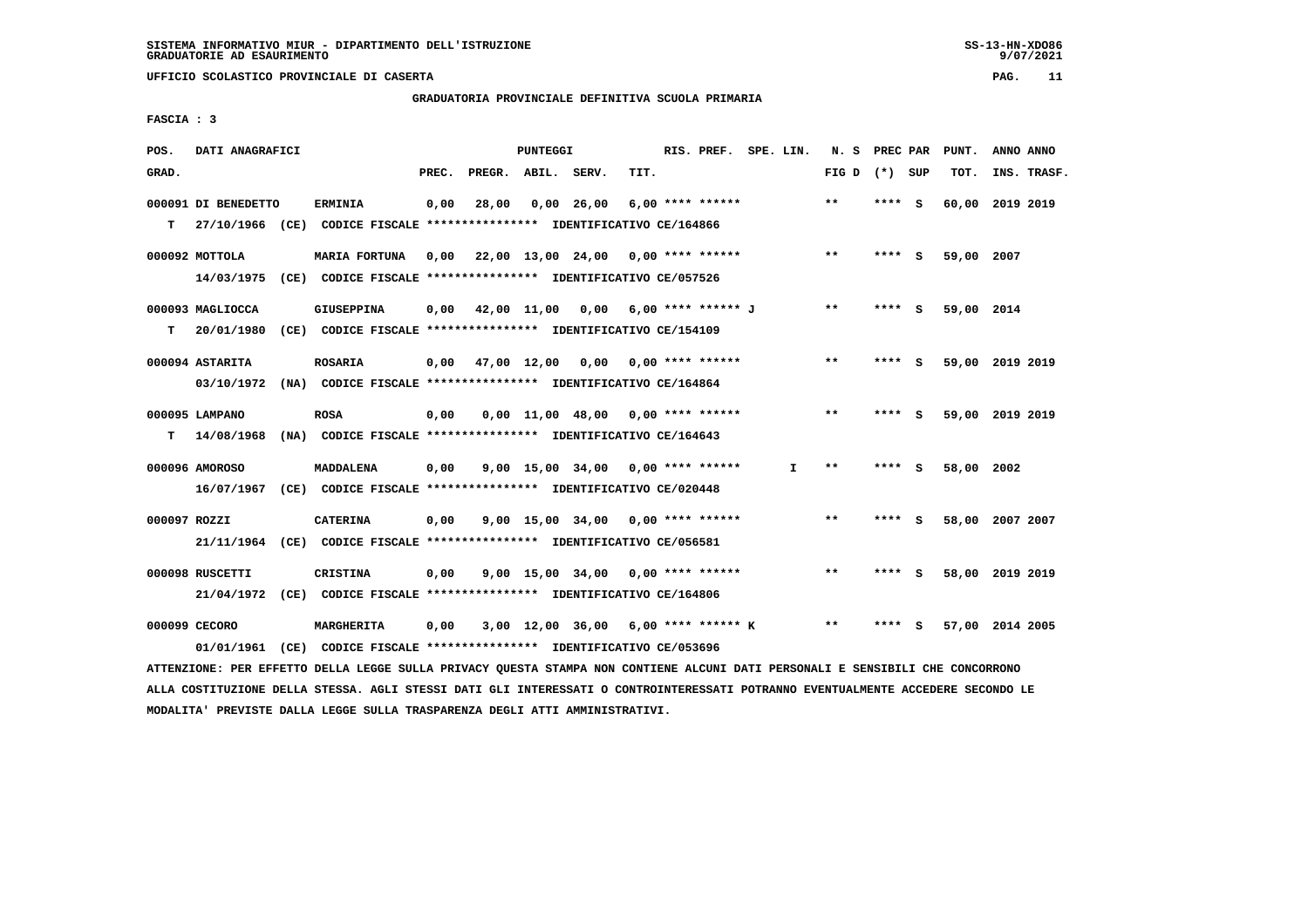**GRADUATORIA PROVINCIALE DEFINITIVA SCUOLA PRIMARIA**

 **FASCIA : 3**

| POS.         | DATI ANAGRAFICI  |                                                               |       |                                          | PUNTEGGI |                                       |      | RIS. PREF. SPE. LIN. |              | N.S             | PREC PAR        | PUNT.      | ANNO ANNO       |
|--------------|------------------|---------------------------------------------------------------|-------|------------------------------------------|----------|---------------------------------------|------|----------------------|--------------|-----------------|-----------------|------------|-----------------|
| GRAD.        |                  |                                                               | PREC. | PREGR. ABIL. SERV.                       |          |                                       | TIT. |                      |              |                 | FIG D $(*)$ SUP | TOT.       | INS. TRASF.     |
|              | 000100 PAGLIARO  | MARCELLINA                                                    | 0,00  | 33,00                                    |          | 0,00 24,00                            |      | $0.00$ **** ******   |              | $***$           | $***$ S         | 57,00 2014 |                 |
| т            | 25/03/1969       | (CE) CODICE FISCALE **************** IDENTIFICATIVO CE/148488 |       |                                          |          |                                       |      |                      |              |                 |                 |            |                 |
|              | 000101 SCHIAVONE | <b>ALFONSINA</b>                                              | 0,00  |                                          |          | $3,00$ 18,00 36,00 0,00 **** ******   |      |                      |              | $***$           | **** S          | 57,00 2014 |                 |
|              | 04/07/1980       | (CE) CODICE FISCALE **************** IDENTIFICATIVO CE/046467 |       |                                          |          |                                       |      |                      |              |                 |                 |            |                 |
|              | 000102 DE SANTIS | MARGHERITA                                                    | 0,00  | 41,00 16,00 0,00 0,00 **** ******        |          |                                       |      |                      | F            | $***$           | **** S          |            | 57,00 2019 2019 |
|              | 05/12/1977       | (NA) CODICE FISCALE **************** IDENTIFICATIVO CE/164803 |       |                                          |          |                                       |      |                      |              |                 |                 |            |                 |
|              | 000103 COLELLA   | GIUSEPPINA                                                    | 0,00  | 5,00                                     |          | 0,00 36,00 16,00 **** ****** J        |      |                      |              | $***$           | **** S          |            | 57,00 2019 2019 |
| т            | 07/05/1983       | (CE) CODICE FISCALE **************** IDENTIFICATIVO CE/164845 |       |                                          |          |                                       |      |                      |              |                 |                 |            |                 |
|              | 000104 SIMONETTI | TIZIANA                                                       |       | $0.00$ 42.00 15.00 0.00 0.00 **** ****** |          |                                       |      |                      | Ι.           | $* *$           | **** S          |            | 57,00 2019 2019 |
|              | 13/07/1977       | (CT) CODICE FISCALE **************** IDENTIFICATIVO CE/164774 |       |                                          |          |                                       |      |                      |              |                 |                 |            |                 |
|              | 000105 VERRENGIA | <b>FILOMENA</b>                                               |       | $0,00$ 41,00 15,00 0,00 0,00 **** ****** |          |                                       |      |                      |              | ** $X$ **** $S$ |                 | 56,00      | 2000            |
|              | 22/06/1970       | (CE) CODICE FISCALE **************** IDENTIFICATIVO CE/026738 |       |                                          |          |                                       |      |                      |              |                 |                 |            |                 |
|              | 000106 CIRILLO   | PASQUALINA                                                    | 0,00  | 12,00 13,00 28,00 3,00 **** ******       |          |                                       |      |                      |              | $* *$           | **** S          | 56,00 2000 |                 |
|              | 27/10/1964       | (CE) CODICE FISCALE **************** IDENTIFICATIVO CE/024099 |       |                                          |          |                                       |      |                      |              |                 |                 |            |                 |
| 000107 FEOLA |                  | <b>FILOMENA</b>                                               | 0.00  |                                          |          | 9,00 16,00 22,00 9,00 **** ****** J   |      |                      | $\mathbf{F}$ | $* *$           | **** S          | 56,00 2007 |                 |
|              | 25/03/1965       | (CE) CODICE FISCALE **************** IDENTIFICATIVO CE/044426 |       |                                          |          |                                       |      |                      |              |                 |                 |            |                 |
|              | 000108 CIRILLO   | SONIA                                                         | 0,00  |                                          |          | $0,00$ 14,00 42,00 0,00 **** ****** J |      |                      |              | $***$           | - 5             | 56,00 2014 |                 |
| т            | 11/08/1982       | (NA) CODICE FISCALE **************** IDENTIFICATIVO CE/154137 |       |                                          |          |                                       |      |                      |              |                 |                 |            |                 |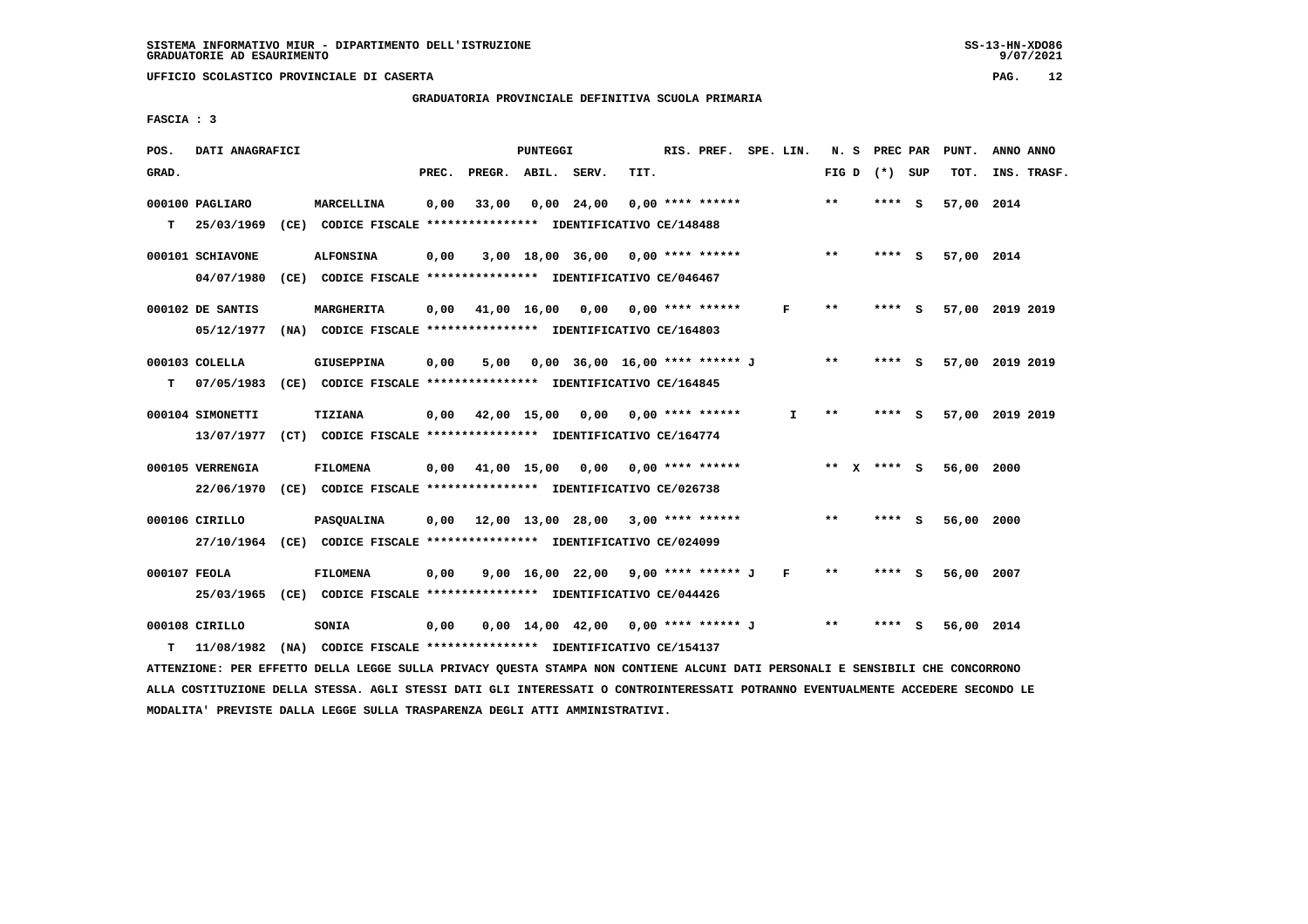**GRADUATORIA PROVINCIALE DEFINITIVA SCUOLA PRIMARIA**

 **FASCIA : 3**

| POS.         | DATI ANAGRAFICI                                                            |                  |       |                    | PUNTEGGI |                                             |      | RIS. PREF. SPE. LIN. |              |       | N. S PREC PAR   | PUNT.      | ANNO ANNO   |
|--------------|----------------------------------------------------------------------------|------------------|-------|--------------------|----------|---------------------------------------------|------|----------------------|--------------|-------|-----------------|------------|-------------|
| GRAD.        |                                                                            |                  | PREC. | PREGR. ABIL. SERV. |          |                                             | TIT. |                      |              |       | FIG D $(*)$ SUP | TOT.       | INS. TRASF. |
| 000109 RUSSO | T 29/05/1977 (SA) CODICE FISCALE **************** IDENTIFICATIVO CE/154090 | <b>FRANCESCA</b> | 0,00  | 14,00 11,00 28,00  |          |                                             |      | $3,00$ **** ******   | I.           |       | ** x **** s     | 56,00 2014 |             |
|              |                                                                            |                  |       |                    |          |                                             |      |                      |              |       |                 |            |             |
|              | 000110 DALTERIO                                                            | PATRIZIA         |       |                    |          | $0.00$ 44.00 11.00 1.00 0.00 **** ****** KL |      |                      | ** x **** S  |       |                 | 56,00 2014 |             |
| T.           | 01/05/1968 (CE) CODICE FISCALE *************** IDENTIFICATIVO CE/154700    |                  |       |                    |          |                                             |      |                      |              |       |                 |            |             |
|              | 000111 MARTINO                                                             | <b>MARIA</b>     | 0,00  |                    |          | $0.00$ 15.00 28.00 13.00 **** ******        |      |                      | I.           | $***$ | **** S          | 56,00 2019 |             |
|              | 27/12/1971 (CE) CODICE FISCALE *************** IDENTIFICATIVO CE/023422    |                  |       |                    |          |                                             |      |                      |              |       |                 |            |             |
|              | 000112 PIAMPIANI                                                           | DORA             | 0,00  |                    |          | 6,00 15,00 34,00 0,00 **** ******           |      |                      | I.           | **    | **** S          | 55,00 2002 |             |
|              | 05/03/1974 (RM) CODICE FISCALE *************** IDENTIFICATIVO CE/046183    |                  |       |                    |          |                                             |      |                      |              |       |                 |            |             |
|              |                                                                            |                  |       |                    |          |                                             |      |                      |              |       |                 |            |             |
|              | 000113 DE LUCIA                                                            | MARIANGELA       | 0,00  |                    |          | $0.00$ 13.00 32.00 10.00 **** ******        |      |                      | $\mathbf{I}$ | $***$ | **** S          | 55,00 2007 |             |
|              | 01/04/1969 (CE) CODICE FISCALE *************** IDENTIFICATIVO CE/056298    |                  |       |                    |          |                                             |      |                      |              |       |                 |            |             |
|              | 000114 DADDIO                                                              | <b>MARIA</b>     | 0,00  |                    |          | $4,00$ 15,00 36,00 0,00 **** ******         |      |                      |              | $* *$ | $***$ S         | 55,00 2007 |             |
|              | 15/01/1972 (CE) CODICE FISCALE *************** IDENTIFICATIVO CE/025118    |                  |       |                    |          |                                             |      |                      |              |       |                 |            |             |
|              | 000115 MARCELLO                                                            | <b>ELISA</b>     |       |                    |          | $0,00$ 29,00 0,00 26,00 0,00 **** ******    |      |                      |              | **    | **** S          | 55,00 2014 |             |
|              | T 14/01/1982 (CE) CODICE FISCALE *************** IDENTIFICATIVO CE/151194  |                  |       |                    |          |                                             |      |                      |              |       |                 |            |             |
|              | 000116 SCHIAVONE                                                           | IOLANDA          |       |                    |          | $0.00$ 10.00 12.00 32.00 0.00 **** ******   |      |                      |              | $***$ | **** S          | 54,00 2014 |             |
|              | T 16/11/1980 (CE) CODICE FISCALE *************** IDENTIFICATIVO CE/146429  |                  |       |                    |          |                                             |      |                      |              |       |                 |            |             |
|              |                                                                            |                  |       |                    |          |                                             |      |                      |              |       |                 |            |             |
| 000117 IZZO  |                                                                            | <b>GIOVANNA</b>  | 0,00  |                    |          | 0,00 13,00 32,00                            |      | 9,00 **** ****** J   |              |       | ** $X$ **** $S$ | 54,00 2014 |             |
| т            | 27/08/1977 (NA) CODICE FISCALE **************** IDENTIFICATIVO CE/146490   |                  |       |                    |          |                                             |      |                      |              |       |                 |            |             |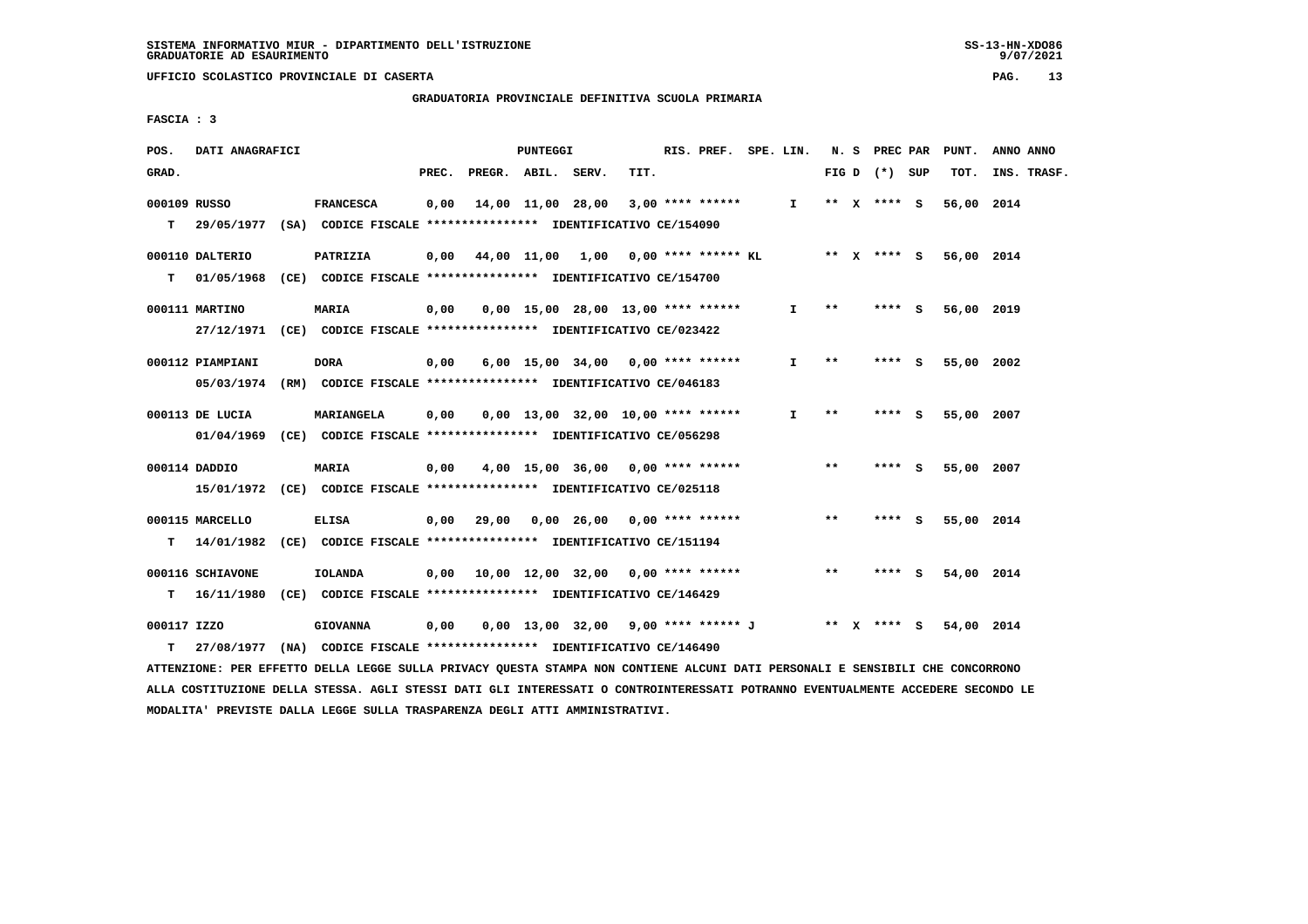# **GRADUATORIA PROVINCIALE DEFINITIVA SCUOLA PRIMARIA**

 **FASCIA : 3**

| POS.         | DATI ANAGRAFICI   |                                                                          |       |                    | <b>PUNTEGGI</b> |                                        |      | RIS. PREF. SPE. LIN. |    |                 |        | N. S PREC PAR | PUNT.      | ANNO ANNO       |
|--------------|-------------------|--------------------------------------------------------------------------|-------|--------------------|-----------------|----------------------------------------|------|----------------------|----|-----------------|--------|---------------|------------|-----------------|
| GRAD.        |                   |                                                                          | PREC. | PREGR. ABIL. SERV. |                 |                                        | TIT. |                      |    | FIG D $(*)$ SUP |        |               | TOT.       | INS. TRASF.     |
| 000118 DIANA |                   | <b>ROSANNA</b>                                                           | 0,00  | 11,00              |                 | $0,00$ 40,00                           |      | $3,00$ **** ******   |    | ** X **** S     |        |               | 54,00 2014 |                 |
| т            | 23/04/1975        | (NA) CODICE FISCALE **************** IDENTIFICATIVO CE/154101            |       |                    |                 |                                        |      |                      |    |                 |        |               |            |                 |
| 000119 NUZZO |                   | <b>DANIELA</b>                                                           |       | $0,00 \quad 12,00$ |                 | $0,00$ 36,00 6,00 **** ******          |      |                      |    | $***$           | **** S |               | 54,00 2014 |                 |
| т            | 30/06/1982        | (CE) CODICE FISCALE **************** IDENTIFICATIVO CE/146542            |       |                    |                 |                                        |      |                      |    |                 |        |               |            |                 |
|              | 000120 CORVINO    | MARIA PREZIO                                                             | 0,00  |                    |                 | $0.00$ 12.00 36.00 6.00 **** ****** J  |      |                      |    | $* *$           | **** S |               |            | 54,00 2019 2019 |
| T.           | 18/07/1976        | (CE) CODICE FISCALE **************** IDENTIFICATIVO CE/164876            |       |                    |                 |                                        |      |                      |    |                 |        |               |            |                 |
|              | 000121 DE ROSA    | <b>IOLANDA</b>                                                           | 0,00  |                    |                 | 0,00 42,00 12,00 0,00 **** ****** J    |      |                      | I. | $***$           | **** S |               |            | 54,00 2019 2019 |
|              | 14/06/1988        | (NA) CODICE FISCALE *************** IDENTIFICATIVO CE/164787             |       |                    |                 |                                        |      |                      |    |                 |        |               |            |                 |
|              | 000122 MITRANO    | <b>ROSA</b>                                                              | 0,00  |                    |                 | 14,00 16,00 24,00 0,00 **** ******     |      |                      | T  | $**$            | **** S |               |            | 54,00 2019 2019 |
|              |                   | 19/08/1970 (CE) CODICE FISCALE *************** IDENTIFICATIVO CE/164804  |       |                    |                 |                                        |      |                      |    |                 |        |               |            |                 |
|              | 000123 COMPAGNONE | MARILENA                                                                 | 0,00  |                    |                 | $0,00$ 15,00 38,00 0,00 **** ******    |      |                      |    | $**$            | **** S |               |            | 53,00 2011 2011 |
|              |                   | 28/12/1968 (CE) CODICE FISCALE *************** IDENTIFICATIVO CE/140050  |       |                    |                 |                                        |      |                      |    |                 |        |               |            |                 |
|              | 000124 MORRONE    | <b>ROSA</b>                                                              | 0,00  |                    |                 | $0.00$ 11.00 36.00 6.00 **** ****** JK |      |                      |    | $* *$           |        | - S           | 53,00 2014 |                 |
| т            | 25/04/1973        | (CE) CODICE FISCALE *************** IDENTIFICATIVO CE/149649             |       |                    |                 |                                        |      |                      |    |                 |        |               |            |                 |
|              | 000125 MAIELLO    | <b>SALVATORE</b>                                                         | 0,00  |                    |                 | $0,00$ 11,00 36,00 6,00 **** ******    |      |                      |    | $* *$           | **** S |               | 53,00 2014 |                 |
| т            | 09/12/1978        | (BN) CODICE FISCALE **************** IDENTIFICATIVO CE/148501            |       |                    |                 |                                        |      |                      |    |                 |        |               |            |                 |
|              | 000126 GRIFFO     | <b>CONCETTA</b>                                                          | 0,00  |                    |                 | 6,00 11,00 36,00 0,00 **** ****** J    |      |                      |    | $* *$           | ****   | - S           | 53,00 2014 |                 |
| т            |                   | 22/11/1976 (NA) CODICE FISCALE **************** IDENTIFICATIVO CE/151032 |       |                    |                 |                                        |      |                      |    |                 |        |               |            |                 |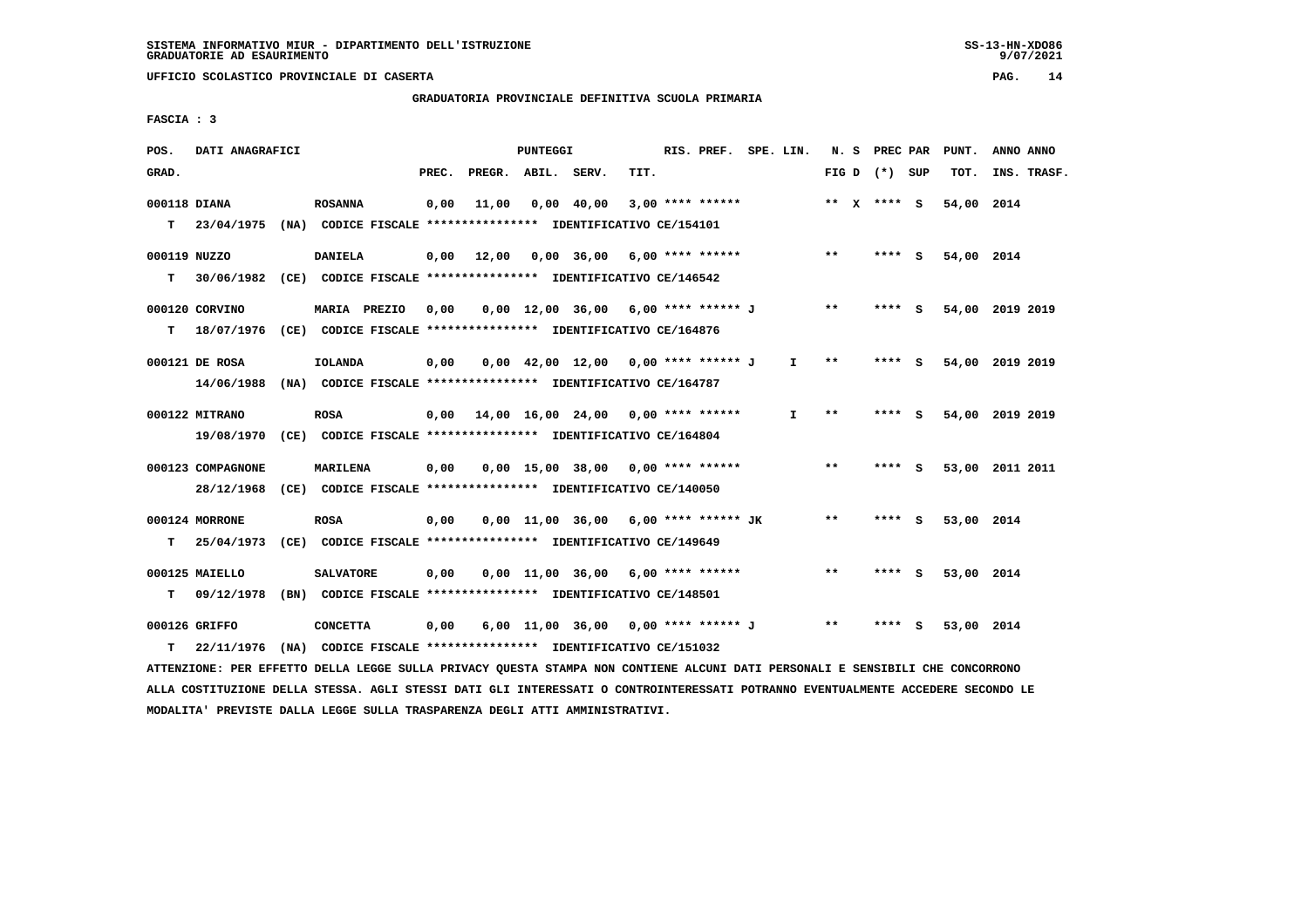# **GRADUATORIA PROVINCIALE DEFINITIVA SCUOLA PRIMARIA**

 **FASCIA : 3**

| POS.         | DATI ANAGRAFICI  |                                                                                                                               |       |                    | PUNTEGGI |                                             |      | RIS. PREF. SPE. LIN. |                               |       | N. S PREC PAR   | PUNT.                  | ANNO ANNO       |
|--------------|------------------|-------------------------------------------------------------------------------------------------------------------------------|-------|--------------------|----------|---------------------------------------------|------|----------------------|-------------------------------|-------|-----------------|------------------------|-----------------|
| GRAD.        |                  |                                                                                                                               | PREC. | PREGR. ABIL. SERV. |          |                                             | TIT. |                      |                               |       | FIG D $(*)$ SUP | тот.                   | INS. TRASF.     |
|              | 000127 IODICE    | <b>MARTA</b>                                                                                                                  | 0,00  |                    |          | 37,00 15,00 0,00                            |      | $0,00$ **** ******   | $\mathbf{I}$                  | $* *$ | $***$ S         | 52,00 2000             |                 |
|              |                  | 16/10/1973 (CE) CODICE FISCALE **************** IDENTIFICATIVO CE/046091                                                      |       |                    |          |                                             |      |                      |                               |       |                 |                        |                 |
|              | 000128 GRAVANTE  | <b>CRISTINA</b>                                                                                                               |       |                    |          | $0,00$ 14,00 0,00 32,00 6,00 **** ******    |      |                      |                               | $***$ | **** S          | 52,00 2014             |                 |
|              |                  | T 09/11/1974 (CE) CODICE FISCALE *************** IDENTIFICATIVO CE/154601                                                     |       |                    |          |                                             |      |                      |                               |       |                 |                        |                 |
|              | 000129 DE FLORIS | <b>MARIA</b>                                                                                                                  |       |                    |          | 0,00 12,00 16,00 24,00 0,00 **** ******     |      |                      | I.                            | $***$ | $***$ S         |                        | 52,00 2019 2019 |
|              |                  | 12/05/1978 (CE) CODICE FISCALE *************** IDENTIFICATIVO CE/164737                                                       |       |                    |          |                                             |      |                      |                               |       |                 |                        |                 |
|              | 000130 PALMIERO  | <b>ALFONSINA</b>                                                                                                              |       |                    |          | $0,00$ 23,00 11,00 12,00 6,00 **** ****** J |      |                      |                               | $* *$ | $***$ S         |                        | 52,00 2019 2019 |
|              |                  | T 09/12/1976 (NA) CODICE FISCALE **************** IDENTIFICATIVO CE/164794                                                    |       |                    |          |                                             |      |                      |                               |       |                 |                        |                 |
|              | 000131 MIGLIORE  | ORNELLA                                                                                                                       | 0,00  |                    |          | $2,00$ 15,00 32,00 3,00 **** ****** L       |      |                      | $\mathbf{I}$                  | $***$ | **** S          |                        | 52,00 2019 2019 |
|              |                  | 02/07/1967 (CE) CODICE FISCALE *************** IDENTIFICATIVO CE/164798                                                       |       |                    |          |                                             |      |                      |                               |       |                 |                        |                 |
|              | 000132 CIOFFI    | ANNALISA                                                                                                                      |       |                    |          | 0,00 24,00 15,00 10,00 3,00 **** ******     |      |                      |                               | $* *$ | $***$ S         | 52,00 2019             |                 |
|              |                  | 08/05/1974 (CE) CODICE FISCALE *************** IDENTIFICATIVO CE/057666                                                       |       |                    |          |                                             |      |                      |                               |       |                 |                        |                 |
| 000133 PINTO |                  | LUISA                                                                                                                         |       |                    |          | $0.00$ 12.00 15.00 24.00 0.00 **** ******   |      |                      |                               | **    | **** S          | 51,00 2007             |                 |
|              |                  | 08/04/1971 (FE) CODICE FISCALE *************** IDENTIFICATIVO CE/048495                                                       |       |                    |          |                                             |      |                      |                               |       |                 |                        |                 |
|              | 000134 SCARFONE  | <b>DONATELLA</b>                                                                                                              | 0,00  |                    |          | 8,00 11,00 32,00 0,00 **** ******           |      |                      | $\mathbf{I}$ and $\mathbf{I}$ |       |                 | ** X **** S 51,00 2014 |                 |
|              |                  | T 13/11/1981 (CZ) CODICE FISCALE **************** IDENTIFICATIVO CE/149428                                                    |       |                    |          |                                             |      |                      |                               |       |                 |                        |                 |
| 000135 NACCA |                  | <b>GIOVANNA</b>                                                                                                               |       |                    |          | $0,00$ 13,00 0,00 38,00 0,00 **** ******    |      |                      |                               | $* *$ | **** S          |                        | 51,00 2019 2019 |
| т            |                  | 31/08/1969 (CE) CODICE FISCALE **************** IDENTIFICATIVO CE/164713                                                      |       |                    |          |                                             |      |                      |                               |       |                 |                        |                 |
|              |                  | ATTENZIONE: PER EFFETTO DELLA LEGGE SULLA PRIVACY QUESTA STAMPA NON CONTIENE ALCUNI DATI PERSONALI E SENSIBILI CHE CONCORRONO |       |                    |          |                                             |      |                      |                               |       |                 |                        |                 |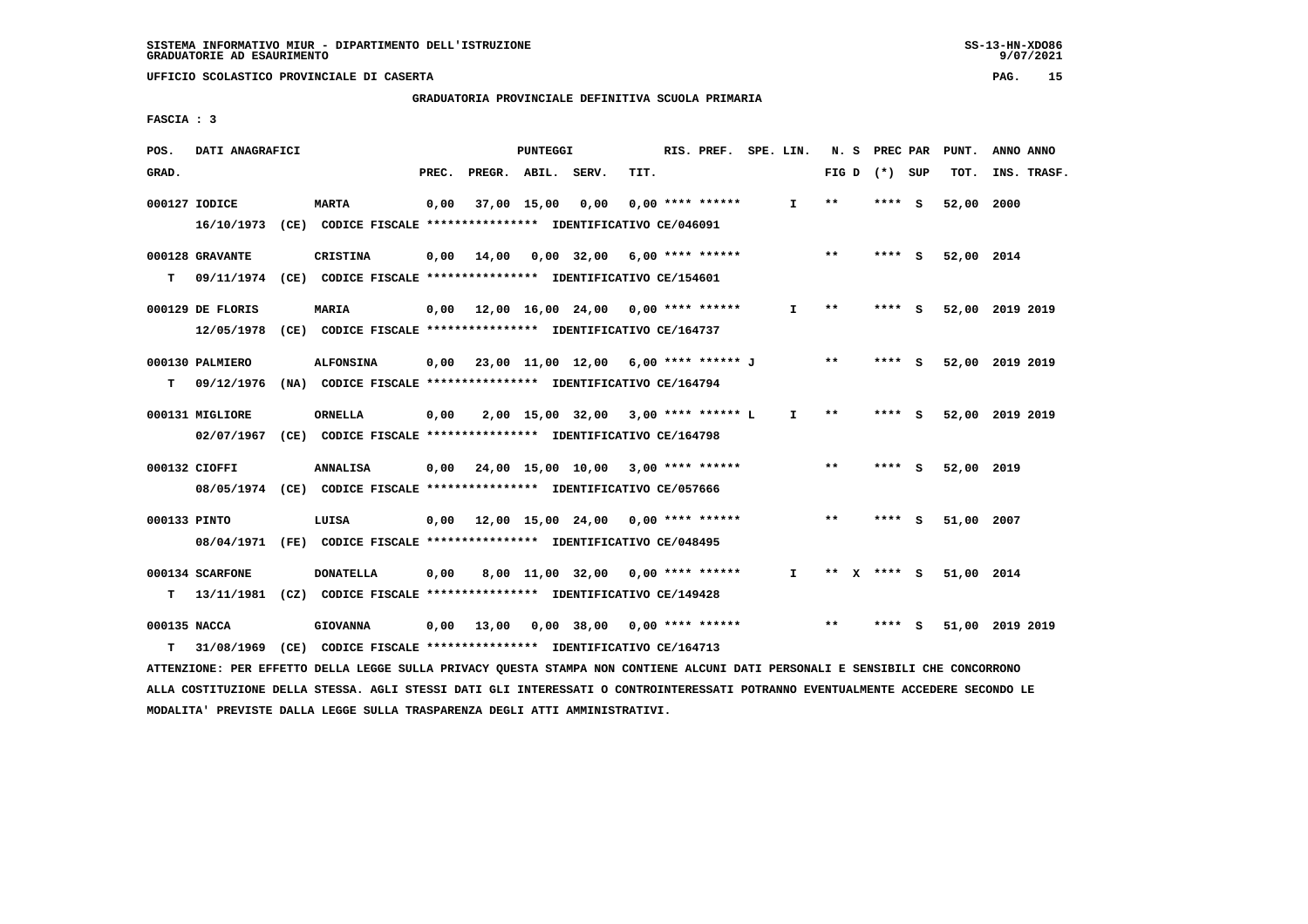**GRADUATORIA PROVINCIALE DEFINITIVA SCUOLA PRIMARIA**

 **FASCIA : 3**

| POS.  | DATI ANAGRAFICI   |                                                                                                                               |       |                    | PUNTEGGI |                                           |      | RIS. PREF. SPE. LIN. |              | N. S PREC PAR   |         | PUNT.           | ANNO ANNO   |  |
|-------|-------------------|-------------------------------------------------------------------------------------------------------------------------------|-------|--------------------|----------|-------------------------------------------|------|----------------------|--------------|-----------------|---------|-----------------|-------------|--|
| GRAD. |                   |                                                                                                                               | PREC. | PREGR. ABIL. SERV. |          |                                           | TIT. |                      |              | FIG D $(*)$ SUP |         | TOT.            | INS. TRASF. |  |
|       | 000136 ZAPPULO    | <b>FRANCA</b>                                                                                                                 | 0,00  |                    |          | 0,00 15,00 36,00                          |      | $0,00$ **** ******   | $\mathbf{I}$ | $* *$           | $***$ S | 51,00 2019      |             |  |
|       | 05/12/1965        | (EE) CODICE FISCALE **************** IDENTIFICATIVO CE/024607                                                                 |       |                    |          |                                           |      |                      |              |                 |         |                 |             |  |
|       | 000137 DI SANTI   | <b>GIOVANNI</b>                                                                                                               | 0,00  |                    |          | 10,00 16,00 24,00 0,00 **** ******        |      |                      | I.           | $* *$           | **** S  | 50,00 2007      |             |  |
|       | 15/01/1957        | (CE) CODICE FISCALE **************** IDENTIFICATIVO CE/023579                                                                 |       |                    |          |                                           |      |                      |              |                 |         |                 |             |  |
|       | 000138 TESCIONE   | MARIAROSARIA                                                                                                                  | 0.00  |                    |          | 13,00 11,00 26,00 0,00 **** ****** J      |      |                      |              | $* *$           | $***$ S | 50,00 2014      |             |  |
| т     | 30/10/1979        | (CE) CODICE FISCALE **************** IDENTIFICATIVO CE/149118                                                                 |       |                    |          |                                           |      |                      |              |                 |         |                 |             |  |
|       | 000139 STELLATO   | TIZIANA                                                                                                                       | 0,00  |                    |          | $9,00$ 11,00 24,00 6,00 **** ******       |      |                      |              | $* *$           | **** S  | 50,00 2014      |             |  |
| т     | 17/12/1973        | (CE) CODICE FISCALE **************** IDENTIFICATIVO CE/146745                                                                 |       |                    |          |                                           |      |                      |              |                 |         |                 |             |  |
|       | 000140 FLAGIELLO  | MADDALENA                                                                                                                     | 0,00  | 22,00              |          | 0,00 28,00 0,00 **** ****** J             |      |                      |              | $***$           | **** S  | 50,00 2019 2019 |             |  |
|       | 10/08/1982        | (CE) CODICE FISCALE **************** IDENTIFICATIVO CE/164967                                                                 |       |                    |          |                                           |      |                      |              |                 |         |                 |             |  |
|       | 000141 CESARANO   | <b>ROSARIA</b>                                                                                                                | 0,00  |                    |          | $0,00$ 15,00 28,00 6,00 **** ******       |      |                      | I.           | $***$           | **** S  | 49,00 2000      |             |  |
|       | 25/09/1967        | (CE) CODICE FISCALE **************** IDENTIFICATIVO CE/025541                                                                 |       |                    |          |                                           |      |                      |              |                 |         |                 |             |  |
|       | 000142 FERRARO    | <b>NICOLETTA</b>                                                                                                              | 0,00  |                    |          | $6,00$ 15,00 28,00 0,00 **** ******       |      |                      |              | $**$            | **** S  | 49,00           | 2002        |  |
|       |                   | 20/01/1981 (CE) CODICE FISCALE *************** IDENTIFICATIVO CE/042693                                                       |       |                    |          |                                           |      |                      |              |                 |         |                 |             |  |
|       | 000143 DE CHIARA  | <b>MATILDE</b>                                                                                                                | 0,00  |                    |          | 13,00  0,00  36,00  0,00  ****  ******  J |      |                      |              | $* *$           | **** S  | 49,00 2019 2019 |             |  |
| т     | 02/06/1982        | (CE) CODICE FISCALE **************** IDENTIFICATIVO CE/164733                                                                 |       |                    |          |                                           |      |                      |              |                 |         |                 |             |  |
|       | 000144 PASCARELLA | <b>ANTONELLA</b>                                                                                                              | 0,00  | 24,00              |          | 0,00 24,00 0,00 **** ******               |      |                      |              | $**$            | ****    | 48,00 2014      |             |  |
| т     | 03/10/1979        | (CE) CODICE FISCALE **************** IDENTIFICATIVO CE/149161                                                                 |       |                    |          |                                           |      |                      |              |                 |         |                 |             |  |
|       |                   | ATTENZIONE: PER EFFETTO DELLA LEGGE SULLA PRIVACY QUESTA STAMPA NON CONTIENE ALCUNI DATI PERSONALI E SENSIBILI CHE CONCORRONO |       |                    |          |                                           |      |                      |              |                 |         |                 |             |  |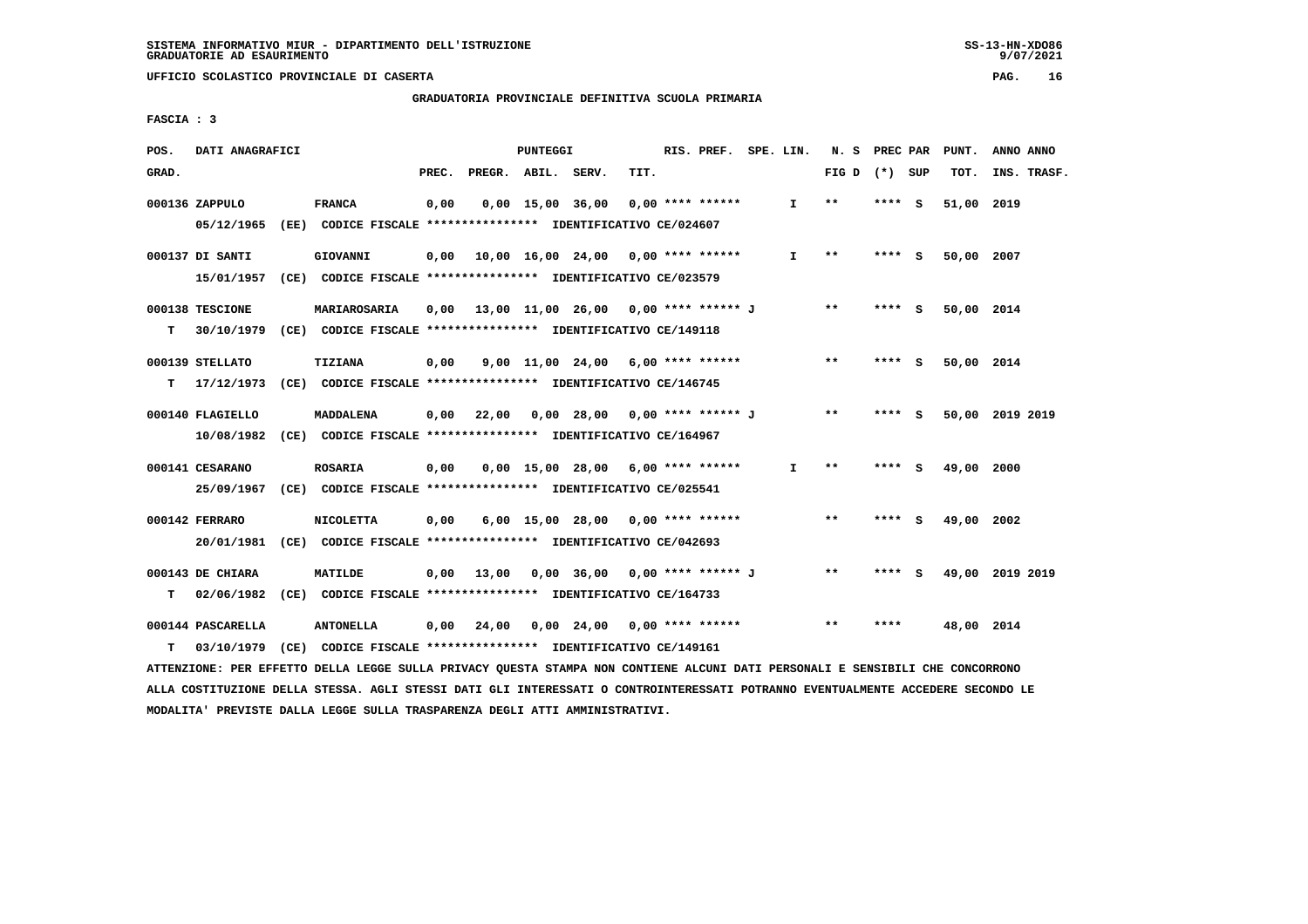**GRADUATORIA PROVINCIALE DEFINITIVA SCUOLA PRIMARIA**

 **FASCIA : 3**

| POS.         | DATI ANAGRAFICI               |                                                                                                 |       |                    | PUNTEGGI |                                           |      | RIS. PREF. SPE. LIN. |              | N. S PREC PAR   |        |     | PUNT.           | ANNO ANNO |             |
|--------------|-------------------------------|-------------------------------------------------------------------------------------------------|-------|--------------------|----------|-------------------------------------------|------|----------------------|--------------|-----------------|--------|-----|-----------------|-----------|-------------|
| GRAD.        |                               |                                                                                                 | PREC. | PREGR. ABIL. SERV. |          |                                           | TIT. |                      |              | FIG D $(*)$ SUP |        |     | TOT.            |           | INS. TRASF. |
|              | 000145 VITALE                 | <b>ASSUNTA</b><br>T 28/07/1984 (CE) CODICE FISCALE *************** IDENTIFICATIVO CE/164701     | 0,00  |                    |          | $0,00 \quad 14,00 \quad 31,00$            |      | 3,00 **** ****** J   | $\mathbf{I}$ | $***$           | **** S |     | 48,00           | 2019 2019 |             |
|              | 000146 CANNAVALE              | <b>ROSA</b><br>19/08/1976 (CE) CODICE FISCALE *************** IDENTIFICATIVO CE/164880          | 0,00  |                    |          | 34,00 14,00 0,00                          |      | $0.00$ **** ******   | T.           | $**$            | **** S |     | 48,00 2019 2019 |           |             |
|              | 000147 RECCIA                 | <b>ROSA</b><br>03/11/1974 (NA) CODICE FISCALE *************** IDENTIFICATIVO CE/049855          | 0,00  |                    |          | $0,00$ 14,00 24,00 9,00 **** ******       |      |                      |              | $***$           | **** S |     | 47,00 2004 2004 |           |             |
|              | 000148 CAPORASO               | <b>GIUSEPPINA</b><br>20/03/1982 (CE) CODICE FISCALE *************** IDENTIFICATIVO CE/148899    | 0.00  |                    |          | $3,00$ 15,00 26,00 3,00 **** ******       |      |                      |              | $***$           | **** S |     | 47,00 2014      |           |             |
| т            | 000149 RICCIO                 | MONICA<br>01/05/1972 (CE) CODICE FISCALE *************** IDENTIFICATIVO CE/154266               | 0,00  |                    |          | $0,00$ 11,00 36,00 0,00 **** ******       |      |                      |              | **              | **** S |     | 47,00 2014      |           |             |
| 000150 IENCO |                               | <b>MARIA</b><br>04/09/1968 (CE) CODICE FISCALE *************** IDENTIFICATIVO CE/023613         |       |                    |          | 0,00 10,00 15,00 22,00 0,00 **** ******   |      |                      |              | **              | **** S |     | 47,00 2014      |           |             |
| 000151 GALLO |                               | <b>ANGELA</b><br>03/03/1961 (CE) CODICE FISCALE *************** IDENTIFICATIVO CE/154538        |       |                    |          | $0.00$ 36.00 11.00 0.00 0.00 **** ******  |      |                      |              | $***$           | ****   | - S | 47,00 2014      |           |             |
| 000152 SPINA |                               | <b>MARIA ANTONIE</b><br>12/06/1962 (FR) CODICE FISCALE *************** IDENTIFICATIVO CE/023879 |       |                    |          | $0.00$ 19.00 16.00 12.00 0.00 **** ****** |      |                      |              | $***$           | ****   | - S | 47,00 2019      |           |             |
|              | 000153 MATALUNA<br>16/01/1962 | MARIA<br>(CE) CODICE FISCALE **************** IDENTIFICATIVO CE/022730                          | 0,00  |                    |          | 31,00 15,00 0,00 0,00 **** ******         |      |                      | I.           | $* *$           | ****   |     | 46,00 2000      |           |             |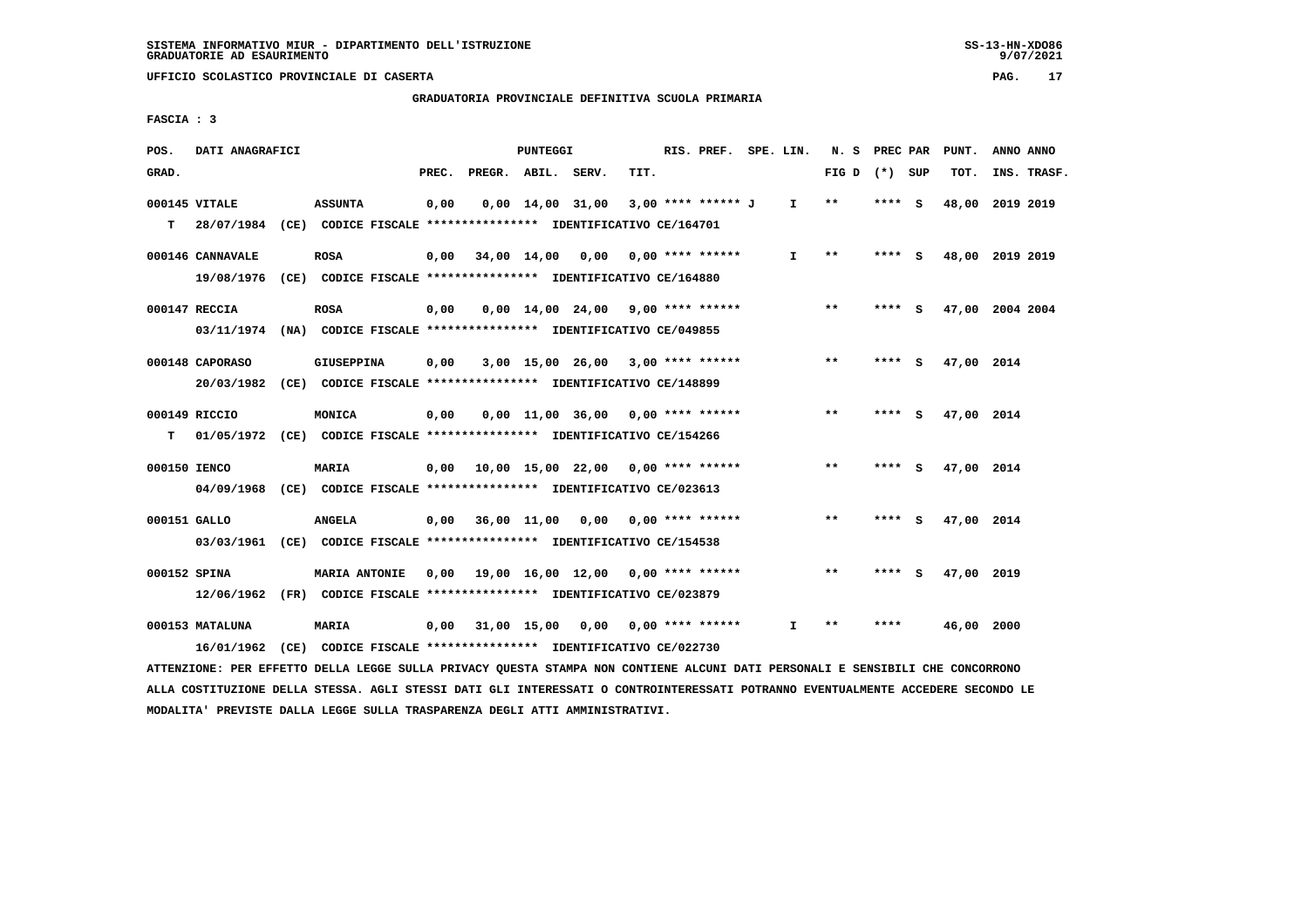**GRADUATORIA PROVINCIALE DEFINITIVA SCUOLA PRIMARIA**

 **FASCIA : 3**

| POS.         | DATI ANAGRAFICI  |                                                                                                                               |       |                    | PUNTEGGI |                                       |      | RIS. PREF. SPE. LIN. |              | N. S PREC PAR   |        |     | PUNT.      | ANNO ANNO       |
|--------------|------------------|-------------------------------------------------------------------------------------------------------------------------------|-------|--------------------|----------|---------------------------------------|------|----------------------|--------------|-----------------|--------|-----|------------|-----------------|
| GRAD.        |                  |                                                                                                                               | PREC. | PREGR. ABIL. SERV. |          |                                       | TIT. |                      |              | FIG D $(*)$ SUP |        |     | TOT.       | INS. TRASF.     |
| 000154 VISCO |                  | <b>IPPOLITA</b>                                                                                                               | 0,00  |                    |          | $6,00$ 14,00 26,00 0,00 **** ******   |      |                      | $\mathbf{I}$ | $* *$           | **** S |     | 46,00 2002 |                 |
|              |                  | 15/01/1967 (CE) CODICE FISCALE *************** IDENTIFICATIVO CE/043856                                                       |       |                    |          |                                       |      |                      |              |                 |        |     |            |                 |
|              | 000155 ROSIELLO  | <b>ROSARIA</b>                                                                                                                | 0,00  |                    |          | $2,00$ 14,00 30,00 0,00 **** ******   |      |                      | I.           | $* *$           | **** S |     | 46,00 2002 |                 |
|              | 31/05/1968       | (NA) CODICE FISCALE **************** IDENTIFICATIVO CE/043333                                                                 |       |                    |          |                                       |      |                      |              |                 |        |     |            |                 |
|              |                  |                                                                                                                               |       |                    |          |                                       |      |                      |              |                 |        |     |            |                 |
|              | 000156 CARISTO   | <b>VALERIA</b>                                                                                                                | 0,00  |                    |          | $9,00$ 12,00 22,00 3,00 **** ******   |      |                      |              | $***$           | **** S |     | 46,00 2014 |                 |
| T.           |                  | 13/11/1982 (CE) CODICE FISCALE *************** IDENTIFICATIVO CE/147668                                                       |       |                    |          |                                       |      |                      |              |                 |        |     |            |                 |
|              | 000157 MELILLO   | <b>ROSA</b>                                                                                                                   | 0,00  |                    |          |                                       |      |                      |              | $***$           | **** S |     |            | 46,00 2019 2019 |
|              |                  | T 21/08/1979 (CE) CODICE FISCALE *************** IDENTIFICATIVO CE/164755                                                     |       |                    |          |                                       |      |                      |              |                 |        |     |            |                 |
|              | 000158 DE SANTIS | <b>ELISABETTA</b>                                                                                                             | 0,00  |                    |          | $8,00$ 13,00 24,00 0,00 **** ******   |      |                      |              | $* *$           | **** S |     | 45,00 2000 |                 |
|              | 16/06/1972       | (NA) CODICE FISCALE **************** IDENTIFICATIVO CE/024512                                                                 |       |                    |          |                                       |      |                      |              |                 |        |     |            |                 |
|              |                  |                                                                                                                               |       |                    |          |                                       |      |                      |              |                 |        |     |            |                 |
|              | 000159 COLELLA   | ANNA                                                                                                                          | 0,00  |                    |          | 6,00 15,00 24,00 0,00 **** ****** K   |      |                      |              | $***$           | **** S |     | 45,00 2000 |                 |
|              |                  | 16/07/1959 (CE) CODICE FISCALE *************** IDENTIFICATIVO CE/025268                                                       |       |                    |          |                                       |      |                      |              |                 |        |     |            |                 |
|              | 000160 PANFILI   | MARIAROSARIA                                                                                                                  | 0,00  |                    |          | $0.00$ 14.00 28.00 3.00 **** ******   |      |                      |              | $***$           | **** S |     | 45,00 2014 |                 |
|              | $T = 06/11/1980$ | (CE) CODICE FISCALE **************** IDENTIFICATIVO CE/146191                                                                 |       |                    |          |                                       |      |                      |              |                 |        |     |            |                 |
|              | 000161 DIGENNARO | <b>ANTONELLA</b>                                                                                                              | 0,00  |                    |          | $0,00$ 16,00 26,00 3,00 **** ****** J |      |                      |              | $* *$           | **** S |     |            | 45,00 2019 2019 |
| т            | 27/05/1978       | (CE) CODICE FISCALE **************** IDENTIFICATIVO CE/164881                                                                 |       |                    |          |                                       |      |                      |              |                 |        |     |            |                 |
|              |                  |                                                                                                                               |       |                    |          |                                       |      |                      |              |                 |        |     |            |                 |
|              | 000162 ROSATO    | <b>APOLLONIA</b>                                                                                                              | 0,00  | 1,00               |          | 0,00 41,00 3,00 **** ****** J         |      |                      |              | $* *$           | ****   | - S |            | 45,00 2019 2019 |
| т            | 26/05/1978       | (CE) CODICE FISCALE **************** IDENTIFICATIVO CE/164780                                                                 |       |                    |          |                                       |      |                      |              |                 |        |     |            |                 |
|              |                  | ATTENZIONE: PER EFFETTO DELLA LEGGE SULLA PRIVACY QUESTA STAMPA NON CONTIENE ALCUNI DATI PERSONALI E SENSIBILI CHE CONCORRONO |       |                    |          |                                       |      |                      |              |                 |        |     |            |                 |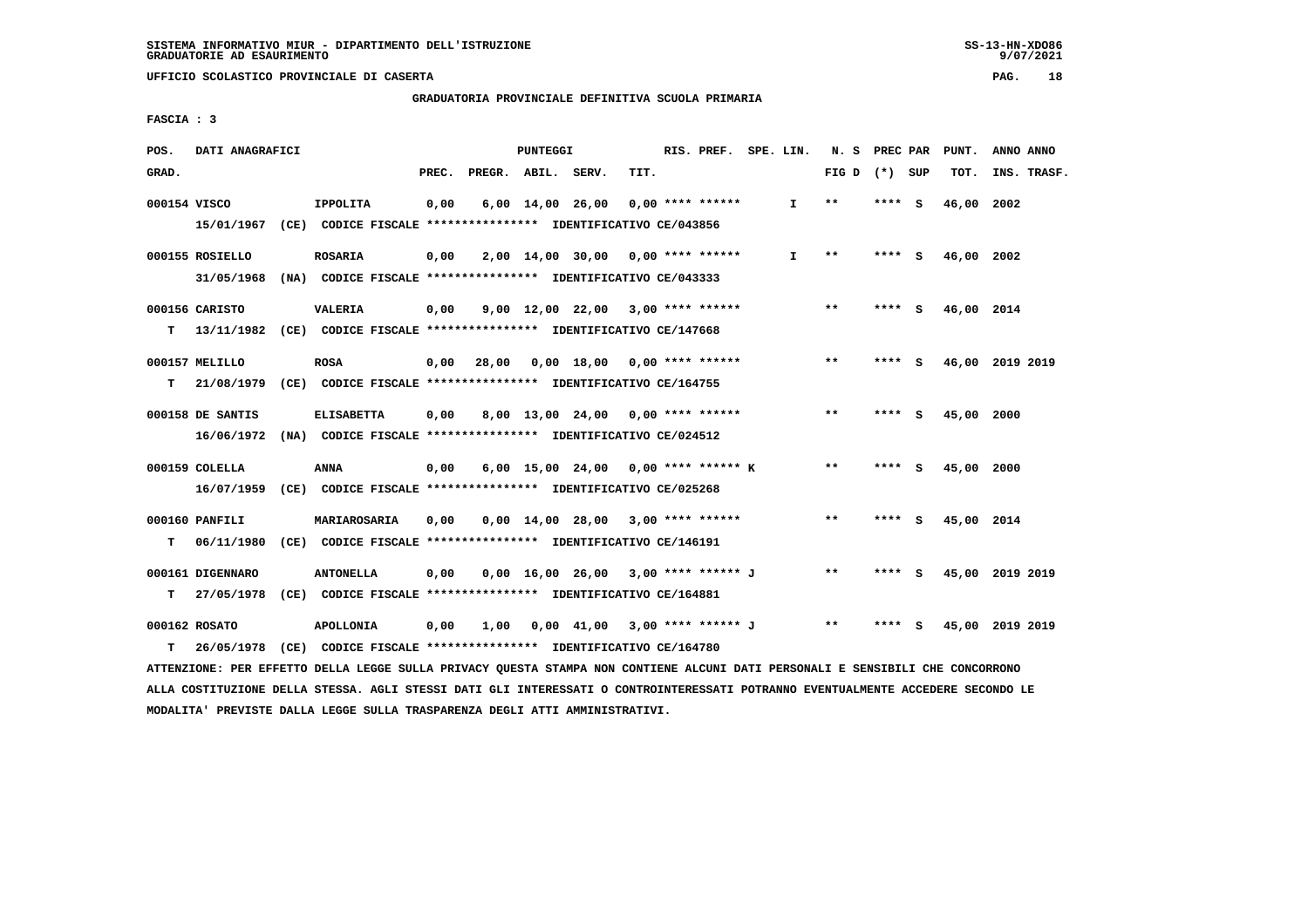**GRADUATORIA PROVINCIALE DEFINITIVA SCUOLA PRIMARIA**

 **FASCIA : 3**

| POS.         | DATI ANAGRAFICI     |                                                                                                                               |       |                    | PUNTEGGI |                                           |                         | RIS. PREF. SPE. LIN. |              | N. S PREC PAR   |        | PUNT.           | ANNO ANNO |             |
|--------------|---------------------|-------------------------------------------------------------------------------------------------------------------------------|-------|--------------------|----------|-------------------------------------------|-------------------------|----------------------|--------------|-----------------|--------|-----------------|-----------|-------------|
| GRAD.        |                     |                                                                                                                               | PREC. | PREGR. ABIL. SERV. |          |                                           | TIT.                    |                      |              | FIG D $(*)$ SUP |        | TOT.            |           | INS. TRASF. |
| 000163 RUSSO |                     | TERESA                                                                                                                        | 0,00  |                    |          | $3,00$ 17,00 24,00 0,00 **** ******       |                         |                      |              | $***$           | **** S | 44,00 2014      |           |             |
| T.           |                     | 31/01/1978 (CE) CODICE FISCALE **************** IDENTIFICATIVO CE/151451                                                      |       |                    |          |                                           |                         |                      |              |                 |        |                 |           |             |
|              | 000164 ZACCARIELLO  | MARIAROSARIA                                                                                                                  | 0,00  | 35,00              | 0,00     |                                           | $0,00$ 9,00 **** ****** |                      |              | $***$           | **** S | 44,00 2014      |           |             |
| T.           |                     | 13/06/1979 (CE) CODICE FISCALE **************** IDENTIFICATIVO CE/147376                                                      |       |                    |          |                                           |                         |                      |              |                 |        |                 |           |             |
|              | 000165 DE MARCO     | <b>ANTONIETTA</b>                                                                                                             | 0,00  |                    |          | 6,00 16,00 22,00 0,00 **** ****** J       |                         |                      |              | $***$           | **** S | 44,00 2019 2019 |           |             |
|              |                     | 01/11/1969 (CE) CODICE FISCALE *************** IDENTIFICATIVO CE/164797                                                       |       |                    |          |                                           |                         |                      |              |                 |        |                 |           |             |
|              | 000166 FRASCA       | <b>ASSUNTA</b>                                                                                                                | 0,00  |                    |          | 3,00 16,00 22,00 3,00 **** ******         |                         |                      | $\mathbf{I}$ | $***$           | **** S | 44,00 2019      |           |             |
|              |                     | 21/09/1977 (CE) CODICE FISCALE *************** IDENTIFICATIVO CE/044832                                                       |       |                    |          |                                           |                         |                      |              |                 |        |                 |           |             |
|              | 000167 PASOUARIELLO | <b>ANTONIETTA</b>                                                                                                             | 0,00  |                    |          | $0.00$ 14.00 30.00 0.00 **** ******       |                         |                      | F            | $* *$           | **** S | 44,00 2019      |           |             |
|              |                     | 05/03/1958 (CE) CODICE FISCALE *************** IDENTIFICATIVO CE/045008                                                       |       |                    |          |                                           |                         |                      |              |                 |        |                 |           |             |
|              | 000168 TARALLO      | <b>ROMINA</b>                                                                                                                 |       |                    |          | $0,00$ 10,00 15,00 18,00 0,00 **** ****** |                         |                      | I.           | **              | **** S | 43,00 2002      |           |             |
|              |                     | 28/12/1969 (NA) CODICE FISCALE *************** IDENTIFICATIVO CE/045926                                                       |       |                    |          |                                           |                         |                      |              |                 |        |                 |           |             |
|              | 000169 GIULIANO     | MARIAROSARIA                                                                                                                  | 0,00  |                    |          | 3,00 16,00 24,00 0,00 **** ******         |                         |                      | F            | $* *$           | **** S | 43,00 2007 2007 |           |             |
|              |                     | 01/09/1970 (CE) CODICE FISCALE *************** IDENTIFICATIVO CE/056899                                                       |       |                    |          |                                           |                         |                      |              |                 |        |                 |           |             |
|              | 000170 RUGGIERO     | <b>GIOVANNA</b>                                                                                                               |       |                    |          | $0,00$ 14,00 13,00 16,00 0,00 **** ****** |                         |                      |              | $* *$           | **** S | 43,00 2014 2014 |           |             |
|              |                     | 29/09/1957 (CE) CODICE FISCALE *************** IDENTIFICATIVO CE/145612                                                       |       |                    |          |                                           |                         |                      |              |                 |        |                 |           |             |
|              | 000171 CICCARELLI   | <b>PASQUALINA</b>                                                                                                             | 0,00  |                    |          | 7,00 14,00 18,00 3,00 **** ******         |                         |                      |              | $* *$           | **** S | 42,00 2000      |           |             |
|              |                     | 12/03/1968 (CE) CODICE FISCALE *************** IDENTIFICATIVO CE/023520                                                       |       |                    |          |                                           |                         |                      |              |                 |        |                 |           |             |
|              |                     | ATTENZIONE: PER EFFETTO DELLA LEGGE SULLA PRIVACY QUESTA STAMPA NON CONTIENE ALCUNI DATI PERSONALI E SENSIBILI CHE CONCORRONO |       |                    |          |                                           |                         |                      |              |                 |        |                 |           |             |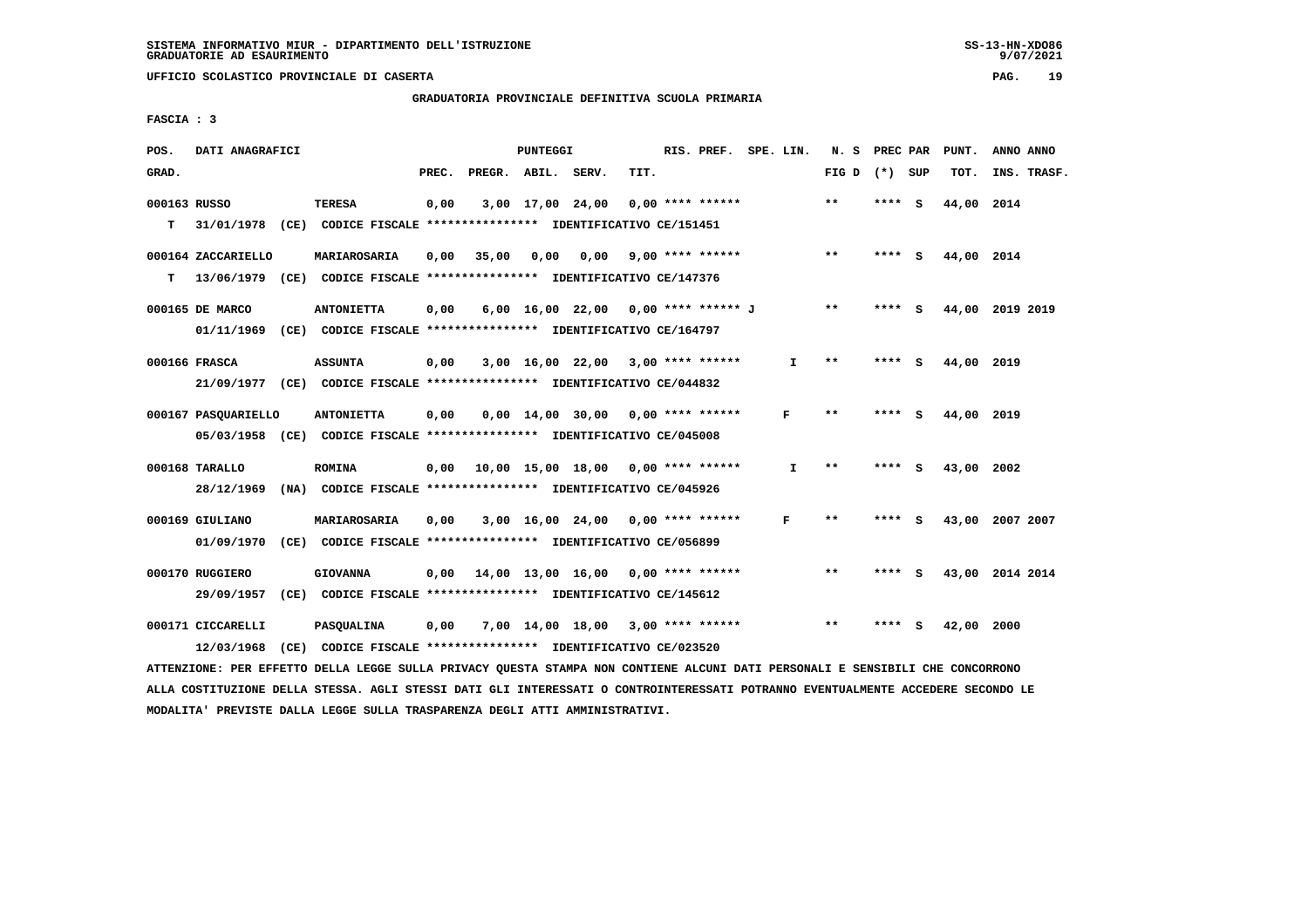# **GRADUATORIA PROVINCIALE DEFINITIVA SCUOLA PRIMARIA**

 **FASCIA : 3**

| POS.         | DATI ANAGRAFICI                                                                                                                 |                  |       |                    | PUNTEGGI |                                             |      | RIS. PREF. SPE. LIN. |              | N.S   | PREC PAR        |     | PUNT.      | ANNO ANNO       |
|--------------|---------------------------------------------------------------------------------------------------------------------------------|------------------|-------|--------------------|----------|---------------------------------------------|------|----------------------|--------------|-------|-----------------|-----|------------|-----------------|
| GRAD.        |                                                                                                                                 |                  | PREC. | PREGR. ABIL. SERV. |          |                                             | TIT. |                      |              |       | FIG D $(*)$ SUP |     | TOT.       | INS. TRASF.     |
|              | 000172 VEROLLA                                                                                                                  | <b>ROSA</b>      | 0,00  |                    |          | 3,00 15,00 24,00                            |      | 0,00 **** ******     |              | $***$ | **** S          |     | 42,00      | 2002            |
|              | 23/09/1970 (CE) CODICE FISCALE *************** IDENTIFICATIVO CE/045075                                                         |                  |       |                    |          |                                             |      |                      |              |       |                 |     |            |                 |
|              | 000173 DELL'AVERSANA                                                                                                            | <b>CONCETTA</b>  | 0,00  | 27,00 15,00        |          | 0,00                                        |      | 0,00 **** ****** L   | I.           | $* *$ | ****            | - 5 | 42,00      | 2007            |
|              | 01/02/1969 (CE) CODICE FISCALE *************** IDENTIFICATIVO CE/026943                                                         |                  |       |                    |          |                                             |      |                      |              |       |                 |     |            |                 |
|              | 000174 RICCIARDI                                                                                                                | <b>MARILENA</b>  | 0,00  |                    |          | 12,00 0,00 30,00 0,00 **** ******           |      |                      |              |       | ** $X$ **** S   |     | 42,00 2014 |                 |
| т            | 18/08/1978 (CE) CODICE FISCALE *************** IDENTIFICATIVO CE/163725                                                         |                  |       |                    |          |                                             |      |                      |              |       |                 |     |            |                 |
|              | 000175 DELLA VALLE                                                                                                              | <b>FERNANDA</b>  | 0,00  | 16,00 16,00        |          | 4,00                                        |      | 6,00 **** ******     | I.           | $* *$ | **** S          |     | 42,00 2019 |                 |
|              | 26/03/1967 (CE) CODICE FISCALE *************** IDENTIFICATIVO CE/023385                                                         |                  |       |                    |          |                                             |      |                      |              |       |                 |     |            |                 |
|              | 000176 SALZANO                                                                                                                  | ADELE            | 0,00  |                    |          | $0,00$ 15,00 26,00 0,00 **** ******         |      |                      | F            | $* *$ | **** S          |     | 41,00      | 2000            |
|              | 11/02/1971 (CE) CODICE FISCALE **************** IDENTIFICATIVO CE/026241                                                        |                  |       |                    |          |                                             |      |                      |              |       |                 |     |            |                 |
|              |                                                                                                                                 |                  |       |                    |          |                                             |      |                      |              |       |                 |     |            |                 |
|              | 000177 PANARELLO                                                                                                                | <b>GENOVEFFA</b> |       |                    |          | $0,00$ 15,00 14,00 12,00 0,00 **** ****** L |      |                      | $\mathbf{F}$ | $***$ | **** S          |     |            | 41,00 2002 2002 |
|              | 20/03/1962 (CE) CODICE FISCALE *************** IDENTIFICATIVO CE/043710                                                         |                  |       |                    |          |                                             |      |                      |              |       |                 |     |            |                 |
|              | 000178 ANDREACCHIO                                                                                                              | <b>FRANCESCO</b> |       | $0,00$ 17,00       |          | 0,00 24,00                                  |      | $0.00$ **** ******   |              | **    | **** S          |     | 41,00      | 2014            |
| т            | 15/03/1971 (CZ) CODICE FISCALE *************** IDENTIFICATIVO CE/057485                                                         |                  |       |                    |          |                                             |      |                      |              |       |                 |     |            |                 |
| 000179 ARENA |                                                                                                                                 | <b>BRUNA</b>     |       |                    |          | $0,00$ 16,00 0,00 22,00 3,00 **** ******    |      |                      |              | $* *$ | **** S          |     | 41,00 2014 |                 |
| т            | 13/02/1981 (NA) CODICE FISCALE **************** IDENTIFICATIVO CE/148855                                                        |                  |       |                    |          |                                             |      |                      |              |       |                 |     |            |                 |
|              |                                                                                                                                 |                  |       |                    |          |                                             |      |                      |              | $* *$ |                 |     |            |                 |
|              | 000180 MAZZARINI                                                                                                                | <b>STEFANIA</b>  | 0,00  |                    |          | $2,00$ 15,00 24,00 0,00 **** ******         |      |                      |              |       |                 | s   |            | 41,00 2019 2019 |
|              | 04/04/1975 (NA) CODICE FISCALE *************** IDENTIFICATIVO CE/164740                                                         |                  |       |                    |          |                                             |      |                      |              |       |                 |     |            |                 |
|              | ATTENZIONE: PER EFFETTO DELLA LEGGE SULLA PRIVACY QUESTA STAMPA NON CONTIENE ALCUNI DATI PERSONALI E SENSIBILI CHE CONCORRONO   |                  |       |                    |          |                                             |      |                      |              |       |                 |     |            |                 |
|              | ALLA COSTITUZIONE DELLA STESSA. AGLI STESSI DATI GLI INTERESSATI O CONTROINTERESSATI POTRANNO EVENTUALMENTE ACCEDERE SECONDO LE |                  |       |                    |          |                                             |      |                      |              |       |                 |     |            |                 |

 **MODALITA' PREVISTE DALLA LEGGE SULLA TRASPARENZA DEGLI ATTI AMMINISTRATIVI.**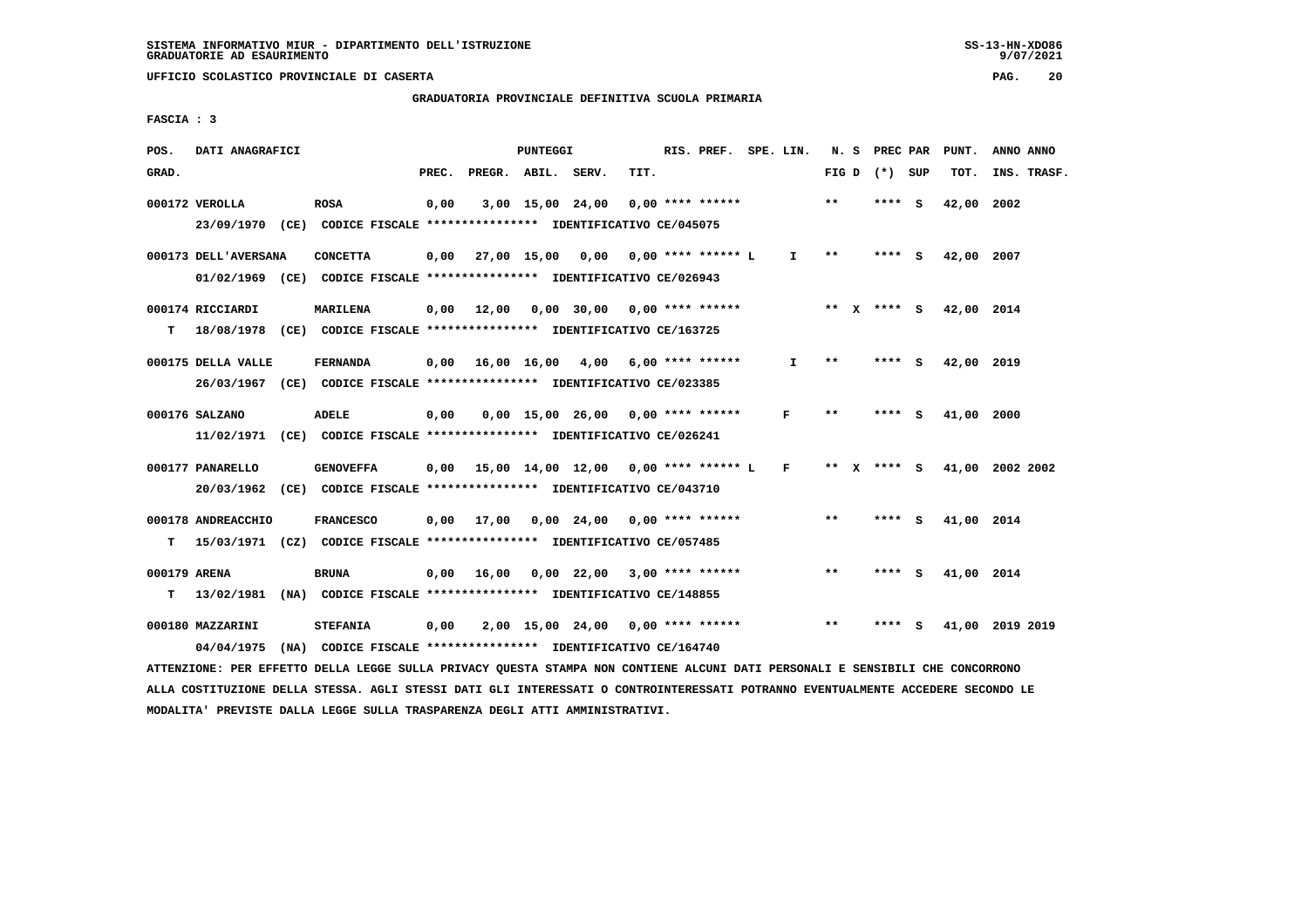# **GRADUATORIA PROVINCIALE DEFINITIVA SCUOLA PRIMARIA**

 **FASCIA : 3**

| POS.        | DATI ANAGRAFICI    |                                                                                          |       |                    | PUNTEGGI |                                             |      | RIS. PREF. SPE. LIN. |              | N. S PREC PAR   |         | PUNT.           | ANNO ANNO |             |
|-------------|--------------------|------------------------------------------------------------------------------------------|-------|--------------------|----------|---------------------------------------------|------|----------------------|--------------|-----------------|---------|-----------------|-----------|-------------|
| GRAD.       |                    |                                                                                          | PREC. | PREGR. ABIL. SERV. |          |                                             | TIT. |                      |              | FIG D $(*)$ SUP |         | TOT.            |           | INS. TRASF. |
|             | 000181 GRAVANTE    | <b>GIOVANNA</b>                                                                          | 0,00  |                    |          | $0,00$ $11,00$ $30,00$                      |      | $0.00$ **** ******   |              | $***$           | **** S  | 41,00 2019 2019 |           |             |
|             |                    | T 18/09/1966 (CE) CODICE FISCALE *************** IDENTIFICATIVO CE/164833                |       |                    |          |                                             |      |                      |              |                 |         |                 |           |             |
|             | 000182 D'ALBENZIO  | <b>CLEMENTINA</b>                                                                        |       |                    |          | $0,00$ 13,00 15,00 12,00 0,00 **** ******   |      |                      | $\mathbf{F}$ | $***$           | $***$ S | 40,00 2000      |           |             |
|             |                    | 24/09/1970 (CE) CODICE FISCALE *************** IDENTIFICATIVO CE/026652                  |       |                    |          |                                             |      |                      |              |                 |         |                 |           |             |
|             | 000183 TARTARONE   | <b>TIZIANA</b>                                                                           | 0,00  |                    |          | 0,00 11,00 26,00 3,00 **** ****** K         |      |                      |              | $***$           | **** S  | 40,00 2014      |           |             |
|             |                    | 03/03/1966 (CE) CODICE FISCALE *************** IDENTIFICATIVO CE/148902                  |       |                    |          |                                             |      |                      |              |                 |         |                 |           |             |
| 000184 CORE |                    | <b>MARIAANGELA</b>                                                                       | 0,00  |                    |          | 0,00 16,00 24,00 0,00 **** ****** J         |      |                      |              | $* *$           | **** S  | 40,00 2014      |           |             |
| т           |                    | 09/05/1977 (CE) CODICE FISCALE *************** IDENTIFICATIVO CE/154141                  |       |                    |          |                                             |      |                      |              |                 |         |                 |           |             |
|             |                    |                                                                                          |       |                    |          |                                             |      |                      |              | $***$           |         |                 |           |             |
|             | 000185 ALBANO      | <b>ANGELO</b><br>25/01/1970 (CE) CODICE FISCALE *************** IDENTIFICATIVO CE/022134 | 0,00  |                    |          | $0.00$ 16.00 24.00 0.00 **** ******         |      |                      |              |                 | **** S  | 40,00 2014      |           |             |
|             |                    |                                                                                          |       |                    |          |                                             |      |                      |              |                 |         |                 |           |             |
|             | 000186 PELLICCIONE | <b>GIUSEPPINA</b>                                                                        |       |                    |          | 0,00 21,00 18,00 0,00                       |      | 0,00 **** ******     | F            | $***$           | **** S  | 39,00 2000      |           |             |
|             |                    | 02/11/1959 (CE) CODICE FISCALE *************** IDENTIFICATIVO CE/023251                  |       |                    |          |                                             |      |                      |              |                 |         |                 |           |             |
|             | 000187 DI VICO     | <b>DANILA</b>                                                                            |       |                    |          | $0,00$ 10,00 14,00 12,00 3,00 **** ****** J |      |                      |              | $* *$           | **** S  | 39,00 2014      |           |             |
| т           |                    | 01/05/1981 (CE) CODICE FISCALE **************** IDENTIFICATIVO CE/151096                 |       |                    |          |                                             |      |                      |              |                 |         |                 |           |             |
|             | 000188 LAURENZA    | MADDALENA                                                                                |       |                    |          | $0,00$ 12,00 0,00 24,00 3,00 **** ******    |      |                      |              | $***$           | **** S  | 39,00 2014      |           |             |
|             |                    | T 28/04/1973 (CE) CODICE FISCALE *************** IDENTIFICATIVO CE/149146                |       |                    |          |                                             |      |                      |              |                 |         |                 |           |             |
|             |                    |                                                                                          |       |                    |          |                                             |      |                      |              |                 |         |                 |           |             |
|             | 000189 SGUEGLIA    | <b>MARIAROSARIA</b>                                                                      |       |                    |          | $0,00$ 23,00 15,00 0,00 0,00 **** ******    |      |                      | I            | $\star\star$    | **** S  | 38,00 2000      |           |             |
|             |                    | 21/02/1962 (CE) CODICE FISCALE *************** IDENTIFICATIVO CE/022381                  |       |                    |          |                                             |      |                      |              |                 |         |                 |           |             |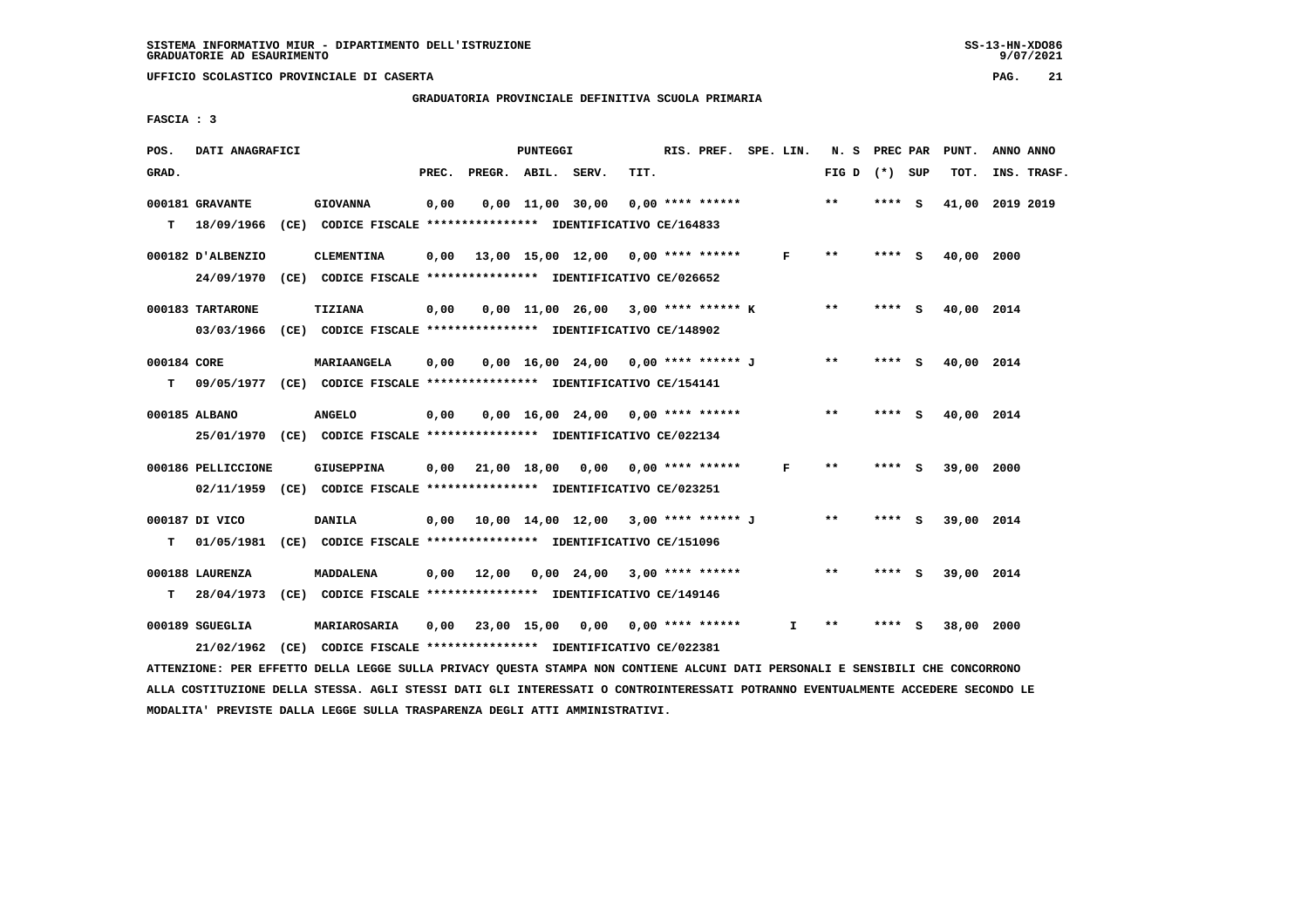**GRADUATORIA PROVINCIALE DEFINITIVA SCUOLA PRIMARIA**

 **FASCIA : 3**

| POS.  | DATI ANAGRAFICI                                                                            |                                                                                       |       |                                           | PUNTEGGI |                                     |      | RIS. PREF. SPE. LIN. |              |       | N. S         | PREC PAR        |     | PUNT.      | ANNO ANNO       |
|-------|--------------------------------------------------------------------------------------------|---------------------------------------------------------------------------------------|-------|-------------------------------------------|----------|-------------------------------------|------|----------------------|--------------|-------|--------------|-----------------|-----|------------|-----------------|
| GRAD. |                                                                                            |                                                                                       | PREC. | PREGR. ABIL. SERV.                        |          |                                     | TIT. |                      |              |       |              | FIG D $(*)$ SUP |     | TOT.       | INS. TRASF.     |
| т     | 000190 PARENTE<br>31/01/1979 (CE) CODICE FISCALE *************** IDENTIFICATIVO CE/147670  | EMILIA                                                                                | 0,00  |                                           |          | $0,00$ $17,00$ $18,00$              |      | $3,00$ **** ******   |              | **    |              | **** S          |     | 38,00      | 2014            |
| т     | 000191 ROMANUCCI<br>22/11/1978                                                             | <b>MARIA MADDALE</b><br>(CE) CODICE FISCALE **************** IDENTIFICATIVO CE/152425 | 0,00  |                                           |          | $3,00$ 12,00 16,00 7,00 **** ****** |      |                      |              | $***$ |              | $***$ S         |     | 38,00 2014 |                 |
| т     | 000192 ALFIERI<br>28/08/1982 (NA) CODICE FISCALE *************** IDENTIFICATIVO CE/164587  | <b>PAOLA</b>                                                                          | 0,00  |                                           |          | 5,00 18,00 12,00 3,00 **** ****** J |      |                      |              | $***$ |              | **** S          |     | 38,00 2014 |                 |
| т     | 000193 PASTORE<br>04/04/1966 (CE) CODICE FISCALE *************** IDENTIFICATIVO CE/146047  | <b>MARIA</b>                                                                          | 0,00  |                                           |          | $0.00$ 12.00 17.00 9.00 **** ****** |      |                      |              | **    |              | **** S          |     | 38,00 2014 |                 |
| т     | 000194 DELUCA<br>24/02/1966 (CE) CODICE FISCALE *************** IDENTIFICATIVO CE/147523   | <b>ROSA</b>                                                                           |       | $0,00$ 17,00 0,00 12,00 9,00 **** ******  |          |                                     |      |                      |              | **    |              | **** S          |     | 38,00 2014 |                 |
| т     | 000195 TAMMARO<br>11/03/1984 (CE) CODICE FISCALE *************** IDENTIFICATIVO CE/164674  | <b>CONCETTA</b>                                                                       | 0,00  | 0,00                                      | 0.00     | 8,00 30,00 **** ******              |      |                      |              |       |              | ** x **** S     |     |            | 38,00 2019 2019 |
|       | 000196 FELICELLI<br>05/11/1966                                                             | PATRIZIA<br>(CE) CODICE FISCALE **************** IDENTIFICATIVO CE/021318             |       | $0.00 \quad 14.00 \quad 16.00 \quad 8.00$ |          |                                     |      | $0.00$ **** ******   |              | $* *$ |              | ****            | - S | 38,00 2019 |                 |
|       | 000197 DI NUZZO<br>17/06/1975 (CE) CODICE FISCALE *************** IDENTIFICATIVO CE/056204 | <b>CELESTINA</b>                                                                      | 0,00  |                                           |          | $0.00$ 14.00 24.00 0.00 **** ****** |      |                      |              | $* *$ |              | ****            | ్   | 38,00 2019 |                 |
|       | 000198 NESPOLI<br>11/06/1965                                                               | LUIGI<br>(CE) CODICE FISCALE **************** IDENTIFICATIVO CE/027027                | 0,00  |                                           |          | 3,00 15,00 10,00 9,00 **** ****** J |      |                      | $\mathbf{I}$ | $***$ | $\mathbf{x}$ | **** S          |     | 37,00 2000 |                 |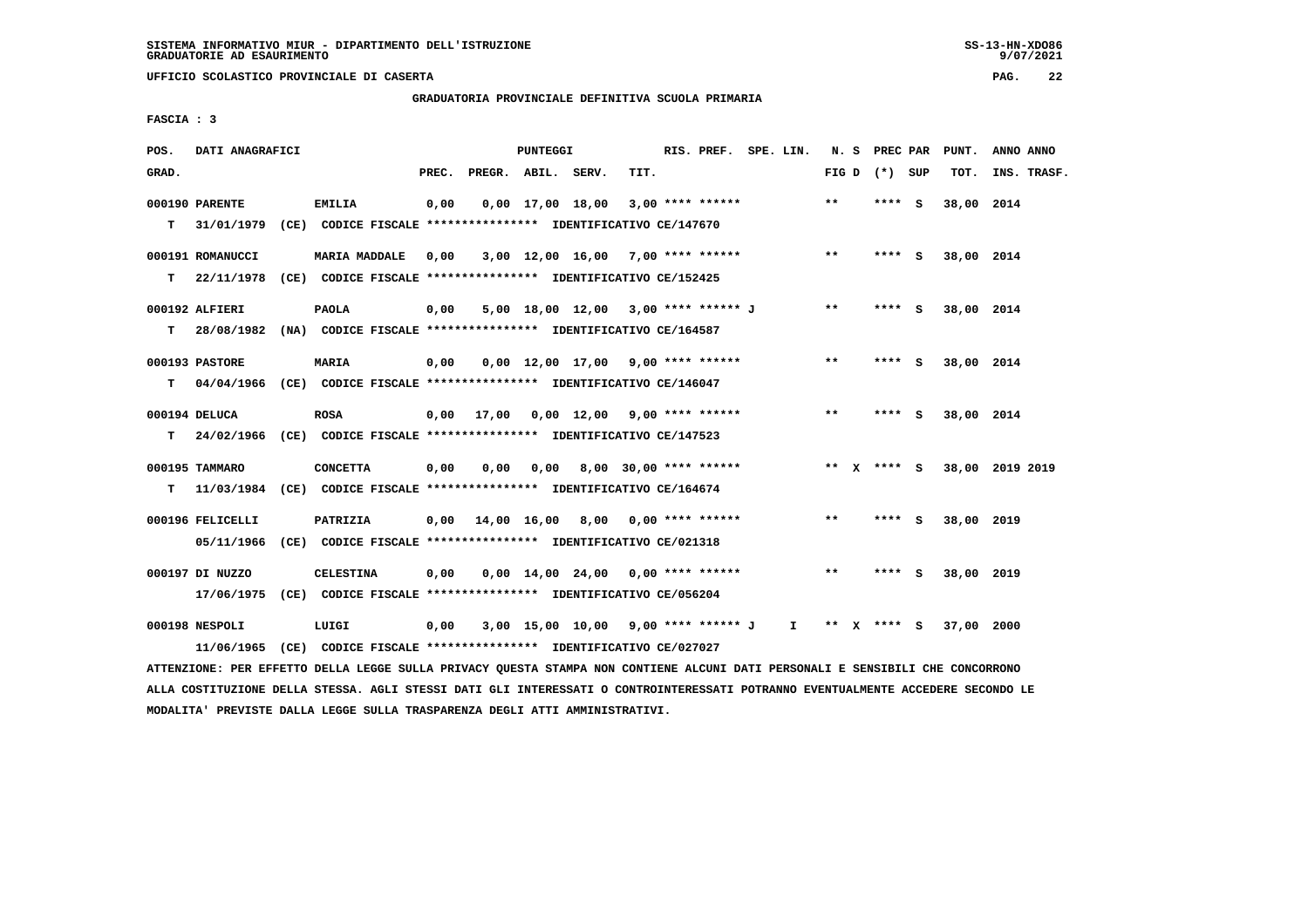# **GRADUATORIA PROVINCIALE DEFINITIVA SCUOLA PRIMARIA**

 **FASCIA : 3**

| POS.         | DATI ANAGRAFICI |                                                                                                                               |       |                    | PUNTEGGI |                                             |      | RIS. PREF. SPE. LIN. |              |       | N. S PREC PAR   | PUNT.      | ANNO ANNO       |
|--------------|-----------------|-------------------------------------------------------------------------------------------------------------------------------|-------|--------------------|----------|---------------------------------------------|------|----------------------|--------------|-------|-----------------|------------|-----------------|
| GRAD.        |                 |                                                                                                                               | PREC. | PREGR. ABIL. SERV. |          |                                             | TIT. |                      |              |       | FIG D $(*)$ SUP | TOT.       | INS. TRASF.     |
|              | 000199 POMELLA  | <b>CARMELA</b>                                                                                                                | 0,00  |                    |          | $3,00$ 12,00 16,00 6,00 **** ******         |      |                      |              | $***$ | **** S          | 37,00 2014 |                 |
|              |                 | T 25/03/1962 (CE) CODICE FISCALE *************** IDENTIFICATIVO CE/154729                                                     |       |                    |          |                                             |      |                      |              |       |                 |            |                 |
|              |                 |                                                                                                                               |       |                    |          |                                             |      |                      |              |       |                 |            |                 |
|              | 000200 LAUTIERI | MONICA                                                                                                                        | 0,00  |                    |          | 6,00 11,00 20,00 0,00 **** ******           |      |                      |              | $* *$ | **** S          |            | 37,00 2019 2019 |
| т            | 15/06/1973      | (FR) CODICE FISCALE *************** IDENTIFICATIVO CE/164921                                                                  |       |                    |          |                                             |      |                      |              |       |                 |            |                 |
|              | 000201 DE SORBO | <b>FILOMENA</b>                                                                                                               | 0,00  |                    |          | $9.00$ 15.00 12.00 0.00 **** ******         |      |                      | $\mathbf{I}$ |       | ** x **** S     | 36,00 2000 |                 |
|              |                 | 21/01/1965 (CE) CODICE FISCALE *************** IDENTIFICATIVO CE/023228                                                       |       |                    |          |                                             |      |                      |              |       |                 |            |                 |
|              |                 |                                                                                                                               |       |                    |          |                                             |      |                      |              |       |                 |            |                 |
| 000202 MUNNO |                 | <b>ANTONIETTA</b>                                                                                                             |       |                    |          | $0,00$ 18,00 15,00 0,00 3,00 **** ****** KL |      |                      |              | $***$ | **** S          | 36,00 2000 |                 |
|              |                 | 08/07/1966 (CE) CODICE FISCALE *************** IDENTIFICATIVO CE/020370                                                       |       |                    |          |                                             |      |                      |              |       |                 |            |                 |
|              | 000203 SIMONE   | <b>SIMONA</b>                                                                                                                 | 0,00  |                    |          | 11,00  0,00  22,00  3,00  ****  *******  J  |      |                      |              | $* *$ | **** S          | 36,00 2014 |                 |
| т            |                 | 03/04/1973 (CE) CODICE FISCALE **************** IDENTIFICATIVO CE/149669                                                      |       |                    |          |                                             |      |                      |              |       |                 |            |                 |
|              |                 |                                                                                                                               |       |                    |          |                                             |      |                      |              | $* *$ |                 |            |                 |
|              | 000204 BOVENZI  | LUCIA                                                                                                                         | 0,00  |                    |          | 2,00 13,00 21,00 0,00 **** ****** J         |      |                      |              |       | **** S          | 36,00 2014 |                 |
|              |                 | T 27/09/1977 (CE) CODICE FISCALE *************** IDENTIFICATIVO CE/148564                                                     |       |                    |          |                                             |      |                      |              |       |                 |            |                 |
|              | 000205 SBORDONE | <b>CARMELA</b>                                                                                                                | 0,00  |                    |          | $0,00$ 12,00 24,00 0,00 **** ******         |      |                      |              | $***$ | **** S          | 36,00 2014 |                 |
| т            |                 | 29/03/1972 (CE) CODICE FISCALE *************** IDENTIFICATIVO CE/150918                                                       |       |                    |          |                                             |      |                      |              |       |                 |            |                 |
|              |                 |                                                                                                                               |       |                    |          |                                             |      |                      |              |       |                 |            |                 |
|              | 000206 PIOMBINO | <b>DOMENICA</b>                                                                                                               | 0,00  |                    |          | 3,00 18,00 12,00 3,00 **** ****** J         |      |                      | $\mathbf{I}$ | $* *$ | $***$ S         |            | 36,00 2019 2019 |
| т            |                 | 23/02/1981 (CE) CODICE FISCALE **************** IDENTIFICATIVO CE/164990                                                      |       |                    |          |                                             |      |                      |              |       |                 |            |                 |
|              | 000207 AUTERI   | MARIA DOMENIC                                                                                                                 |       |                    |          | 0,00 16,00 0,00 20,00 0,00 **** ****** J    |      |                      |              | $***$ | **** S          |            | 36,00 2019 2019 |
|              |                 | 17/01/1977 (RC) CODICE FISCALE *************** IDENTIFICATIVO CE/164867                                                       |       |                    |          |                                             |      |                      |              |       |                 |            |                 |
|              |                 | ATTENZIONE: PER EFFETTO DELLA LEGGE SULLA PRIVACY OUESTA STAMPA NON CONTIENE ALCUNI DATI PERSONALI E SENSIBILI CHE CONCORRONO |       |                    |          |                                             |      |                      |              |       |                 |            |                 |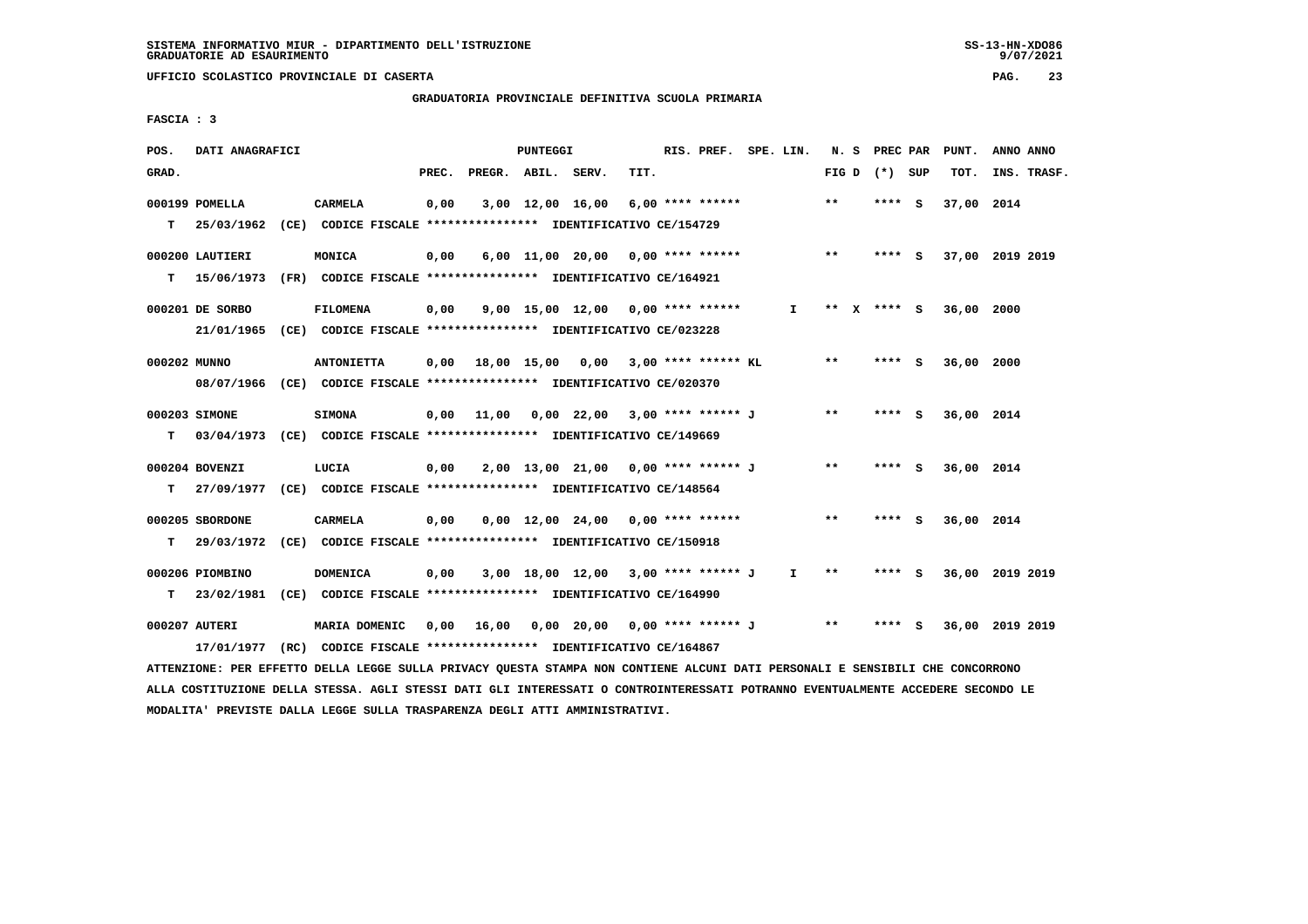**GRADUATORIA PROVINCIALE DEFINITIVA SCUOLA PRIMARIA**

 **FASCIA : 3**

| POS.         | DATI ANAGRAFICI                                                          |                                                               |       |       | PUNTEGGI |                                                      |      | RIS. PREF. SPE. LIN. |              |                 | N. S PREC PAR |   | PUNT.      | ANNO ANNO       |  |
|--------------|--------------------------------------------------------------------------|---------------------------------------------------------------|-------|-------|----------|------------------------------------------------------|------|----------------------|--------------|-----------------|---------------|---|------------|-----------------|--|
| GRAD.        |                                                                          |                                                               | PREC. |       |          | PREGR. ABIL. SERV.                                   | TIT. |                      |              | FIG D $(*)$ SUP |               |   | TOT.       | INS. TRASF.     |  |
|              | 000208 IODICE                                                            | <b>MARIA MADDALE</b>                                          | 0,00  |       |          | 3,00 17,00 16,00                                     |      | $0.00$ **** ******   | F            | $* *$           | **** S        |   | 36,00 2019 |                 |  |
|              | 08/11/1975 (CE) CODICE FISCALE *************** IDENTIFICATIVO CE/053998  |                                                               |       |       |          |                                                      |      |                      |              |                 |               |   |            |                 |  |
|              | 000209 DI GIOVANNI                                                       | CINZIA                                                        |       |       |          | 0,00 17,00 0,00 18,00 0,00 **** ******               |      |                      |              | $***$           | $***$ S       |   | 35,00 2014 |                 |  |
| т            | 30/08/1960 (NA) CODICE FISCALE *************** IDENTIFICATIVO CE/163622  |                                                               |       |       |          |                                                      |      |                      |              |                 |               |   |            |                 |  |
|              | 000210 DI CARLUCCIO                                                      | SONIA                                                         |       |       |          | $0,00$ 17,00 18,00 0,00 0,00 **** ****** KL          |      |                      |              | $***$           | **** S        |   | 35,00 2014 |                 |  |
| т            | 01/02/1974 (CE) CODICE FISCALE **************** IDENTIFICATIVO CE/156364 |                                                               |       |       |          |                                                      |      |                      |              |                 |               |   |            |                 |  |
|              | 000211 DI ROSA                                                           |                                                               |       |       |          | MARIA SAVERIA 0,00 21,00 13,00 0,00 0,00 **** ****** |      |                      | $\mathbf{I}$ | $* *$           | **** S        |   |            | 34,00 2007 2007 |  |
|              | 16/08/1970 (CE) CODICE FISCALE *************** IDENTIFICATIVO CE/057080  |                                                               |       |       |          |                                                      |      |                      |              |                 |               |   |            |                 |  |
|              |                                                                          |                                                               |       |       |          |                                                      |      |                      |              |                 |               |   |            |                 |  |
|              | 000212 SCIVOLETTO                                                        | <b>ILARIA</b>                                                 | 0,00  | 0,00  |          | 6,00 28,00 0,00 **** ****** J                        |      |                      |              | $***$           | **** S        |   | 34,00 2007 |                 |  |
| s            | 24/04/1982 (CE) CODICE FISCALE **************** IDENTIFICATIVO CE/056617 |                                                               |       |       |          |                                                      |      |                      |              |                 |               |   |            |                 |  |
|              | 000213 DE MICHELE                                                        | <b>GIUSEPPE</b>                                               |       |       |          | $0,00$ $17,00$ $15,00$ $2,00$                        |      | $0.00$ **** ******   | $\mathbf{I}$ | $**$            | **** S        |   | 34,00 2007 |                 |  |
|              | 05/05/1969                                                               | (CE) CODICE FISCALE **************** IDENTIFICATIVO CE/045210 |       |       |          |                                                      |      |                      |              |                 |               |   |            |                 |  |
|              | 000214 GRANDIOSO                                                         | <b>CARMELA</b>                                                | 0,00  |       |          | $5,00$ 11,00 18,00 0,00 **** ******                  |      |                      |              | $***$           | $***$ S       |   | 34,00 2014 |                 |  |
| т            | 04/11/1982                                                               | (CE) CODICE FISCALE *************** IDENTIFICATIVO CE/150139  |       |       |          |                                                      |      |                      |              |                 |               |   |            |                 |  |
|              | 000215 NUNZIATA                                                          | MARIAROSARIA                                                  | 0,00  | 12,00 |          | $0,00$ 22,00 0,00 **** ******                        |      |                      |              | ** $X$ **** $S$ |               |   | 34,00 2014 |                 |  |
| т            | 16/01/1965 (CE) CODICE FISCALE **************** IDENTIFICATIVO CE/154305 |                                                               |       |       |          |                                                      |      |                      |              |                 |               |   |            |                 |  |
|              |                                                                          |                                                               |       |       |          |                                                      |      |                      |              |                 |               |   |            |                 |  |
| 000216 SORBO |                                                                          | TERESA                                                        | 0,00  | 0.00  | 0.00     | 0.00                                                 |      | 0,00 **** ******     |              | **              | ****          | S | 34,00 2014 |                 |  |
| т            | 16/02/1978 (CE) CODICE FISCALE *************** IDENTIFICATIVO CE/057277  |                                                               |       |       |          |                                                      |      |                      |              |                 |               |   |            |                 |  |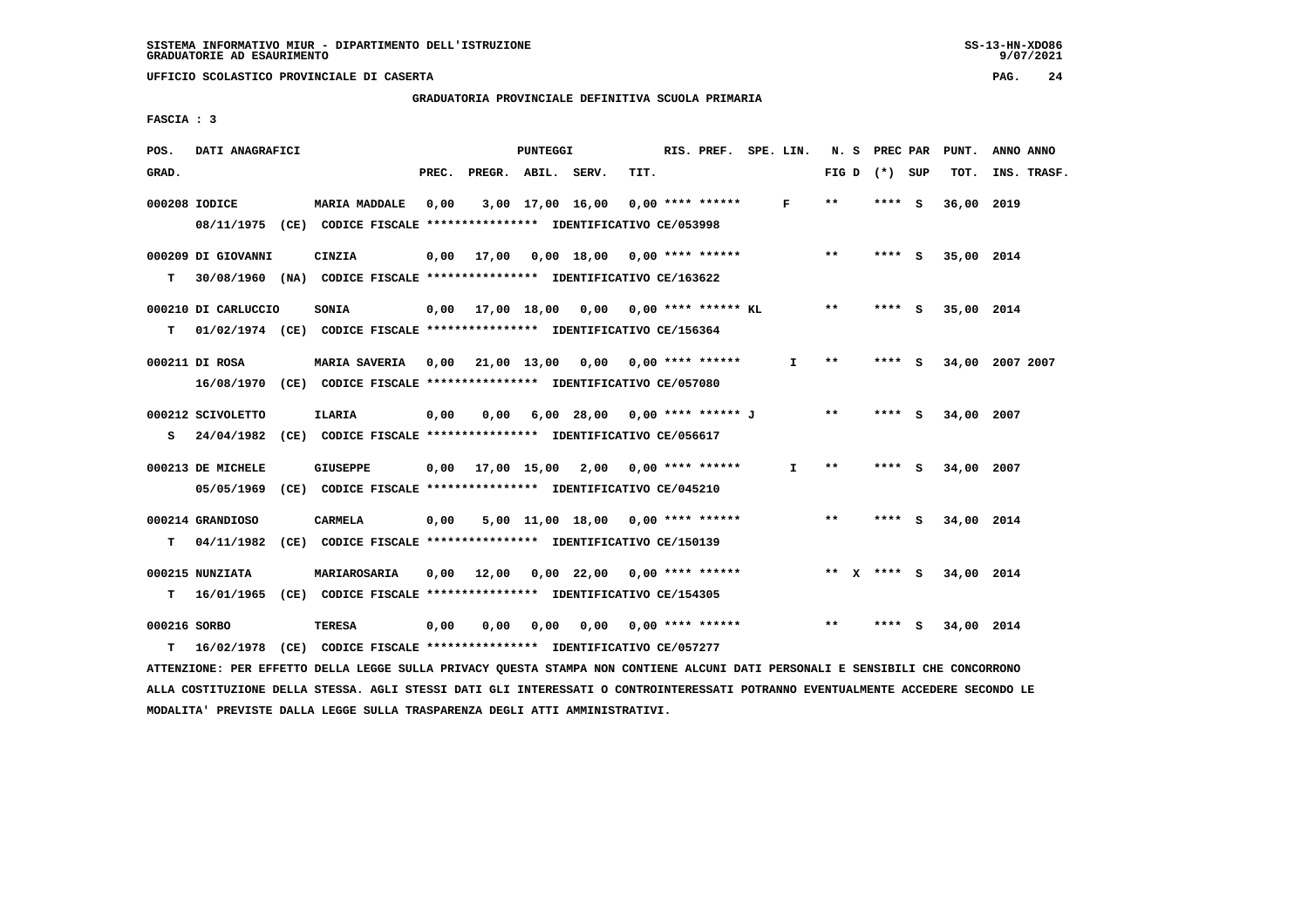$9/07/2021$ 

 **UFFICIO SCOLASTICO PROVINCIALE DI CASERTA PAG. 25**

 **GRADUATORIA PROVINCIALE DEFINITIVA SCUOLA PRIMARIA**

 **FASCIA : 3**

| POS.         | DATI ANAGRAFICI   |                                                                                                                               |       |                    | PUNTEGGI |                                          |      | RIS. PREF. SPE. LIN. |              |                 | N. S PREC PAR | PUNT.           | ANNO ANNO   |  |
|--------------|-------------------|-------------------------------------------------------------------------------------------------------------------------------|-------|--------------------|----------|------------------------------------------|------|----------------------|--------------|-----------------|---------------|-----------------|-------------|--|
| GRAD.        |                   |                                                                                                                               | PREC. | PREGR. ABIL. SERV. |          |                                          | TIT. |                      |              | FIG D $(*)$ SUP |               | тот.            | INS. TRASF. |  |
|              | 000217 TAVANO     | LINA                                                                                                                          | 0,00  | 18,00              |          | 0,00 16,00 0,00 **** ******              |      |                      |              | $* *$           | **** S        | 34,00 2014      |             |  |
| т            | 21/08/1959        | (CE) CODICE FISCALE **************** IDENTIFICATIVO CE/145512                                                                 |       |                    |          |                                          |      |                      |              |                 |               |                 |             |  |
|              |                   |                                                                                                                               |       |                    |          |                                          |      |                      |              |                 |               |                 |             |  |
|              | 000218 GAGLIONE   | <b>ELISABETTA</b>                                                                                                             | 0,00  |                    |          | 11,00  0,00  20,00  3,00  ****  ******   |      |                      | I.           | $***$           | **** S        | 34,00 2019 2019 |             |  |
|              |                   | T 20/10/1975 (CE) CODICE FISCALE *************** IDENTIFICATIVO CE/164785                                                     |       |                    |          |                                          |      |                      |              |                 |               |                 |             |  |
| 000219 RAIMO |                   | <b>MARIA</b>                                                                                                                  | 0,00  |                    |          | $3,00$ 16,00 14,00 0,00 **** ******      |      |                      |              | $* *$           | $***$ S       | 33,00 2007 2007 |             |  |
|              |                   | 11/03/1965 (CE) CODICE FISCALE *************** IDENTIFICATIVO CE/056741                                                       |       |                    |          |                                          |      |                      |              |                 |               |                 |             |  |
|              |                   |                                                                                                                               |       |                    |          |                                          |      |                      |              |                 |               |                 |             |  |
| 000220 RUSSO |                   | <b>MADDALENA</b>                                                                                                              | 0,00  |                    |          | $3,00$ 11,00 16,00 3,00 **** ******      |      |                      |              | $**$            | $***$ S       | 33,00 2014      |             |  |
|              |                   | T 26/11/1972 (NA) CODICE FISCALE *************** IDENTIFICATIVO CE/154606                                                     |       |                    |          |                                          |      |                      |              |                 |               |                 |             |  |
|              | 000221 DE GENNARO | ANNA LISA                                                                                                                     |       |                    |          | $0,00$ 32,00 0,00 0,00 1,00 **** ******  |      |                      |              | ** x **** s     |               | 33,00 2014      |             |  |
|              |                   | T 27/10/1974 (CE) CODICE FISCALE **************** IDENTIFICATIVO CE/148238                                                    |       |                    |          |                                          |      |                      |              |                 |               |                 |             |  |
|              |                   |                                                                                                                               |       |                    |          |                                          |      |                      |              |                 |               |                 |             |  |
|              | 000222 GALOPPO    | <b>MARIA TERESA</b>                                                                                                           | 0,00  |                    |          | $0,00$ 11,00 22,00 0,00 **** ******      |      |                      |              | $***$           | **** S        | 33,00 2019 2019 |             |  |
| т            |                   | 13/12/1970 (CE) CODICE FISCALE *************** IDENTIFICATIVO CE/164790                                                       |       |                    |          |                                          |      |                      |              |                 |               |                 |             |  |
|              | 000223 VERAZZO    | <b>EMILIA</b>                                                                                                                 | 0,00  |                    |          | 3,00 16,00 14,00 0,00 **** ******        |      |                      | $\mathbf{I}$ | $* *$           | **** S        | 33,00 2019      |             |  |
|              |                   | 26/05/1970 (CE) CODICE FISCALE *************** IDENTIFICATIVO CE/021129                                                       |       |                    |          |                                          |      |                      |              |                 |               |                 |             |  |
|              |                   |                                                                                                                               |       |                    |          |                                          |      |                      |              |                 |               |                 |             |  |
|              | 000224 BARTOLOMEO | <b>TERESA</b>                                                                                                                 |       |                    |          | $0,00$ 18,00 14,00 0,00 0,00 **** ****** |      |                      | $\mathbf{I}$ | $* *$           | **** S        | 32,00 2002 2002 |             |  |
|              |                   | 27/06/1963 (EE) CODICE FISCALE *************** IDENTIFICATIVO CE/045205                                                       |       |                    |          |                                          |      |                      |              |                 |               |                 |             |  |
|              | 000225 CECORO     | <b>ERSILIA</b>                                                                                                                | 0,00  |                    |          | 10,00 16,00 0,00                         |      | 6,00 **** ******     | I.           | $***$           | **** S        | 32,00 2002      |             |  |
|              |                   | 10/12/1974 (CE) CODICE FISCALE *************** IDENTIFICATIVO CE/042764                                                       |       |                    |          |                                          |      |                      |              |                 |               |                 |             |  |
|              |                   | ATTENZIONE: PER EFFETTO DELLA LEGGE SULLA PRIVACY QUESTA STAMPA NON CONTIENE ALCUNI DATI PERSONALI E SENSIBILI CHE CONCORRONO |       |                    |          |                                          |      |                      |              |                 |               |                 |             |  |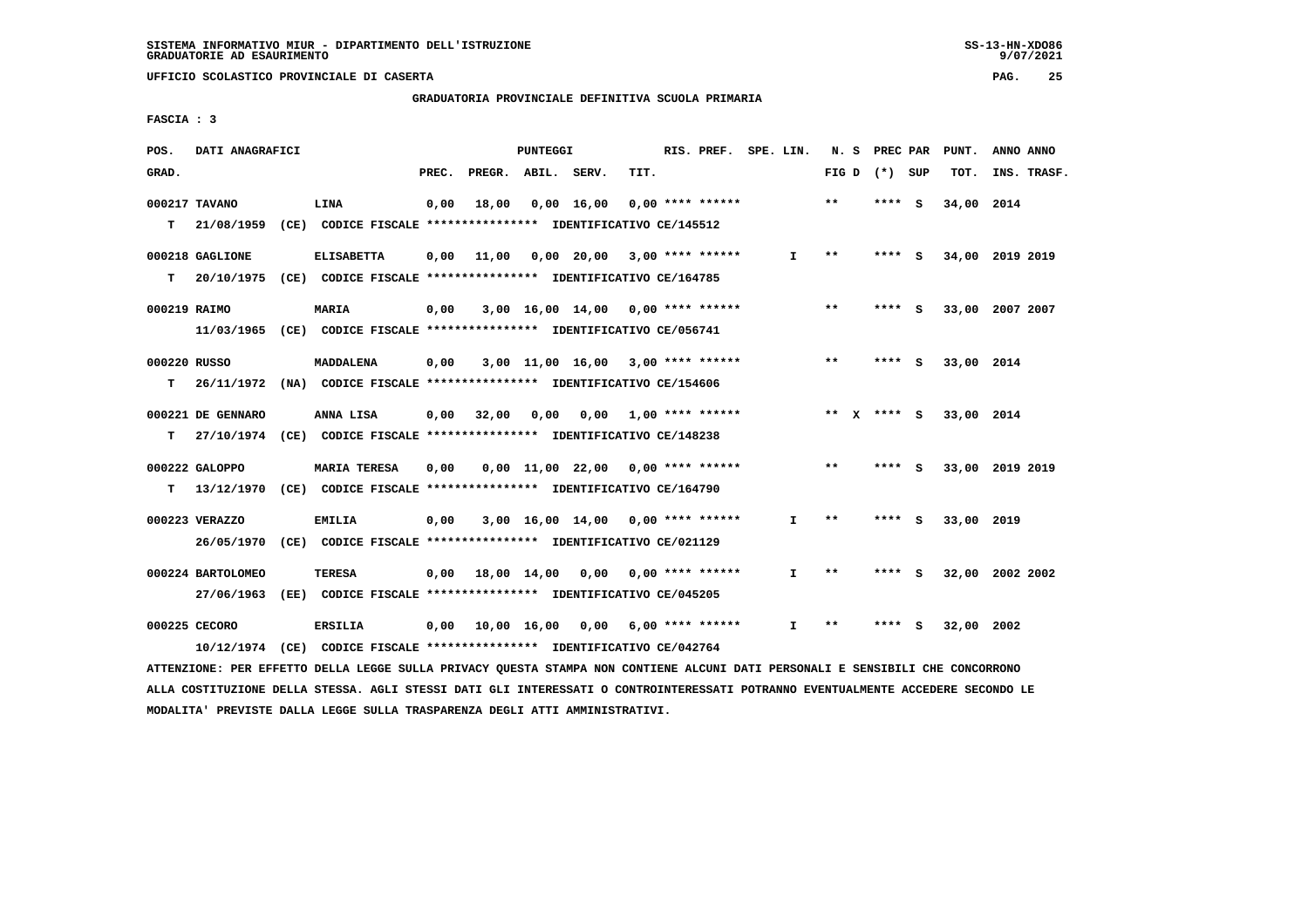$9/07/2021$ 

 **UFFICIO SCOLASTICO PROVINCIALE DI CASERTA PAG. 26**

 **GRADUATORIA PROVINCIALE DEFINITIVA SCUOLA PRIMARIA**

 **FASCIA : 3**

| POS.         | DATI ANAGRAFICI   |                                                                          |       |                    | PUNTEGGI |                                                   |      | RIS. PREF. SPE. LIN. |    | N. S PREC PAR   |         |     | PUNT.      | ANNO ANNO       |
|--------------|-------------------|--------------------------------------------------------------------------|-------|--------------------|----------|---------------------------------------------------|------|----------------------|----|-----------------|---------|-----|------------|-----------------|
| GRAD.        |                   |                                                                          | PREC. | PREGR. ABIL. SERV. |          |                                                   | TIT. |                      |    | FIG D $(*)$ SUP |         |     | TOT.       | INS. TRASF.     |
|              | 000226 MAGLIULO   | MARILU                                                                   | 0,00  |                    |          | $0,00$ $14,00$ $12,00$                            |      | 6,00 **** ******     |    | $***$           | $***$ S |     | 32,00 2014 |                 |
| T.           | 19/10/1977        | (NA) CODICE FISCALE **************** IDENTIFICATIVO CE/154013            |       |                    |          |                                                   |      |                      |    |                 |         |     |            |                 |
|              | 000227 MAIORANO   | <b>ANGELA</b>                                                            | 0,00  |                    |          | $0,00$ 14,00 18,00 0,00 **** ****** *** **        |      |                      |    |                 | **** S  |     | 32,00 2014 |                 |
| T.           |                   | 04/08/1974 (CE) CODICE FISCALE **************** IDENTIFICATIVO CE/154685 |       |                    |          |                                                   |      |                      |    |                 |         |     |            |                 |
|              | 000228 NAPOLITANO | <b>VALERIA</b>                                                           |       | $0,00$ 19,00       |          | 0,00 12,00 1,00 **** ******                       |      |                      |    | $***$           | **** S  |     | 32,00 2014 |                 |
| т            |                   | 15/03/1981 (CE) CODICE FISCALE **************** IDENTIFICATIVO CE/153211 |       |                    |          |                                                   |      |                      |    |                 |         |     |            |                 |
|              | 000229 PIPOLO     | ROSITA CONSUE                                                            | 0,00  |                    |          | $0.00$ 13.00 18.00 0.00 **** ******               |      |                      | I. | $***$           | **** S  |     | 31,00 2002 |                 |
|              |                   | 15/12/1972 (CE) CODICE FISCALE *************** IDENTIFICATIVO CE/046620  |       |                    |          |                                                   |      |                      |    |                 |         |     |            |                 |
| 000230 RUSSO |                   | <b>CLEMENTINA</b>                                                        |       |                    |          | 0,00 12,00 11,00 8,00 0,00 **** ******            |      |                      |    | $**$            | **** S  |     |            | 31,00 2005 2005 |
|              |                   | 04/12/1955 (NA) CODICE FISCALE *************** IDENTIFICATIVO CE/053258  |       |                    |          |                                                   |      |                      |    |                 |         |     |            |                 |
| 000231 BASCO |                   | <b>SAMANTA RAFFA</b>                                                     | 0.00  |                    |          | $0,00$ 15,00 16,00 0,00 **** ******               |      |                      |    | $***$           | **** S  |     |            | 31,00 2011 2011 |
|              |                   | 05/04/1970 (MI) CODICE FISCALE *************** IDENTIFICATIVO CE/140011  |       |                    |          |                                                   |      |                      |    |                 |         |     |            |                 |
|              | 000232 PALUMBO    | <b>VALERIO</b>                                                           |       |                    |          | $0,00$ 10,00 13,00 8,00 0,00 **** ******          |      |                      |    | $* *$           | **** S  |     | 31,00 2014 |                 |
|              | 28/12/1975        | (NA) CODICE FISCALE **************** IDENTIFICATIVO CE/146466            |       |                    |          |                                                   |      |                      |    |                 |         |     |            |                 |
|              | 000233 TOMASS     | MARILENA                                                                 |       | 0.00 14.00         |          | $0.00 \quad 14.00 \quad 3.00 \quad *** \quad ***$ |      |                      |    | $***$           | **** S  |     | 31,00 2014 |                 |
| т            | 09/04/1978        | (CE) CODICE FISCALE *************** IDENTIFICATIVO CE/149546             |       |                    |          |                                                   |      |                      |    |                 |         |     |            |                 |
|              | 000234 GALEONE    | IMMACOLATA                                                               | 0.00  |                    |          | 0,00 13,00 18,00 0,00 **** ****** J               |      |                      |    | $***$           | ****    | - S | 31,00 2014 |                 |
| T.           | 24/03/1983        | (CE) CODICE FISCALE **************** IDENTIFICATIVO CE/151383            |       |                    |          |                                                   |      |                      |    |                 |         |     |            |                 |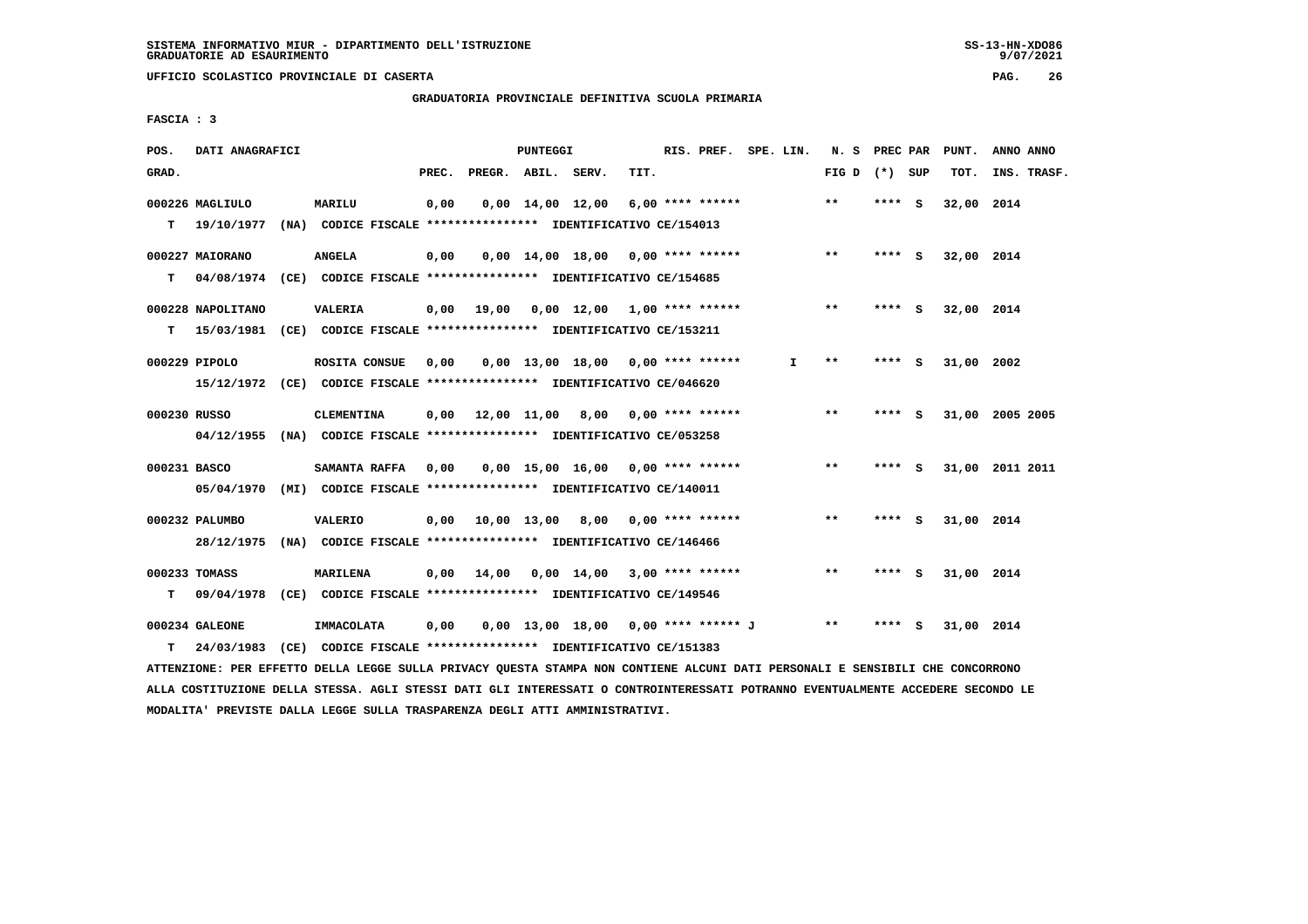**GRADUATORIA PROVINCIALE DEFINITIVA SCUOLA PRIMARIA**

 **FASCIA : 3**

| POS.   | DATI ANAGRAFICI               |                                                                                                                                                                                                                                                                                                                                                                                      |       |                                | <b>PUNTEGGI</b> |                                          |      | RIS. PREF.         | SPE. LIN. | N. S PREC PAR   |        |          | PUNT.      | ANNO ANNO       |
|--------|-------------------------------|--------------------------------------------------------------------------------------------------------------------------------------------------------------------------------------------------------------------------------------------------------------------------------------------------------------------------------------------------------------------------------------|-------|--------------------------------|-----------------|------------------------------------------|------|--------------------|-----------|-----------------|--------|----------|------------|-----------------|
| GRAD.  |                               |                                                                                                                                                                                                                                                                                                                                                                                      | PREC. | PREGR. ABIL.                   |                 | SERV.                                    | TIT. |                    |           | FIG D $(*)$ SUP |        |          | TOT.       | INS. TRASF.     |
|        | 000235 MOZZILLO<br>14/02/1964 | <b>ANGELINA</b><br>(CE) CODICE FISCALE **************** IDENTIFICATIVO CE/021404                                                                                                                                                                                                                                                                                                     | 0,00  |                                |                 | 3,00 15,00 12,00                         |      | $0.00$ **** ****** | F         | $* *$           | **** S |          | 30,00      | 2000            |
|        | 000236 PETRELLA<br>22/11/1968 | <b>ANGELA</b><br>(CE) CODICE FISCALE **************** IDENTIFICATIVO CE/021176                                                                                                                                                                                                                                                                                                       | 0,00  |                                |                 | 15,00 15,00 0,00 0,00 **** ******        |      |                    | FI.       | $***$           | **** S |          | 30,00 2000 |                 |
|        | 000237 GALLINA                | ANNA<br>26/02/1965 (CE) CODICE FISCALE *************** IDENTIFICATIVO CE/021201                                                                                                                                                                                                                                                                                                      |       |                                |                 | $0.00$ 12.00 16.00 2.00 0.00 **** ****** |      |                    | F         | $* *$           | ****   | - S      | 30,00 2000 |                 |
|        | 000238 ACCONCIA               | <b>RAFFAELLA</b>                                                                                                                                                                                                                                                                                                                                                                     | 0,00  |                                |                 | $0.00$ 13.00 14.00 3.00 **** ******      |      |                    |           | **              | **** S |          |            | 30,00 2005 2005 |
|        | 000239 RUSSO                  | ANNA                                                                                                                                                                                                                                                                                                                                                                                 |       | $0,00$ 18,00 12,00             |                 | 0,00                                     |      | $0.00$ **** ****** |           | $***$           | ****   | <b>S</b> |            | 30,00 2007 2007 |
|        | 000240 VERAZZO                | <b>EMILIA</b>                                                                                                                                                                                                                                                                                                                                                                        |       | $0.00 \quad 12.00 \quad 18.00$ |                 | 0,00                                     |      | $0.00$ **** ****** |           | $* *$           | **** S |          |            | 30,00 2014 2014 |
|        | 000241 PRISCO                 | <b>ANTONELLA</b>                                                                                                                                                                                                                                                                                                                                                                     | 0,00  | 19,00                          | 0,00            | 8,00 3,00 **** ******                    |      |                    |           | $* *$           | **** S |          | 30,00 2014 |                 |
|        | 000242 MOZZILLO               | <b>GIUSEPPINA</b>                                                                                                                                                                                                                                                                                                                                                                    | 0.00  |                                |                 | $0,00$ 16,00 14,00 0,00 **** ****** J    |      |                    |           | $* *$           | **** S |          | 30,00 2014 |                 |
| т      | 000243 AMATO<br>11/08/1980    | <b>MARCO</b><br>(SA) CODICE FISCALE **************** IDENTIFICATIVO CE/154477                                                                                                                                                                                                                                                                                                        | 0,00  |                                |                 | $3,00$ 13,00 14,00 0,00 **** ******      |      |                    |           | $***$           |        | - 5      | 30,00 2014 |                 |
| т<br>т |                               | 15/05/1966 (CE) CODICE FISCALE *************** IDENTIFICATIVO CE/053384<br>15/04/1966 (CE) CODICE FISCALE *************** IDENTIFICATIVO CE/056279<br>16/10/1979 (CE) CODICE FISCALE *************** IDENTIFICATIVO CE/145960<br>05/05/1976 (CE) CODICE FISCALE **************** IDENTIFICATIVO CE/150334<br>14/02/1973 (CE) CODICE FISCALE *************** IDENTIFICATIVO CE/156714 |       |                                |                 |                                          |      |                    |           |                 |        |          |            |                 |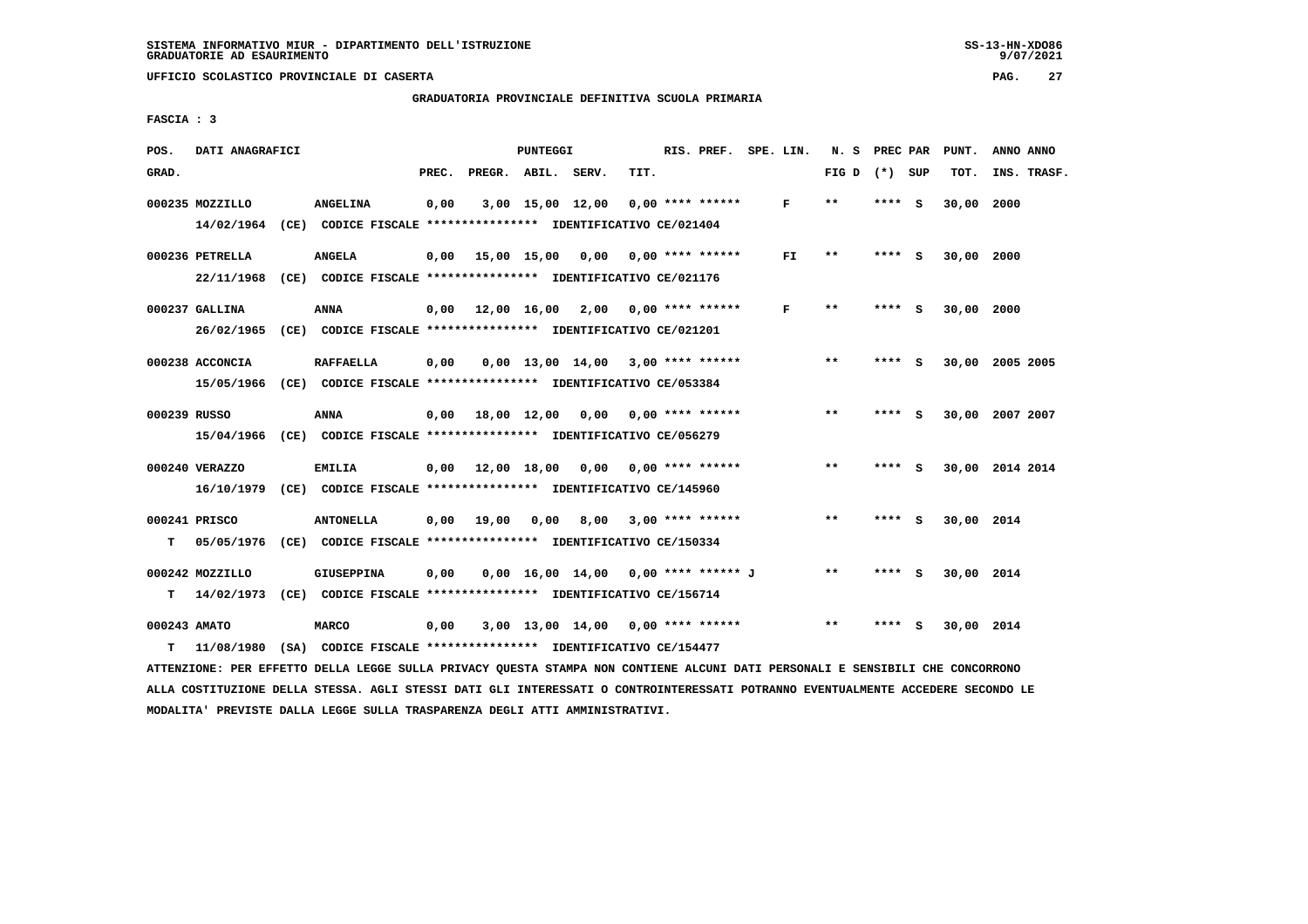$9/07/2021$ 

 **UFFICIO SCOLASTICO PROVINCIALE DI CASERTA PAG. 28**

# **GRADUATORIA PROVINCIALE DEFINITIVA SCUOLA PRIMARIA**

 **FASCIA : 3**

| POS.  | DATI ANAGRAFICI    |                                                                           |       |                    | <b>PUNTEGGI</b> |                                                      |      | RIS. PREF. SPE. LIN. |              |       |   | N. S PREC PAR   |     | PUNT.      | ANNO ANNO       |
|-------|--------------------|---------------------------------------------------------------------------|-------|--------------------|-----------------|------------------------------------------------------|------|----------------------|--------------|-------|---|-----------------|-----|------------|-----------------|
| GRAD. |                    |                                                                           | PREC. | PREGR. ABIL. SERV. |                 |                                                      | TIT. |                      |              |       |   | FIG D $(*)$ SUP |     | TOT.       | INS. TRASF.     |
|       | 000244 RICCIARDI   | <b>MARTA</b>                                                              | 0,00  |                    | 9,00 18,00      | 0.00                                                 |      | $3,00$ **** ******   |              | **    |   | **** S          |     | 30,00 2014 |                 |
|       | $T = 19/04/1979$   | (CE) CODICE FISCALE **************** IDENTIFICATIVO CE/151441             |       |                    |                 |                                                      |      |                      |              |       |   |                 |     |            |                 |
|       | 000245 NUNZIANTE   | <b>ANGELA</b>                                                             | 0,00  | 21,00              |                 | 0,00 6,00 3,00 **** ******                           |      |                      |              | $***$ |   | **** S          |     | 30,00 2014 |                 |
|       | T 17/01/1977       | (CE) CODICE FISCALE **************** IDENTIFICATIVO CE/150511             |       |                    |                 |                                                      |      |                      |              |       |   |                 |     |            |                 |
|       | 000246 PALMERI     | <b>LAURA</b>                                                              | 0,00  |                    |                 | $6,00$ 15,00 0,00 9,00 **** ******                   |      |                      |              | $* *$ |   | **** S          |     | 30,00 2014 |                 |
|       |                    | T 19/11/1967 (CE) CODICE FISCALE *************** IDENTIFICATIVO CE/154457 |       |                    |                 |                                                      |      |                      |              |       |   |                 |     |            |                 |
|       | 000247 PANICO      | <b>CATERINA</b>                                                           |       | 0.00 12.00         |                 | $0.00 \quad 12.00 \quad 6.00 \quad *** \quad ******$ |      |                      | $\mathbf{I}$ | **    | x | **** S          |     |            | 30,00 2019 2019 |
| т     |                    | 30/06/1973 (CE) CODICE FISCALE *************** IDENTIFICATIVO CE/164900   |       |                    |                 |                                                      |      |                      |              |       |   |                 |     |            |                 |
|       | 000248 ESPOSITO    | MONICA                                                                    | 0,00  |                    |                 | 3,00 13,00 14,00 0,00 **** ******                    |      |                      |              | $***$ |   | ****            |     |            | 30,00 2019 2019 |
|       |                    | 30/12/1971 (NA) CODICE FISCALE *************** IDENTIFICATIVO CE/164972   |       |                    |                 |                                                      |      |                      |              |       |   |                 |     |            |                 |
|       | 000249 DE DOMENICO | <b>GRAZIELLA</b>                                                          |       |                    |                 | $0,00$ 15,00 14,00 0,00 0,00 **** ******             |      |                      |              |       |   | ** $X$ ****     |     | 29,00 2000 |                 |
|       |                    | 23/07/1967 (CE) CODICE FISCALE *************** IDENTIFICATIVO CE/026110   |       |                    |                 |                                                      |      |                      |              |       |   |                 |     |            |                 |
|       | 000250 GRAZIANO    | MARIA                                                                     | 0,00  |                    |                 | 6,00 15,00 8,00 0,00 **** ******                     |      |                      | $\mathbf{I}$ | $* *$ |   | **** S          |     | 29,00 2002 |                 |
|       |                    | 27/06/1974 (CE) CODICE FISCALE *************** IDENTIFICATIVO CE/044362   |       |                    |                 |                                                      |      |                      |              |       |   |                 |     |            |                 |
|       | 000251 MARINO      | <b>RITA</b>                                                               | 0,00  |                    |                 | $6,00$ 15,00 2,00 6,00 **** ******                   |      |                      | I.           | $* *$ |   | ****            | - 5 | 29,00 2002 |                 |
|       |                    | 20/03/1976 (CE) CODICE FISCALE *************** IDENTIFICATIVO CE/044450   |       |                    |                 |                                                      |      |                      |              |       |   |                 |     |            |                 |
|       | 000252 MESSINO     | <b>SARA</b>                                                               | 0,00  | 14,00              |                 | $0.00 \quad 12.00 \quad 3.00 \quad *** \quad ***$    |      |                      |              | $**$  |   | ****            | - 5 | 29,00 2014 |                 |
| т     | 27/04/1980         | (CE) CODICE FISCALE **************** IDENTIFICATIVO CE/154759             |       |                    |                 |                                                      |      |                      |              |       |   |                 |     |            |                 |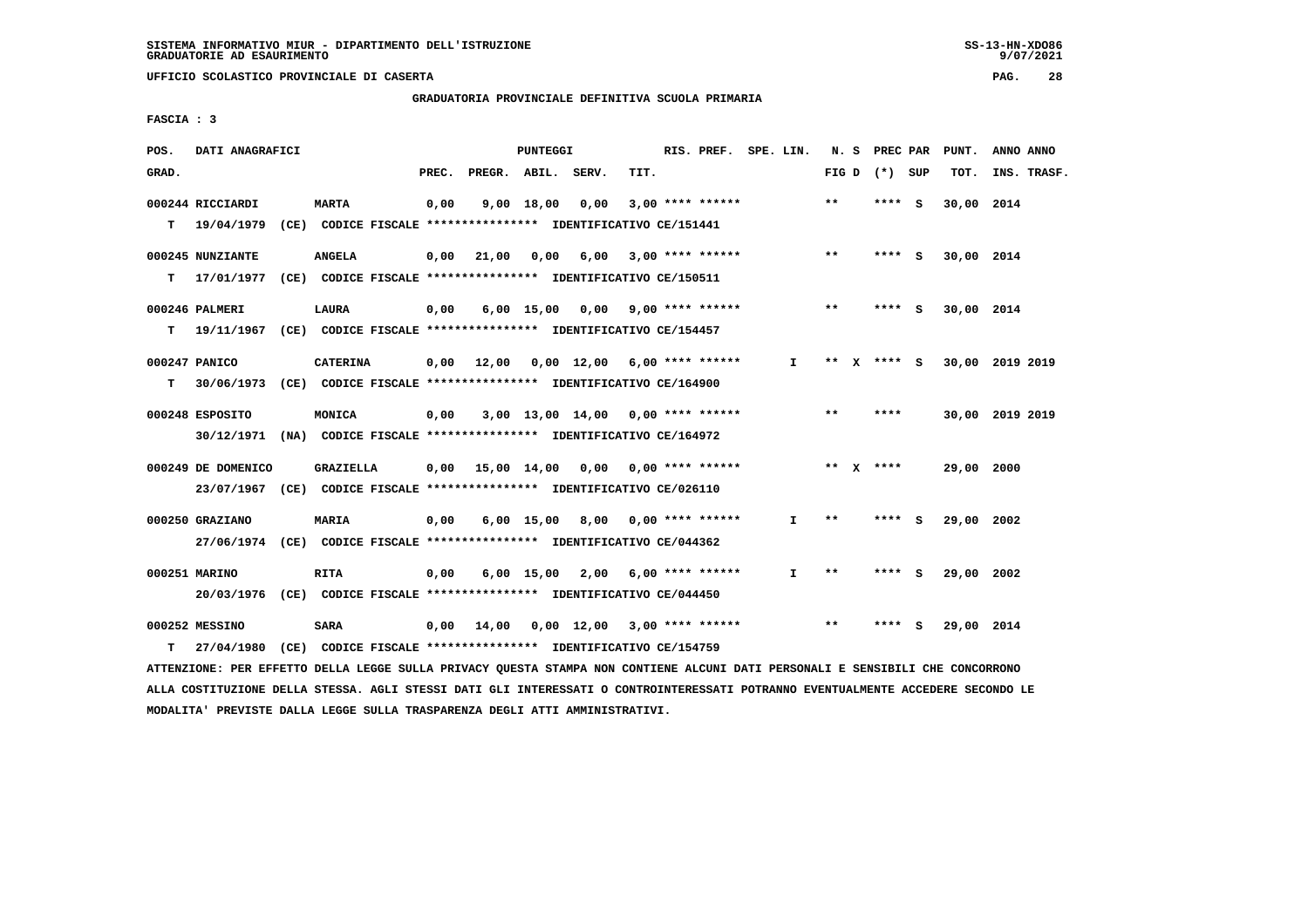**GRADUATORIA PROVINCIALE DEFINITIVA SCUOLA PRIMARIA**

 **FASCIA : 3**

| POS.               | DATI ANAGRAFICI                  |                                                                                              |       |                        | <b>PUNTEGGI</b> |                  |                                       | RIS. PREF. SPE. LIN. |  |              | N. S PREC PAR   |     | PUNT.      | ANNO ANNO       |
|--------------------|----------------------------------|----------------------------------------------------------------------------------------------|-------|------------------------|-----------------|------------------|---------------------------------------|----------------------|--|--------------|-----------------|-----|------------|-----------------|
| GRAD.              |                                  |                                                                                              | PREC. | PREGR. ABIL. SERV.     |                 |                  | TIT.                                  |                      |  |              | FIG D $(*)$ SUP |     | TOT.       | INS. TRASF.     |
| 000253 LEALE<br>T. | 13/11/1968                       | <b>MARIA TERESA</b><br>(CE) CODICE FISCALE **************** IDENTIFICATIVO CE/154512         | 0,00  |                        |                 | 3,00 11,00 12,00 |                                       | $3,00$ **** ******   |  | $* *$        | **** S          |     | 29,00 2014 |                 |
|                    | 000254 TOMMASONE<br>12/03/1982   | LOREDANA<br>(CE) CODICE FISCALE **************** IDENTIFICATIVO CE/153934                    | 0,00  | 23,00                  | 0,00            | 0,00             |                                       | 6,00 **** ****** J   |  | $* *$        | $***$ S         |     | 29,00 2014 |                 |
| т                  | 000255 CARANGI<br>13/06/1982     | <b>FILOMENA</b><br>(CE) CODICE FISCALE **************** IDENTIFICATIVO CE/151323             | 0,00  | 16,00                  |                 |                  | 0,00 13,00 0,00 **** ******           |                      |  | $***$        | **** S          |     | 29,00 2014 |                 |
| T.                 | 000256 BARBATO                   | TERESA<br>22/05/1982 (PD) CODICE FISCALE *************** IDENTIFICATIVO CE/150078            | 0,00  |                        | $0,00$ 16,00    |                  | $0.00$ 13.00 **** ******              |                      |  | $* *$        | ****            | - S | 29,00 2014 |                 |
| 000257 CORBO<br>т  |                                  | <b>ANNUNZIATA</b><br>19/08/1979 (CE) CODICE FISCALE *************** IDENTIFICATIVO CE/164871 | 0,00  |                        |                 |                  | $0.00$ 14.00 12.00 3.00 **** ****** J |                      |  | $***$        | ****            | - S |            | 29,00 2019 2019 |
|                    | 000258 DELLA VALLE               | <b>SIMONA</b><br>16/12/1977 (CE) CODICE FISCALE *************** IDENTIFICATIVO CE/164999     |       | $0.00$ $10.00$ $15.00$ |                 | 4,00             |                                       | $0.00$ **** ******   |  | $***$        | ****            |     |            | 29,00 2019 2019 |
| т                  | 000259 PONTORIERO                | <b>DOMENICA</b><br>12/08/1977 (VV) CODICE FISCALE *************** IDENTIFICATIVO CE/164982   | 0,00  |                        |                 |                  | $0,00$ 11,00 15,00 3,00 **** ******   |                      |  |              | ** x **** S     |     |            | 29,00 2019 2019 |
|                    | 000260 TURTURIELLO               | <b>ANTONIETTA</b><br>09/04/1980 (CE) CODICE FISCALE *************** IDENTIFICATIVO CE/164657 | 0,00  | 17,00                  |                 |                  | $0,00$ 12,00 0,00 **** ******         |                      |  | $\star\star$ | ****            | - 5 |            | 29,00 2019 2019 |
|                    | 000261 DEL GIUDICE<br>19/04/1973 | LUISA<br>(CE) CODICE FISCALE **************** IDENTIFICATIVO CE/043979                       | 0,00  |                        |                 |                  | $0,00$ 14,00 12,00 3,00 **** ******   |                      |  | $***$        | ****            | s   | 29,00 2019 |                 |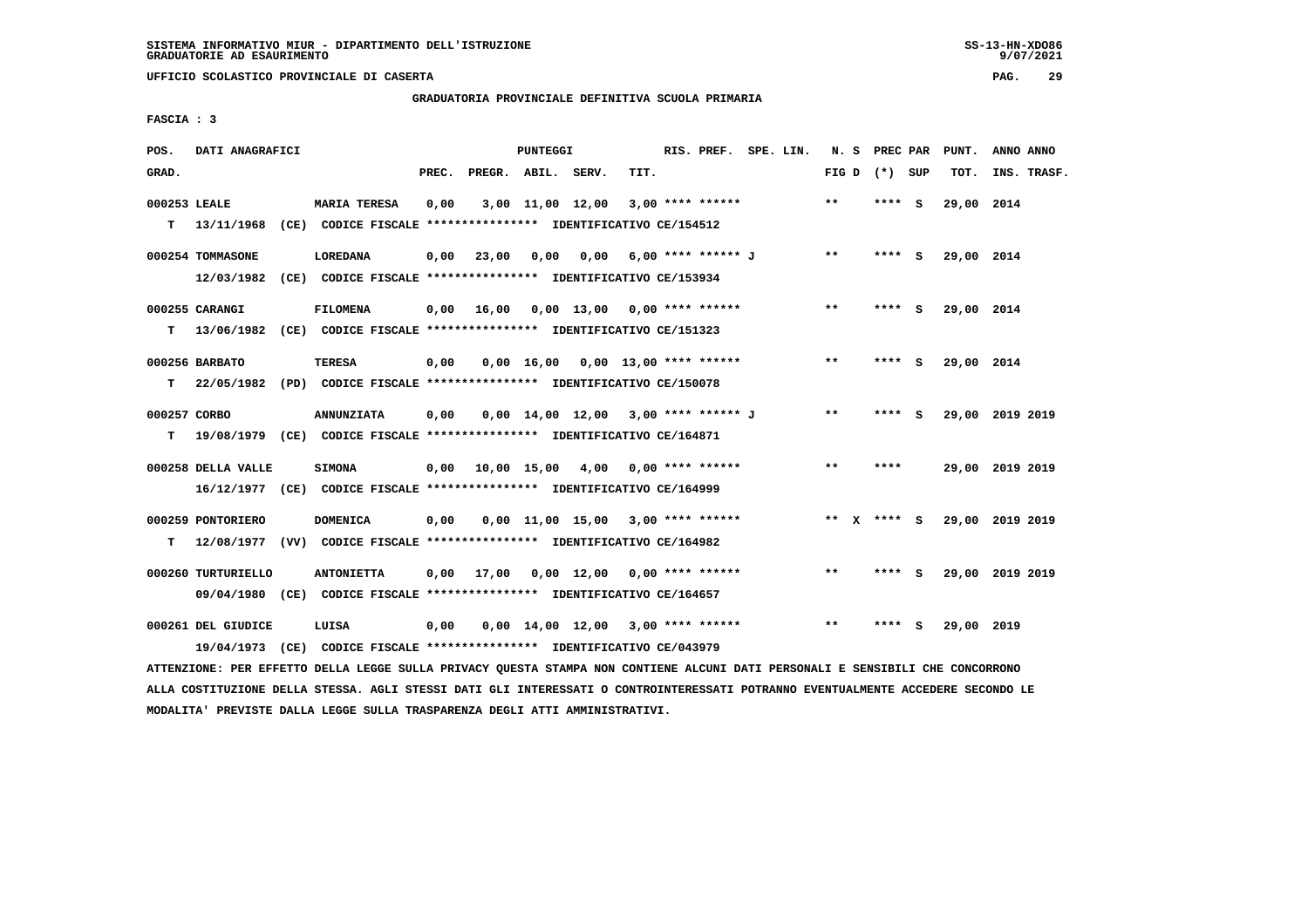**GRADUATORIA PROVINCIALE DEFINITIVA SCUOLA PRIMARIA**

 **FASCIA : 3**

| POS.         | DATI ANAGRAFICI                                                                               |                                                                               |       |                    | PUNTEGGI |                                          |      | RIS. PREF. SPE. LIN. |              |              | N. S PREC PAR | PUNT.      | ANNO ANNO       |
|--------------|-----------------------------------------------------------------------------------------------|-------------------------------------------------------------------------------|-------|--------------------|----------|------------------------------------------|------|----------------------|--------------|--------------|---------------|------------|-----------------|
| GRAD.        |                                                                                               |                                                                               | PREC. | PREGR. ABIL. SERV. |          |                                          | TIT. |                      |              | FIG D        | (*) SUP       | TOT.       | INS. TRASF.     |
|              | 000262 IOVENE<br>06/12/1972 (NA) CODICE FISCALE *************** IDENTIFICATIVO CE/050282      | <b>DANILA</b>                                                                 | 0,00  |                    |          | 3,00 14,00 12,00                         |      | $0.00$ **** ******   | $\mathbf{I}$ | $* *$        | **** S        | 29,00 2019 |                 |
| 000263 NEGRO | 27/05/1962 (CE) CODICE FISCALE *************** IDENTIFICATIVO CE/025703                       | <b>ANGELA</b>                                                                 | 0,00  |                    |          | $9.00$ 13.00 0.00 6.00 **** ******       |      |                      | ** x **** s  |              |               | 28,00 2002 |                 |
|              | 000264 GARETTI<br>17/09/1965 (CE) CODICE FISCALE *************** IDENTIFICATIVO CE/043781     | CINZIA                                                                        | 0,00  |                    |          | $0,00$ 16,00 12,00 0,00 **** ******      |      |                      | F            | $***$        | $***$ S       | 28,00 2002 |                 |
|              | 000265 DE GIRONIMO<br>17/11/1978 (CE) CODICE FISCALE *************** IDENTIFICATIVO CE/154653 | MARISA                                                                        | 0,00  |                    |          | $0,00$ 13,00 12,00 3,00 **** ****** J    |      |                      |              | $***$        | **** S        | 28,00 2014 |                 |
| т            | 000266 DE CESARE<br>08/08/1975 (CE) CODICE FISCALE *************** IDENTIFICATIVO CE/055693   | <b>ROSSELLA</b>                                                               | 0,00  |                    |          | 5,00 14,00 0,00 9,00 **** ****** J       |      |                      |              | $* *$        | $***$ S       | 28,00 2014 |                 |
|              | 000267 SCHIAVONE<br>21/02/1976 (CE) CODICE FISCALE *************** IDENTIFICATIVO CE/164751   | <b>LAURA</b>                                                                  |       |                    |          | $0,00$ 12,00 16,00 0,00 0,00 **** ****** |      |                      |              | **           | $***$ S       |            | 28,00 2019 2019 |
|              | 000268 BIFONE<br>22/10/1972 (CE) CODICE FISCALE *************** IDENTIFICATIVO CE/046164      | <b>FILOMENA</b>                                                               | 0,00  |                    |          | $9,00$ 15,00 4,00 0,00 **** ******       |      |                      | $\mathbf{I}$ | $***$        | **** S        | 28,00 2019 |                 |
|              | 000269 DE LUCIA<br>23/01/1971 (CE) CODICE FISCALE *************** IDENTIFICATIVO CE/044109    | <b>RITA</b>                                                                   | 0,00  |                    |          | $0,00$ 12,00 16,00 0,00 **** ******      |      |                      | I.           | $\star\star$ | **** S        | 28,00 2019 |                 |
|              | 000270 BELARDO<br>02/02/1969                                                                  | <b>GIANNA</b><br>(NO) CODICE FISCALE *************** IDENTIFICATIVO CE/025167 | 0,00  |                    |          | $0,00$ 15,00 10,00 3,00 **** ******      |      |                      |              | **           | **** S        | 28,00 2019 |                 |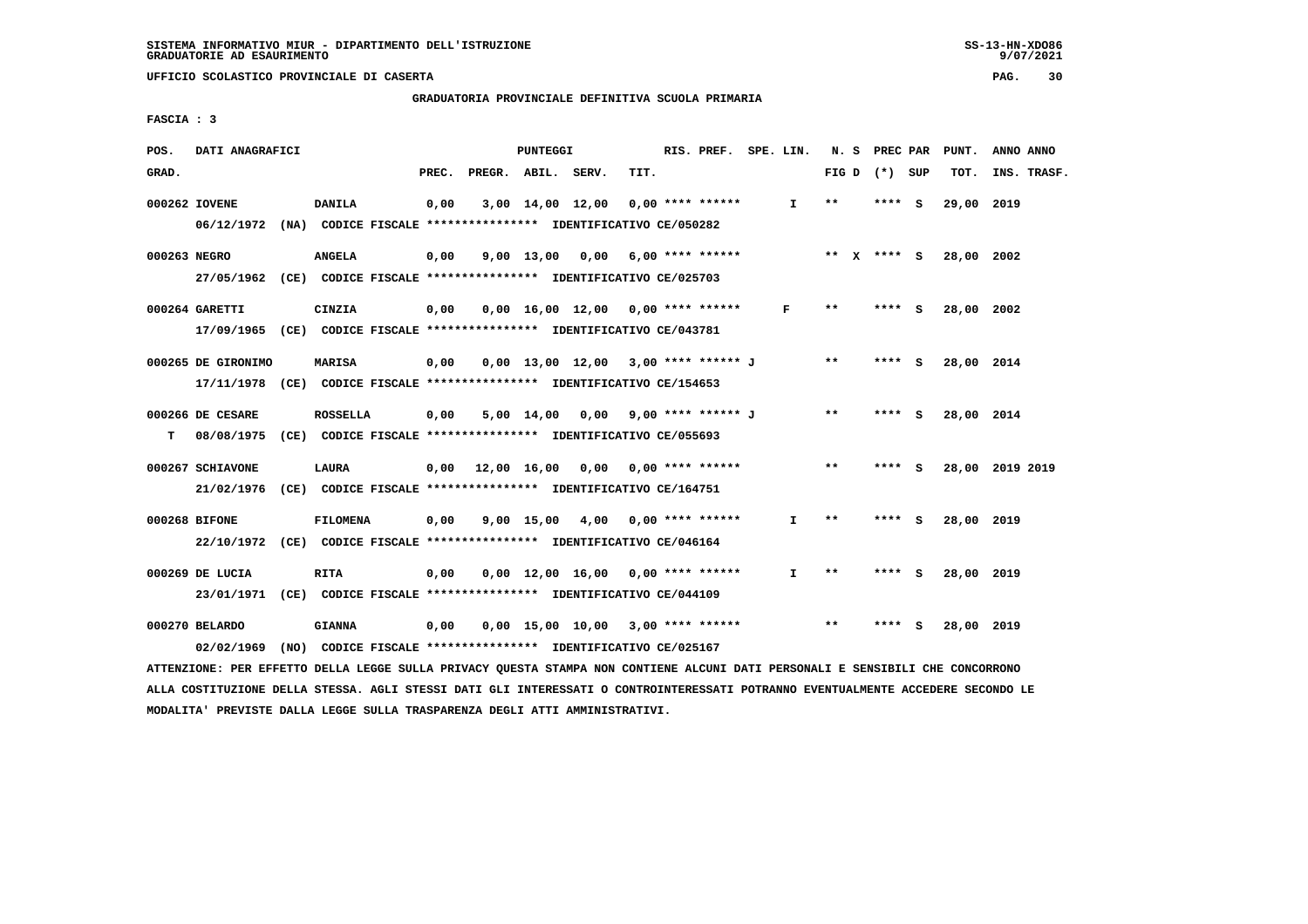# **GRADUATORIA PROVINCIALE DEFINITIVA SCUOLA PRIMARIA**

 **FASCIA : 3**

| POS.  | DATI ANAGRAFICI                 |                                                                                                                               |       |                                          | PUNTEGGI   |                                       |      | RIS. PREF. SPE. LIN.            |              |       | N. S PREC PAR   |              | PUNT.      | ANNO ANNO                   |
|-------|---------------------------------|-------------------------------------------------------------------------------------------------------------------------------|-------|------------------------------------------|------------|---------------------------------------|------|---------------------------------|--------------|-------|-----------------|--------------|------------|-----------------------------|
| GRAD. |                                 |                                                                                                                               | PREC. | PREGR. ABIL. SERV.                       |            |                                       | TIT. |                                 |              |       | FIG D $(*)$ SUP |              | TOT.       | INS. TRASF.                 |
|       | 000271 SAGLIOCCO                | <b>ERRICA MARIA</b>                                                                                                           | 0,00  |                                          | 9,00 15,00 | 0,00                                  |      | $3,00$ **** ******              | I.           | $* *$ | **** S          |              | 27,00      | 2000                        |
|       |                                 | 02/04/1965 (CE) CODICE FISCALE *************** IDENTIFICATIVO CE/021870                                                       |       |                                          |            |                                       |      |                                 |              |       |                 |              |            |                             |
|       | 000272 DE PASOUALE              | <b>ANNA</b>                                                                                                                   | 0,00  | 12,00 15,00 0,00 0,00 **** ******        |            |                                       |      |                                 | $\mathbf{I}$ |       |                 |              |            | ** X **** S 27,00 2004 2004 |
|       |                                 | 16/02/1972 (CE) CODICE FISCALE *************** IDENTIFICATIVO CE/049694                                                       |       |                                          |            |                                       |      |                                 |              |       |                 |              |            |                             |
|       | 000273 SCIROCCO                 | <b>MARIA TERESA</b>                                                                                                           | 0,00  |                                          | 9,00 14,00 | 0,00                                  |      | 4,00 **** ******                | F            | $* *$ | ****            | $\mathbf{s}$ | 27,00 2007 |                             |
|       |                                 | 14/08/1978 (CE) CODICE FISCALE *************** IDENTIFICATIVO CE/056780                                                       |       |                                          |            |                                       |      |                                 |              |       |                 |              |            |                             |
|       | 000274 DELL'AVERSANO OR ROSALIA |                                                                                                                               | 0,00  |                                          |            | 6,00 14,00 4,00                       |      | $3,00$ **** ******              |              | **    | $***$ S         |              | 27,00 2014 |                             |
| т     |                                 | 18/12/1971 (CE) CODICE FISCALE **************** IDENTIFICATIVO CE/152967                                                      |       |                                          |            |                                       |      |                                 |              |       |                 |              |            |                             |
|       | 000275 AVERSANO                 | <b>ASSUNTA</b>                                                                                                                | 0,00  |                                          |            | $0.00$ 15.00 12.00 0.00 **** ****** J |      |                                 |              |       | ** x **** s     |              | 27,00 2014 |                             |
|       |                                 | 02/03/1973 (CE) CODICE FISCALE *************** IDENTIFICATIVO CE/022320                                                       |       |                                          |            |                                       |      |                                 |              |       |                 |              |            |                             |
|       | 000276 PERROTTA                 | GIOVANNINA                                                                                                                    | 0,00  | 12,00 15,00 0,00 0,00 **** ******        |            |                                       |      |                                 | F            | **    | ****            | <b>S</b>     | 27,00 2014 |                             |
|       | 06/08/1968                      | (CE) CODICE FISCALE **************** IDENTIFICATIVO CE/045686                                                                 |       |                                          |            |                                       |      |                                 |              |       |                 |              |            |                             |
|       | 000277 PIZZORUSSO               | <b>RAFFAELLA</b>                                                                                                              |       | 0,00 15,00 12,00 0,00                    |            |                                       |      | $0.00$ **** ******              |              | **    | **** S          |              | 27,00 2014 |                             |
| т     | 20/07/1967                      | (CE) CODICE FISCALE **************** IDENTIFICATIVO CE/154493                                                                 |       |                                          |            |                                       |      |                                 |              |       |                 |              |            |                             |
|       | 000278 LIMONE                   | <b>ANTONETTA</b>                                                                                                              |       | $0.00$ 12.00 15.00 0.00 0.00 **** ****** |            |                                       |      |                                 | $\mathbf{I}$ | $* *$ | **** S          |              |            | 27,00 2019 2019             |
|       |                                 | 20/12/1959 (CE) CODICE FISCALE *************** IDENTIFICATIVO CE/164924                                                       |       |                                          |            |                                       |      |                                 |              |       |                 |              |            |                             |
|       | 000279 CASSELLA                 | AGOSTINA GILD                                                                                                                 | 0,00  | 15,00                                    | 0,00       |                                       |      | $6,00$ $6,00$ $***$ **** ****** |              | $***$ | ****            | - S          |            | 27,00 2019 2019             |
|       | 09/04/1983                      | (CE) CODICE FISCALE **************** IDENTIFICATIVO CE/164968                                                                 |       |                                          |            |                                       |      |                                 |              |       |                 |              |            |                             |
|       |                                 | ATTENZIONE: PER EFFETTO DELLA LEGGE SULLA PRIVACY QUESTA STAMPA NON CONTIENE ALCUNI DATI PERSONALI E SENSIBILI CHE CONCORRONO |       |                                          |            |                                       |      |                                 |              |       |                 |              |            |                             |

 **ALLA COSTITUZIONE DELLA STESSA. AGLI STESSI DATI GLI INTERESSATI O CONTROINTERESSATI POTRANNO EVENTUALMENTE ACCEDERE SECONDO LE**

 **MODALITA' PREVISTE DALLA LEGGE SULLA TRASPARENZA DEGLI ATTI AMMINISTRATIVI.**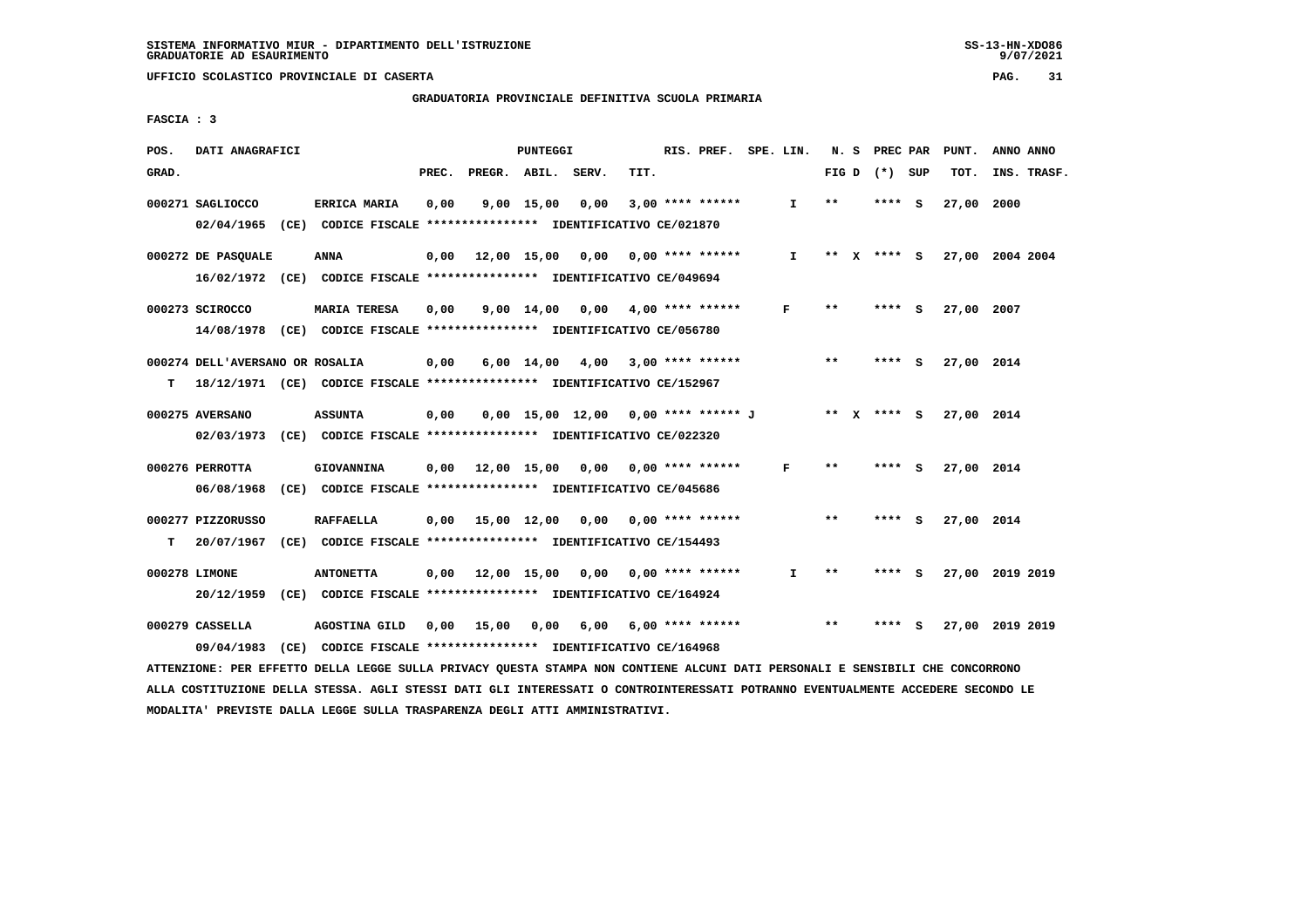# **GRADUATORIA PROVINCIALE DEFINITIVA SCUOLA PRIMARIA**

 **FASCIA : 3**

| POS.         | DATI ANAGRAFICI                                                          |                                                               |       |                               | PUNTEGGI     |                                     |      | RIS. PREF. SPE. LIN. |              | N. S            | PREC PAR |     | PUNT.           | ANNO ANNO |             |
|--------------|--------------------------------------------------------------------------|---------------------------------------------------------------|-------|-------------------------------|--------------|-------------------------------------|------|----------------------|--------------|-----------------|----------|-----|-----------------|-----------|-------------|
| GRAD.        |                                                                          |                                                               | PREC. | PREGR. ABIL. SERV.            |              |                                     | TIT. |                      |              | FIG D $(*)$ SUP |          |     | TOT.            |           | INS. TRASF. |
| 000280 MOSCA |                                                                          | <b>MARIA RAFFAEL</b>                                          | 0,00  | 21,00                         | 0,00         | 0,00                                |      | $6.00$ **** ******   |              | **              | $***$ S  |     | 27,00 2019 2019 |           |             |
|              | 05/10/1983 (CE) CODICE FISCALE *************** IDENTIFICATIVO CE/164891  |                                                               |       |                               |              |                                     |      |                      |              |                 |          |     |                 |           |             |
|              | 000281 VANORE                                                            | <b>DOMENICA</b>                                               | 0,00  |                               |              | 15,00 12,00 0,00 0,00 **** ******   |      |                      |              | $***$           | **** S   |     | 27,00 2019 2019 |           |             |
| т            | 15/05/1979 (CE) CODICE FISCALE **************** IDENTIFICATIVO CE/164638 |                                                               |       |                               |              |                                     |      |                      |              |                 |          |     |                 |           |             |
| 000282 TENGA |                                                                          | <b>CARMELA</b>                                                | 0,00  |                               |              | $9,00$ 17,00 0,00 0,00 **** ******  |      |                      | F            | $* *$           | **** S   |     | 26,00 2002      |           |             |
|              | 12/12/1961 (CE) CODICE FISCALE *************** IDENTIFICATIVO CE/004602  |                                                               |       |                               |              |                                     |      |                      |              |                 |          |     |                 |           |             |
|              | 000283 TOMASELLI                                                         | <b>SILVIA</b>                                                 | 0,00  |                               |              | $0.00$ 16.00 10.00 0.00 **** ****** |      |                      | $\mathbf{I}$ | $***$           | $***$ S  |     | 26,00 2002      |           |             |
|              | 09/09/1972                                                               | (EE) CODICE FISCALE **************** IDENTIFICATIVO CE/046583 |       |                               |              |                                     |      |                      |              |                 |          |     |                 |           |             |
|              | 000284 DEL PRETE                                                         | <b>ANGELA</b>                                                 |       | $0,00$ 26,00                  | 0,00         | 0,00                                |      | 0,00 **** ******     |              | $* *$           | **** S   |     | 26,00 2014      |           |             |
| т            | 02/01/1980                                                               | (NA) CODICE FISCALE **************** IDENTIFICATIVO CE/154362 |       |                               |              |                                     |      |                      |              |                 |          |     |                 |           |             |
|              | 000285 PICCOLO                                                           | ZORAIDE                                                       |       | $0,00$ 16,00                  |              | 0,00 10,00 0,00 **** ******         |      |                      |              | $***$           | **** S   |     | 26,00 2014      |           |             |
| т            | 05/01/1983 (CE) CODICE FISCALE **************** IDENTIFICATIVO CE/148884 |                                                               |       |                               |              |                                     |      |                      |              |                 |          |     |                 |           |             |
|              | 000286 ABBATE                                                            | <b>ANTONIO</b>                                                | 0,00  |                               |              | $0,00$ 11,00 12,00 3,00 **** ****** |      |                      |              | $***$           | **** S   |     | 26,00 2014      |           |             |
| т            | 10/08/1968 (CE) CODICE FISCALE *************** IDENTIFICATIVO CE/149998  |                                                               |       |                               |              |                                     |      |                      |              |                 |          |     |                 |           |             |
|              | 000287 LOMBARDI                                                          | LUCIA                                                         | 0,00  |                               | $9,00$ 15,00 | 2,00                                |      | $0.00$ **** ******   | F            | $* *$           | **** S   |     | 26,00 2014      |           |             |
|              | 01/05/1971 (CE) CODICE FISCALE *************** IDENTIFICATIVO CE/042836  |                                                               |       |                               |              |                                     |      |                      |              |                 |          |     |                 |           |             |
|              | 000288 PETRILLO                                                          | OLIMPIA                                                       |       | $0,00$ $10,00$ $16,00$ $0,00$ |              |                                     |      | 0,00 **** ******     | F            | $* *$           | ****     | - 5 | 26,00 2019 2007 |           |             |
|              | 23/11/1971 (EE) CODICE FISCALE *************** IDENTIFICATIVO CE/055851  |                                                               |       |                               |              |                                     |      |                      |              |                 |          |     |                 |           |             |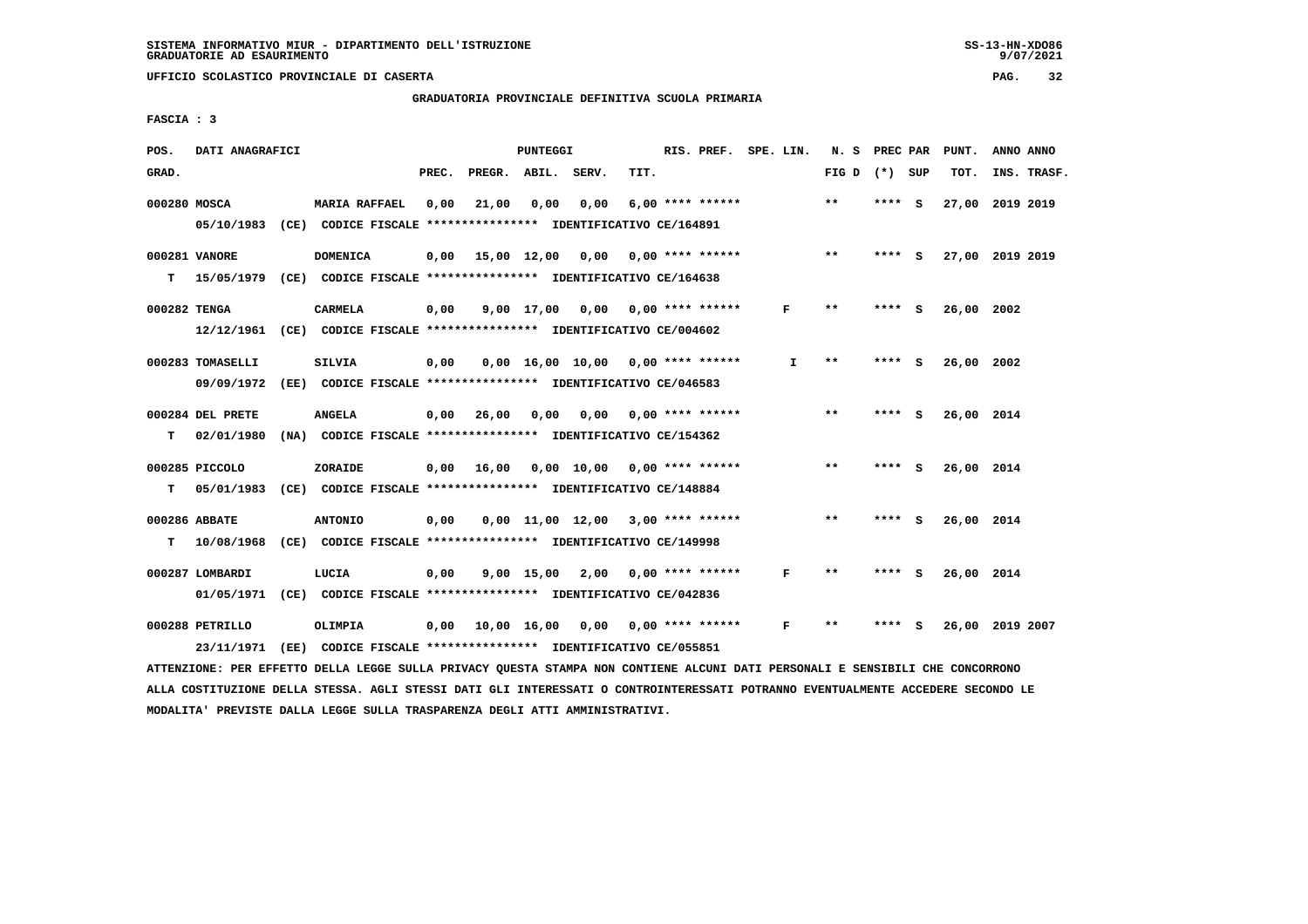**GRADUATORIA PROVINCIALE DEFINITIVA SCUOLA PRIMARIA**

 **FASCIA : 3**

| GRAD.<br>PREC.<br>PREGR. ABIL. SERV.<br>TIT.<br>FIG D<br>(*) SUP<br>TOT.<br>$* *$<br>000289 DI GAETANO<br><b>MARINA</b><br>0,00<br>11,00<br>$0,00$ 12,00<br>$3,00$ **** ******<br>**** S<br>26,00<br>т<br>25/02/1981<br>(CE) CODICE FISCALE **************** IDENTIFICATIVO CE/164879 | INS. TRASF.<br>2019 2019 |
|---------------------------------------------------------------------------------------------------------------------------------------------------------------------------------------------------------------------------------------------------------------------------------------|--------------------------|
|                                                                                                                                                                                                                                                                                       |                          |
|                                                                                                                                                                                                                                                                                       |                          |
|                                                                                                                                                                                                                                                                                       |                          |
| $0,00$ 16,00 10,00 0,00 **** ******<br>000290 IUDICONE<br><b>ROBERTA</b><br>0,00<br>$**$<br>**** S<br>26,00 2019<br>I.                                                                                                                                                                |                          |
| 26/01/1974 (CE) CODICE FISCALE *************** IDENTIFICATIVO CE/044783                                                                                                                                                                                                               |                          |
| $9,00$ 16,00 0,00 0,00 **** ******<br>$\mathbf{I}$<br>$***$<br>25,00 2000<br>000291 MAIORIELLO<br>GIUSEPPINA PA<br>0,00<br>**** S                                                                                                                                                     |                          |
| 24/11/1975<br>(CE) CODICE FISCALE **************** IDENTIFICATIVO CE/023463                                                                                                                                                                                                           |                          |
| 000292 RISPO<br>14,00<br>8,00<br>$3.00$ **** ******<br>$* *$<br><b>CATERINA</b><br>0,00<br>0,00<br><b>S</b><br>25,00 2014<br>****                                                                                                                                                     |                          |
| 16/06/1962<br>(NA) CODICE FISCALE **************** IDENTIFICATIVO CE/045252<br>т                                                                                                                                                                                                      |                          |
| $**$<br>****                                                                                                                                                                                                                                                                          |                          |
| 000293 PETTORUTO<br>11,00<br>$0,00$ 14,00 0,00 **** ******<br><b>DOMENICA</b><br>0.00<br>- S<br>25,00 2014<br>(EE) CODICE FISCALE **************** IDENTIFICATIVO CE/154497<br>т<br>15/09/1975                                                                                        |                          |
|                                                                                                                                                                                                                                                                                       |                          |
| **<br>000294 PELLEGRINO<br>MARIA FRANCES<br>0,00 13,00 12,00<br>0,00<br>$0.00$ **** ******<br>**** S<br>25,00 2014                                                                                                                                                                    |                          |
| т<br>31/10/1973<br>(CE) CODICE FISCALE **************** IDENTIFICATIVO CE/057263                                                                                                                                                                                                      |                          |
| $0.00$ 13.00 12.00 0.00 **** ******<br>$**$<br>25,00 2014<br>000295 ZARRILLO<br>MARIA<br>0,00<br>****<br>- S                                                                                                                                                                          |                          |
| (CE) CODICE FISCALE **************** IDENTIFICATIVO CE/147332<br>т<br>18/03/1973                                                                                                                                                                                                      |                          |
| $\star\star$<br>000296 SIESTO<br>$1,00$ $14,00$ $10,00$ $0,00$ **** ******<br>25,00 2019 2007<br>CARMELA<br>0.00<br>****<br>- S                                                                                                                                                       |                          |
| 02/05/1976<br>(NA) CODICE FISCALE **************** IDENTIFICATIVO CE/057615                                                                                                                                                                                                           |                          |
| $* *$<br>000297 CASTIELLO<br>TERESA<br>0,00<br>22,00<br>0,00<br>0,00<br>3,00 **** ******<br>25,00 2019 2019<br>****<br>- S                                                                                                                                                            |                          |
| 30/03/1970<br>CODICE FISCALE **************** IDENTIFICATIVO CE/164960<br>т<br>(CE)                                                                                                                                                                                                   |                          |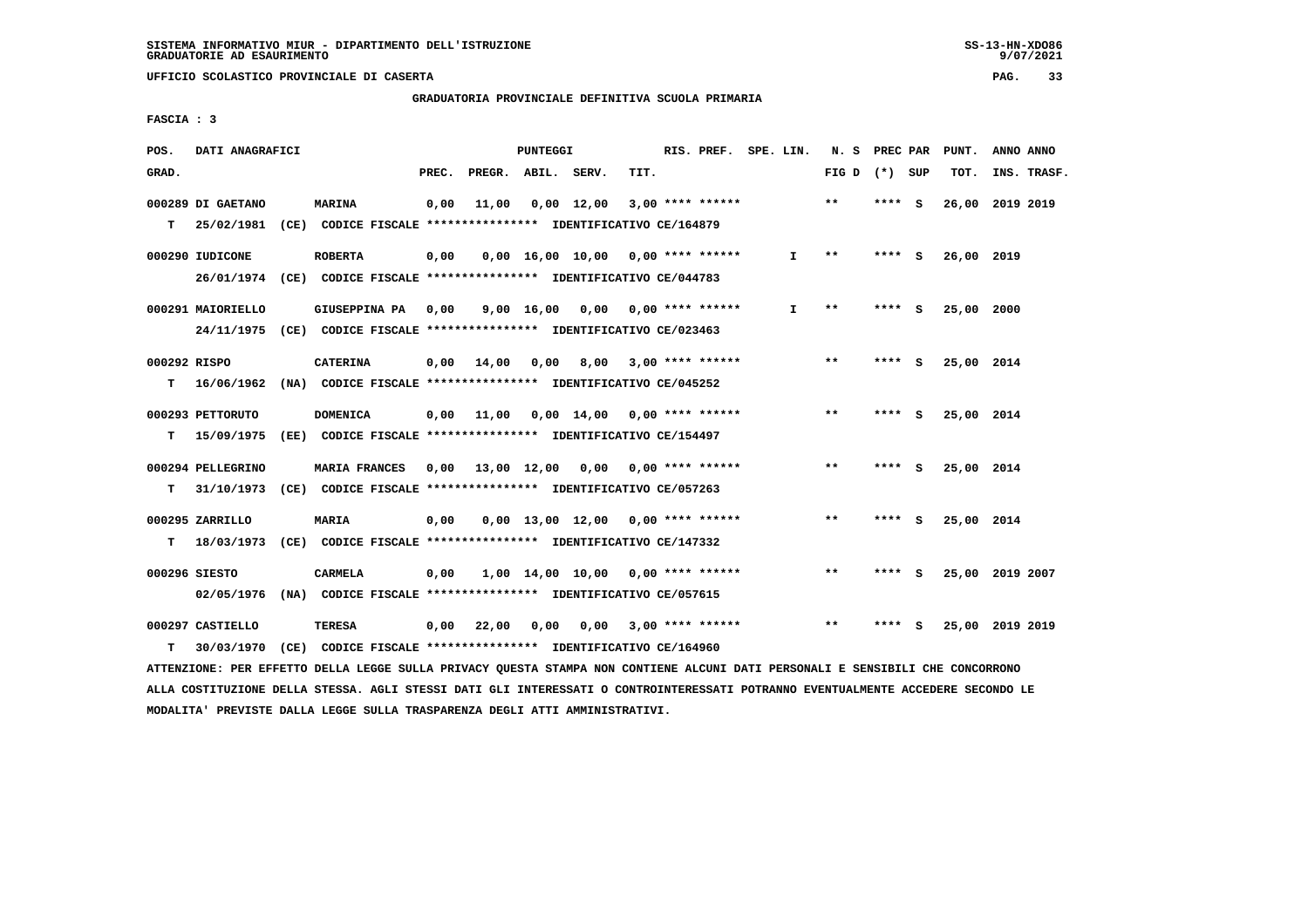**GRADUATORIA PROVINCIALE DEFINITIVA SCUOLA PRIMARIA**

 **FASCIA : 3**

| POS.  | DATI ANAGRAFICI                                                          |                      |       |                    | PUNTEGGI   |                                          |      | RIS. PREF. SPE. LIN.  |              | N. S PREC PAR   |          |     | PUNT.      | ANNO ANNO   |
|-------|--------------------------------------------------------------------------|----------------------|-------|--------------------|------------|------------------------------------------|------|-----------------------|--------------|-----------------|----------|-----|------------|-------------|
| GRAD. |                                                                          |                      | PREC. | PREGR. ABIL. SERV. |            |                                          | TIT. |                       |              | FIG D $(*)$ SUP |          |     | TOT.       | INS. TRASF. |
|       | 000298 GRANATO                                                           | <b>ANGELA</b>        | 0,00  |                    | 9,00 16,00 | 0,00                                     |      | $0.00$ **** ******    | I.           | $* *$           | **** S   |     | 25,00 2019 |             |
|       | 26/09/1957 (BA) CODICE FISCALE *************** IDENTIFICATIVO CE/025904  |                      |       |                    |            |                                          |      |                       |              |                 |          |     |            |             |
|       | 000299 GUERRIERO                                                         | <b>ROSARIA</b>       | 0,00  |                    |            | 6,00 15,00 4,00 0,00 **** ******         |      |                       | $\mathbf{I}$ | $***$           | $***$ S  |     | 25,00 2019 |             |
|       | 21/06/1964 (CE) CODICE FISCALE *************** IDENTIFICATIVO CE/022207  |                      |       |                    |            |                                          |      |                       |              |                 |          |     |            |             |
|       | 000300 STELLATO                                                          | LUISA                | 0,00  |                    |            | $9,00$ 16,00 0,00 0,00 **** ******       |      |                       | $\mathbf{I}$ | $* *$           | ****     |     | 25,00 2019 |             |
|       | 10/12/1964 (CE) CODICE FISCALE *************** IDENTIFICATIVO CE/045178  |                      |       |                    |            |                                          |      |                       |              |                 |          |     |            |             |
|       | 000301 NAPOLITANO                                                        | <b>MARIA CRISTIN</b> | 0,00  |                    |            | 0,00 15,00 10,00 0,00 **** ******        |      |                       | I.           | $* *$           | **** S   |     | 25,00 2019 |             |
|       | 05/07/1961 (CE) CODICE FISCALE *************** IDENTIFICATIVO CE/025895  |                      |       |                    |            |                                          |      |                       |              |                 |          |     |            |             |
|       | 000302 MINOPOLI                                                          | <b>FRANCESCA</b>     | 0,00  |                    |            | 0,00 16,00 0,00                          |      | $9,00$ **** ******    |              | $* *$           | **** $S$ |     | 25,00 2019 |             |
| T.    | 26/03/1980 (NA) CODICE FISCALE **************** IDENTIFICATIVO CE/057604 |                      |       |                    |            |                                          |      |                       |              |                 |          |     |            |             |
|       | 000303 CEVARO                                                            | <b>GINEVRA</b>       |       |                    |            | $0,00$ 13,00 11,00 0,00 0,00 **** ****** |      |                       |              | $***$           | **** S   |     | 24,00 2014 |             |
| T.    | 12/08/1974 (NA) CODICE FISCALE **************** IDENTIFICATIVO CE/042715 |                      |       |                    |            |                                          |      |                       |              |                 |          |     |            |             |
|       | 000304 CIARAMELLA                                                        | <b>ROSA</b>          | 0,00  |                    |            | 0,00 15,00 0,00 9,00 **** ****** J       |      |                       | I.           | **              | **** S   |     | 24,00 2014 |             |
| T.    | 04/06/1978 (CE) CODICE FISCALE *************** IDENTIFICATIVO CE/148995  |                      |       |                    |            |                                          |      |                       |              |                 |          |     |            |             |
|       | 000305 PAOLINO                                                           | LUIGIA               |       | 0,00 12,00         | 0,00       |                                          |      | 6,00 6,00 **** ****** |              | $***$           | **** S   |     | 24,00 2014 |             |
| т     | 16/09/1973 (CE) CODICE FISCALE **************** IDENTIFICATIVO CE/154505 |                      |       |                    |            |                                          |      |                       |              |                 |          |     |            |             |
|       | 000306 MADONNA                                                           | MARIA                | 0,00  |                    |            | 3,00 15,00 0,00                          |      | 6,00 **** ******      |              | $***$           | ****     | - S | 24,00 2014 |             |
| T.    | 10/03/1966 (CE) CODICE FISCALE *************** IDENTIFICATIVO CE/154733  |                      |       |                    |            |                                          |      |                       |              |                 |          |     |            |             |
|       |                                                                          |                      |       |                    |            |                                          |      |                       |              |                 |          |     |            |             |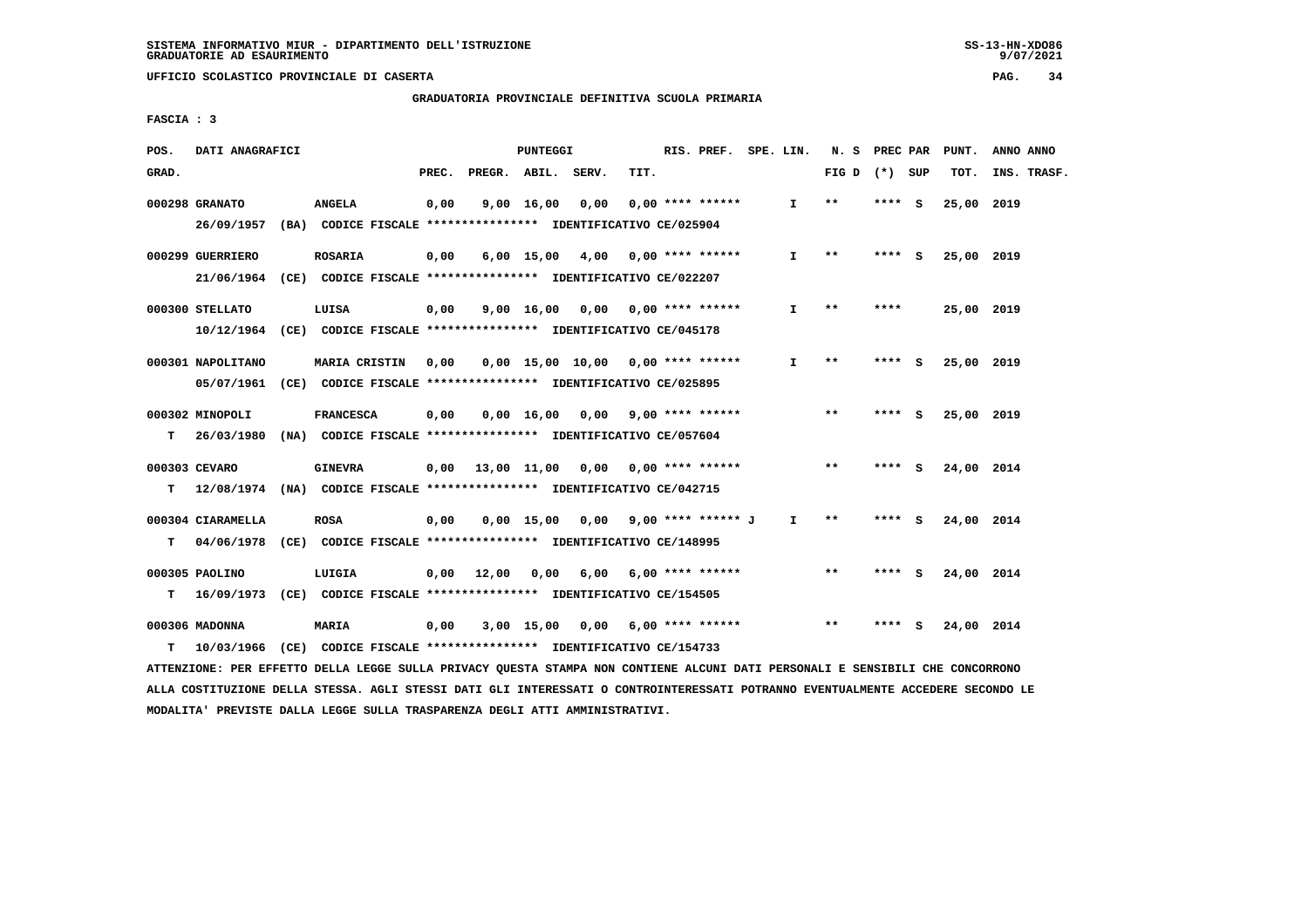**GRADUATORIA PROVINCIALE DEFINITIVA SCUOLA PRIMARIA**

 **FASCIA : 3**

| POS.         | DATI ANAGRAFICI              |                                                                          |       |                    | PUNTEGGI     |                                     |      | RIS. PREF.         | SPE. LIN. |              |       | N. S PREC PAR   |          | PUNT.      | ANNO ANNO       |
|--------------|------------------------------|--------------------------------------------------------------------------|-------|--------------------|--------------|-------------------------------------|------|--------------------|-----------|--------------|-------|-----------------|----------|------------|-----------------|
| GRAD.        |                              |                                                                          | PREC. | PREGR. ABIL. SERV. |              |                                     | TIT. |                    |           |              |       | FIG D $(*)$ SUP |          | TOT.       | INS. TRASF.     |
|              | 000307 CAROSIS               | CORINNA                                                                  | 0,00  | 24,00              | 0,00         | 0,00                                |      | $0.00$ **** ****** |           |              |       | ** X **** S     |          | 24,00 2014 |                 |
| т            | 06/03/1981                   | (CE) CODICE FISCALE **************** IDENTIFICATIVO CE/154325            |       |                    |              |                                     |      |                    |           |              |       |                 |          |            |                 |
|              | 000308 D'ORAZIO              | MADDALENA                                                                | 0,00  |                    | $0,00$ 15,00 | $0,00$ 9,00 **** ******             |      |                    |           |              | $***$ | **** S          |          | 24,00 2014 |                 |
| т            | 14/02/1980                   | (CE) CODICE FISCALE **************** IDENTIFICATIVO CE/056938            |       |                    |              |                                     |      |                    |           |              |       |                 |          |            |                 |
|              | 000309 TORROMEO              | <b>ALESSANDRA</b>                                                        | 0,00  |                    |              | $3,00$ 11,00 10,00 0,00 **** ****** |      |                    |           |              | $**$  | **** S          |          | 24,00 2014 |                 |
|              | 10/05/1960                   | (CE) CODICE FISCALE **************** IDENTIFICATIVO CE/145528            |       |                    |              |                                     |      |                    |           |              |       |                 |          |            |                 |
|              | 000310 CARFORA               | <b>RITA</b>                                                              | 0,00  |                    | $0.00$ 15.00 | 0.00                                |      | $9,00$ **** ****** |           |              | $**$  | **** S          |          | 24,00 2018 |                 |
|              | 22/05/1976                   | (CE) CODICE FISCALE **************** IDENTIFICATIVO CE/056865            |       |                    |              |                                     |      |                    |           |              |       |                 |          |            |                 |
|              | 000311 MINCIONE              | <b>GIOVANNA</b>                                                          | 0,00  |                    | 8,00 16,00   | 0,00                                |      | $0.00$ **** ****** |           | F            | $**$  | **** S          |          | 24,00      | 2019 2002       |
|              | 14/10/1975                   | (CE) CODICE FISCALE **************** IDENTIFICATIVO CE/046333            |       |                    |              |                                     |      |                    |           |              |       |                 |          |            |                 |
|              | 000312 CAMPOPIANO            | <b>ANTONELLA</b>                                                         | 0,00  |                    | $9,00$ 15,00 | 0,00 0,00 **** ******               |      |                    |           | $\mathbf{I}$ | $**$  | ****            |          |            | 24,00 2019 2019 |
|              | 20/11/1976                   | (CE) CODICE FISCALE **************** IDENTIFICATIVO CE/164777            |       |                    |              |                                     |      |                    |           |              |       |                 |          |            |                 |
|              | 000313 COSCIA                | <b>ANGELA</b>                                                            | 0,00  | 18,00              | 0.00         | 0.00                                |      | $6,00$ **** ****** |           |              | $* *$ | **** S          |          |            | 24,00 2019 2019 |
| т            | 14/07/1975                   | (CE) CODICE FISCALE **************** IDENTIFICATIVO CE/164877            |       |                    |              |                                     |      |                    |           |              |       |                 |          |            |                 |
| 000314 DIANA |                              | <b>NICOLINA</b>                                                          | 0,00  | 22,00              | 0,00         | 2,00                                |      | $0.00$ **** ****** |           |              | $* *$ | ****            | <b>S</b> |            | 24,00 2019 2019 |
| т            | 09/08/1965                   | (CE) CODICE FISCALE **************** IDENTIFICATIVO CE/164947            |       |                    |              |                                     |      |                    |           |              |       |                 |          |            |                 |
|              | 000315 CENNAMO<br>20/05/1980 | MICHELA<br>(NA) CODICE FISCALE **************** IDENTIFICATIVO CE/164941 | 0,00  |                    | $6,00$ 18,00 | 0,00                                |      | $0.00$ **** ****** |           |              | $* *$ | ****            | s        | 24,00      | 2019 2019       |
|              |                              |                                                                          |       |                    |              |                                     |      |                    |           |              |       |                 |          |            |                 |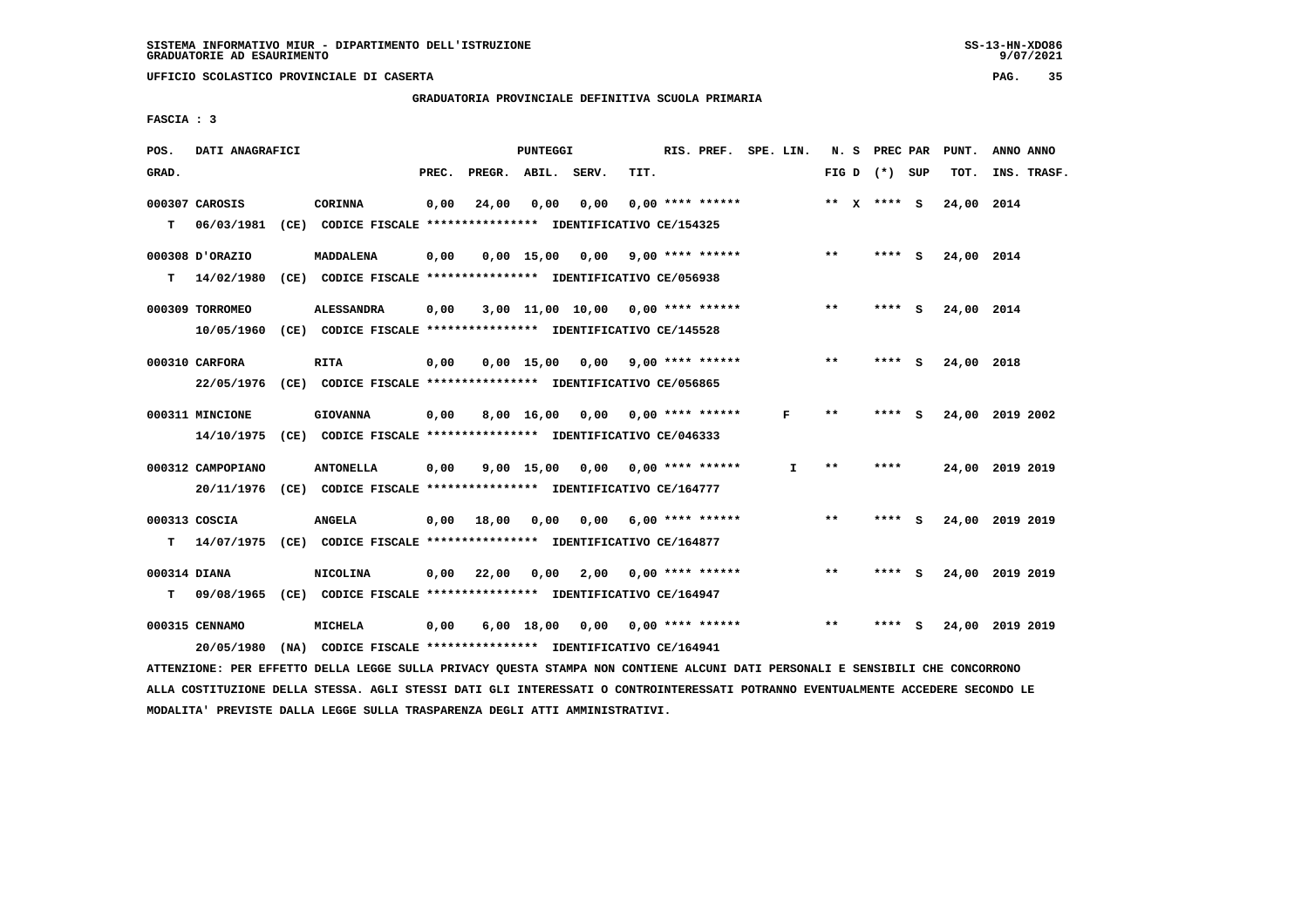**GRADUATORIA PROVINCIALE DEFINITIVA SCUOLA PRIMARIA**

 **FASCIA : 3**

| POS.  | DATI ANAGRAFICI   |                                                               |       |                    | PUNTEGGI     |      |      | RIS. PREF.                | SPE. LIN. |              | N. S  |              | PREC PAR        |     | PUNT.           | ANNO ANNO |             |
|-------|-------------------|---------------------------------------------------------------|-------|--------------------|--------------|------|------|---------------------------|-----------|--------------|-------|--------------|-----------------|-----|-----------------|-----------|-------------|
| GRAD. |                   |                                                               | PREC. | PREGR. ABIL. SERV. |              |      | TIT. |                           |           |              |       |              | FIG D $(*)$ SUP |     | TOT.            |           | INS. TRASF. |
|       | 000316 CARBONE    | MONICA                                                        | 0,00  | 21,00              | 0.00         | 0.00 |      | $3,00$ **** ******        |           |              | **    |              | **** S          |     | 24,00 2019 2019 |           |             |
| т     | 13/01/1967        | (CE) CODICE FISCALE **************** IDENTIFICATIVO CE/164702 |       |                    |              |      |      |                           |           |              |       |              |                 |     |                 |           |             |
|       | 000317 MONTANARO  | <b>TERESA ANGELA</b>                                          | 0.00  |                    | $0.00$ 15.00 | 6,00 |      | 3,00 **** ******          |           |              | $* *$ | $\mathbf{x}$ | **** S          |     | 24,00 2019 2019 |           |             |
|       | 02/09/1979        | (EE) CODICE FISCALE **************** IDENTIFICATIVO CE/164850 |       |                    |              |      |      |                           |           |              |       |              |                 |     |                 |           |             |
|       | 000318 GRANATA    | MARIACRISTINA                                                 | 0,00  | 18,00              | 0,00         | 0,00 |      | $6,00$ **** ******        |           |              | **    |              | **** S          |     | 24,00 2019 2019 |           |             |
| т     | 20/01/1982        | (CE) CODICE FISCALE **************** IDENTIFICATIVO CE/164826 |       |                    |              |      |      |                           |           |              |       |              |                 |     |                 |           |             |
|       | 000319 CAROZZA    | <b>MICHELA</b>                                                | 0,00  | 24,00              | 0.00         | 0,00 |      | 0,00 **** ******          |           |              | $**$  |              | **** S          |     | 24,00 2019 2019 |           |             |
| т     | 19/07/1981        | (CE) CODICE FISCALE **************** IDENTIFICATIVO CE/164731 |       |                    |              |      |      |                           |           |              |       |              |                 |     |                 |           |             |
|       | 000320 MIRAGLIA   | <b>GIUSEPPINA</b>                                             | 0,00  | 21,00              | 0,00         | 0,00 |      | $3,00$ **** ******        |           | I.           | $**$  |              | **** S          |     | 24,00           | 2019 2019 |             |
| т     | 24/09/1970        | (CE) CODICE FISCALE **************** IDENTIFICATIVO CE/164799 |       |                    |              |      |      |                           |           |              |       |              |                 |     |                 |           |             |
|       | 000321 MITRANO    | MARIA VINCENZ                                                 | 0.00  |                    | 8,00 16,00   | 0.00 |      | 0,00 **** ******          |           | $\mathbf{I}$ | $**$  |              | $***$ S         |     | 24,00 2019 2019 |           |             |
|       | 24/11/1967        | (NA) CODICE FISCALE **************** IDENTIFICATIVO CE/164802 |       |                    |              |      |      |                           |           |              |       |              |                 |     |                 |           |             |
|       | 000322 SPARAGO    | <b>ADDOLORATA</b>                                             | 0.00  | 10,00 14,00        |              |      |      | $0,00$ $0,00$ **** ****** |           |              | **    |              | ****            | - S | 24,00 2019      |           |             |
|       | 09/02/1958        | (CE) CODICE FISCALE **************** IDENTIFICATIVO CE/020491 |       |                    |              |      |      |                           |           |              |       |              |                 |     |                 |           |             |
|       | 000323 CARANGELO  | <b>MARIA</b>                                                  | 0,00  |                    | $3,00$ 15,00 | 6,00 |      | $0.00$ **** ******        |           | I.           | **    |              | ****            | - 5 | 24,00 2019      |           |             |
|       | 14/12/1968        | (CE) CODICE FISCALE **************** IDENTIFICATIVO CE/042887 |       |                    |              |      |      |                           |           |              |       |              |                 |     |                 |           |             |
|       | 000324 IANNACCONE | <b>DIANA</b>                                                  | 0,00  | 10,00 13,00        |              | 0,00 |      | $0.00$ **** ******        |           |              | $**$  |              | ****            | - S | 23,00 2004 2004 |           |             |
|       | 15/09/1978        | (NA) CODICE FISCALE **************** IDENTIFICATIVO CE/049871 |       |                    |              |      |      |                           |           |              |       |              |                 |     |                 |           |             |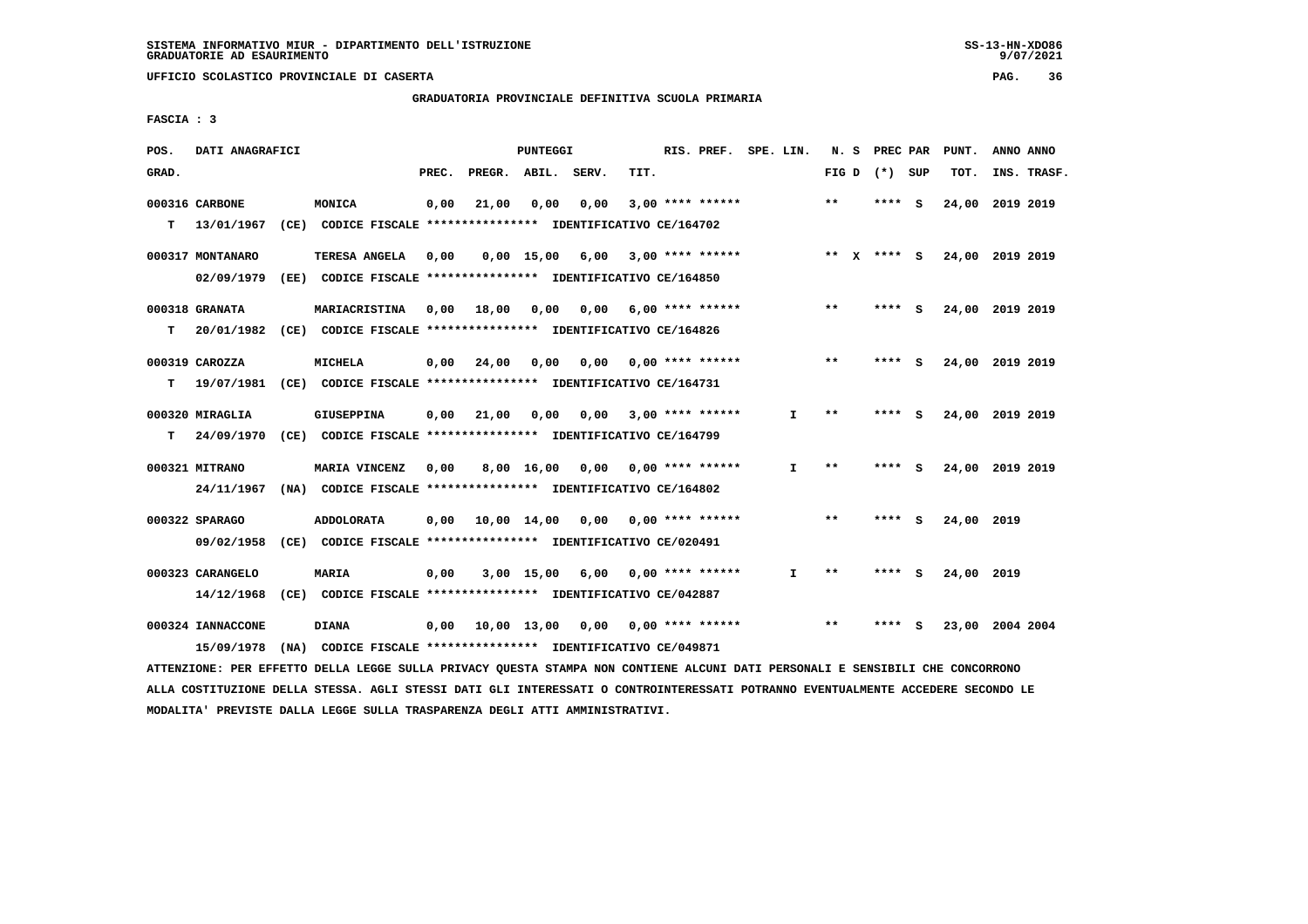**GRADUATORIA PROVINCIALE DEFINITIVA SCUOLA PRIMARIA**

 **FASCIA : 3**

| POS.         | DATI ANAGRAFICI     |                                                                                                                               |       |                                          | PUNTEGGI |                                       |      | RIS. PREF. SPE. LIN. |              |                 |         | N. S PREC PAR PUNT. | ANNO ANNO       |  |
|--------------|---------------------|-------------------------------------------------------------------------------------------------------------------------------|-------|------------------------------------------|----------|---------------------------------------|------|----------------------|--------------|-----------------|---------|---------------------|-----------------|--|
| GRAD.        |                     |                                                                                                                               | PREC. | PREGR. ABIL. SERV.                       |          |                                       | TIT. |                      |              | FIG D $(*)$ SUP |         | TOT.                | INS. TRASF.     |  |
|              | 000325 DI FRANCO    | <b>EMILIA</b>                                                                                                                 | 0,00  |                                          |          | 7,00 16,00 0,00                       |      | $0.00$ **** ******   | $\mathbf{I}$ | $***$           | $***$ S |                     | 23,00 2007 2003 |  |
|              |                     | 20/07/1967 (CE) CODICE FISCALE *************** IDENTIFICATIVO CE/048101                                                       |       |                                          |          |                                       |      |                      |              |                 |         |                     |                 |  |
|              | 000326 MASTROIANNI  | MARIA                                                                                                                         | 0,00  |                                          |          | 3,00 11,00 0,00 9,00 **** ******      |      |                      |              | $***$           | **** S  | 23,00 2014          |                 |  |
| т            |                     | 24/01/1964 (CE) CODICE FISCALE **************** IDENTIFICATIVO CE/027196                                                      |       |                                          |          |                                       |      |                      |              |                 |         |                     |                 |  |
|              | 000327 DI GIROLAMO  | <b>ELISABETTA</b>                                                                                                             | 0,00  |                                          |          | 9,00 11,00 0,00 3,00 **** ******      |      |                      |              | $***$           | $***$ S | 23,00 2014          |                 |  |
| т            |                     | 01/07/1978 (CE) CODICE FISCALE *************** IDENTIFICATIVO CE/153832                                                       |       |                                          |          |                                       |      |                      |              |                 |         |                     |                 |  |
|              | 000328 RUGGIERO     | <b>ROSA</b>                                                                                                                   |       | $0,00$ 11,00 0,00 12,00 0,00 **** ****** |          |                                       |      |                      |              | $***$           | $***$ S | 23,00 2014          |                 |  |
| т            |                     | 24/08/1975 (BN) CODICE FISCALE **************** IDENTIFICATIVO CE/154259                                                      |       |                                          |          |                                       |      |                      |              |                 |         |                     |                 |  |
|              | 000329 SANTABARBARA | VINCENZA                                                                                                                      | 0,00  |                                          |          | $9,00$ 11,00 0,00 3,00 **** ******    |      |                      |              | $\star\star$    | **** S  | 23,00 2014          |                 |  |
|              |                     | 17/11/1971 (CE) CODICE FISCALE *************** IDENTIFICATIVO CE/153922                                                       |       |                                          |          |                                       |      |                      |              |                 |         |                     |                 |  |
|              | 000330 FERRITTO     | <b>ELISABETTA</b>                                                                                                             |       | $0,00$ 11,00 0,00 12,00 0,00 **** ****** |          |                                       |      |                      |              | $***$           | $***$ S | 23,00 2014          |                 |  |
| т            |                     | 26/08/1976 (CE) CODICE FISCALE **************** IDENTIFICATIVO CE/154279                                                      |       |                                          |          |                                       |      |                      |              |                 |         |                     |                 |  |
| 000331 RUSSO |                     | MADDALENA                                                                                                                     |       | 0,00 13,00 0,00 10,00 0,00 **** ****** J |          |                                       |      |                      |              | $***$           | $***$ S | 23,00 2014          |                 |  |
| т            |                     | 05/05/1975 (NA) CODICE FISCALE *************** IDENTIFICATIVO CE/147672                                                       |       |                                          |          |                                       |      |                      |              |                 |         |                     |                 |  |
|              | 000332 GOLINO       | <b>GIUSEPPINA</b>                                                                                                             |       | $0,00$ 11,00 0,00 12,00 0,00 **** ****** |          |                                       |      |                      |              | $***$           | **** S  | 23,00 2014          |                 |  |
| т            |                     | 11/04/1975 (CE) CODICE FISCALE *************** IDENTIFICATIVO CE/148578                                                       |       |                                          |          |                                       |      |                      |              |                 |         |                     |                 |  |
|              | 000333 GRECO        | <b>ANNA</b>                                                                                                                   | 0,00  |                                          |          | 9,00 14,00 0,00 0,00 **** ****** J ** |      |                      |              |                 | **** S  |                     | 23,00 2019 2019 |  |
|              |                     | 26/01/1965 (NA) CODICE FISCALE *************** IDENTIFICATIVO CE/164838                                                       |       |                                          |          |                                       |      |                      |              |                 |         |                     |                 |  |
|              |                     | ATTENZIONE: PER EFFETTO DELLA LEGGE SULLA PRIVACY QUESTA STAMPA NON CONTIENE ALCUNI DATI PERSONALI E SENSIBILI CHE CONCORRONO |       |                                          |          |                                       |      |                      |              |                 |         |                     |                 |  |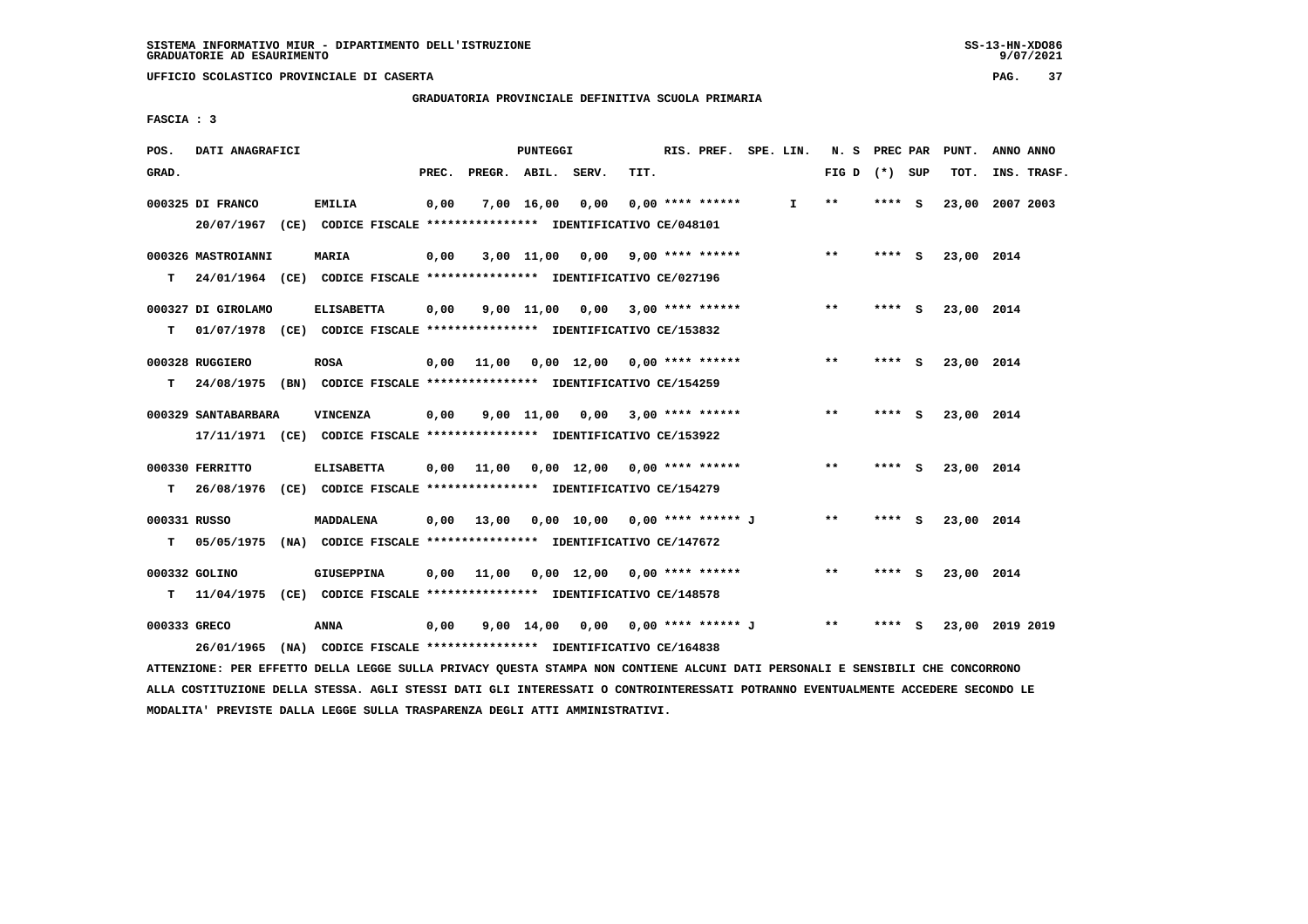# **GRADUATORIA PROVINCIALE DEFINITIVA SCUOLA PRIMARIA**

 **FASCIA : 3**

| POS.         | DATI ANAGRAFICI   |                                                                                    |       |                    | PUNTEGGI       |                                     |      | RIS. PREF. SPE. LIN.      |              | N.S             | PREC PAR |     | PUNT.           | ANNO ANNO |             |
|--------------|-------------------|------------------------------------------------------------------------------------|-------|--------------------|----------------|-------------------------------------|------|---------------------------|--------------|-----------------|----------|-----|-----------------|-----------|-------------|
| GRAD.        |                   |                                                                                    | PREC. | PREGR. ABIL. SERV. |                |                                     | TIT. |                           |              | FIG D $(*)$ SUP |          |     | TOT.            |           | INS. TRASF. |
|              | 000334 SCHAEFER   | CLAUDIA                                                                            | 0,00  |                    | $3,00$ $14,00$ | 0.00                                |      | $6.00$ **** ******        |              | $**$            | ****     | - S | 23,00 2019 2019 |           |             |
| т            | 07/05/1980        | (CE) CODICE FISCALE **************** IDENTIFICATIVO CE/326455                      |       |                    |                |                                     |      |                           |              |                 |          |     |                 |           |             |
| 000335 RUSSO |                   | <b>DORIANA</b>                                                                     | 0,00  |                    |                | 9,00 14,00 0,00                     |      | 0,00 **** ******          |              | $**$            | ****     | - S | 23,00 2019 2019 |           |             |
|              | 23/07/1976        | (CE) CODICE FISCALE **************** IDENTIFICATIVO CE/164811                      |       |                    |                |                                     |      |                           |              |                 |          |     |                 |           |             |
|              | 000336 GASPARRO   | <b>AGNESE</b>                                                                      | 0,00  |                    |                | $9,00$ 11,00 0,00 3,00 **** ******  |      |                           |              | $***$           | ****     | - S | 23,00 2019 2019 |           |             |
|              | 23/06/1972        | (NA) CODICE FISCALE **************** IDENTIFICATIVO CE/164792                      |       |                    |                |                                     |      |                           |              |                 |          |     |                 |           |             |
|              | 000337 CORVINO    | GIUSEPPINA                                                                         | 0,00  |                    | 8,00 15,00     |                                     |      | $0.00$ $0.00$ **** ****** | I.           | $**$            | ****     |     | 23,00 2019      |           |             |
|              | 10/05/1978        | (CE) CODICE FISCALE *************** IDENTIFICATIVO CE/042932                       |       |                    |                |                                     |      |                           |              |                 |          |     |                 |           |             |
|              |                   |                                                                                    |       |                    |                |                                     |      |                           |              | $* *$           |          |     |                 |           |             |
|              | 000338 VANORE     | CARMELA<br>12/10/1957 (CE) CODICE FISCALE *************** IDENTIFICATIVO CE/042638 | 0,00  |                    |                | $0.00$ 11.00 12.00 0.00 **** ****** |      |                           |              |                 | **** S   |     | 23,00 2019      |           |             |
|              |                   |                                                                                    |       |                    |                |                                     |      |                           |              |                 |          |     |                 |           |             |
|              | 000339 MINCIONE   | <b>TERESA</b>                                                                      | 0,00  |                    |                | $6,00$ 16,00 0,00 0,00 **** ******  |      |                           | $\mathbf{I}$ | $**$            | ****     | - 5 | 22.00 2002      |           |             |
|              | 19/10/1959        | (CE) CODICE FISCALE **************** IDENTIFICATIVO CE/020826                      |       |                    |                |                                     |      |                           |              |                 |          |     |                 |           |             |
|              | 000340 RICCIUTO   | <b>ANNA</b>                                                                        | 0,00  |                    |                | $6,00$ 16,00 0,00 0,00 **** ******  |      |                           |              | $***$           | ****     |     | 22,00 2002      |           |             |
|              | 26/07/1959        | (CE) CODICE FISCALE **************** IDENTIFICATIVO CE/045285                      |       |                    |                |                                     |      |                           |              |                 |          |     |                 |           |             |
|              | 000341 PALMESE    | <b>AMALIA</b>                                                                      | 0,00  |                    | 6,00 16,00     |                                     |      | $0.00$ $0.00$ **** ****** | I.           | $* *$           | ****     | - S | 22,00 2002      |           |             |
|              | 05/05/1977        | (CE) CODICE FISCALE **************** IDENTIFICATIVO CE/043151                      |       |                    |                |                                     |      |                           |              |                 |          |     |                 |           |             |
|              |                   |                                                                                    |       |                    |                |                                     |      |                           |              | $* *$           | ****     |     |                 |           |             |
|              | 000342 PELLEGRINO | <b>ROSA</b>                                                                        | 0,00  |                    | $6,00$ 13,00   |                                     |      | $0,00$ 3,00 **** ******   | I.           |                 |          |     | 22,00 2002      |           |             |
|              | 03/01/1964        | (CE) CODICE FISCALE **************** IDENTIFICATIVO CE/045968                      |       |                    |                |                                     |      |                           |              |                 |          |     |                 |           |             |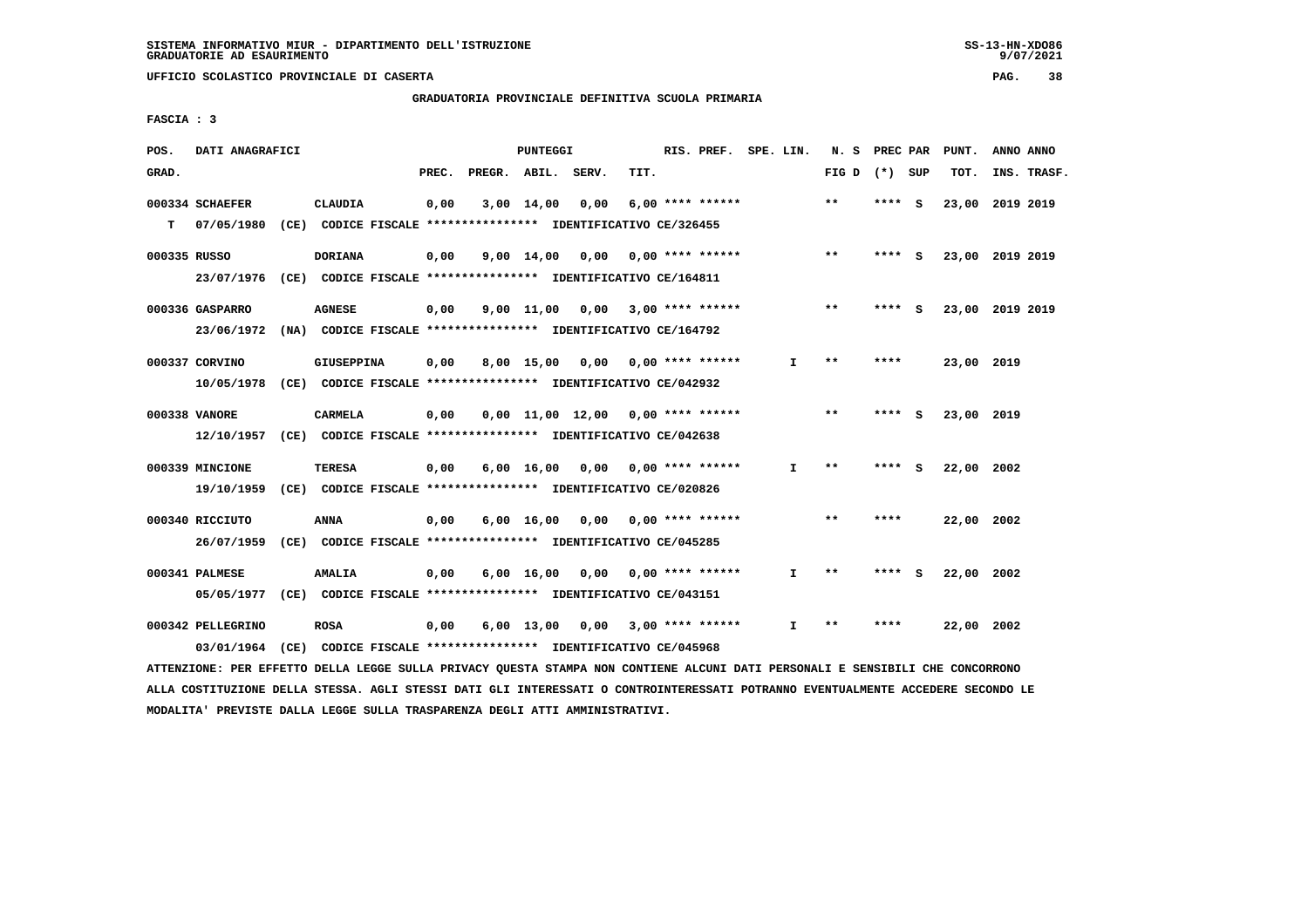**GRADUATORIA PROVINCIALE DEFINITIVA SCUOLA PRIMARIA**

 **FASCIA : 3**

| GRAD.<br>PREC.<br>PREGR. ABIL. SERV.<br>TIT.<br>FIG D $(*)$ SUP<br>TOT.                                                          | INS. TRASF. |
|----------------------------------------------------------------------------------------------------------------------------------|-------------|
| 000343 MELE<br>0,00<br>6,00 16,00<br>0,00<br>$0.00$ **** ******<br>$***$<br>22,00<br><b>ANTONIETTA</b><br>I.<br>**** S           | 2005 2005   |
| 16/04/1967 (CE) CODICE FISCALE **************** IDENTIFICATIVO CE/053402                                                         |             |
| 000344 GUERRIERO<br>$0.00$ 14.00 8.00 0.00 **** ******<br>$\mathbf{I}$<br>$* *$<br>PALMIRA LUISA<br>0,00<br>**** S<br>22,00 2007 |             |
| 11/06/1965 (CH) CODICE FISCALE **************** IDENTIFICATIVO CE/048174                                                         |             |
| $***$<br>000345 GALASSO<br>0,00<br>$9,00$ 13,00 0,00 0,00 **** ******<br>22,00 2014<br>ELIDE<br>**** S                           |             |
| T.<br>29/05/1978 (CE) CODICE FISCALE *************** IDENTIFICATIVO CE/154713                                                    |             |
| 000346 ZULLO<br>$0,00$ 9,00 **** ******<br>$* *$<br><b>ANTONELLA</b><br>$0,00$ $13,00$ $0,00$<br>**** S<br>22,00 2014            |             |
| T.<br>02/06/1979 (NA) CODICE FISCALE *************** IDENTIFICATIVO CE/163070                                                    |             |
| $* *$<br>000347 TARTAGLIONE<br>GIUSEPPINA<br>$0.00 \quad 13.00 \quad 0.00$<br>$0.00$ 9.00 **** ******<br>**** S<br>22,00 2014    |             |
| т<br>26/11/1976 (CE) CODICE FISCALE *************** IDENTIFICATIVO CE/150337                                                     |             |
|                                                                                                                                  |             |
| 000348 ESPOSITO<br>MICHELINA<br>0,00<br>$3,00$ 16,00 0,00 3,00 **** ******<br>I.<br>$* *$<br>**** S<br>22,00 2014                |             |
| T.<br>23/05/1973 (CE) CODICE FISCALE *************** IDENTIFICATIVO CE/146709                                                    |             |
| $***$<br>000349 SCHIAVONE<br><b>ASSUNTA</b><br>0,00 16,00 0,00<br>$6,00$ 0.00 **** ******<br>**** S<br>22,00 2014                |             |
| 23/08/1972 (NA) CODICE FISCALE *************** IDENTIFICATIVO CE/149495<br>T.                                                    |             |
| 000350 TARTAGLIONE<br><b>ROSSANA</b><br>$6,00$ 16,00 0,00 0,00 **** ******<br>$* *$<br>22,00 2014<br>0,00<br>**** S              |             |
| т<br>02/09/1975 (CE) CODICE FISCALE *************** IDENTIFICATIVO CE/148409                                                     |             |
| **<br>000351 MARTUCCI<br>0,00<br>3,00 16,00<br>0,00 3,00 **** ******<br>22,00 2014<br><b>TIZIANA</b><br>**** S                   |             |
| 24/12/1971 (NA) CODICE FISCALE **************** IDENTIFICATIVO CE/154702<br>T.                                                   |             |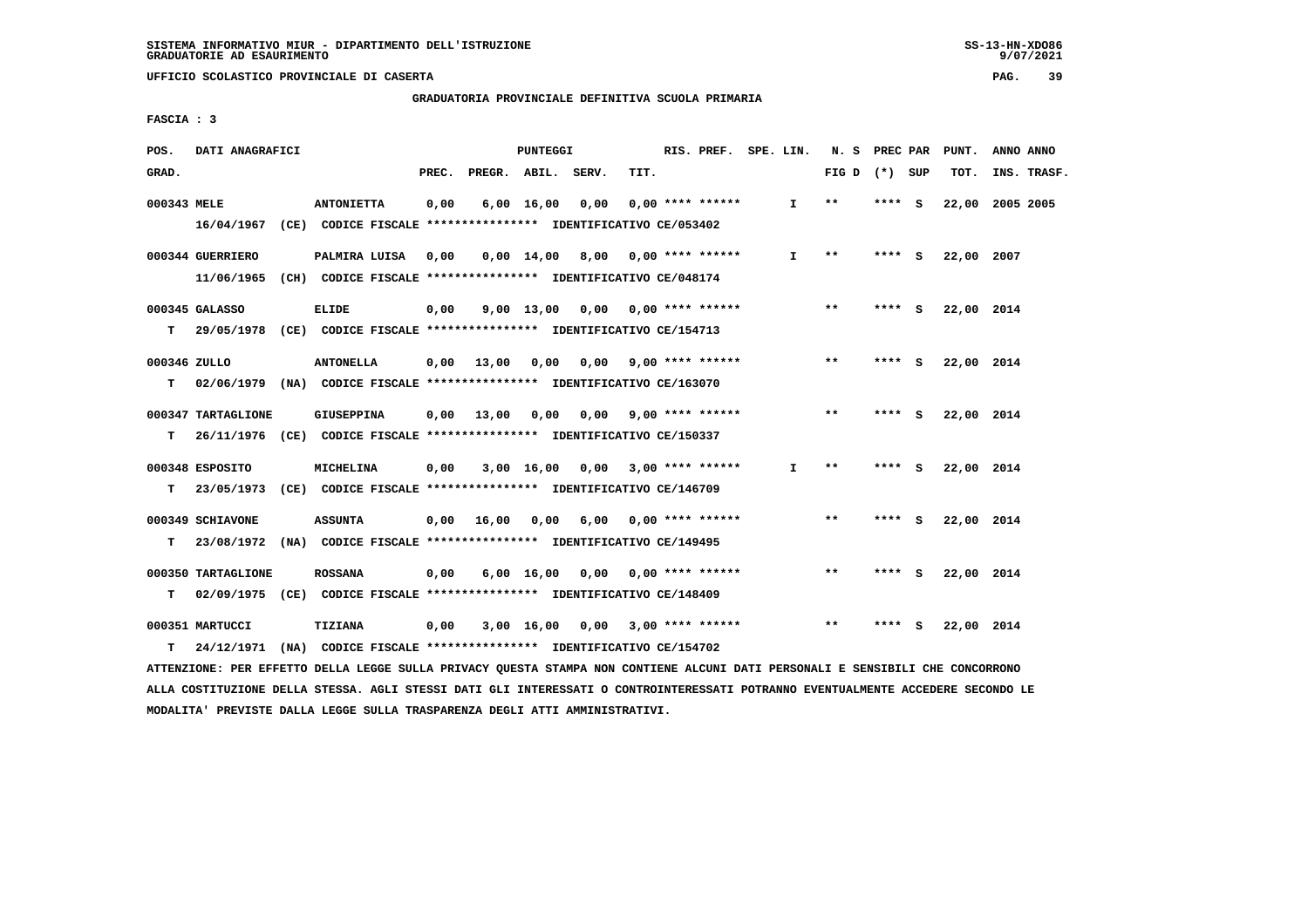**GRADUATORIA PROVINCIALE DEFINITIVA SCUOLA PRIMARIA**

 **FASCIA : 3**

| POS.         | DATI ANAGRAFICI               |                                                                                  |       |                                          | PUNTEGGI           |                                    |      | RIS. PREF. SPE. LIN.      |              |       | N. S PREC PAR   |     | PUNT.           | ANNO ANNO   |  |
|--------------|-------------------------------|----------------------------------------------------------------------------------|-------|------------------------------------------|--------------------|------------------------------------|------|---------------------------|--------------|-------|-----------------|-----|-----------------|-------------|--|
| GRAD.        |                               |                                                                                  | PREC. | PREGR. ABIL. SERV.                       |                    |                                    | TIT. |                           |              |       | FIG D $(*)$ SUP |     | TOT.            | INS. TRASF. |  |
|              | 000352 GAROFALO<br>30/06/1980 | <b>GIOVANNA</b><br>(NA) CODICE FISCALE **************** IDENTIFICATIVO CE/048035 | 0,00  | 0,00                                     | 0,00               | 0,00                               |      | $0.00$ **** ******        |              | $***$ | **** S          |     | 22,00           | 2018        |  |
|              | 000353 MEROLA                 | <b>ANGELA</b>                                                                    | 0,00  |                                          |                    | $7,00$ 15,00 0,00 0,00 **** ****** |      |                           |              | $* *$ | **** S          |     | 22,00 2019 2019 |             |  |
|              |                               | 01/02/1963 (CE) CODICE FISCALE *************** IDENTIFICATIVO CE/164859          |       |                                          |                    |                                    |      |                           |              |       |                 |     |                 |             |  |
| 000354 NIOLA |                               | CLARA                                                                            | 0,00  |                                          |                    | $3,00$ 16,00 0,00 3,00 **** ****** |      |                           | I.           |       | ** X **** S     |     | 22,00 2019      |             |  |
|              |                               | 13/05/1975 (NA) CODICE FISCALE *************** IDENTIFICATIVO CE/043143          |       |                                          |                    |                                    |      |                           |              |       |                 |     |                 |             |  |
|              | 000355 ZAMPELLA               | <b>DANIELA</b>                                                                   | 0,00  |                                          | $6,00 \quad 16,00$ |                                    |      | $0,00$ $0,00$ **** ****** | $\mathbf{I}$ | $* *$ | ****            | - S | 22,00 2019      |             |  |
|              |                               | 21/10/1970 (CE) CODICE FISCALE *************** IDENTIFICATIVO CE/050172          |       |                                          |                    |                                    |      |                           |              |       |                 |     |                 |             |  |
|              | 000356 MASTROIANNI            | <b>ANNUNZIATA</b>                                                                | 0,00  |                                          | $6,00$ 15,00       |                                    |      | $0,00$ $0,00$ **** ****** | I.           | $* *$ | ****            |     | 21,00 2002      |             |  |
|              |                               | 28/09/1963 (CE) CODICE FISCALE *************** IDENTIFICATIVO CE/045417          |       |                                          |                    |                                    |      |                           |              |       |                 |     |                 |             |  |
|              | 000357 CROCCO                 | MARIA MICHELA                                                                    | 0,00  |                                          |                    | 0,00 14,00 4,00                    |      | $3,00$ **** ******        |              | $***$ | ****            | - 5 | 21,00 2007 2007 |             |  |
|              |                               | 26/11/1978 (CE) CODICE FISCALE *************** IDENTIFICATIVO CE/056801          |       |                                          |                    |                                    |      |                           |              |       |                 |     |                 |             |  |
|              | 000358 APROVITOLO             | CAROLINA                                                                         |       | $0,00$ 10,00 11,00 0,00 0,00 **** ****** |                    |                                    |      |                           | I.           |       | ** $X$ ****     |     | 21,00 2014      |             |  |
|              | 26/10/1964                    | (NA) CODICE FISCALE *************** IDENTIFICATIVO CE/154131                     |       |                                          |                    |                                    |      |                           |              |       |                 |     |                 |             |  |
|              | 000359 INGANNATO              | <b>VIVIANA</b>                                                                   |       | $0,00$ 12,00                             | 0,00               | 0.00                               |      | $9,00$ **** ******        |              | $***$ | **** S          |     | 21,00 2014      |             |  |
| т            | 27/01/1983                    | (CE) CODICE FISCALE **************** IDENTIFICATIVO CE/149135                    |       |                                          |                    |                                    |      |                           |              |       |                 |     |                 |             |  |
|              | 000360 DI SARNO               | <b>VINCENZA</b>                                                                  | 0,00  | 21,00                                    | 0,00               |                                    |      | $0,00$ $0,00$ **** ****** | I.           | $* *$ | ****            | - S | 21,00 2014      |             |  |
| т            | 11/07/1980                    | (NA) CODICE FISCALE **************** IDENTIFICATIVO CE/053873                    |       |                                          |                    |                                    |      |                           |              |       |                 |     |                 |             |  |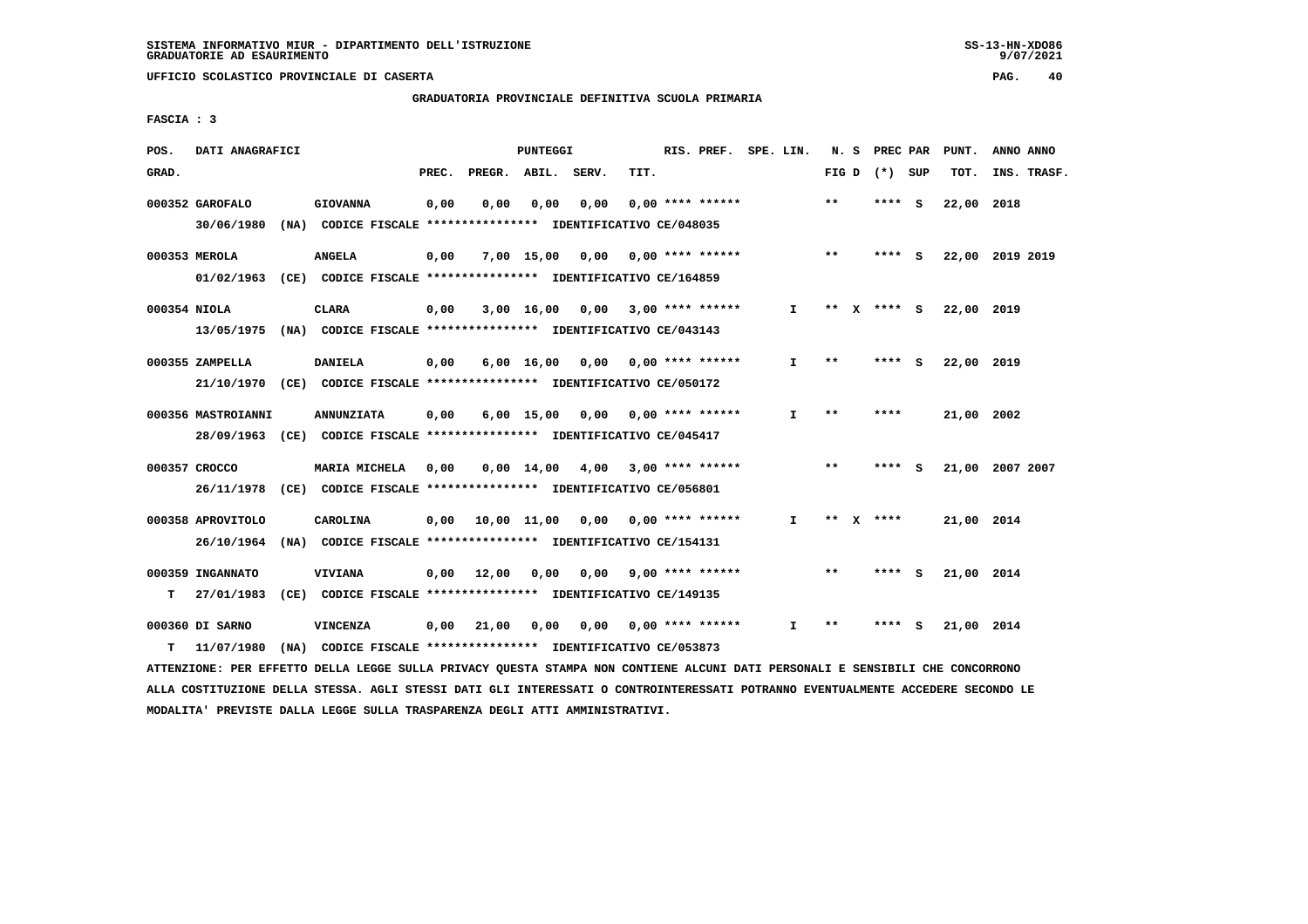**GRADUATORIA PROVINCIALE DEFINITIVA SCUOLA PRIMARIA**

 **FASCIA : 3**

| POS.  | DATI ANAGRAFICI    |                                                                                                                               |       |                                         | PUNTEGGI         |                                    |      | RIS. PREF. SPE. LIN. |                |       | N. S PREC PAR   |   | PUNT.      | ANNO ANNO       |
|-------|--------------------|-------------------------------------------------------------------------------------------------------------------------------|-------|-----------------------------------------|------------------|------------------------------------|------|----------------------|----------------|-------|-----------------|---|------------|-----------------|
| GRAD. |                    |                                                                                                                               | PREC. | PREGR. ABIL. SERV.                      |                  |                                    | TIT. |                      |                |       | FIG D $(*)$ SUP |   | TOT.       | INS. TRASF.     |
|       | 000361 MASSARO     | LUISA                                                                                                                         | 0,00  |                                         | 10,00 11,00 0,00 |                                    |      | $0.00$ **** ******   |                | $***$ | ****            | ్ | 21,00 2014 |                 |
|       |                    | 15/12/1968 (CE) CODICE FISCALE *************** IDENTIFICATIVO CE/154557                                                       |       |                                         |                  |                                    |      |                      |                |       |                 |   |            |                 |
|       | 000362 BOTTIGLIERI | CARMELINA                                                                                                                     | 0,00  |                                         |                  | $4,00$ 17,00 0,00 0,00 **** ****** |      |                      |                | $***$ | **** S          |   | 21,00 2014 |                 |
| т     |                    | 25/10/1964 (SA) CODICE FISCALE *************** IDENTIFICATIVO CE/154738                                                       |       |                                         |                  |                                    |      |                      |                |       |                 |   |            |                 |
|       | 000363 BIANCO      | <b>SIMONA</b>                                                                                                                 |       | $0,00$ 15,00 0,00 6,00                  |                  |                                    |      | 0,00 **** ******     |                | **    | **** S          |   | 21,00 2014 |                 |
| т     |                    | 05/05/1974 (CE) CODICE FISCALE **************** IDENTIFICATIVO CE/147243                                                      |       |                                         |                  |                                    |      |                      |                |       |                 |   |            |                 |
|       | 000364 D'ORSI      | <b>DORIANA</b>                                                                                                                |       | $0,00$ 21,00 0,00 0,00 0,00 **** ****** |                  |                                    |      |                      |                | $***$ | $***$ S         |   | 21,00 2014 |                 |
| т     |                    | 20/10/1983 (CE) CODICE FISCALE *************** IDENTIFICATIVO CE/151163                                                       |       |                                         |                  |                                    |      |                      |                |       |                 |   |            |                 |
|       | 000365 SAULLE      | <b>MIRIAM</b>                                                                                                                 | 0,00  |                                         |                  | $0,00$ 12,00 0,00 9,00 **** ****** |      |                      |                | $***$ | **** S          |   | 21,00 2014 |                 |
| т     |                    | 13/04/1978 (NA) CODICE FISCALE *************** IDENTIFICATIVO CE/154555                                                       |       |                                         |                  |                                    |      |                      |                |       |                 |   |            |                 |
|       | 000366 BISCARDI    | <b>ELVIRA</b>                                                                                                                 | 0,00  |                                         |                  | $9,00$ 12,00 0,00 0,00 **** ****** |      |                      |                | $* *$ | $***$ S         |   | 21,00 2014 |                 |
| т     |                    | 27/03/1974 (CE) CODICE FISCALE *************** IDENTIFICATIVO CE/156385                                                       |       |                                         |                  |                                    |      |                      |                |       |                 |   |            |                 |
|       | 000367 DELLA TORRE | <b>GABRIELLA</b>                                                                                                              | 0,00  |                                         |                  | $6,00$ 15,00 0,00 0,00 **** ****** |      |                      | F              | **    | **** S          |   |            | 21,00 2019 2002 |
|       |                    | 24/03/1967 (CE) CODICE FISCALE *************** IDENTIFICATIVO CE/042676                                                       |       |                                         |                  |                                    |      |                      |                |       |                 |   |            |                 |
|       | 000368 CAMMUSO     | MARIA GIOVANN                                                                                                                 | 0,00  |                                         |                  | 3,00 15,00 0,00                    |      | $3,00$ **** ******   | F              | **    | **** S          |   |            | 21,00 2019 2005 |
|       |                    | 18/06/1974 (CE) CODICE FISCALE *************** IDENTIFICATIVO CE/053805                                                       |       |                                         |                  |                                    |      |                      |                |       |                 |   |            |                 |
|       | 000369 ANTONELLI   | MADDALENA                                                                                                                     | 0,00  |                                         |                  | 3,00 16,00 2,00                    |      | $0,00$ **** ******   | $\mathbf{F}$ . |       | ** x **** s     |   |            | 21,00 2019 2005 |
|       |                    | 01/06/1966 (CE) CODICE FISCALE *************** IDENTIFICATIVO CE/053454                                                       |       |                                         |                  |                                    |      |                      |                |       |                 |   |            |                 |
|       |                    | ATTENZIONE: PER EFFETTO DELLA LEGGE SULLA PRIVACY QUESTA STAMPA NON CONTIENE ALCUNI DATI PERSONALI E SENSIBILI CHE CONCORRONO |       |                                         |                  |                                    |      |                      |                |       |                 |   |            |                 |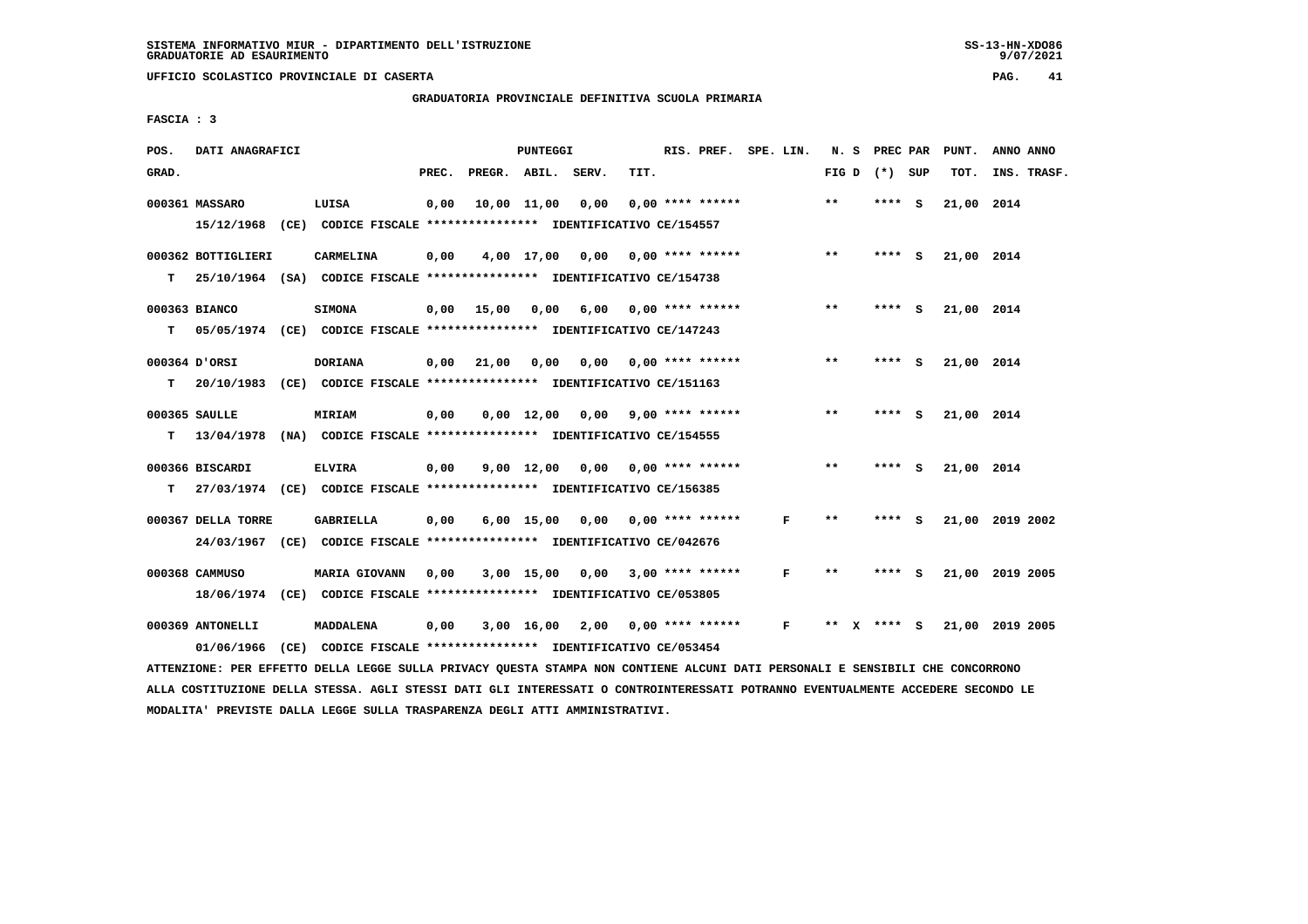# **GRADUATORIA PROVINCIALE DEFINITIVA SCUOLA PRIMARIA**

 **FASCIA : 3**

| POS.              | DATI ANAGRAFICI                                                                             |                   |       |              | PUNTEGGI |                                                                                                   |      | RIS. PREF. SPE. LIN.  |              |             |      | N. S PREC PAR | PUNT.           | ANNO ANNO |             |
|-------------------|---------------------------------------------------------------------------------------------|-------------------|-------|--------------|----------|---------------------------------------------------------------------------------------------------|------|-----------------------|--------------|-------------|------|---------------|-----------------|-----------|-------------|
| GRAD.             |                                                                                             |                   | PREC. | PREGR. ABIL. |          | SERV.                                                                                             | TIT. |                       |              | FIG D       |      | (*) SUP       | TOT.            |           | INS. TRASF. |
|                   | 000370 ESPOSITO<br>04/01/1972 (CE) CODICE FISCALE *************** IDENTIFICATIVO CE/164742  | <b>ANGELO</b>     | 0,00  | 21,00        | 0,00     | 0,00                                                                                              |      | $0.00$ **** ******    |              | $**$        |      | **** S        | 21,00 2019 2019 |           |             |
|                   | 000371 DELL'ARIA<br>21/03/1968                                                              | <b>NICOLETTA</b>  | 0,00  |              |          | 6,00 15,00 0,00 0,00 **** ******<br>(NA) CODICE FISCALE **************** IDENTIFICATIVO CE/164848 |      |                       |              | $* *$       |      | **** S        | 21,00 2019 2019 |           |             |
|                   | 000372 ROTONDO<br>09/08/1966 (CE) CODICE FISCALE *************** IDENTIFICATIVO CE/043878   | <b>ADELE</b>      | 0,00  |              |          | $6,00$ 15,00 0,00 0,00 **** ******                                                                |      |                       |              | $* *$       |      | **** S        | 21,00 2019      |           |             |
|                   | 000373 MEZZACAPO<br>04/07/1974 (CE) CODICE FISCALE *************** IDENTIFICATIVO CE/044203 | <b>MICHELA</b>    | 0,00  |              |          | $6,00$ 15,00 0,00 0,00 **** ******                                                                |      |                       | $\mathbf{I}$ | $* *$       |      | **** S        | 21,00 2019      |           |             |
|                   | 000374 CASELLA<br>06/11/1978 (CE) CODICE FISCALE *************** IDENTIFICATIVO CE/056927   | <b>MARTA</b>      | 0,00  |              |          | 3,00 18,00 0,00 0,00 **** ******                                                                  |      |                       | $\mathbf{I}$ | ** x **** s |      |               | 21,00 2019      |           |             |
| 000375 BASCO      | 28/04/1973 (CE) CODICE FISCALE *************** IDENTIFICATIVO CE/045194                     | <b>FRANCESCA</b>  | 0,00  |              |          | $9.00$ 11.00 0.00 0.00 **** ******                                                                |      |                       | $\mathbf{I}$ | $* *$       | **** |               | 20,00 2002      |           |             |
| 000376 VERDE      | 23/03/1961 (CE) CODICE FISCALE *************** IDENTIFICATIVO CE/154635                     | LUIGI             | 0,00  |              |          | 6,00 14,00 0,00                                                                                   |      | $0.00$ **** ******    |              | $***$       |      | $***$ S       | 20,00 2014      |           |             |
| 000377 RUSSO<br>т | 16/04/1982 (CE) CODICE FISCALE *************** IDENTIFICATIVO CE/149328                     | <b>MARILU</b>     |       |              |          | $0,00$ 18,00 0,00 2,00 0,00 **** ******                                                           |      |                       |              | $* *$       |      | **** S        | 20,00 2014      |           |             |
| т                 | 000378 GRAVANTE<br>09/09/1974                                                               | <b>ANTONIETTA</b> |       | $0,00$ 12,00 | 0,00     | (EE) CODICE FISCALE **************** IDENTIFICATIVO CE/154600                                     |      | 8,00 0,00 **** ****** |              | $***$       |      | **** S        | 20,00 2014      |           |             |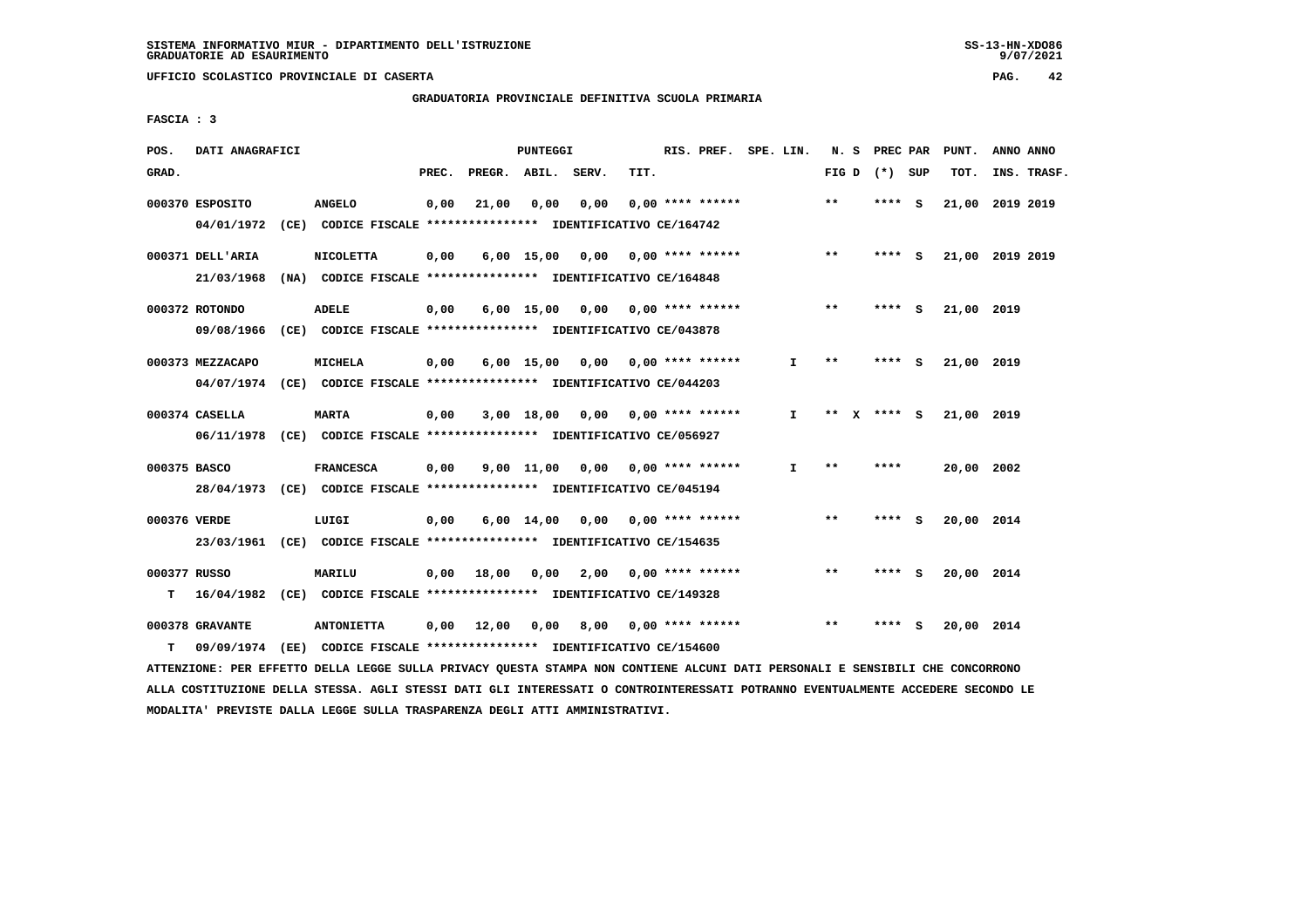$9/07/2021$ 

 **UFFICIO SCOLASTICO PROVINCIALE DI CASERTA PAG. 43**

 **GRADUATORIA PROVINCIALE DEFINITIVA SCUOLA PRIMARIA**

 **FASCIA : 3**

| POS.  | DATI ANAGRAFICI   |                                                                                                                               |      |                          | <b>PUNTEGGI</b> |                                          |      | RIS. PREF. SPE. LIN.      |  |              |       |                 | N. S PREC PAR PUNT. | ANNO ANNO       |
|-------|-------------------|-------------------------------------------------------------------------------------------------------------------------------|------|--------------------------|-----------------|------------------------------------------|------|---------------------------|--|--------------|-------|-----------------|---------------------|-----------------|
| GRAD. |                   |                                                                                                                               |      | PREC. PREGR. ABIL. SERV. |                 |                                          | TIT. |                           |  |              |       | FIG D $(*)$ SUP | TOT.                | INS. TRASF.     |
|       | 000379 SIMEONE    | <b>ANGELA</b>                                                                                                                 | 0,00 |                          |                 | $0,00$ 11,00 6,00                        |      | $3,00$ **** ******        |  |              |       | ** $X$ **** S   | 20,00 2014          |                 |
| т     | 11/07/1977        | (CE) CODICE FISCALE **************** IDENTIFICATIVO CE/145754                                                                 |      |                          |                 |                                          |      |                           |  |              |       |                 |                     |                 |
|       | 000380 SANTILLO   | LUCIA                                                                                                                         | 0,00 |                          |                 | $3,00$ 17,00 0,00 0,00 **** ******       |      |                           |  |              | $* *$ | **** S          | 20,00 2014          |                 |
| т     | 28/07/1978        | (CE) CODICE FISCALE *************** IDENTIFICATIVO CE/056962                                                                  |      |                          |                 |                                          |      |                           |  |              |       |                 |                     |                 |
|       |                   |                                                                                                                               |      |                          |                 |                                          |      |                           |  |              |       |                 |                     |                 |
|       | 000381 MASSIMO    | TERESA                                                                                                                        | 0,00 | 14,00                    | 0,00            |                                          |      | $0,00$ 6,00 **** ******   |  |              | $***$ | **** S          | 20,00 2014          |                 |
| т     |                   | 23/02/1976 (NA) CODICE FISCALE **************** IDENTIFICATIVO CE/153148                                                      |      |                          |                 |                                          |      |                           |  |              |       |                 |                     |                 |
|       | 000382 D'ANGELO   | <b>MARIA ANTONIE</b>                                                                                                          | 0,00 |                          |                 | $3,00$ 15,00 2,00 0,00 **** ******       |      |                           |  |              | $* *$ | **** S          | 20,00 2014          |                 |
|       |                   | 09/06/1962 (CE) CODICE FISCALE *************** IDENTIFICATIVO CE/026081                                                       |      |                          |                 |                                          |      |                           |  |              |       |                 |                     |                 |
|       | 000383 BENCIVENGA | <b>TERESAMARIA</b>                                                                                                            | 0,00 |                          |                 | $0,00$ 16,00 4,00 0,00 **** ******       |      |                           |  |              | $***$ | **** S          | 20,00 2014          |                 |
|       |                   | T 01/03/1971 (NA) CODICE FISCALE *************** IDENTIFICATIVO CE/154623                                                     |      |                          |                 |                                          |      |                           |  |              |       |                 |                     |                 |
|       |                   |                                                                                                                               |      |                          |                 |                                          |      |                           |  |              |       |                 |                     |                 |
|       | 000384 MELONE     | <b>MARIA</b>                                                                                                                  | 0,00 |                          |                 | $0,00$ $14,00$ $0,00$ $6,00$ **** ****** |      |                           |  | $\mathbf{F}$ |       | ** x **** S     |                     | 20,00 2019 2007 |
|       |                   | 24/05/1966 (CE) CODICE FISCALE *************** IDENTIFICATIVO CE/057584                                                       |      |                          |                 |                                          |      |                           |  |              |       |                 |                     |                 |
|       | 000385 CASOLARO   | <b>MARIA</b>                                                                                                                  | 0,00 | 11,00                    |                 | $0,00$ $0,00$ $9,00$ **** ******         |      |                           |  |              | **    | **** S          |                     | 20,00 2019 2019 |
|       | T 23/08/1976      | (NA) CODICE FISCALE **************** IDENTIFICATIVO CE/164958                                                                 |      |                          |                 |                                          |      |                           |  |              |       |                 |                     |                 |
|       |                   |                                                                                                                               |      |                          |                 |                                          |      |                           |  |              |       |                 |                     |                 |
|       | 000386 CAIAZZO    | <b>PINA</b>                                                                                                                   | 0,00 |                          |                 | $5,00$ 15,00 0,00 0,00 **** ******       |      |                           |  |              | $* *$ | **** S          |                     | 20,00 2019 2019 |
|       | 25/06/1975        | (CE) CODICE FISCALE *************** IDENTIFICATIVO CE/164875                                                                  |      |                          |                 |                                          |      |                           |  |              |       |                 |                     |                 |
|       | 000387 DICHIARA   | <b>ANNAMARIA</b>                                                                                                              | 0,00 | 20,00                    | 0,00            |                                          |      | $0,00$ $0,00$ **** ****** |  |              | $* *$ | **** S          |                     | 20,00 2019 2019 |
| т     | 01/07/1981        | (MI) CODICE FISCALE **************** IDENTIFICATIVO CE/164870                                                                 |      |                          |                 |                                          |      |                           |  |              |       |                 |                     |                 |
|       |                   | ATTENZIONE: PER EFFETTO DELLA LEGGE SULLA PRIVACY QUESTA STAMPA NON CONTIENE ALCUNI DATI PERSONALI E SENSIBILI CHE CONCORRONO |      |                          |                 |                                          |      |                           |  |              |       |                 |                     |                 |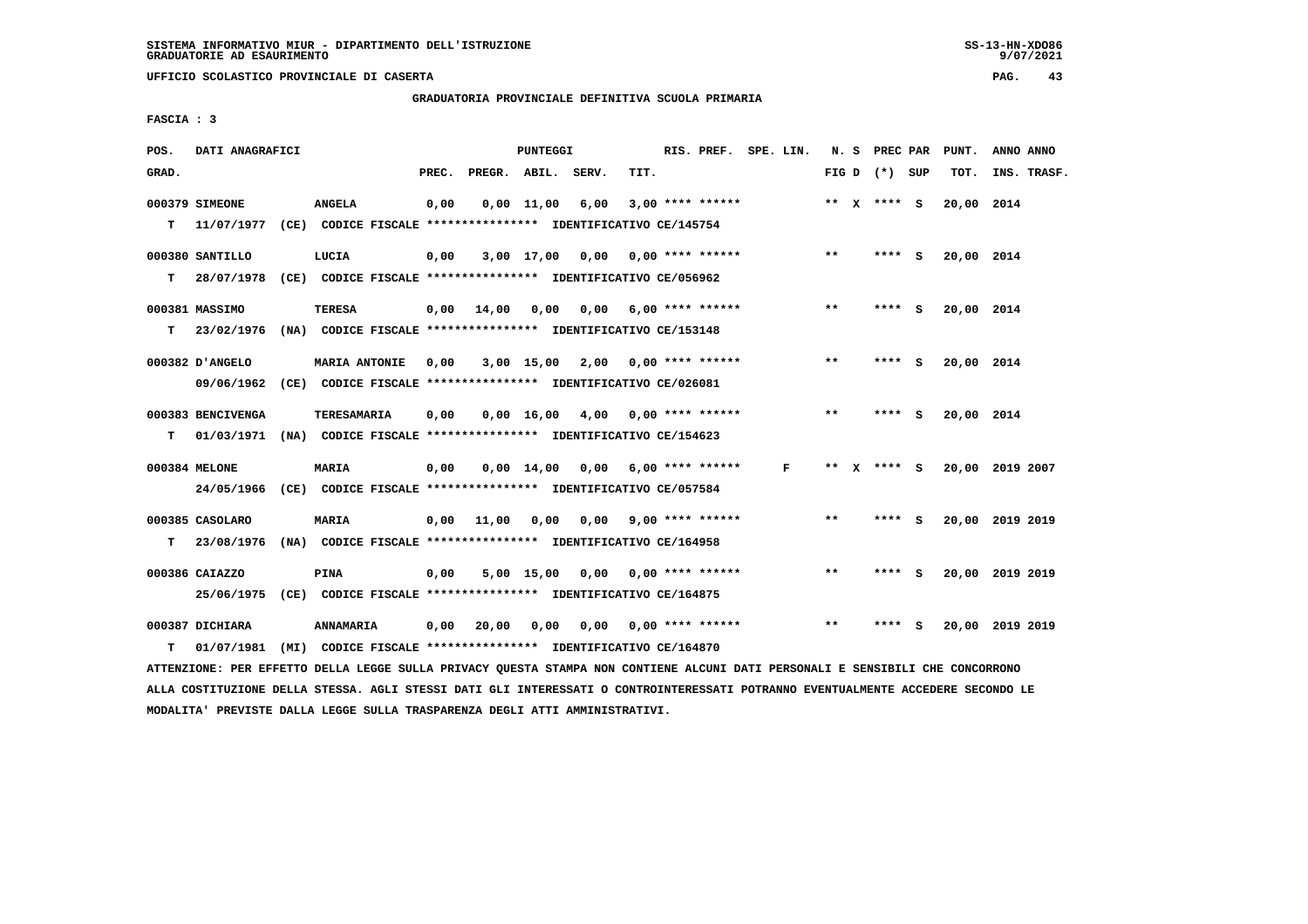# **GRADUATORIA PROVINCIALE DEFINITIVA SCUOLA PRIMARIA**

 **FASCIA : 3**

| POS.         | DATI ANAGRAFICI                 |                                                                               |       |              | PUNTEGGI           |       |      | RIS. PREF. SPE. LIN.      |              | N. S  | PREC PAR |     | PUNT.           | ANNO ANNO |             |
|--------------|---------------------------------|-------------------------------------------------------------------------------|-------|--------------|--------------------|-------|------|---------------------------|--------------|-------|----------|-----|-----------------|-----------|-------------|
| GRAD.        |                                 |                                                                               | PREC. | PREGR. ABIL. |                    | SERV. | TIT. |                           |              | FIG D | (*) SUP  |     | TOT.            |           | INS. TRASF. |
| T.           | 000388 TUFANO<br>08/08/1982     | <b>IRENE</b><br>(NA) CODICE FISCALE **************** IDENTIFICATIVO CE/164656 | 0,00  | 17,00        | 0,00               | 0,00  |      | $3,00$ **** ******        |              | $***$ | **** S   |     | 20,00           | 2019 2019 |             |
|              |                                 |                                                                               |       |              |                    |       |      |                           |              |       |          |     |                 |           |             |
|              | 000389 ABBRACCIO                | LUCIA ANTONEL                                                                 | 0,00  |              | $6,00 \quad 14,00$ | 0,00  |      | $0.00$ **** ******        | $\mathbf{I}$ | $* *$ | **** S   |     | 20,00 2019 2019 |           |             |
|              | 04/08/1977                      | (CE) CODICE FISCALE **************** IDENTIFICATIVO CE/164696                 |       |              |                    |       |      |                           |              |       |          |     |                 |           |             |
|              | 000390 DE MERCATO               | MARIA ROSARIA                                                                 | 0,00  |              | 5,00 15,00         | 0,00  |      | $0.00$ **** ******        | F            | $* *$ | ****     | - S | 20,00 2019 2019 |           |             |
|              | 11/05/1955                      | (NA) CODICE FISCALE **************** IDENTIFICATIVO CE/164782                 |       |              |                    |       |      |                           |              |       |          |     |                 |           |             |
| 000391 LAMA  |                                 | <b>PAOLA</b>                                                                  | 0,00  |              | $6,00$ 14,00       | 0,00  |      | 0,00 **** ****** J        | $\mathbf{I}$ | $* *$ | **** S   |     | 20,00 2019      |           |             |
|              |                                 | 24/03/1976 (RM) CODICE FISCALE *************** IDENTIFICATIVO CE/022558       |       |              |                    |       |      |                           |              |       |          |     |                 |           |             |
|              | 000392 PETRICCIONE              | <b>FRANCESCA</b>                                                              | 0,00  |              | $5,00$ 15,00       | 0.00  |      | $0.00$ **** ******        | F            | $***$ | ****     |     | 20,00 2019      |           |             |
|              |                                 | 30/05/1971 (CE) CODICE FISCALE *************** IDENTIFICATIVO CE/024085       |       |              |                    |       |      |                           |              |       |          |     |                 |           |             |
|              |                                 |                                                                               |       |              |                    |       |      |                           |              |       |          |     |                 |           |             |
|              | 000393 GIANNATTASIO             | <b>ANTONELLA</b>                                                              | 0,00  |              | $6,00 \quad 14,00$ | 0,00  |      | $0.00$ **** ******        | I.           | **    | **** S   |     | 20,00 2019      |           |             |
|              |                                 | 08/10/1963 (CL) CODICE FISCALE *************** IDENTIFICATIVO CE/043764       |       |              |                    |       |      |                           |              |       |          |     |                 |           |             |
| 000394 MUNNO |                                 | <b>MARIA ROSANNA</b>                                                          | 0,00  |              | $3,00$ 16,00       |       |      | $0.00$ $0.00$ **** ****** |              | $* *$ | ****     | - 5 | 19,00 2000      |           |             |
|              |                                 | 25/09/1964 (CE) CODICE FISCALE *************** IDENTIFICATIVO CE/020480       |       |              |                    |       |      |                           |              |       |          |     |                 |           |             |
|              | 000395 COVIELLO                 | <b>ROSA</b>                                                                   | 0,00  |              | $6,00 \quad 13,00$ | 0.00  |      | $0.00$ **** ******        |              | $* *$ | ****     |     | 19,00 2002      |           |             |
|              | 04/01/1963                      | (NA) CODICE FISCALE **************** IDENTIFICATIVO CE/025276                 |       |              |                    |       |      |                           |              |       |          |     |                 |           |             |
|              |                                 |                                                                               |       |              |                    |       |      |                           | I.           | $* *$ |          |     |                 |           |             |
|              | 000396 MARRANDINO<br>08/05/1966 | <b>MARIA</b><br>(CE) CODICE FISCALE **************** IDENTIFICATIVO CE/044735 | 0,00  |              | 3,00 16,00         | 0,00  |      | $0.00$ **** ******        |              |       |          |     | 19,00           | 2002      |             |
|              |                                 |                                                                               |       |              |                    |       |      |                           |              |       |          |     |                 |           |             |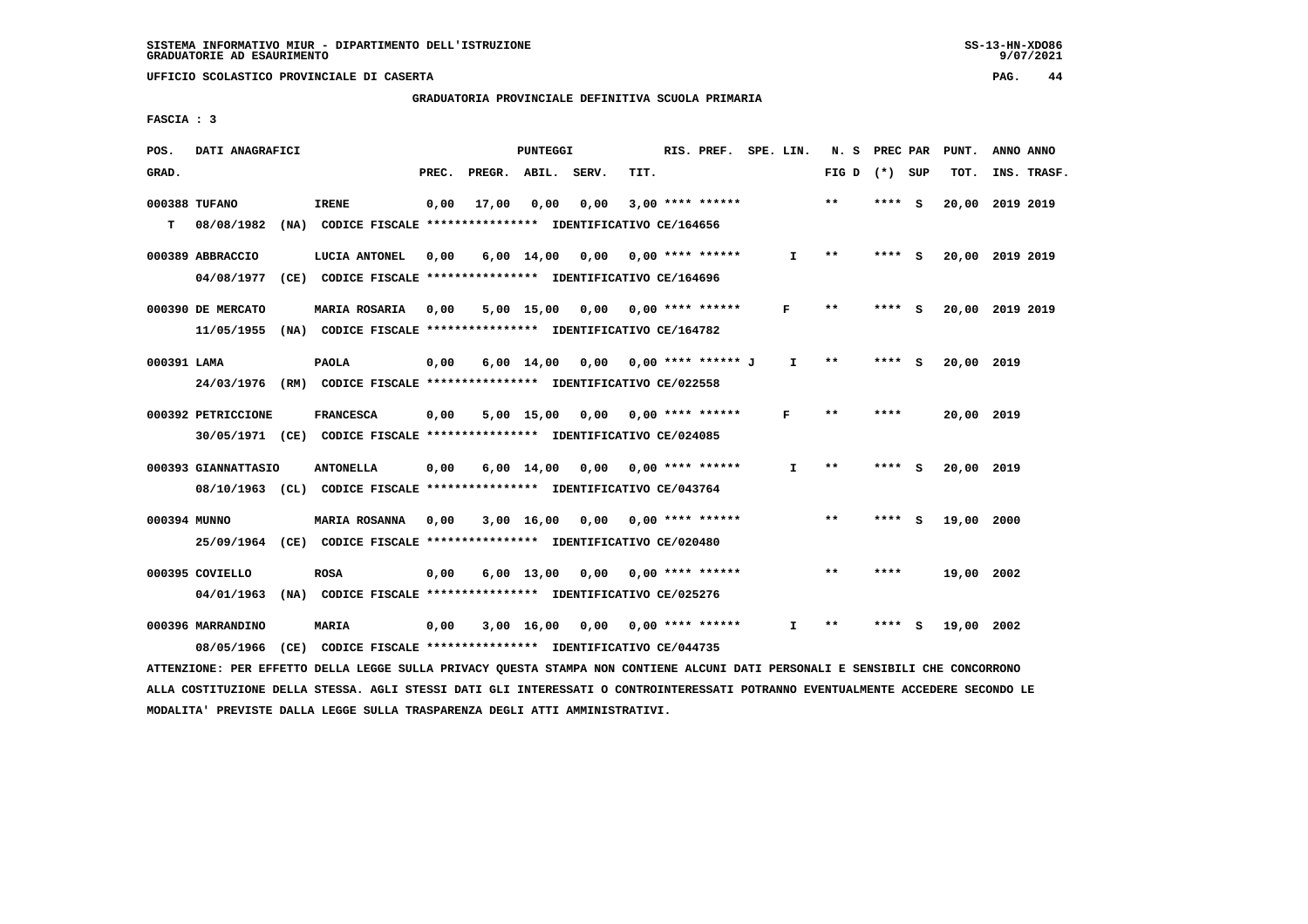$9/07/2021$ 

 **UFFICIO SCOLASTICO PROVINCIALE DI CASERTA PAG. 45**

 **GRADUATORIA PROVINCIALE DEFINITIVA SCUOLA PRIMARIA**

 **FASCIA : 3**

| POS.         | DATI ANAGRAFICI      |                                                                          |       |                    | PUNTEGGI     |                                    |      | RIS. PREF. SPE. LIN.      |    | N. S  |              |                 |     | PREC PAR PUNT. | ANNO ANNO       |
|--------------|----------------------|--------------------------------------------------------------------------|-------|--------------------|--------------|------------------------------------|------|---------------------------|----|-------|--------------|-----------------|-----|----------------|-----------------|
| GRAD.        |                      |                                                                          | PREC. | PREGR. ABIL. SERV. |              |                                    | TIT. |                           |    |       |              | FIG D $(*)$ SUP |     | TOT.           | INS. TRASF.     |
|              | 000397 PANNONE       | <b>ANNARITA</b>                                                          | 0,00  | 13,00              | 0,00         | 6,00                               |      | $0.00$ **** ******        |    | $***$ |              | $***$ S         |     | 19,00 2014     |                 |
| т            | 22/04/1976           | (NA) CODICE FISCALE **************** IDENTIFICATIVO CE/150664            |       |                    |              |                                    |      |                           |    |       |              |                 |     |                |                 |
|              | 000398 MIRABELLI     | <b>FABIO</b>                                                             | 0,00  | 19,00              | 0,00         | 0,00                               |      | 0,00 **** ******          |    | $***$ |              | $***$ S         |     | 19,00 2014     |                 |
| т            | 03/01/1973           | (NA) CODICE FISCALE **************** IDENTIFICATIVO CE/148918            |       |                    |              |                                    |      |                           |    |       |              |                 |     |                |                 |
|              | 000399 FATTORE       | <b>GIOVANNA</b>                                                          | 0,00  |                    | $0,00$ 13,00 | 0,00                               |      | $6,00$ **** ******        |    | **    |              | ****            | - 5 | 19,00 2014     |                 |
| т            |                      | 27/03/1971 (NA) CODICE FISCALE **************** IDENTIFICATIVO CE/154535 |       |                    |              |                                    |      |                           |    |       |              |                 |     |                |                 |
|              | 000400 DE CRISTOFARO | <b>ANTONIETTA</b>                                                        | 0,00  |                    | $3,00$ 16,00 |                                    |      | $0,00$ $0,00$ **** ****** |    | $***$ |              | $***$ S         |     | 19,00 2014     |                 |
| T.           |                      | 24/02/1973 (NA) CODICE FISCALE **************** IDENTIFICATIVO CE/146749 |       |                    |              |                                    |      |                           |    |       |              |                 |     |                |                 |
|              | 000401 CAPACCHIONE   | <b>MARIA</b>                                                             | 0,00  |                    |              | $0.00$ 15.00 4.00 0.00 **** ****** |      |                           | F  | $* *$ |              | ****            | - S | 19,00 2018     |                 |
|              |                      | 07/08/1963 (NA) CODICE FISCALE *************** IDENTIFICATIVO CE/026209  |       |                    |              |                                    |      |                           |    |       |              |                 |     |                |                 |
| 000402 FUSCO |                      | <b>FILOMENA</b>                                                          | 0,00  |                    |              | $3,00$ 16,00 0,00 0,00 **** ****** |      |                           | I. | $* *$ |              | ****            |     |                | 19,00 2019 2019 |
|              |                      | 15/12/1974 (CE) CODICE FISCALE *************** IDENTIFICATIVO CE/164847  |       |                    |              |                                    |      |                           |    |       |              |                 |     |                |                 |
|              | 000403 BUOMPANE      | MARGHERITA                                                               | 0,00  |                    |              | $0,00$ 14,00 2,00 3,00 **** ****** |      |                           | I. | $***$ |              | ****            | - S |                | 19,00 2019 2019 |
|              | 05/01/1978           | (CE) CODICE FISCALE *************** IDENTIFICATIVO CE/164957             |       |                    |              |                                    |      |                           |    |       |              |                 |     |                |                 |
|              | 000404 MARCIANO      | LUCIA                                                                    | 0,00  |                    | 8,00 11,00   |                                    |      | $0.00$ $0.00$ **** ****** |    | $***$ | $\mathbf{x}$ | **** S          |     |                | 19,00 2019 2019 |
| T.           | 12/11/1981           | (EE) CODICE FISCALE **************** IDENTIFICATIVO CE/164710            |       |                    |              |                                    |      |                           |    |       |              |                 |     |                |                 |
| 000405 CAUTO |                      | GIULIA                                                                   | 0.00  |                    | 0.00 16.00   | 0,00                               |      | $3,00$ **** ******        | I. | **    |              | ****            | S   | 19,00 2019     |                 |
|              | 24/12/1960           | (CE) CODICE FISCALE **************** IDENTIFICATIVO CE/026226            |       |                    |              |                                    |      |                           |    |       |              |                 |     |                |                 |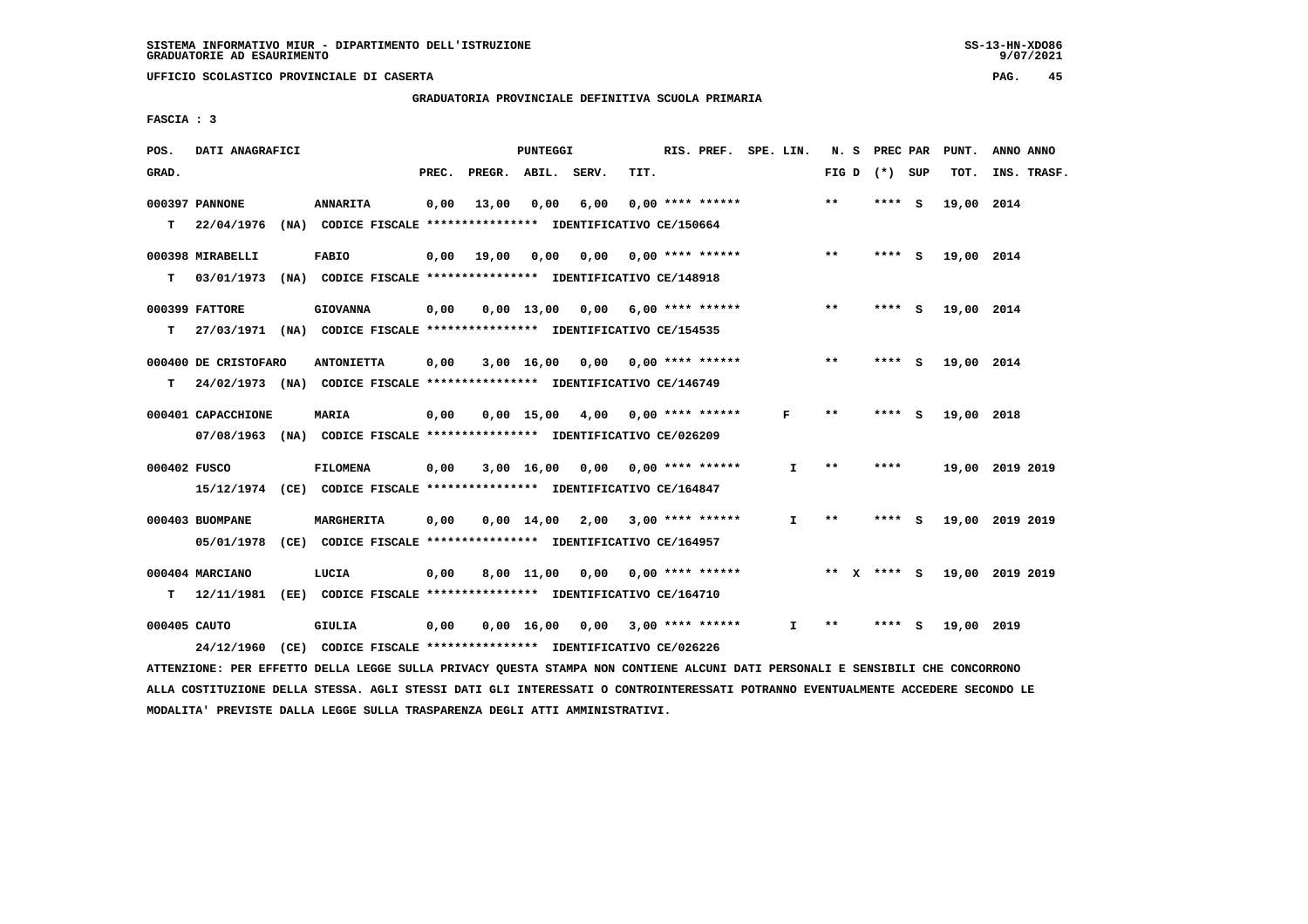**GRADUATORIA PROVINCIALE DEFINITIVA SCUOLA PRIMARIA**

 **FASCIA : 3**

| POS.         | DATI ANAGRAFICI  |                                                                          |       |                       | PUNTEGGI           |                                    |      | RIS. PREF. SPE. LIN.      |              |       | N. S PREC PAR   |     | PUNT.      | ANNO ANNO       |
|--------------|------------------|--------------------------------------------------------------------------|-------|-----------------------|--------------------|------------------------------------|------|---------------------------|--------------|-------|-----------------|-----|------------|-----------------|
| GRAD.        |                  |                                                                          | PREC. | PREGR. ABIL. SERV.    |                    |                                    | TIT. |                           |              |       | FIG D $(*)$ SUP |     | TOT.       | INS. TRASF.     |
|              | 000406 FORMATI   | <b>ANTONIETTA</b>                                                        | 0,00  |                       | 3,00 15,00         | 0,00                               |      | $0.00$ **** ******        | I.           |       | ** $X$ **** S   |     | 18,00      | 2000            |
|              |                  | 07/06/1968 (CE) CODICE FISCALE *************** IDENTIFICATIVO CE/022842  |       |                       |                    |                                    |      |                           |              |       |                 |     |            |                 |
|              | 000407 D'ANTONIO | TERESA                                                                   | 0,00  |                       |                    | 3,00 15,00 0,00 0,00 **** ******   |      |                           | I.           | $***$ | $***$ S         |     | 18,00 2002 |                 |
|              | 05/01/1960       | (VT) CODICE FISCALE *************** IDENTIFICATIVO CE/045453             |       |                       |                    |                                    |      |                           |              |       |                 |     |            |                 |
| 000408 FURIO |                  | <b>ROSARIA</b>                                                           | 0,00  |                       |                    | $3,00$ 15,00 0,00 0,00 **** ****** |      |                           | I.           | $***$ | **** S          |     | 18,00 2002 |                 |
|              |                  | 08/02/1965 (CE) CODICE FISCALE *************** IDENTIFICATIVO CE/043241  |       |                       |                    |                                    |      |                           |              |       |                 |     |            |                 |
|              | 000409 CORETTI   | <b>MARIANNA</b>                                                          | 0,00  |                       | $6,00 \quad 12,00$ | 0,00 0,00 **** ******              |      |                           |              | $* *$ | **** S          |     |            | 18,00 2007 2007 |
|              |                  | 20/06/1966 (CE) CODICE FISCALE *************** IDENTIFICATIVO CE/056754  |       |                       |                    |                                    |      |                           |              |       |                 |     |            |                 |
|              | 000410 MARIANO   | <b>ELISABETTA</b>                                                        | 0,00  |                       | 3,00 15,00         |                                    |      | 0,00 0,00 **** ******     | I.           | **    | **** S          |     |            | 18,00 2007 2016 |
|              |                  | 22/10/1977 (AV) CODICE FISCALE *************** IDENTIFICATIVO CE/154754  |       |                       |                    |                                    |      |                           |              |       |                 |     |            |                 |
|              | 000411 AGLIONE   | <b>ANTONELLA</b>                                                         | 0,00  |                       |                    | 3,00 15,00 0,00 0,00 **** ****** J |      |                           | $\mathbf{I}$ | $* *$ | **** S          |     | 18,00 2014 |                 |
|              |                  | 04/05/1973 (CE) CODICE FISCALE *************** IDENTIFICATIVO CE/044465  |       |                       |                    |                                    |      |                           |              |       |                 |     |            |                 |
|              |                  |                                                                          |       |                       |                    |                                    |      |                           |              |       |                 |     |            |                 |
|              | 000412 MARCUCCIO | <b>ANNA</b>                                                              |       | $0,00$ $18,00$ $0,00$ |                    |                                    |      | $0.00$ $0.00$ **** ****** |              | $***$ | **** S          |     | 18,00 2014 |                 |
| T.           | 03/03/1983       | (CE) CODICE FISCALE **************** IDENTIFICATIVO CE/154287            |       |                       |                    |                                    |      |                           |              |       |                 |     |            |                 |
| 000413 NASTO |                  | <b>GIUSEPPA</b>                                                          |       | $0,00$ 15,00          | 0,00               | 0.00                               |      | $3,00$ **** ******        |              | $***$ | **** S          |     | 18,00 2014 |                 |
| T.           |                  | 31/08/1982 (CE) CODICE FISCALE **************** IDENTIFICATIVO CE/149486 |       |                       |                    |                                    |      |                           |              |       |                 |     |            |                 |
|              | 000414 AIELLO    | <b>ANTONIETTA</b>                                                        |       | $0,00$ 18,00          | 0,00               |                                    |      | 0,00 0,00 **** ******     |              | $***$ | ****            | - S | 18,00 2014 |                 |
| т            |                  | 17/04/1978 (CE) CODICE FISCALE *************** IDENTIFICATIVO CE/150722  |       |                       |                    |                                    |      |                           |              |       |                 |     |            |                 |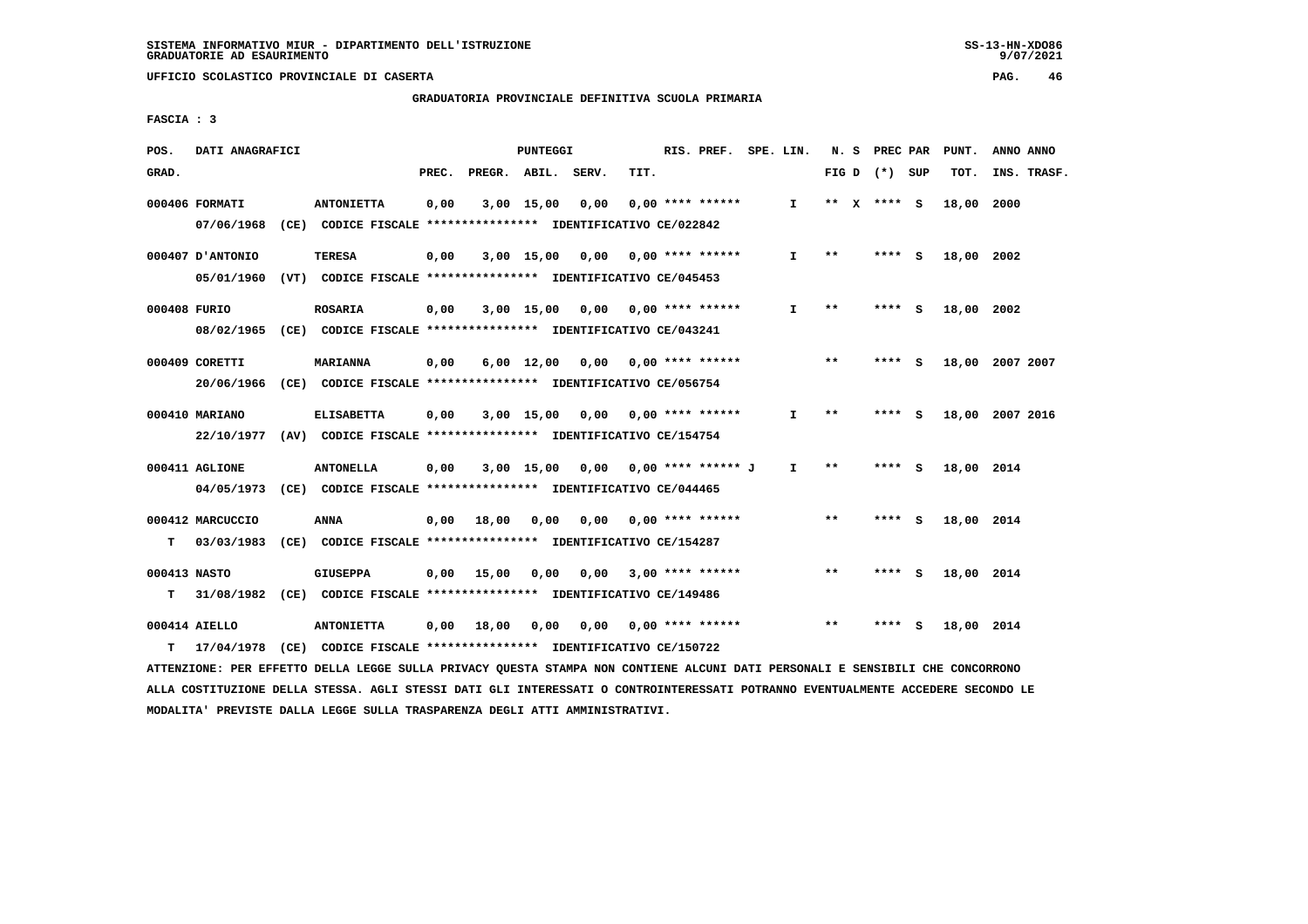**GRADUATORIA PROVINCIALE DEFINITIVA SCUOLA PRIMARIA**

 **FASCIA : 3**

| POS.        | DATI ANAGRAFICI  |                                                               |       |                    | PUNTEGGI     |                                    |      | RIS. PREF.              | SPE. LIN. |              | N. S            | PREC PAR |     | PUNT.           | ANNO ANNO |             |
|-------------|------------------|---------------------------------------------------------------|-------|--------------------|--------------|------------------------------------|------|-------------------------|-----------|--------------|-----------------|----------|-----|-----------------|-----------|-------------|
| GRAD.       |                  |                                                               | PREC. | PREGR. ABIL. SERV. |              |                                    | TIT. |                         |           |              | FIG D $(*)$ SUP |          |     | TOT.            |           | INS. TRASF. |
|             | 000415 MATTIELLO | <b>MARIA</b>                                                  | 0,00  | 18,00              | 0,00         | 0,00                               |      | $0.00$ **** ******      |           |              | $***$           | $***$ S  |     | 18,00 2014      |           |             |
| т           | 16/09/1975       | (CE) CODICE FISCALE **************** IDENTIFICATIVO CE/154364 |       |                    |              |                                    |      |                         |           |              |                 |          |     |                 |           |             |
|             | 000416 DALTERIO  | CARMELINA                                                     | 0,00  |                    | 4,00 11,00   |                                    |      | $3,00$ 0,00 **** ****** |           |              | $***$           | **** S   |     | 18,00 2014      |           |             |
| T.          | 24/04/1960       | (CE) CODICE FISCALE **************** IDENTIFICATIVO CE/154699 |       |                    |              |                                    |      |                         |           |              |                 |          |     |                 |           |             |
|             | 000417 TOSELLI   | <b>ADRIANA</b>                                                | 0,00  |                    | $0,00$ 15,00 | $0,00$ 3,00 **** ******            |      |                         |           |              | $* *$           | **** S   |     | 18,00 2019 2007 |           |             |
|             | 03/01/1979       | (CE) CODICE FISCALE *************** IDENTIFICATIVO CE/057109  |       |                    |              |                                    |      |                         |           |              |                 |          |     |                 |           |             |
|             | 000418 CECERE    | LUIGI                                                         | 0,00  | 12,00              | 0.00         | 0,00                               |      | 6,00 **** ******        |           | I.           | $* *$           | **** S   |     | 18,00 2019 2019 |           |             |
| т           | 10/11/1982       | (NA) CODICE FISCALE **************** IDENTIFICATIVO CE/164963 |       |                    |              |                                    |      |                         |           |              |                 |          |     |                 |           |             |
| 000419 PAPA |                  | PASQUALINA                                                    | 0,00  |                    |              | 3,00 15,00 0,00                    |      | $0.00$ **** ******      |           | $\mathbf{I}$ | ** $X$ **** S   |          |     | 18,00 2019 2019 |           |             |
|             | 26/04/1976       | (CE) CODICE FISCALE *************** IDENTIFICATIVO CE/164890  |       |                    |              |                                    |      |                         |           |              |                 |          |     |                 |           |             |
|             | 000420 ARGANESE  | <b>ANGELINA</b>                                               | 0,00  |                    |              | $0,00$ 15,00 0,00 3,00 **** ****** |      |                         |           |              | $***$           | **** S   |     | 18,00 2019 2019 |           |             |
|             | 25/06/1966       | (BN) CODICE FISCALE **************** IDENTIFICATIVO CE/164860 |       |                    |              |                                    |      |                         |           |              |                 |          |     |                 |           |             |
|             | 000421 DI CAPRIO | <b>MARIA CARMELA</b>                                          | 0,00  | 15,00              | 0,00         |                                    |      | $0,00$ 3,00 **** ****** |           |              | $* *$           | **** S   |     | 18,00 2019 2019 |           |             |
| т           | 29/10/1960       | (CE) CODICE FISCALE **************** IDENTIFICATIVO CE/164868 |       |                    |              |                                    |      |                         |           |              |                 |          |     |                 |           |             |
|             | 000422 PEZZELLA  | <b>STEFANO</b>                                                | 0,00  |                    | $3,00$ 15,00 | 0,00                               |      | 0,00 **** ******        |           | I.           | $* *$           | **** S   |     | 18,00 2019 2019 |           |             |
|             | 14/03/1976       | (NA) CODICE FISCALE **************** IDENTIFICATIVO CE/164995 |       |                    |              |                                    |      |                         |           |              |                 |          |     |                 |           |             |
|             | 000423 PARISI    | <b>ANTONELLA</b>                                              | 0,00  | 18,00              | 0,00         | 0,00                               |      | $0.00$ **** ******      |           |              | $***$           | ****     | - S | 18,00 2019 2019 |           |             |
| т           | 17/01/1983       | (CE) CODICE FISCALE **************** IDENTIFICATIVO CE/164919 |       |                    |              |                                    |      |                         |           |              |                 |          |     |                 |           |             |
|             |                  |                                                               |       |                    |              |                                    |      |                         |           |              |                 |          |     |                 |           |             |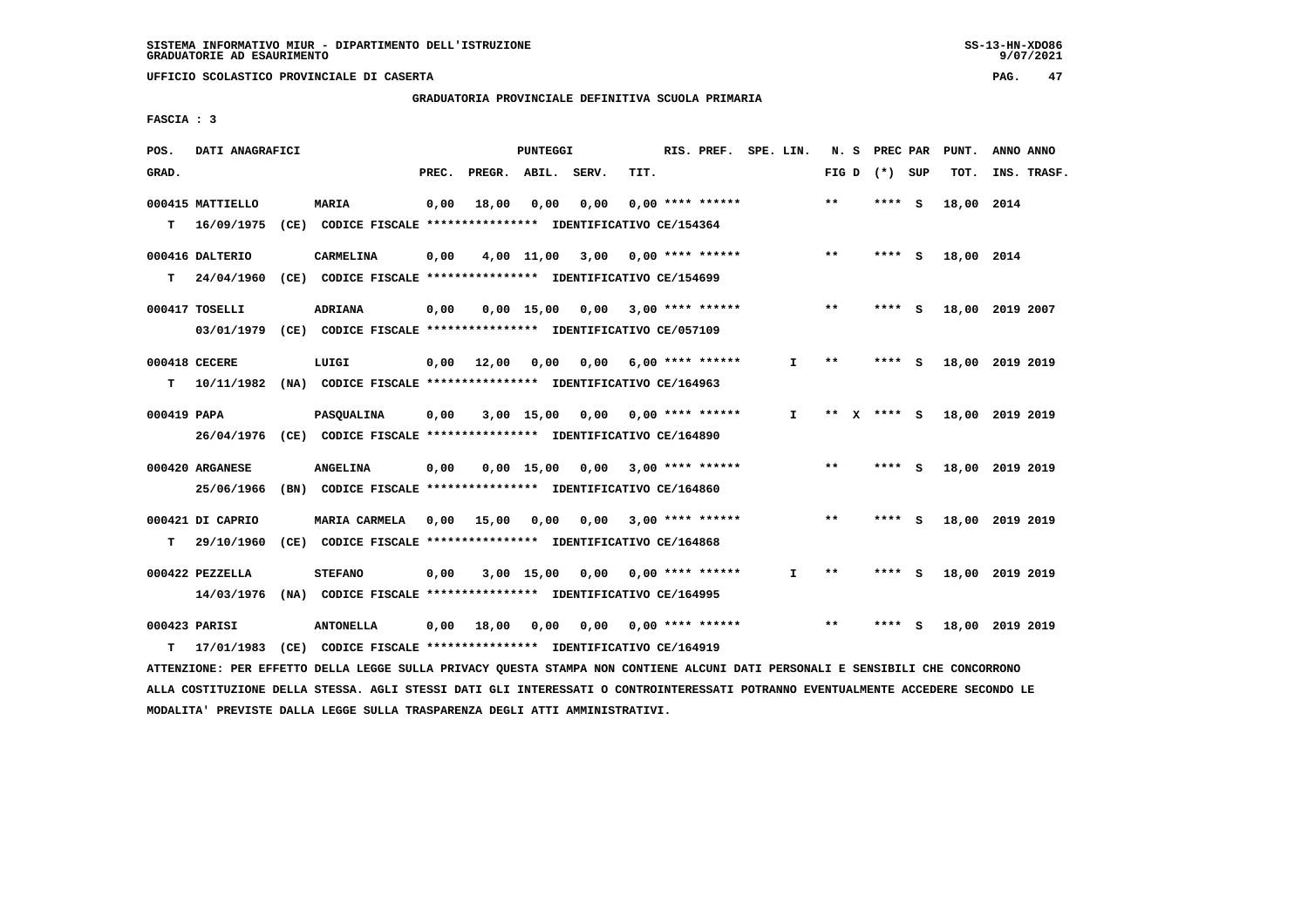# **GRADUATORIA PROVINCIALE DEFINITIVA SCUOLA PRIMARIA**

 **FASCIA : 3**

| POS.  | DATI ANAGRAFICI                                                                               |                   |       |       | PUNTEGGI |                                    |      | RIS. PREF. SPE. LIN. |              |       | N. S PREC PAR   |     | PUNT.           | ANNO ANNO |             |
|-------|-----------------------------------------------------------------------------------------------|-------------------|-------|-------|----------|------------------------------------|------|----------------------|--------------|-------|-----------------|-----|-----------------|-----------|-------------|
| GRAD. |                                                                                               |                   | PREC. |       |          | PREGR. ABIL. SERV.                 | TIT. |                      |              |       | FIG D $(*)$ SUP |     | TOT.            |           | INS. TRASF. |
| T.    | 000424 RICCIARDI<br>23/12/1977 (CE) CODICE FISCALE **************** IDENTIFICATIVO CE/164673  | <b>GIUSEPPINA</b> | 0,00  | 18,00 | 0.00     | 0,00                               |      | $0.00$ **** ******   |              | **    | $***$ S         |     | 18,00 2019 2019 |           |             |
|       | 000425 PELLINO<br>09/01/1977 (CE) CODICE FISCALE *************** IDENTIFICATIVO CE/021548     | MARIA GRAZIA      | 0,00  |       |          | 3,00 15,00 0,00                    |      | 0,00 **** ****** J   | $\mathbf{I}$ | $***$ | $***$ S         |     | 18,00 2019      |           |             |
|       | 000426 DI VIRGILIO<br>10/08/1959 (CE) CODICE FISCALE *************** IDENTIFICATIVO CE/025517 | <b>ELENA</b>      | 0,00  |       |          | $0,00$ 10,00 2,00 6,00 **** ****** |      |                      | $\mathbf{I}$ |       | ** X **** S     |     | 18,00 2019      |           |             |
|       | 000427 BASILE<br>21/05/1967 (NA) CODICE FISCALE *************** IDENTIFICATIVO CE/022985      | LUCIANA           | 0,00  |       |          | $5,00$ 13,00 0,00 0,00 **** ****** |      |                      |              | **    | **** S          |     | 18,00 2019      |           |             |
|       | 000428 VENDITTI<br>22/08/1974 (NA) CODICE FISCALE *************** IDENTIFICATIVO CE/048783    | CAROLINA          | 0,00  |       |          | 3,00 15,00 0,00 0,00 **** ****** J |      |                      |              | $* *$ | **** S          |     | 18,00 2019      |           |             |
|       | 000429 VENTRIGLIA<br>09/11/1962 (CE) CODICE FISCALE *************** IDENTIFICATIVO CE/044295  | <b>ALESSANDRA</b> | 0,00  |       |          | 3,00 15,00 0,00                    |      | $0.00$ **** ******   | I.           | $**$  | **** S          |     | 18,00 2019      |           |             |
|       | 000430 VESSELLA<br>10/11/1959 (CE) CODICE FISCALE *************** IDENTIFICATIVO CE/045530    | MARIALUISA        | 0,00  |       |          | $0.00 \quad 16.00 \quad 2.00$      |      | 0,00 **** ******     | $\mathbf{I}$ | $**$  | **** S          |     | 18,00 2019      |           |             |
|       | 000431 DELLA CORTE<br>25/12/1972 (CE) CODICE FISCALE *************** IDENTIFICATIVO CE/024953 | <b>GEMMA</b>      | 0,00  |       |          | $3,00$ 14,00 0,00 0,00 **** ****** |      |                      |              | $* *$ | **** S          |     | 17,00 2000      |           |             |
|       | 000432 VALENTINO<br>20/10/1971 (CE) CODICE FISCALE *************** IDENTIFICATIVO CE/042619   | MARILENA          | 0,00  |       |          | 6,00 11,00 0,00 0,00 **** ******   |      |                      |              | $* *$ | ****            | - S | 17,00 2002      |           |             |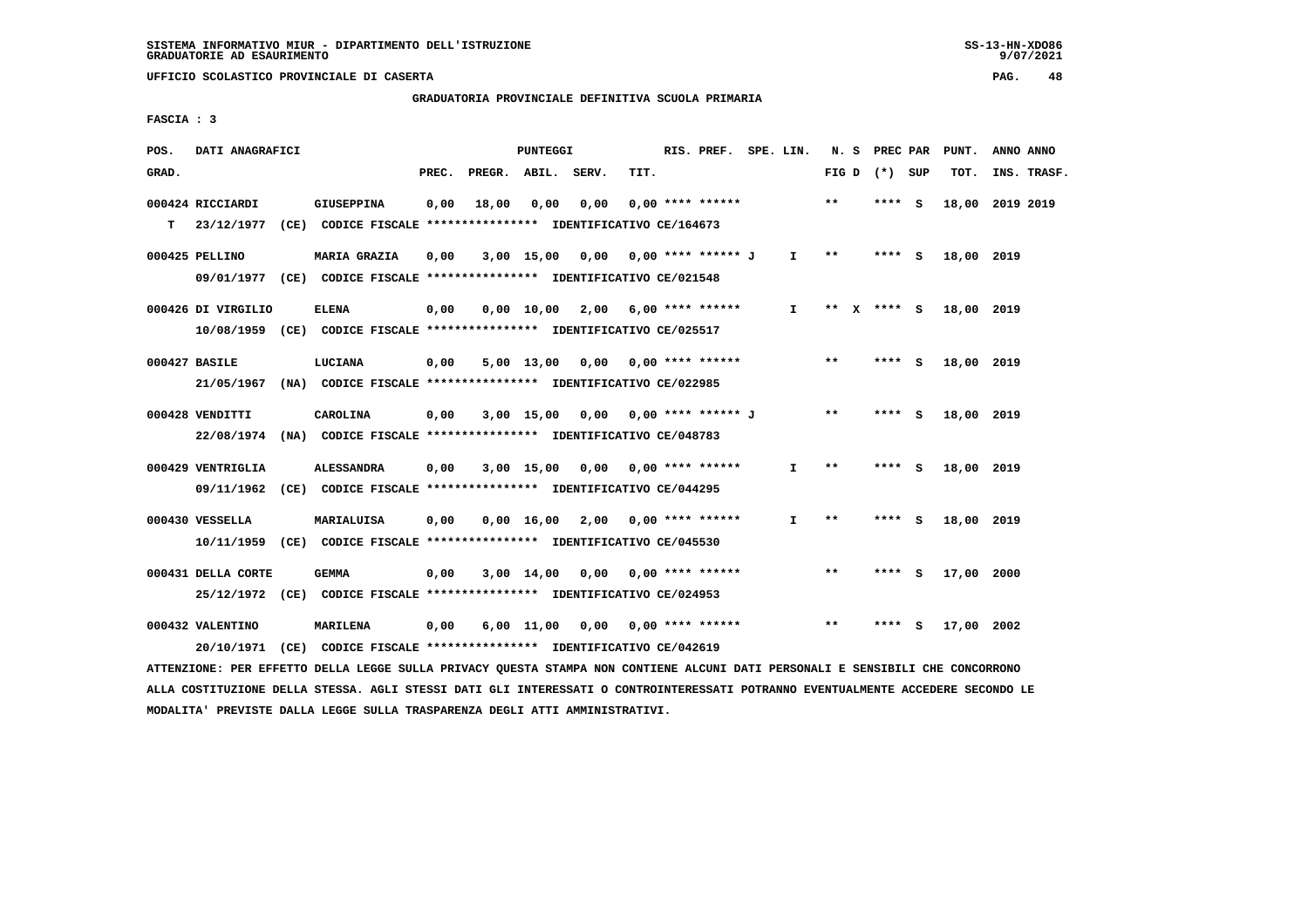$9/07/2021$ 

 **UFFICIO SCOLASTICO PROVINCIALE DI CASERTA PAG. 49**

 **GRADUATORIA PROVINCIALE DEFINITIVA SCUOLA PRIMARIA**

 **FASCIA : 3**

| POS.  | DATI ANAGRAFICI     |                                                                           |       |                                         | PUNTEGGI                      |                                    |      | RIS. PREF. SPE. LIN.      |    |                 |         |     | N. S PREC PAR PUNT. | ANNO ANNO       |
|-------|---------------------|---------------------------------------------------------------------------|-------|-----------------------------------------|-------------------------------|------------------------------------|------|---------------------------|----|-----------------|---------|-----|---------------------|-----------------|
| GRAD. |                     |                                                                           | PREC. | PREGR. ABIL. SERV.                      |                               |                                    | TIT. |                           |    | FIG D $(*)$ SUP |         |     | TOT.                | INS. TRASF.     |
|       | 000433 FABOZZO      | <b>ANNA</b>                                                               | 0,00  |                                         | $0,00 \quad 14,00 \quad 0,00$ |                                    |      | $3.00*********$           |    | $* *$           | **** S  |     | 17,00 2003          |                 |
|       |                     | T 06/09/1979 (CE) CODICE FISCALE *************** IDENTIFICATIVO CE/164815 |       |                                         |                               |                                    |      |                           |    |                 |         |     |                     |                 |
|       | 000434 MATTEI       | <b>FILOMENA</b>                                                           | 0,00  |                                         |                               | 0,00 15,00 2,00 0,00 **** ******   |      |                           |    | $***$           | $***$ S |     |                     | 17,00 2014 2007 |
|       |                     | 08/01/1972 (CE) CODICE FISCALE *************** IDENTIFICATIVO CE/057537   |       |                                         |                               |                                    |      |                           |    |                 |         |     |                     |                 |
|       | 000435 NIOLA        | CARLA                                                                     |       | $0,00$ 15,00 0,00 2,00 0,00 **** ****** |                               |                                    |      |                           |    | $***$           | **** S  |     | 17,00 2014          |                 |
|       |                     | T 10/04/1981 (NA) CODICE FISCALE *************** IDENTIFICATIVO CE/150884 |       |                                         |                               |                                    |      |                           |    |                 |         |     |                     |                 |
|       | 000436 FERRARA      | ENZA                                                                      |       | $0,00$ $11,00$ $0,00$                   |                               |                                    |      | $0,00$ 6,00 **** ******   |    | $***$           | **** S  |     | 17,00 2014          |                 |
| т     |                     | 11/06/1974 (NA) CODICE FISCALE **************** IDENTIFICATIVO CE/164460  |       |                                         |                               |                                    |      |                           |    |                 |         |     |                     |                 |
|       | 000437 MEZZACAPO    | <b>STEFANIA</b>                                                           |       | $0,00$ $14,00$ $0,00$ $0,00$            |                               |                                    |      | $3,00$ **** ******        |    | $* *$           | **** S  |     | 17,00 2014          |                 |
| т     |                     | 11/07/1981 (CE) CODICE FISCALE *************** IDENTIFICATIVO CE/151879   |       |                                         |                               |                                    |      |                           |    |                 |         |     |                     |                 |
|       | 000438 DE CANDITIIS | PAOLA                                                                     | 0,00  |                                         |                               | 3,00 11,00 0,00 3,00 **** ****** J |      |                           |    | $***$           | **** S  |     | 17,00 2014          |                 |
| т     |                     | 01/04/1974 (CE) CODICE FISCALE *************** IDENTIFICATIVO CE/154691   |       |                                         |                               |                                    |      |                           |    |                 |         |     |                     |                 |
|       | 000439 MARCANTONIO  | <b>ENNIO</b>                                                              |       | 0,00 17,00 0,00                         |                               |                                    |      | $0,00$ $0,00$ **** ****** |    | $* *$           | **** S  |     | 17,00 2014          |                 |
| т     |                     | 26/02/1972 (IS) CODICE FISCALE **************** IDENTIFICATIVO CE/148267  |       |                                         |                               |                                    |      |                           |    |                 |         |     |                     |                 |
|       | 000440 GUIDA        | <b>ENRICO</b>                                                             |       | 0,00 17,00                              | 0,00                          |                                    |      | $0,00$ $0,00$ **** ****** |    | $* *$           | **** S  |     | 17,00 2014          |                 |
| T.    |                     | 18/04/1969 (CE) CODICE FISCALE **************** IDENTIFICATIVO CE/151247  |       |                                         |                               |                                    |      |                           |    |                 |         |     |                     |                 |
|       | 000441 COSTAGLIOLA  | <b>MARIA</b>                                                              | 0,00  |                                         |                               | 2,00 15,00 0,00 0,00 **** ******   |      |                           | I. | $* *$           | ****    | - S |                     | 17,00 2019 2007 |
|       |                     | 26/07/1969 (NA) CODICE FISCALE *************** IDENTIFICATIVO CE/056874   |       |                                         |                               |                                    |      |                           |    |                 |         |     |                     |                 |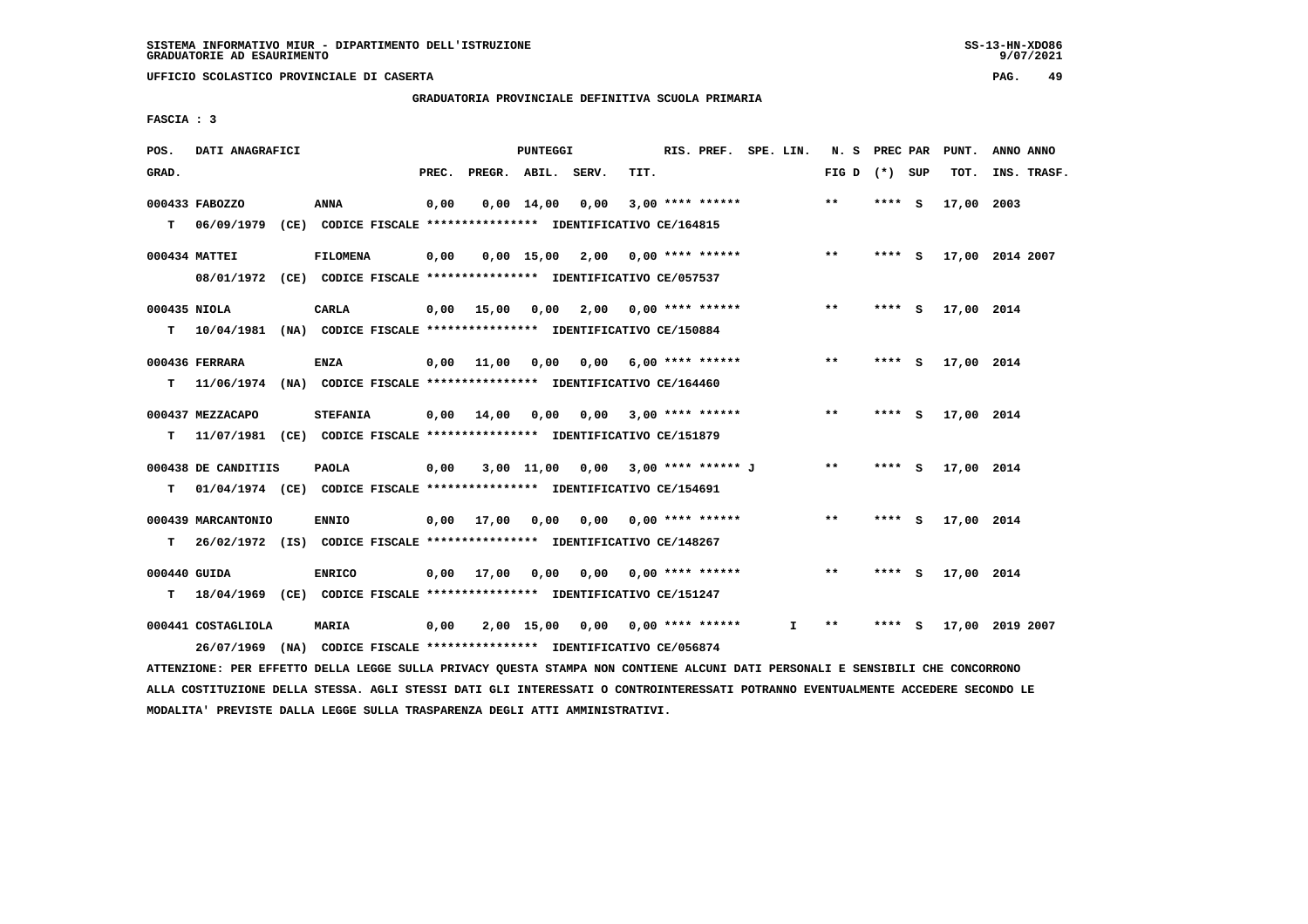**GRADUATORIA PROVINCIALE DEFINITIVA SCUOLA PRIMARIA**

 **FASCIA : 3**

| POS.  | DATI ANAGRAFICI                                                          |                                                                                  |       |                    | <b>PUNTEGGI</b> |      |      | RIS. PREF. SPE. LIN. |    | N. S  | PREC PAR      |          | PUNT.           | ANNO ANNO |             |
|-------|--------------------------------------------------------------------------|----------------------------------------------------------------------------------|-------|--------------------|-----------------|------|------|----------------------|----|-------|---------------|----------|-----------------|-----------|-------------|
| GRAD. |                                                                          |                                                                                  | PREC. | PREGR. ABIL. SERV. |                 |      | TIT. |                      |    | FIG D | (*) SUP       |          | TOT.            |           | INS. TRASF. |
|       | 000442 ANZALONE<br>08/06/1973                                            | <b>STEFANIA</b><br>(NA) CODICE FISCALE **************** IDENTIFICATIVO CE/057481 | 0,00  |                    | $3,00$ 14,00    | 0,00 |      | $0.00$ **** ******   | I. | $* *$ | **** S        |          | 17,00           | 2019 2007 |             |
|       |                                                                          |                                                                                  |       |                    |                 |      |      |                      |    |       |               |          |                 |           |             |
|       | 000443 FINELLI                                                           | <b>NICOLETTA</b>                                                                 | 0,00  |                    | 3,00 14,00      | 0,00 |      | $0.00$ **** ******   |    | $* *$ | ****          | - S      | 17,00 2019 2007 |           |             |
|       | 09/02/1975 (CE) CODICE FISCALE *************** IDENTIFICATIVO CE/056637  |                                                                                  |       |                    |                 |      |      |                      |    |       |               |          |                 |           |             |
|       | 000444 FRANCO                                                            | <b>ANNALISE</b>                                                                  | 0,00  | 17,00              | 0,00            | 0.00 |      | $0.00$ **** ******   |    | $* *$ | ****          | - S      | 17,00 2019 2019 |           |             |
| T.    | 20/02/1977 (PA) CODICE FISCALE **************** IDENTIFICATIVO CE/164763 |                                                                                  |       |                    |                 |      |      |                      |    |       |               |          |                 |           |             |
|       | 000445 ERBINO                                                            | LUCIA                                                                            | 0,00  |                    | $3,00$ 11,00    | 0,00 |      | $3,00$ **** ******   |    | $* *$ | **** S        |          | 17,00 2019 2019 |           |             |
| T.    | 26/10/1971 (EE) CODICE FISCALE *************** IDENTIFICATIVO CE/164970  |                                                                                  |       |                    |                 |      |      |                      |    |       |               |          |                 |           |             |
|       | 000446 SGAMBATO                                                          | LUISA                                                                            | 0,00  | 17,00              | 0,00            | 0,00 |      | $0.00$ **** ******   |    | $***$ | ****          | <b>S</b> | 17,00 2019 2019 |           |             |
|       | 30/01/1983                                                               | (CE) CODICE FISCALE **************** IDENTIFICATIVO CE/164769                    |       |                    |                 |      |      |                      |    |       |               |          |                 |           |             |
|       | 000447 LOMBARDO                                                          | ORSOLINA                                                                         | 0,00  | 11,00              | 0.00            | 6,00 |      | $0.00$ **** ******   |    |       | ** $X$ **** S |          | 17,00 2019 2019 |           |             |
| т     | 25/10/1970                                                               | (CE) CODICE FISCALE **************** IDENTIFICATIVO CE/164933                    |       |                    |                 |      |      |                      |    |       |               |          |                 |           |             |
|       |                                                                          |                                                                                  |       |                    |                 |      |      |                      |    |       |               |          |                 |           |             |
|       | 000448 GLORIA                                                            | <b>TERESA</b>                                                                    |       | $0,00$ 17,00       | 0,00            | 0,00 |      | $0.00$ **** ******   |    | $* *$ | **** S        |          | 17,00 2019 2019 |           |             |
| T.    | 23/02/1984                                                               | (NA) CODICE FISCALE **************** IDENTIFICATIVO CE/164821                    |       |                    |                 |      |      |                      |    |       |               |          |                 |           |             |
|       | 000449 FORTUNATO                                                         | <b>MARIA ANNA</b>                                                                | 0,00  | 17,00              | 0,00            | 0,00 |      | $0.00$ **** ******   |    | $* *$ | ****          | - S      | 17,00 2019 2019 |           |             |
| т     | 16/05/1983                                                               | (CE) CODICE FISCALE **************** IDENTIFICATIVO CE/164761                    |       |                    |                 |      |      |                      |    |       |               |          |                 |           |             |
|       | 000450 NAPOLETANO                                                        | VIRGINIA                                                                         |       | $0.00$ 17,00       | 0.00            | 0.00 |      | $0.00$ **** ******   |    | $* *$ | ****          |          | 17,00 2019 2019 |           |             |
| т     | 16/11/1974 (CE) CODICE FISCALE *************** IDENTIFICATIVO CE/164716  |                                                                                  |       |                    |                 |      |      |                      |    |       |               |          |                 |           |             |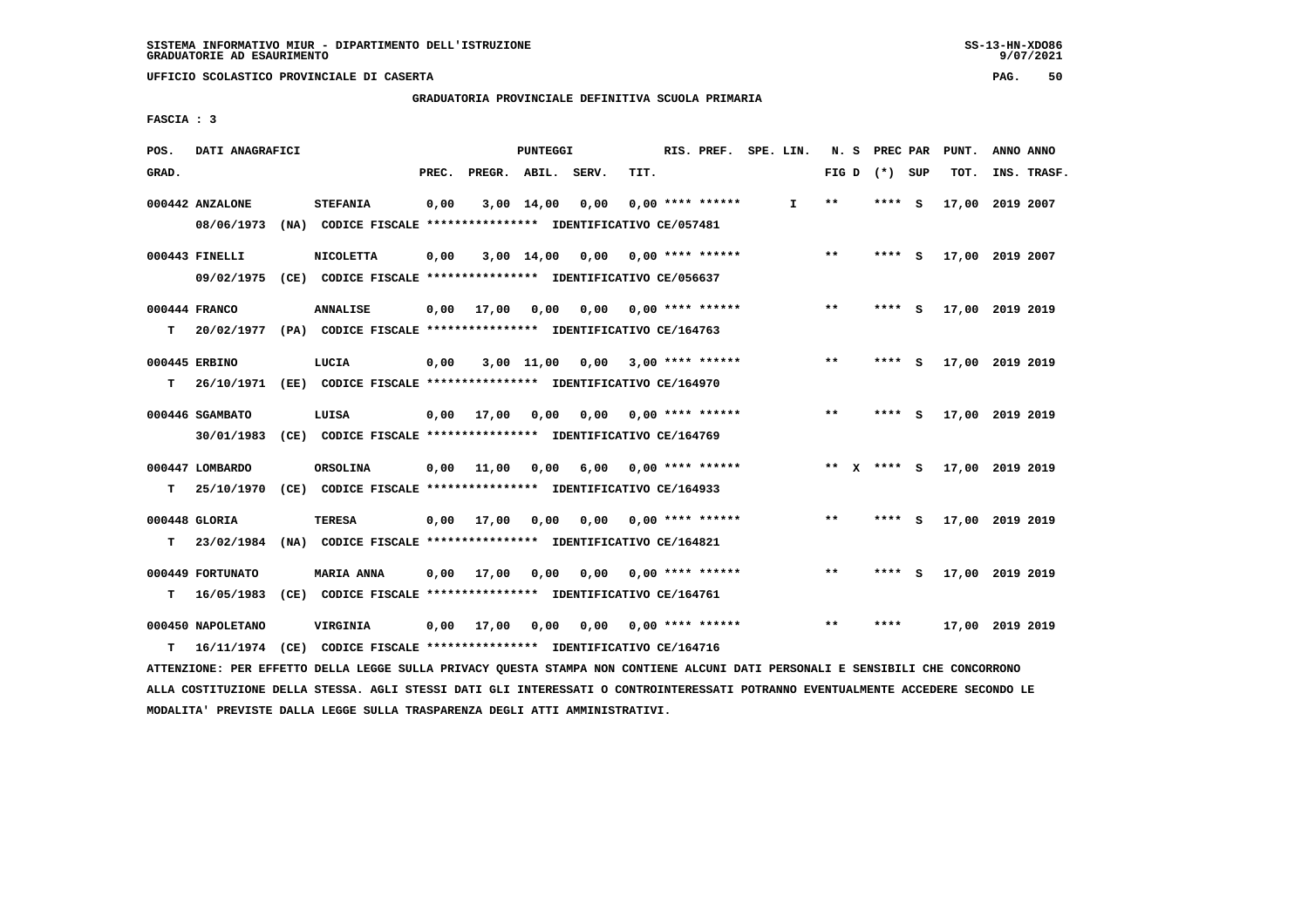# **GRADUATORIA PROVINCIALE DEFINITIVA SCUOLA PRIMARIA**

 **FASCIA : 3**

| POS.         | DATI ANAGRAFICI   |                                                                                                                               |       |                    | <b>PUNTEGGI</b>    |                                    |      | RIS. PREF. SPE. LIN. |              | N. S PREC PAR              |         | PUNT.           | ANNO ANNO |             |
|--------------|-------------------|-------------------------------------------------------------------------------------------------------------------------------|-------|--------------------|--------------------|------------------------------------|------|----------------------|--------------|----------------------------|---------|-----------------|-----------|-------------|
| GRAD.        |                   |                                                                                                                               | PREC. | PREGR. ABIL. SERV. |                    |                                    | TIT. |                      |              | FIG D $(*)$ SUP            |         | TOT.            |           | INS. TRASF. |
| 000451 GALLO |                   | <b>MARIANNA</b>                                                                                                               | 0,00  |                    | $6,00 \quad 11,00$ | 0,00                               |      | $0.00$ **** ******   |              | **                         | **** S  | 17,00 2019 2019 |           |             |
| T.           |                   | 02/04/1974 (NA) CODICE FISCALE **************** IDENTIFICATIVO CE/164789                                                      |       |                    |                    |                                    |      |                      |              |                            |         |                 |           |             |
| 000452 CONTI |                   | <b>ANTONELLA</b>                                                                                                              | 0,00  |                    |                    | $0,00$ 11,00 0,00 6,00 **** ****** |      |                      |              | $***$                      | **** S  | 17,00 2019 2019 |           |             |
|              | 06/11/1970        | (CE) CODICE FISCALE **************** IDENTIFICATIVO CE/164856                                                                 |       |                    |                    |                                    |      |                      |              |                            |         |                 |           |             |
|              | 000453 CERALDI    | <b>ANGELA</b>                                                                                                                 | 0,00  |                    |                    | $0,00$ 15,00 2,00 0,00 **** ****** |      |                      |              | $* *$                      | **** S  | 17,00 2019      |           |             |
|              | 25/03/1968        | (EE) CODICE FISCALE *************** IDENTIFICATIVO CE/056369                                                                  |       |                    |                    |                                    |      |                      |              |                            |         |                 |           |             |
|              |                   |                                                                                                                               |       |                    |                    |                                    |      |                      |              |                            |         |                 |           |             |
|              | 000454 SANTILLO   | <b>TERESA</b>                                                                                                                 | 0,00  |                    |                    | $0,00$ 15,00 2,00 0,00 **** ****** |      |                      |              | $***$                      | $***$ S | 17,00 2019      |           |             |
|              |                   | 14/10/1964 (CE) CODICE FISCALE *************** IDENTIFICATIVO CE/021244                                                       |       |                    |                    |                                    |      |                      |              |                            |         |                 |           |             |
|              | 000455 ANASTASIO  | <b>FRANCESCA</b>                                                                                                              | 0,00  |                    |                    | $3,00$ 14,00 0,00 0,00 **** ****** |      |                      | I.           | $***$                      | **** S  | 17,00 2019      |           |             |
|              |                   | 10/11/1961 (CE) CODICE FISCALE *************** IDENTIFICATIVO CE/021022                                                       |       |                    |                    |                                    |      |                      |              |                            |         |                 |           |             |
|              | 000456 PACELLI    | MARIA CRISTIN                                                                                                                 | 0,00  |                    |                    | 0,00 17,00 0,00 0,00 **** ******   |      |                      | F            | $\pmb{\times}\pmb{\times}$ | **** S  | 17,00 2019      |           |             |
|              |                   | 19/05/1972 (CE) CODICE FISCALE *************** IDENTIFICATIVO CE/025658                                                       |       |                    |                    |                                    |      |                      |              |                            |         |                 |           |             |
|              | 000457 PIGNATARO  | BRIGIDA                                                                                                                       | 0,00  |                    |                    | 3,00 14,00 0,00                    |      | $0.00$ **** ******   |              | $* *$                      | **** S  | 17,00 2019      |           |             |
|              |                   | 03/11/1961 (CE) CODICE FISCALE *************** IDENTIFICATIVO CE/020096                                                       |       |                    |                    |                                    |      |                      |              |                            |         |                 |           |             |
|              |                   |                                                                                                                               |       |                    |                    |                                    |      |                      |              |                            |         |                 |           |             |
|              | 000458 MEROLA     | MARGHERITA                                                                                                                    | 0,00  |                    |                    | $0,00$ 10,00 0,00 6,00 **** ****** |      |                      | $\mathbf{I}$ | $***$                      | ****    | 16,00 2000      |           |             |
|              |                   | 11/05/1974 (CE) CODICE FISCALE *************** IDENTIFICATIVO CE/022675                                                       |       |                    |                    |                                    |      |                      |              |                            |         |                 |           |             |
|              | 000459 FONTANELLA | ORNELLA                                                                                                                       | 0,00  |                    |                    | 3,00 13,00 0,00 0,00 **** ******   |      |                      |              | $**$                       | ****    | 16,00 2011 2011 |           |             |
|              | 07/06/1971        | (NA) CODICE FISCALE **************** IDENTIFICATIVO CE/140156                                                                 |       |                    |                    |                                    |      |                      |              |                            |         |                 |           |             |
|              |                   | ATTENZIONE: PER EFFETTO DELLA LEGGE SULLA PRIVACY QUESTA STAMPA NON CONTIENE ALCUNI DATI PERSONALI E SENSIBILI CHE CONCORRONO |       |                    |                    |                                    |      |                      |              |                            |         |                 |           |             |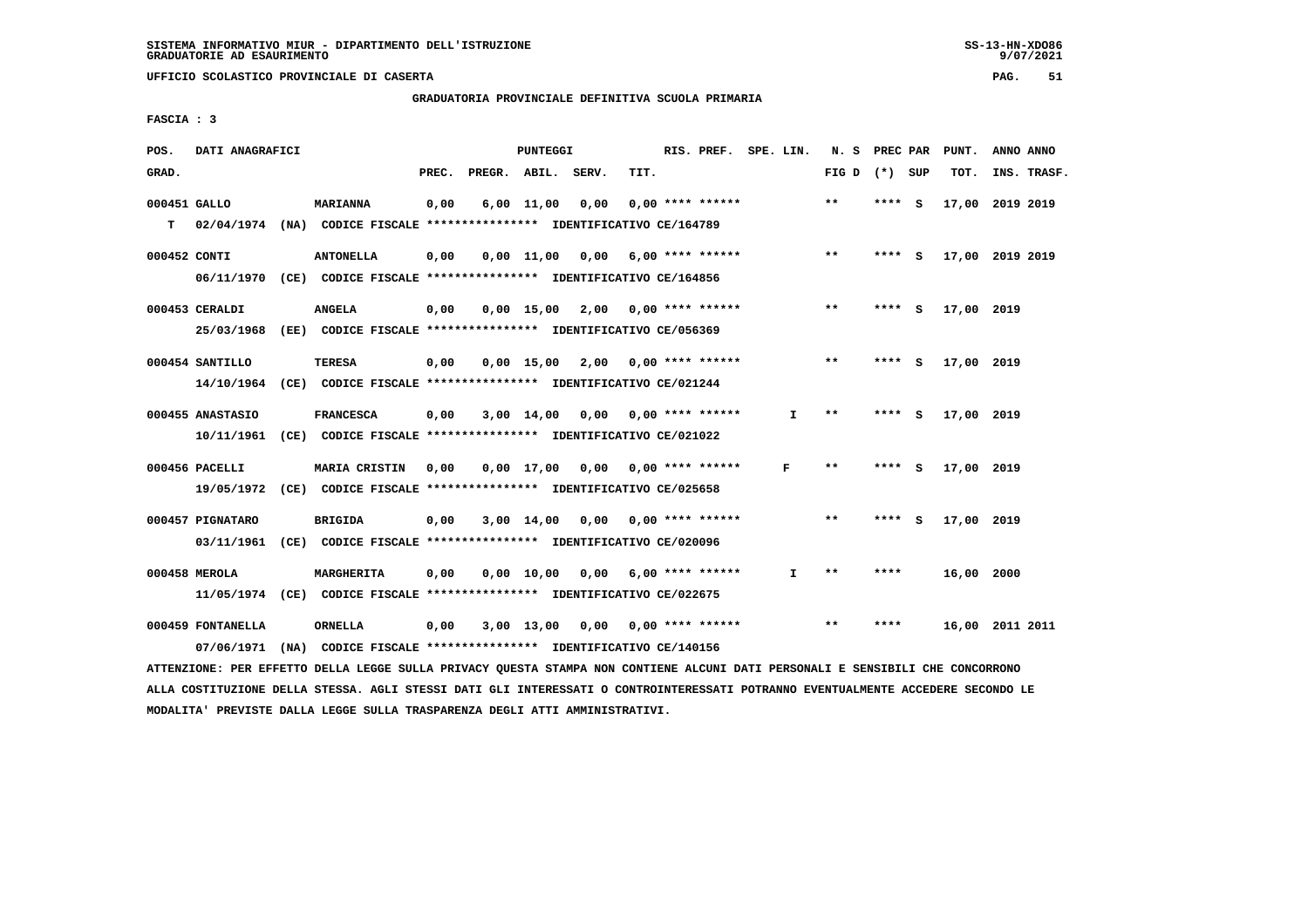**GRADUATORIA PROVINCIALE DEFINITIVA SCUOLA PRIMARIA**

 **FASCIA : 3**

| POS.  | DATI ANAGRAFICI                                                                                                               |                                                               |       |                       | PUNTEGGI |                                      |      | RIS. PREF. SPE. LIN. |              | N. S PREC PAR   |        | PUNT.      | ANNO ANNO       |
|-------|-------------------------------------------------------------------------------------------------------------------------------|---------------------------------------------------------------|-------|-----------------------|----------|--------------------------------------|------|----------------------|--------------|-----------------|--------|------------|-----------------|
| GRAD. |                                                                                                                               |                                                               | PREC. | PREGR. ABIL. SERV.    |          |                                      | TIT. |                      |              | FIG D $(*)$ SUP |        | TOT.       | INS. TRASF.     |
|       | 000460 CAMMISA                                                                                                                | <b>MARIA</b>                                                  | 0,00  |                       |          | $0,00 \quad 16,00 \quad 0,00$        |      | $0.00$ **** ******   |              | $* *$           | **** S | 16,00 2014 |                 |
|       | T 13/02/1980 (NA) CODICE FISCALE *************** IDENTIFICATIVO CE/056299                                                     |                                                               |       |                       |          |                                      |      |                      |              |                 |        |            |                 |
|       | 000461 IANNICIELLO                                                                                                            | <b>GIULIANA</b>                                               |       | $0,00$ 16,00          |          | 0,00 0,00 0,00 **** ******           |      |                      |              | $* *$           | **** S | 16,00 2014 |                 |
| T.    | 09/12/1970 (NA) CODICE FISCALE *************** IDENTIFICATIVO CE/151873                                                       |                                                               |       |                       |          |                                      |      |                      |              |                 |        |            |                 |
|       | 000462 PAGANO                                                                                                                 | <b>EUGENIA</b>                                                |       | $0,00$ $16,00$ $0,00$ |          |                                      |      |                      |              | $***$           | **** S | 16,00 2014 |                 |
| T.    | 04/05/1980 (CE) CODICE FISCALE **************** IDENTIFICATIVO CE/150021                                                      |                                                               |       |                       |          |                                      |      |                      |              |                 |        |            |                 |
|       | 000463 IANNIELLO                                                                                                              | <b>AGNESE RITA</b>                                            | 0,00  |                       |          | 0,00 16,00 0,00 0,00 **** ****** J   |      |                      | $\mathbf{I}$ | $* *$           | **** S | 16,00 2014 |                 |
|       | 02/06/1979 (CE) CODICE FISCALE *************** IDENTIFICATIVO CE/048073                                                       |                                                               |       |                       |          |                                      |      |                      |              |                 |        |            |                 |
|       | 000464 VALERIANI                                                                                                              | <b>MARIA GIUSEPP</b>                                          | 0,00  |                       |          | $0,00$ 11,00 2,00 3,00 **** ****** K |      |                      |              | $***$           | **** S | 16,00 2014 |                 |
|       | T 12/02/1968 (EE) CODICE FISCALE *************** IDENTIFICATIVO CE/146595                                                     |                                                               |       |                       |          |                                      |      |                      |              |                 |        |            |                 |
|       | 000465 DESANTIS                                                                                                               | EMILIA                                                        |       | 0,00 12,00 0,00       |          | 4,00 0,00 **** ******                |      |                      |              | **              | **** S | 16,00 2014 |                 |
| T.    | 23/06/1967 (CE) CODICE FISCALE *************** IDENTIFICATIVO CE/148568                                                       |                                                               |       |                       |          |                                      |      |                      |              |                 |        |            |                 |
|       | 000466 CAPUANO                                                                                                                | <b>GIUSEPPE</b>                                               | 0,00  |                       |          | $0,00$ 16,00 0,00 0,00 **** ******   |      |                      |              | $***$           | **** S |            | 16,00 2019 2019 |
|       | 10/07/1956 (GE) CODICE FISCALE *************** IDENTIFICATIVO CE/164690                                                       |                                                               |       |                       |          |                                      |      |                      |              |                 |        |            |                 |
|       | 000467 VERDICCHIO                                                                                                             | <b>VALERIA</b>                                                | 0,00  |                       |          | $0,00$ 16,00 0,00 0,00 **** ******   |      |                      | F            | **              | **** S | 16,00 2019 |                 |
|       | 07/01/1977 (CE) CODICE FISCALE *************** IDENTIFICATIVO CE/045040                                                       |                                                               |       |                       |          |                                      |      |                      |              |                 |        |            |                 |
|       | 000468 GRIECO                                                                                                                 | <b>KATIA</b>                                                  | 0,00  |                       |          | $0,00$ 16,00 0,00 0,00 **** ******   |      |                      | I.           | $***$           | **** S | 16,00 2019 |                 |
|       | 02/12/1978                                                                                                                    | (MI) CODICE FISCALE **************** IDENTIFICATIVO CE/044138 |       |                       |          |                                      |      |                      |              |                 |        |            |                 |
|       | ATTENZIONE: PER EFFETTO DELLA LEGGE SULLA PRIVACY QUESTA STAMPA NON CONTIENE ALCUNI DATI PERSONALI E SENSIBILI CHE CONCORRONO |                                                               |       |                       |          |                                      |      |                      |              |                 |        |            |                 |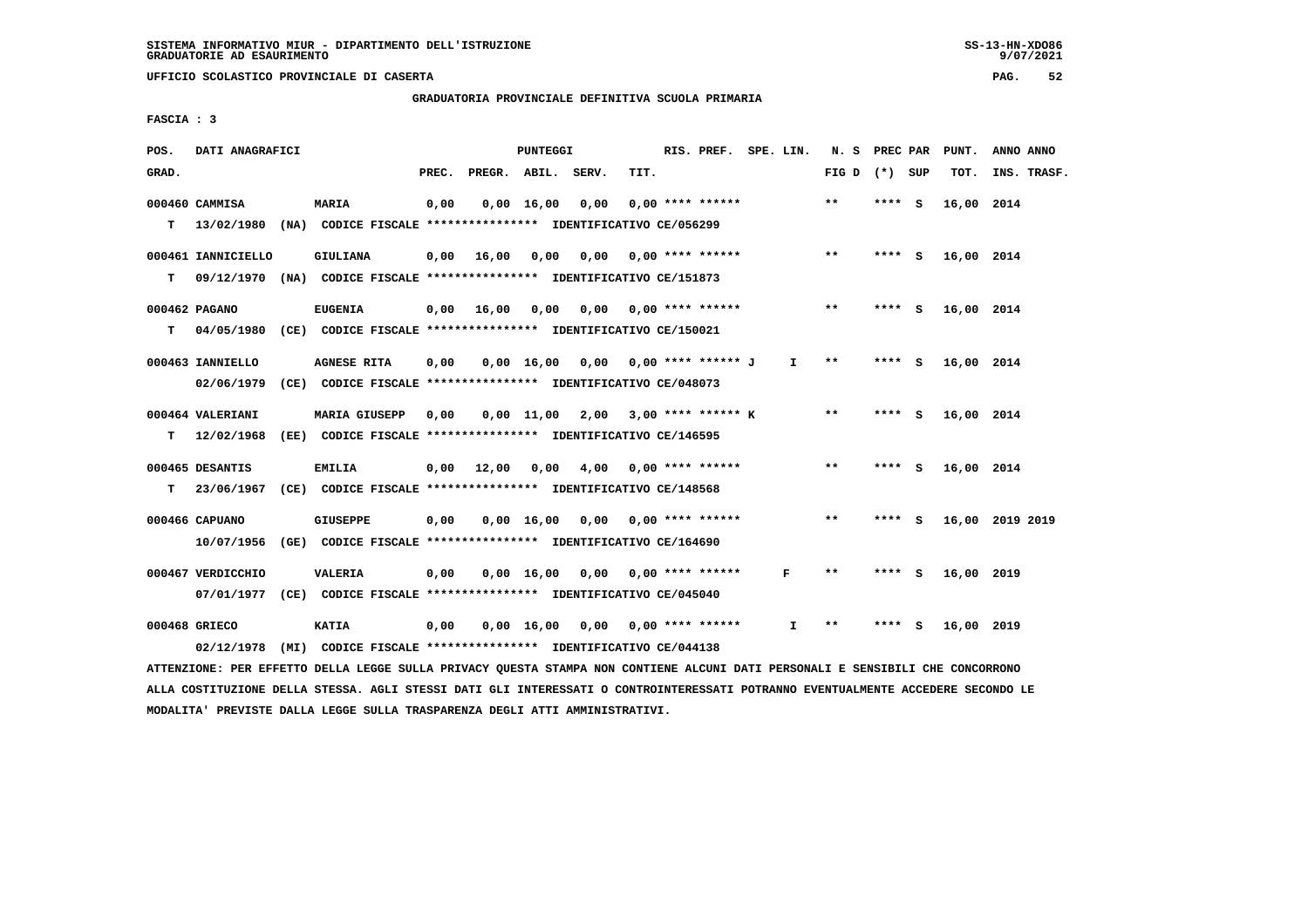# **GRADUATORIA PROVINCIALE DEFINITIVA SCUOLA PRIMARIA**

 **FASCIA : 3**

| POS.         | DATI ANAGRAFICI    |                                                                          |       |              | <b>PUNTEGGI</b> |                                    |      | RIS. PREF. SPE. LIN.      |              | N. S                       | PREC PAR |     | PUNT.      | ANNO ANNO       |
|--------------|--------------------|--------------------------------------------------------------------------|-------|--------------|-----------------|------------------------------------|------|---------------------------|--------------|----------------------------|----------|-----|------------|-----------------|
| GRAD.        |                    |                                                                          | PREC. | PREGR. ABIL. |                 | SERV.                              | TIT. |                           |              | FIG D                      | (*) SUP  |     | TOT.       | INS. TRASF.     |
|              | 000469 MASTROIANNI | MADDALENA                                                                | 0,00  |              | $0,00$ 15,00    | 0,00                               |      | $0.00$ **** ******        |              | $* *$                      | **** S   |     | 15,00      | 2000            |
|              |                    | 20/01/1961 (CE) CODICE FISCALE *************** IDENTIFICATIVO CE/027155  |       |              |                 |                                    |      |                           |              |                            |          |     |            |                 |
|              | 000470 ROSANO      | <b>MANUELA</b>                                                           | 0,00  |              |                 | 0,00 15,00 0,00                    |      | $0.00$ **** ******        | $\mathbf{I}$ | $\pmb{\times}\pmb{\times}$ | **** S   |     |            | 15,00 2003 2003 |
|              | 24/06/1978         | (NA) CODICE FISCALE **************** IDENTIFICATIVO CE/048354            |       |              |                 |                                    |      |                           |              |                            |          |     |            |                 |
|              | 000471 PALMIERO    | <b>TERESA</b>                                                            | 0,00  |              |                 | $0,00$ 15,00 0,00 0,00 **** ****** |      |                           | $\mathbf{I}$ | $***$                      | $***$ S  |     |            | 15,00 2007 2007 |
|              | 26/09/1977         | (NA) CODICE FISCALE **************** IDENTIFICATIVO CE/056667            |       |              |                 |                                    |      |                           |              |                            |          |     |            |                 |
|              | 000472 DELLA CORTE | <b>NICOLETTA</b>                                                         | 0,00  |              | 3,00 12,00      |                                    |      | $0,00$ 0,00 **** ******   | F            | $* *$                      | ****     | - S | 15,00      | 2007            |
|              |                    | 03/10/1963 (CE) CODICE FISCALE *************** IDENTIFICATIVO CE/044096  |       |              |                 |                                    |      |                           |              |                            |          |     |            |                 |
| 000473 DIANA |                    | <b>ELISA</b>                                                             | 0,00  | 15,00        | 0,00            |                                    |      | $0.00$ $0.00$ **** ****** |              | ** x **** S                |          |     | 15,00 2014 |                 |
| т            |                    | 30/07/1981 (CE) CODICE FISCALE *************** IDENTIFICATIVO CE/163730  |       |              |                 |                                    |      |                           |              |                            |          |     |            |                 |
|              | 000474 ORTUCCI     | <b>TERESA</b>                                                            | 0,00  |              |                 | $0,00$ 15,00 0,00 0,00 **** ****** |      |                           |              | $* *$                      | **** S   |     | 15,00 2014 |                 |
| т            |                    | 29/05/1955 (CE) CODICE FISCALE *************** IDENTIFICATIVO CE/048195  |       |              |                 |                                    |      |                           |              |                            |          |     |            |                 |
|              | 000475 MAZZONE     | MICHELA                                                                  | 0,00  |              |                 | 0,00 15,00 0,00                    |      | $0.00$ **** ******        |              | $**$                       | **** S   |     | 15,00 2014 |                 |
| т            | 01/10/1983         | (LT) CODICE FISCALE **************** IDENTIFICATIVO CE/146632            |       |              |                 |                                    |      |                           |              |                            |          |     |            |                 |
|              | 000476 GRAVANO     | <b>LOREDANA</b>                                                          | 0,00  |              |                 | $0.00 \quad 12.00 \quad 0.00$      |      | $3,00$ **** ******        |              | $\star\star$               | **** S   |     | 15,00 2014 |                 |
| т            |                    | 19/01/1984 (LT) CODICE FISCALE **************** IDENTIFICATIVO CE/163042 |       |              |                 |                                    |      |                           |              |                            |          |     |            |                 |
|              | 000477 DI DOMENICO | <b>ANTONIETTA</b>                                                        | 0,00  | 15,00        | 0,00            |                                    |      | $0,00$ $0,00$ **** ****** |              | $**$                       | ****     | - S | 15,00 2014 |                 |
| т            | 02/04/1983         | (CE) CODICE FISCALE **************** IDENTIFICATIVO CE/150731            |       |              |                 |                                    |      |                           |              |                            |          |     |            |                 |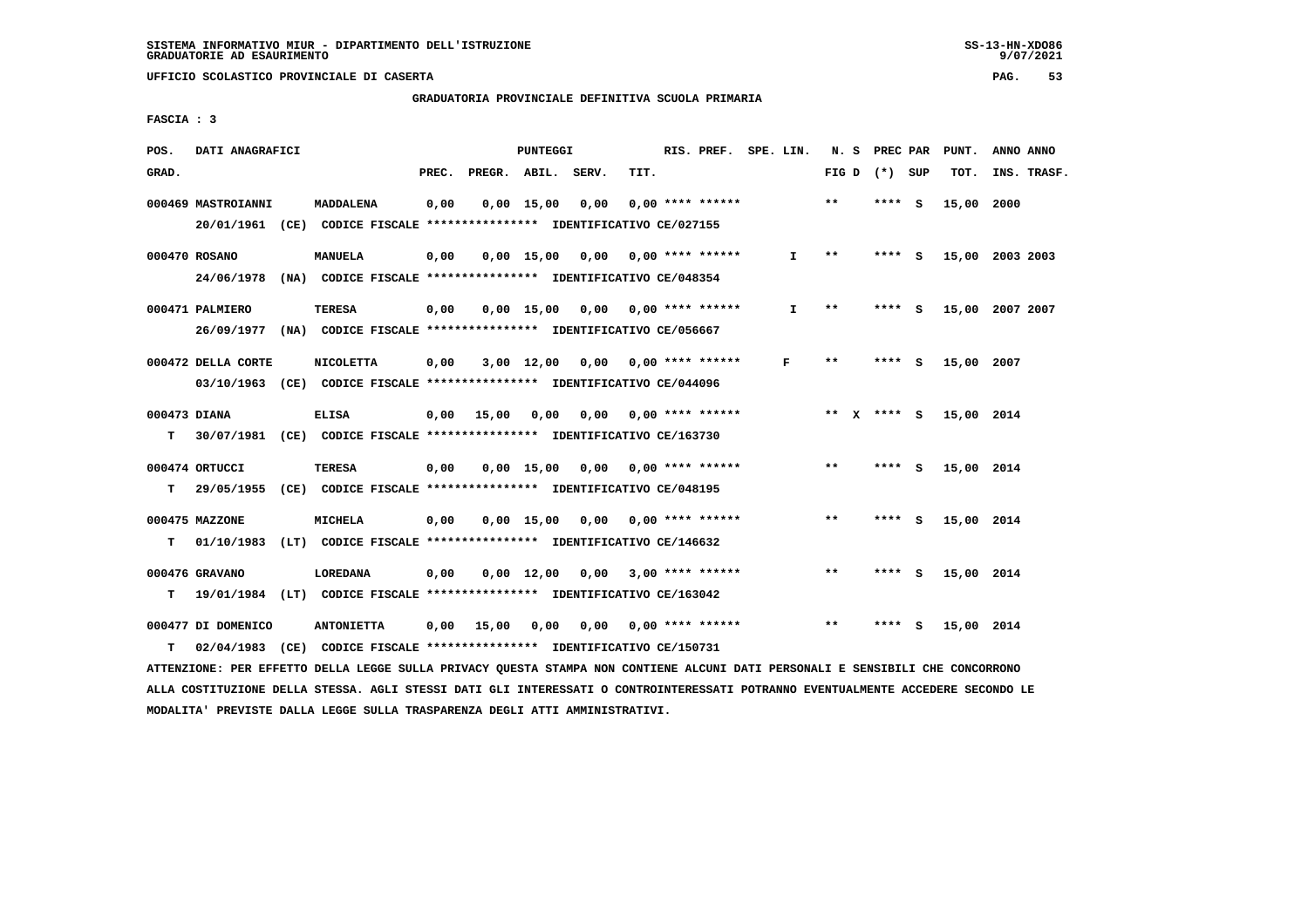**GRADUATORIA PROVINCIALE DEFINITIVA SCUOLA PRIMARIA**

 **FASCIA : 3**

| POS.         | DATI ANAGRAFICI                                                           |                                                                         |       |                                       | <b>PUNTEGGI</b> |                                         |      | RIS. PREF. SPE. LIN.      |              | N. S PREC PAR   |         |     | PUNT.      | ANNO ANNO   |
|--------------|---------------------------------------------------------------------------|-------------------------------------------------------------------------|-------|---------------------------------------|-----------------|-----------------------------------------|------|---------------------------|--------------|-----------------|---------|-----|------------|-------------|
| GRAD.        |                                                                           |                                                                         | PREC. | PREGR. ABIL. SERV.                    |                 |                                         | TIT. |                           |              | FIG D $(*)$ SUP |         |     | TOT.       | INS. TRASF. |
|              | 000478 FIORILLO                                                           | <b>MARIA</b>                                                            | 0,00  | 15,00                                 | 0,00            | 0,00                                    |      | $0.00$ **** ******        |              | $* *$           | **** S  |     | 15,00 2014 |             |
|              | T 18/11/1971 (CE) CODICE FISCALE *************** IDENTIFICATIVO CE/145896 |                                                                         |       |                                       |                 |                                         |      |                           |              |                 |         |     |            |             |
|              | 000479 MARTUCCI                                                           | <b>MARIA</b>                                                            | 0,00  |                                       |                 | $0,00$ 15,00 0,00 0,00 **** ****** J ** |      |                           |              |                 | $***$ S |     | 15,00 2014 |             |
| T.           | 23/09/1965 (CE) CODICE FISCALE *************** IDENTIFICATIVO CE/160279   |                                                                         |       |                                       |                 |                                         |      |                           |              |                 |         |     |            |             |
|              | 000480 CASTELLO                                                           | MARIA ILARIA                                                            |       | 0,00 15,00 0,00 0,00 0,00 **** ****** |                 |                                         |      |                           |              | $***$           | **** S  |     | 15,00 2014 |             |
| T.           | 24/01/1983 (CE) CODICE FISCALE *************** IDENTIFICATIVO CE/154294   |                                                                         |       |                                       |                 |                                         |      |                           |              |                 |         |     |            |             |
|              | 000481 CANTIELLO                                                          | <b>TERESA</b>                                                           |       | 0,00 15,00                            | 0,00            |                                         |      | $0,00$ $0,00$ **** ****** |              | $***$           | **** S  |     | 15,00 2014 |             |
|              |                                                                           | 09/08/1982 (CE) CODICE FISCALE *************** IDENTIFICATIVO CE/151361 |       |                                       |                 |                                         |      |                           |              |                 |         |     |            |             |
|              | 000482 PASOUARIELLO                                                       | FILOMENA                                                                |       | $0.00$ 15.00 0.00                     |                 |                                         |      | 0,00 0,00 **** ******     |              | $***$           | $***$ S |     | 15,00 2014 |             |
| т            | 26/04/1981 (CE) CODICE FISCALE *************** IDENTIFICATIVO CE/151341   |                                                                         |       |                                       |                 |                                         |      |                           |              |                 |         |     |            |             |
|              | 000483 GUARINO                                                            | STELLA                                                                  | 0,00  |                                       |                 | $0,00$ 15,00 0,00 0,00 **** ******      |      |                           | $\mathbf{I}$ | $* *$           | $***5$  |     | 15,00 2014 |             |
|              |                                                                           | 21/10/1976 (CE) CODICE FISCALE *************** IDENTIFICATIVO CE/043468 |       |                                       |                 |                                         |      |                           |              |                 |         |     |            |             |
|              | 000484 GOLINO                                                             | ANNA MARIA                                                              | 0,00  | 0,00                                  | 0,00            | $0,00$ $0,00$ **** ******               |      |                           |              | $***$           | $***$ S |     | 15,00 2014 |             |
| T.           | 25/05/1968 (CE) CODICE FISCALE *************** IDENTIFICATIVO CE/043822   |                                                                         |       |                                       |                 |                                         |      |                           |              |                 |         |     |            |             |
|              | 000485 PAGLIARO                                                           | <b>MARIA TERESA</b>                                                     | 0.00  |                                       |                 | $0.00$ 15.00 0.00 0.00 **** ******      |      |                           | F            | **              | **** S  |     | 15,00 2014 |             |
|              |                                                                           | 10/03/1964 (CE) CODICE FISCALE *************** IDENTIFICATIVO CE/020064 |       |                                       |                 |                                         |      |                           |              |                 |         |     |            |             |
| 000486 RUSSO |                                                                           | PIERINA                                                                 | 0,00  |                                       |                 | $0,00$ 15,00 0,00 0,00 **** ******      |      |                           |              | $***$           | ****    | - 5 | 15,00 2014 |             |
| т            |                                                                           | 08/09/1959 (CE) CODICE FISCALE *************** IDENTIFICATIVO CE/149336 |       |                                       |                 |                                         |      |                           |              |                 |         |     |            |             |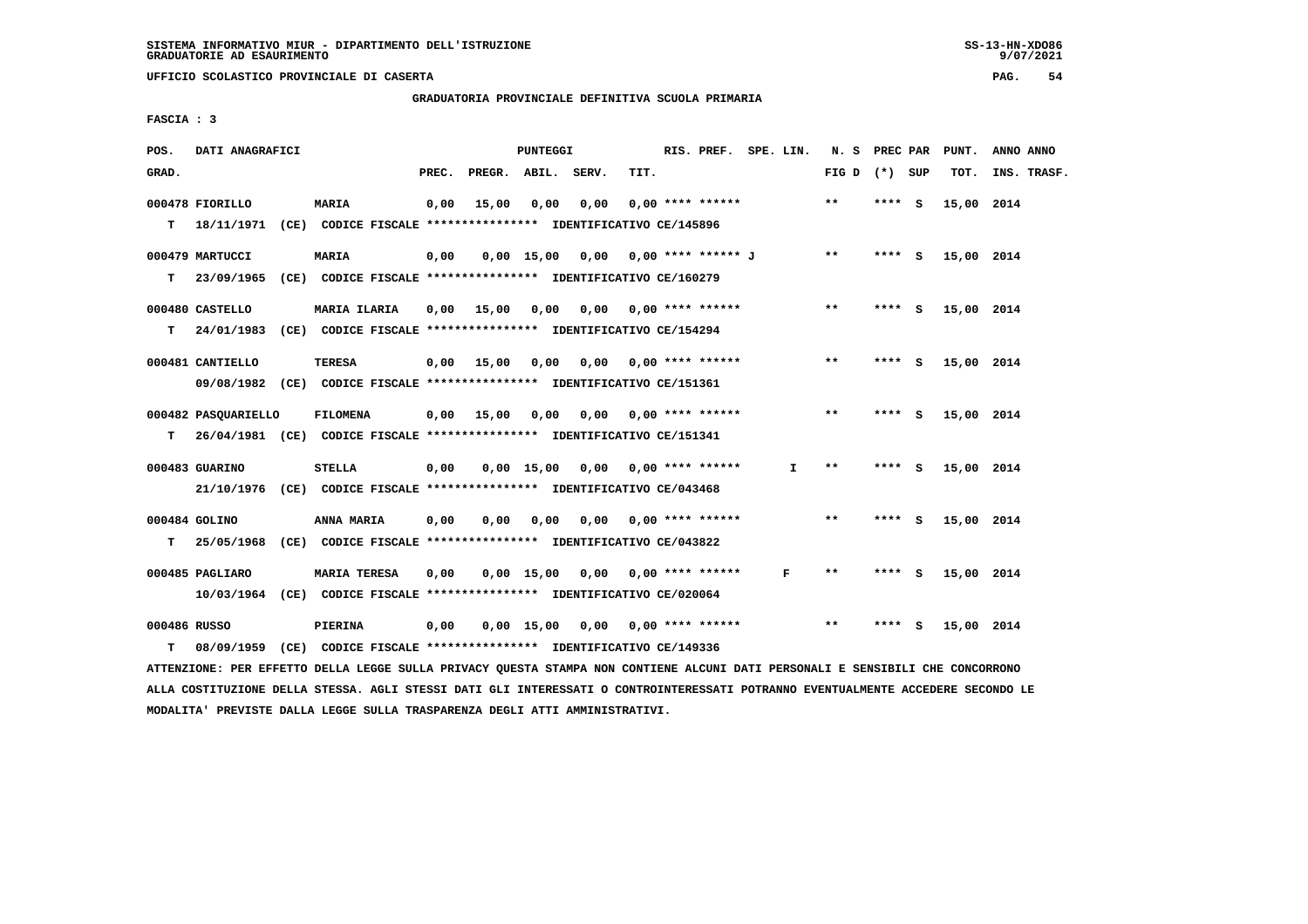# **GRADUATORIA PROVINCIALE DEFINITIVA SCUOLA PRIMARIA**

 **FASCIA : 3**

| POS.         | DATI ANAGRAFICI                |                                                                                              |       |              | PUNTEGGI                      |                    |      | RIS. PREF. SPE. LIN. |              | N. S         | PREC PAR |          | PUNT.           | ANNO ANNO |             |
|--------------|--------------------------------|----------------------------------------------------------------------------------------------|-------|--------------|-------------------------------|--------------------|------|----------------------|--------------|--------------|----------|----------|-----------------|-----------|-------------|
| GRAD.        |                                |                                                                                              | PREC. | PREGR. ABIL. |                               | SERV.              | TIT. |                      |              | FIG D        | (*) SUP  |          | TOT.            |           | INS. TRASF. |
| T.           | 000487 DI CECIO<br>08/10/1973  | <b>GIUSEPPE</b><br>(CE) CODICE FISCALE **************** IDENTIFICATIVO CE/164991             | 0,00  | 0,00         |                               | $0,00 \quad 12,00$ |      | $3,00$ **** ******   |              | **           | $***$ S  |          | 15,00           | 2019 2019 |             |
| т            | 000488 VERRENGIA<br>08/11/1982 | <b>ANNARITA</b><br>(LT) CODICE FISCALE **************** IDENTIFICATIVO CE/164683             | 0,00  | 15,00        | 0,00                          | 0,00               |      | 0,00 **** ****** J   |              | $* *$        | $***$ S  |          | 15,00 2019 2019 |           |             |
| т            | 000489 CORRADO                 | <b>ORSOLA</b><br>28/03/1977 (NA) CODICE FISCALE **************** IDENTIFICATIVO CE/164873    |       | $0,00$ 15,00 | 0,00 0,00                     |                    |      | 0,00 **** ******     |              | $***$        | **** S   |          | 15,00 2019 2019 |           |             |
|              | 000490 DE LUCIA                | <b>CLEMENTINA</b><br>20/11/1978 (CE) CODICE FISCALE *************** IDENTIFICATIVO CE/044133 | 0,00  |              | $0,00$ 15,00                  | 0,00               |      | $0.00$ **** ******   | I.           | **           | **** S   |          | 15,00 2019      |           |             |
|              | 000491 DI DOMENICO             | <b>FILOMENA</b><br>14/05/1968 (CE) CODICE FISCALE *************** IDENTIFICATIVO CE/025499   | 0,00  |              | $0.00$ 15.00                  | 0,00               |      | $0.00$ **** ******   |              | $**$         | ****     | <b>S</b> | 15,00 2019      |           |             |
| 000492 LALLO |                                | <b>ANNUNZIATA</b><br>26/06/1962 (CE) CODICE FISCALE *************** IDENTIFICATIVO CE/023101 | 0,00  |              | 0.00 15.00                    | 0,00               |      | $0.00$ **** ******   | $\mathbf{I}$ | $* *$        | **** S   |          | 15,00 2019      |           |             |
|              | 000493 CAIMANO                 | MIRELLA<br>28/06/1973 (CE) CODICE FISCALE *************** IDENTIFICATIVO CE/025095           | 0,00  |              | 0,00 15,00                    | 0,00               |      | $0.00$ **** ******   | F            | $* *$        | ****     | - S      | 15,00 2019      |           |             |
| 000494 SARNO |                                | <b>IOVITA</b><br>09/02/1965 (CE) CODICE FISCALE *************** IDENTIFICATIVO CE/021816     | 0.00  |              | $0.00 \quad 15.00 \quad 0.00$ |                    |      | $0.00$ **** ******   |              | $\star\star$ | **** S   |          | 15,00 2019      |           |             |
|              | 000495 DI STRAVOLA             | MARIA ANTONIA<br>10/03/1962 (CE) CODICE FISCALE *************** IDENTIFICATIVO CE/021166     | 0,00  |              | 3,00 12,00                    | 0,00               |      | 0,00 **** ******     |              | $**$         | ****     | s        | 15,00 2019      |           |             |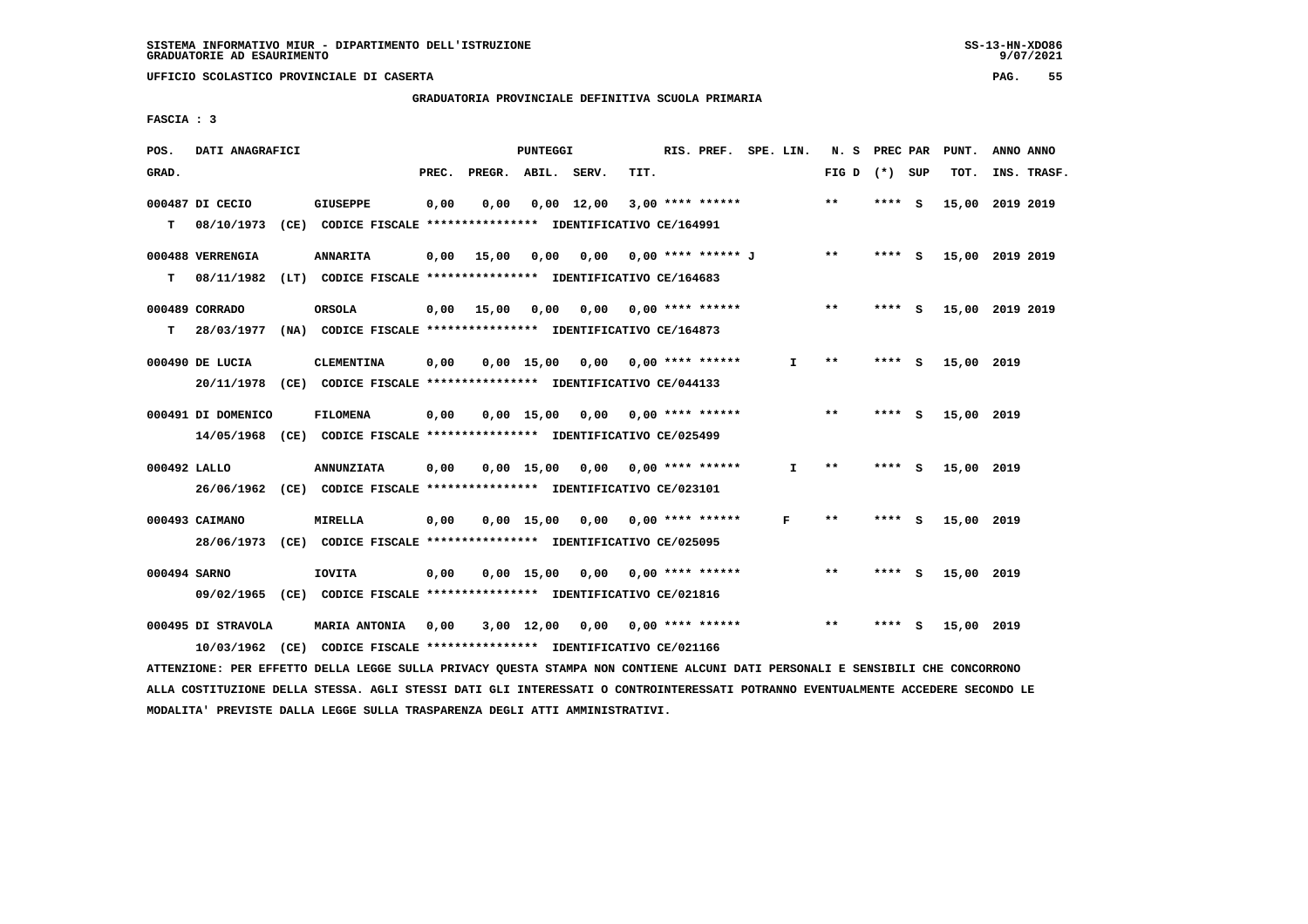**GRADUATORIA PROVINCIALE DEFINITIVA SCUOLA PRIMARIA**

 **FASCIA : 3**

| POS.        | DATI ANAGRAFICI    |                                                                         |       |                    | PUNTEGGI           |                           |      | RIS. PREF. SPE. LIN.      |              |                            | N. S PREC PAR   |     | PUNT.      | ANNO ANNO       |
|-------------|--------------------|-------------------------------------------------------------------------|-------|--------------------|--------------------|---------------------------|------|---------------------------|--------------|----------------------------|-----------------|-----|------------|-----------------|
| GRAD.       |                    |                                                                         | PREC. | PREGR. ABIL. SERV. |                    |                           | TIT. |                           |              |                            | FIG D $(*)$ SUP |     | TOT.       | INS. TRASF.     |
|             | 000496 MUSONE      | <b>ROSANNA</b>                                                          | 0,00  |                    | $0,00 \quad 14,00$ | 0,00                      |      | $0.00$ **** ******        |              |                            | ** $X$ **** S   |     | 14,00      | 2000            |
|             | 06/11/1960         | (CE) CODICE FISCALE **************** IDENTIFICATIVO CE/023539           |       |                    |                    |                           |      |                           |              |                            |                 |     |            |                 |
|             | 000497 RICCIO      | TOMMASINA                                                               | 0,00  |                    | $0,00$ $14,00$     | 0,00                      |      | $0.00$ **** ******        | $\mathbf{I}$ | $\pmb{\times}\pmb{\times}$ | $***5$          |     | 14,00 2002 |                 |
|             |                    | 18/12/1975 (CE) CODICE FISCALE *************** IDENTIFICATIVO CE/046587 |       |                    |                    |                           |      |                           |              |                            |                 |     |            |                 |
|             | 000498 MASTRANGELO | <b>PAOLA</b>                                                            | 0,00  |                    | $0,00 \quad 14,00$ | $0,00$ $0,00$ **** ****** |      |                           | IS           | $* *$                      | ****            |     | 14,00 2002 |                 |
|             |                    | 13/08/1972 (CE) CODICE FISCALE *************** IDENTIFICATIVO CE/045423 |       |                    |                    |                           |      |                           |              |                            |                 |     |            |                 |
| 000499 VANO |                    | <b>ROSA</b>                                                             | 0,00  |                    | $0.00 \quad 14.00$ | 0.00                      |      | $0.00$ **** ******        |              |                            | ** x **** S     |     |            | 14,00 2007 2007 |
|             |                    | 09/11/1957 (CE) CODICE FISCALE *************** IDENTIFICATIVO CE/057124 |       |                    |                    |                           |      |                           |              |                            |                 |     |            |                 |
|             |                    |                                                                         |       |                    |                    |                           |      |                           |              |                            |                 |     |            |                 |
|             | 000500 MASSARO     | <b>ANTONELLA</b>                                                        | 0,00  |                    | 3,00 11,00         | 0.00                      |      | $0.00$ **** ******        |              | $* *$                      | ****            | - 5 | 14,00 2014 |                 |
| т           | 11/06/1972         | (CE) CODICE FISCALE **************** IDENTIFICATIVO CE/045380           |       |                    |                    |                           |      |                           |              |                            |                 |     |            |                 |
|             | 000501 SILVESTRO   | ANNA                                                                    | 0,00  |                    | 3,00 11,00         |                           |      | $0,00$ $0,00$ **** ****** |              | $* *$                      | ****            | - S | 14,00 2014 |                 |
| т           | 20/12/1966         | (NA) CODICE FISCALE **************** IDENTIFICATIVO CE/140089           |       |                    |                    |                           |      |                           |              |                            |                 |     |            |                 |
|             | 000502 VIGLIOTTA   | MARIA ROSARIA                                                           | 0,00  |                    |                    | 0,00 12,00 2,00           |      | $0.00$ **** ******        |              | **                         | **** S          |     | 14,00 2014 |                 |
| т           | 28/08/1976         | (CE) CODICE FISCALE **************** IDENTIFICATIVO CE/146448           |       |                    |                    |                           |      |                           |              |                            |                 |     |            |                 |
|             |                    |                                                                         |       |                    |                    |                           |      |                           |              |                            |                 |     |            |                 |
|             | 000503 PIATTO      | MARIA                                                                   | 0,00  |                    | $3,00$ 11,00       | 0,00                      |      | $0.00$ **** ******        |              | $***$                      | $***$ S         |     | 14,00 2014 |                 |
| т           | 13/10/1975         | (NA) CODICE FISCALE **************** IDENTIFICATIVO CE/154127           |       |                    |                    |                           |      |                           |              |                            |                 |     |            |                 |
|             | 000504 PASCALE     | <b>ROSANNA</b>                                                          | 0,00  | 14,00              | 0,00               | 0,00                      |      | $0.00$ **** ******        |              | $***$                      | ****            | - S | 14,00 2014 |                 |
| т           | 01/04/1973         | (CE) CODICE FISCALE **************** IDENTIFICATIVO CE/148596           |       |                    |                    |                           |      |                           |              |                            |                 |     |            |                 |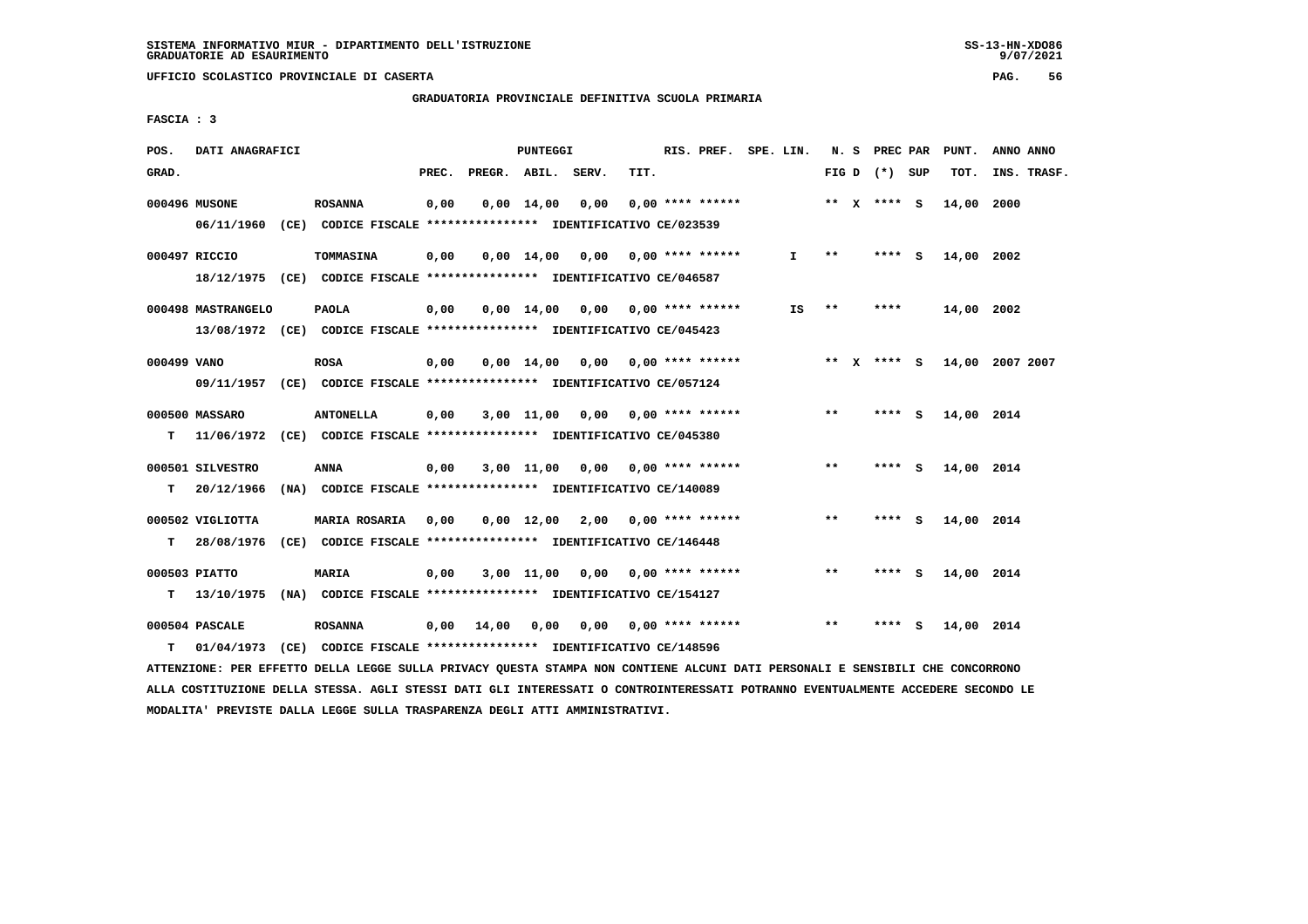$9/07/2021$ 

 **UFFICIO SCOLASTICO PROVINCIALE DI CASERTA PAG. 57**

# **GRADUATORIA PROVINCIALE DEFINITIVA SCUOLA PRIMARIA**

 **FASCIA : 3**

| POS.               | DATI ANAGRAFICI                |                                                                                                     |       |                    | PUNTEGGI |                                        |      | RIS. PREF. SPE. LIN.      |  |                 | N. S PREC PAR |     | PUNT.      | ANNO ANNO   |
|--------------------|--------------------------------|-----------------------------------------------------------------------------------------------------|-------|--------------------|----------|----------------------------------------|------|---------------------------|--|-----------------|---------------|-----|------------|-------------|
| GRAD.              |                                |                                                                                                     | PREC. | PREGR. ABIL. SERV. |          |                                        | TIT. |                           |  | FIG D $(*)$ SUP |               |     | TOT.       | INS. TRASF. |
| T.                 | 000505 PERROTTA<br>01/09/1970  | <b>FILOMENA</b><br>(CE) CODICE FISCALE *************** IDENTIFICATIVO CE/156576                     | 0,00  | 14,00              | 0,00     | 0,00                                   |      | $0.00$ **** ******        |  | $***$           | **** S        |     | 14,00 2014 |             |
| т                  | 000506 FRONDELLA<br>02/07/1963 | <b>GIOVANNA</b><br>(CE) CODICE FISCALE **************** IDENTIFICATIVO CE/145597                    |       | $0,00$ 14,00       | 0,00     | 0,00                                   |      | $0.00$ **** ******        |  | $* *$           | $***5$        |     | 14,00 2014 |             |
| T.                 | 000507 CECERE                  | <b>MARIA MIRIANA</b><br>30/06/1983 (CE) CODICE FISCALE *************** IDENTIFICATIVO CE/165000     | 0,00  |                    |          | $0,00$ 14,00 0,00 0,00 **** ******     |      |                           |  | $***$           | **** S        |     | 14,00 2014 |             |
| T.                 | 000508 FIORILLO                | ANGELA ANTONI 0,00 14,00<br>06/02/1979 (CE) CODICE FISCALE *************** IDENTIFICATIVO CE/145941 |       |                    | 0,00     |                                        |      | $0.00$ $0.00$ **** ****** |  | $***$           | **** S        |     | 14,00 2014 |             |
| т                  | 000509 MARTUCCIELLO            | <b>MIMMA</b><br>17/11/1977 (NA) CODICE FISCALE *************** IDENTIFICATIVO CE/154524             |       | $0,00$ $14,00$     | 0,00     |                                        |      | $0,00$ $0,00$ **** ****** |  | ** $X$ **** S   |               |     | 14,00 2014 |             |
| T.                 | 000510 DI NUZZO                | <b>CARMELA</b><br>15/05/1983 (CE) CODICE FISCALE **************** IDENTIFICATIVO CE/158232          | 0,00  |                    |          | $0,00$ 11,00 0,00 3,00 **** ******     |      |                           |  | **              | **** S        |     | 14,00 2014 |             |
| 000511 MARRA<br>T. |                                | <b>GIOVANNA</b><br>02/01/1977 (EE) CODICE FISCALE **************** IDENTIFICATIVO CE/148586         |       | $0.00$ 14.00       | 0,00     |                                        |      | $0.00$ $0.00$ **** ****** |  | $***$           | ****          | - S | 14,00 2014 |             |
|                    | 000512 PAPALE                  | <b>DIANA</b><br>22/01/1975 (CE) CODICE FISCALE *************** IDENTIFICATIVO CE/045370             | 0,00  |                    |          | 0,00 14,00 0,00                        |      | $0.00$ **** ******        |  | $***$           | **** S        |     | 14,00 2014 |             |
| т                  | 000513 SAVINO<br>12/09/1973    | <b>FRANCA</b><br>(CE) CODICE FISCALE **************** IDENTIFICATIVO CE/155327                      | 0,00  |                    |          | $0,00$ 11,00 0,00 3,00 **** ****** JKL |      |                           |  | **              | ****          | - S | 14,00 2014 |             |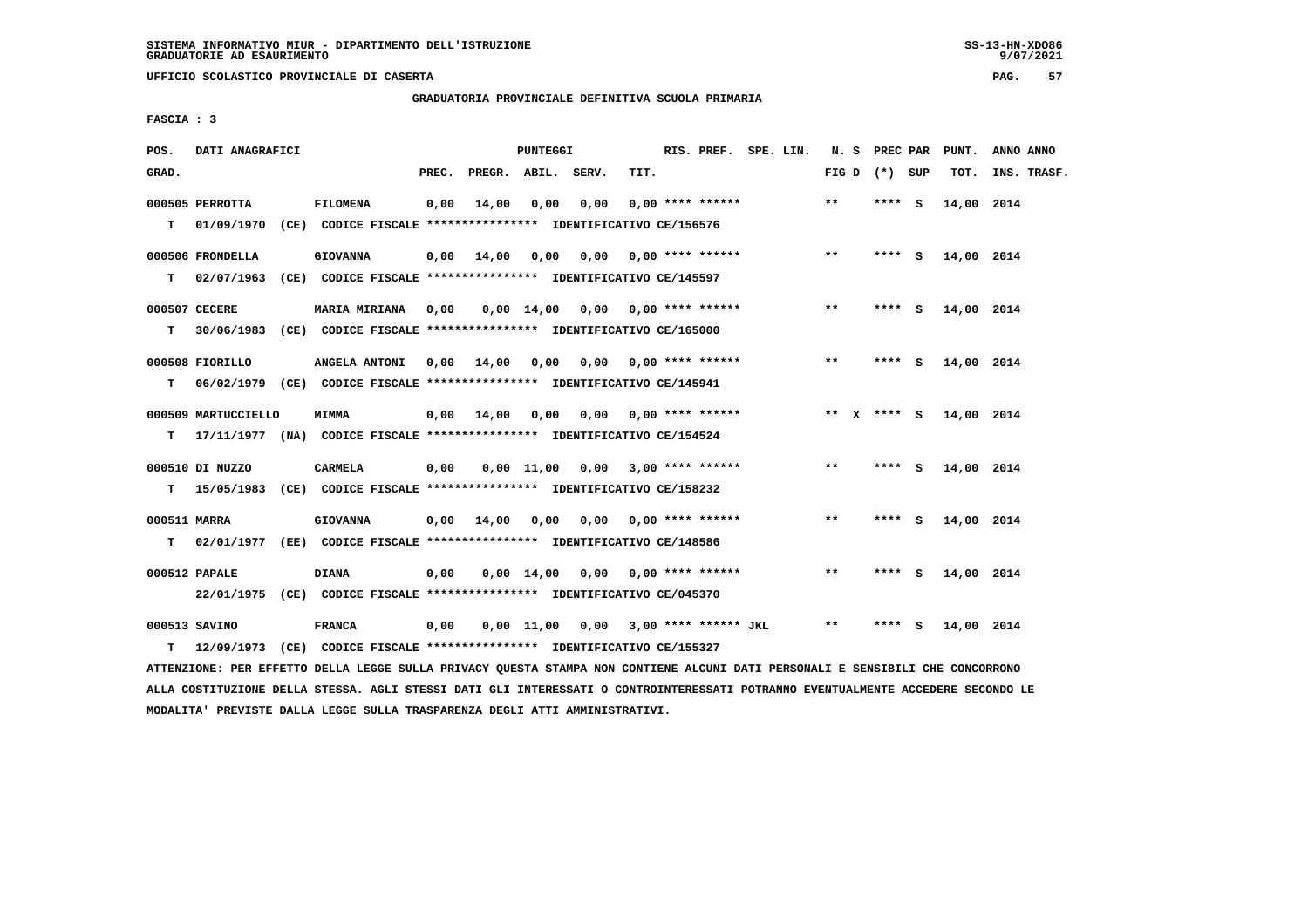**GRADUATORIA PROVINCIALE DEFINITIVA SCUOLA PRIMARIA**

 **FASCIA : 3**

| POS.         | DATI ANAGRAFICI |                                                                          |       |                    | <b>PUNTEGGI</b>               |                                    |      |                                | RIS. PREF. SPE. LIN. | N. S PREC PAR   |         |     | PUNT.      | ANNO ANNO       |
|--------------|-----------------|--------------------------------------------------------------------------|-------|--------------------|-------------------------------|------------------------------------|------|--------------------------------|----------------------|-----------------|---------|-----|------------|-----------------|
| GRAD.        |                 |                                                                          | PREC. | PREGR. ABIL. SERV. |                               |                                    | TIT. |                                |                      | FIG D $(*)$ SUP |         |     | TOT.       | INS. TRASF.     |
|              | 000514 MARINO   | <b>ADDOLORATA</b>                                                        | 0,00  |                    | 1,00 11,00 2,00               |                                    |      | $0.00$ **** ******             |                      | $**$            | $***$ S |     | 14,00 2014 |                 |
| т            | 07/06/1973      | (CE) CODICE FISCALE **************** IDENTIFICATIVO CE/154258            |       |                    |                               |                                    |      |                                |                      |                 |         |     |            |                 |
|              | 000515 CATALDO  | <b>ANTONIETTA</b>                                                        | 0,00  |                    |                               | $0,00$ 14,00 0,00 0,00 **** ****** |      |                                |                      | $* *$           | ****    |     | 14,00 2014 |                 |
|              |                 | 24/05/1973 (CE) CODICE FISCALE *************** IDENTIFICATIVO CE/024152  |       |                    |                               |                                    |      |                                |                      |                 |         |     |            |                 |
|              | 000516 CRISCI   | MARIA                                                                    | 0,00  | 14,00              | 0,00                          |                                    |      | $0.00$ $0.00$ **** ******      |                      | $* *$           | ****    | - S | 14,00 2014 |                 |
| T.           |                 | 02/02/1973 (CE) CODICE FISCALE **************** IDENTIFICATIVO CE/056727 |       |                    |                               |                                    |      |                                |                      |                 |         |     |            |                 |
|              | 000517 MAROTTA  | <b>ASSUNTA</b>                                                           | 0,00  | 0,00               | 0,00                          |                                    |      | $0,00$ $0,00$ **** ******      |                      | $***$           | **** S  |     | 14,00 2014 |                 |
| T.           |                 | 05/05/1971 (CE) CODICE FISCALE **************** IDENTIFICATIVO CE/044691 |       |                    |                               |                                    |      |                                |                      |                 |         |     |            |                 |
|              | 000518 CALIFRI  | <b>ANTONELLA</b>                                                         | 0,00  | 14,00              | 0,00                          |                                    |      | $0,00$ $0,00$ **** ******      |                      | $***$           | **** S  |     | 14,00 2014 |                 |
| т            | 15/02/1967      | (AV) CODICE FISCALE **************** IDENTIFICATIVO CE/149881            |       |                    |                               |                                    |      |                                |                      |                 |         |     |            |                 |
|              | 000519 RENNELLA | <b>ANGELA</b>                                                            | 0,00  |                    |                               | $0,00$ 13,00 1,00 0,00 **** ****** |      |                                |                      | $**$            | **** S  |     |            | 14,00 2019 2007 |
|              |                 | 24/04/1978 (LT) CODICE FISCALE *************** IDENTIFICATIVO CE/055662  |       |                    |                               |                                    |      |                                |                      |                 |         |     |            |                 |
|              | 000520 MENALE   | <b>ASSUNTA</b>                                                           | 0,00  | 14,00              | 0.00                          |                                    |      | $0.00$ $0.00$ $***$ **** ***** |                      | $* *$           | ****    | - S |            | 14,00 2019 2019 |
| т            |                 | 11/01/1980 (NA) CODICE FISCALE **************** IDENTIFICATIVO CE/164756 |       |                    |                               |                                    |      |                                |                      |                 |         |     |            |                 |
| 000521 TEOLI |                 | <b>EMILIANA</b>                                                          | 0,00  | 11,00              | 0,00                          | 0.00                               |      | 3,00 **** ******               |                      | **              | **** S  |     |            | 14,00 2019 2019 |
| т            |                 | 23/10/1974 (FR) CODICE FISCALE *************** IDENTIFICATIVO CE/164732  |       |                    |                               |                                    |      |                                |                      |                 |         |     |            |                 |
|              | 000522 D'ADDIO  | <b>ANGELINA</b>                                                          | 0,00  |                    | $0,00 \quad 14,00 \quad 0,00$ |                                    |      | 0,00 **** ******               | I.                   | $**$            | ****    | - S | 14,00 2019 |                 |
|              |                 | 06/10/1972 (CE) CODICE FISCALE *************** IDENTIFICATIVO CE/042569  |       |                    |                               |                                    |      |                                |                      |                 |         |     |            |                 |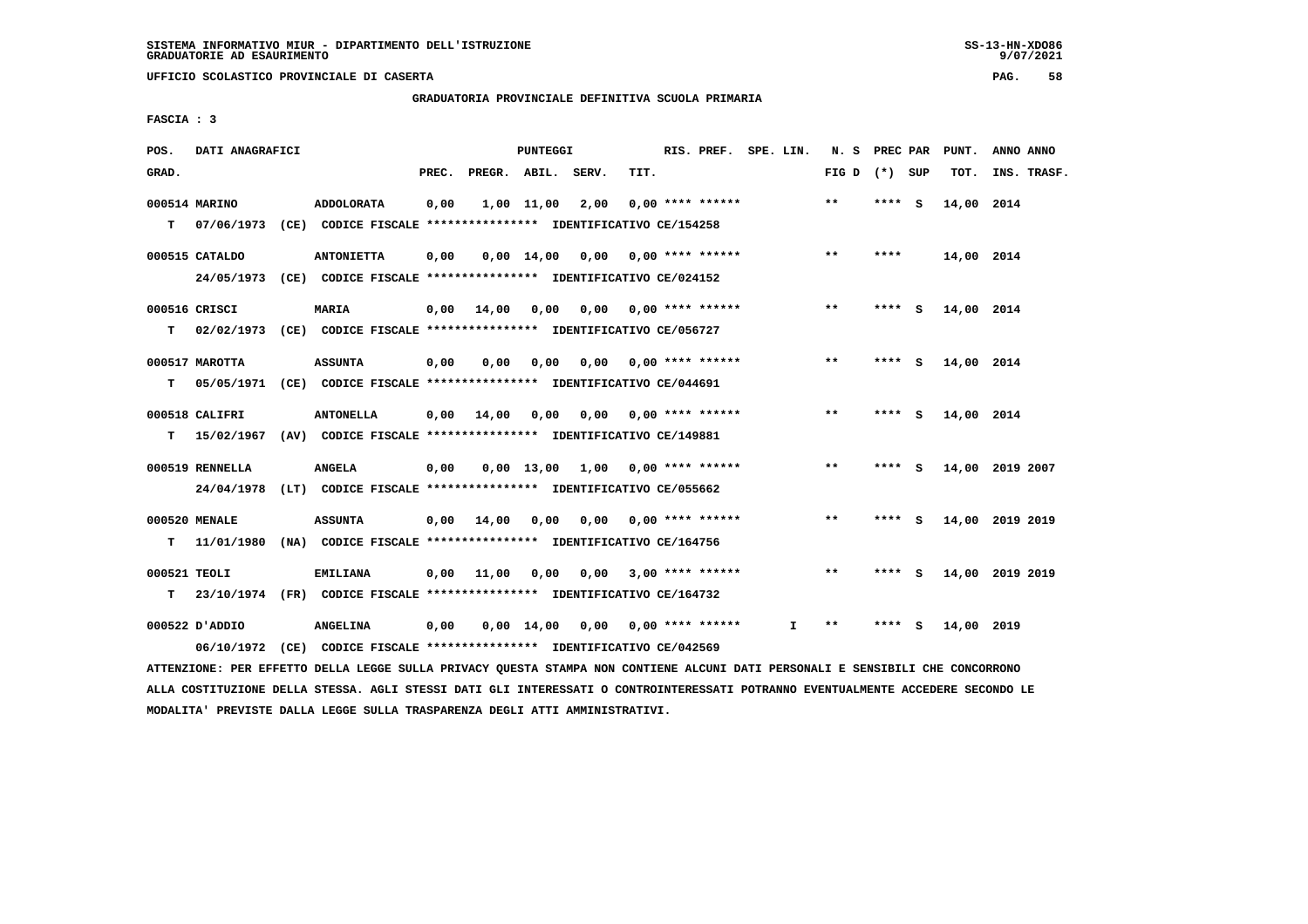$9/07/2021$ 

 **UFFICIO SCOLASTICO PROVINCIALE DI CASERTA PAG. 59**

 **GRADUATORIA PROVINCIALE DEFINITIVA SCUOLA PRIMARIA**

 **FASCIA : 3**

| POS.         | DATI ANAGRAFICI                                                                            |                   |       |                   | PUNTEGGI     |                                    |      | RIS. PREF. SPE. LIN.      |              |                            | N. S PREC PAR | PUNT.      | ANNO ANNO   |
|--------------|--------------------------------------------------------------------------------------------|-------------------|-------|-------------------|--------------|------------------------------------|------|---------------------------|--------------|----------------------------|---------------|------------|-------------|
| GRAD.        |                                                                                            |                   | PREC. |                   |              | PREGR. ABIL. SERV.                 | TIT. |                           |              | FIG D $(*)$ SUP            |               | TOT.       | INS. TRASF. |
| T.           | 000523 PICCOLO<br>25/03/1983 (CE) CODICE FISCALE **************** IDENTIFICATIVO CE/164998 | <b>MARIA</b>      | 0,00  |                   | $0,00$ 14,00 | 0,00                               |      | $0,00$ **** ******        |              | $***$                      | **** S        | 14,00 2019 |             |
|              |                                                                                            |                   |       |                   |              |                                    |      |                           |              |                            |               |            |             |
|              | 000524 GIANNANTONIO                                                                        | <b>ALESSANDRA</b> | 0,00  |                   |              | $0,00$ 14,00 0,00 0,00 **** ****** |      |                           |              | $***$                      | $***$ S       | 14,00 2019 |             |
|              | 19/08/1970 (NA) CODICE FISCALE *************** IDENTIFICATIVO CE/043127                    |                   |       |                   |              |                                    |      |                           |              |                            |               |            |             |
|              | 000525 MARINIELLO                                                                          | <b>BARBARA</b>    | 0,00  |                   |              | $0,00$ 14,00 0,00 0,00 **** ****** |      |                           | I.           | **                         | **** S        | 14,00 2019 |             |
|              | 27/10/1974 (CE) CODICE FISCALE *************** IDENTIFICATIVO CE/044309                    |                   |       |                   |              |                                    |      |                           |              |                            |               |            |             |
|              | 000526 PISANTI                                                                             | <b>ROSA</b>       | 0,00  |                   | $0,00$ 13,00 |                                    |      | 0,00 0,00 **** ******     |              | $* *$                      | **** S        | 13,00 2007 |             |
|              | 25/05/1966 (CE) CODICE FISCALE *************** IDENTIFICATIVO CE/046644                    |                   |       |                   |              |                                    |      |                           |              |                            |               |            |             |
|              |                                                                                            |                   |       |                   |              |                                    |      |                           |              |                            |               |            |             |
|              | 000527 DI MATTEO                                                                           | GIUSEPPINA        | 0,00  |                   | $0,00$ 13,00 |                                    |      | $0,00$ $0,00$ **** ****** | $\mathbf{I}$ | $\pmb{\times}\pmb{\times}$ | **** S        | 13,00 2007 |             |
|              | 08/02/1973 (CE) CODICE FISCALE *************** IDENTIFICATIVO CE/023592                    |                   |       |                   |              |                                    |      |                           |              |                            |               |            |             |
|              | 000528 MICILLO                                                                             | <b>GIOVANNA</b>   | 0,00  |                   |              | $0,00$ 13,00 0,00 0,00 **** ****** |      |                           |              | $***$                      | **** S        | 13,00 2014 |             |
| T.           | 24/06/1980 (NA) CODICE FISCALE **************** IDENTIFICATIVO CE/147089                   |                   |       |                   |              |                                    |      |                           |              |                            |               |            |             |
| 000529 SORBO |                                                                                            | <b>TERESA</b>     |       | $0,00$ 13,00 0,00 |              |                                    |      | $0,00$ $0,00$ **** ****** |              | $***$                      | $***$ S       | 13,00 2014 |             |
| т            | 26/06/1969 (CE) CODICE FISCALE **************** IDENTIFICATIVO CE/154500                   |                   |       |                   |              |                                    |      |                           |              |                            |               |            |             |
|              | 000530 VASSALLO                                                                            | <b>ARIANNA</b>    | 0,00  |                   | $0,00$ 13,00 |                                    |      | $0,00$ $0,00$ **** ****** |              | ** x **** s                |               | 13,00 2014 |             |
| т            | 19/11/1981 (CE) CODICE FISCALE *************** IDENTIFICATIVO CE/145570                    |                   |       |                   |              |                                    |      |                           |              |                            |               |            |             |
|              |                                                                                            |                   |       |                   |              |                                    |      |                           |              |                            |               |            |             |
|              | 000531 MARINO                                                                              | <b>ANTONIETTA</b> | 0,00  |                   | $0,00$ 11,00 | 2,00 0,00 **** ******              |      |                           |              | $***$                      | **** S        | 13,00 2014 |             |
| т            | 04/01/1975 (CE) CODICE FISCALE *************** IDENTIFICATIVO CE/150737                    |                   |       |                   |              |                                    |      |                           |              |                            |               |            |             |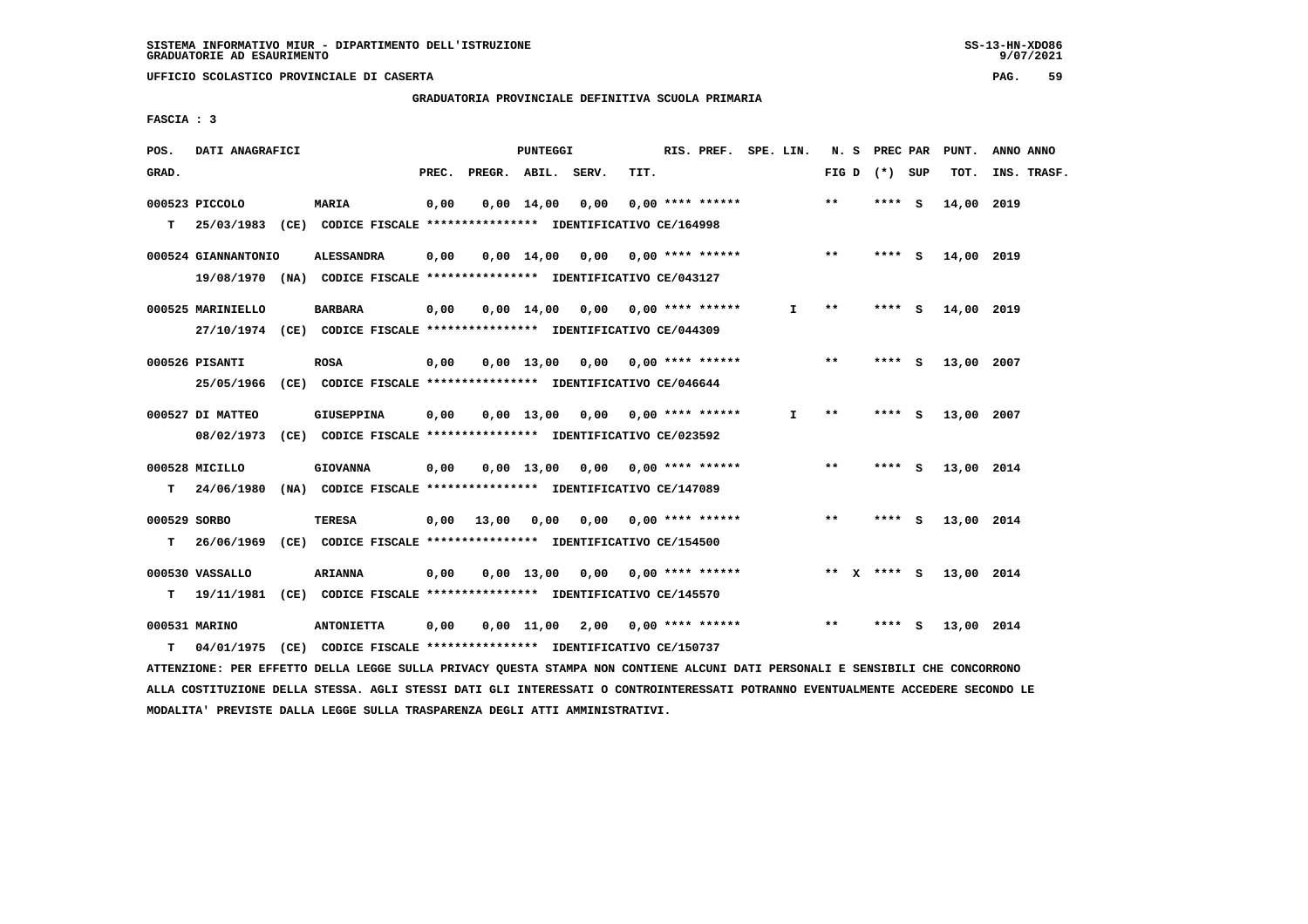$9/07/2021$ 

 **UFFICIO SCOLASTICO PROVINCIALE DI CASERTA PAG. 60**

 **GRADUATORIA PROVINCIALE DEFINITIVA SCUOLA PRIMARIA**

 **FASCIA : 3**

| POS.        | DATI ANAGRAFICI       |                                                                                                                               |       |                    | <b>PUNTEGGI</b> |                                    |                           |                    | RIS. PREF. SPE. LIN.               |       | N. S PREC PAR     | PUNT.      | ANNO ANNO       |
|-------------|-----------------------|-------------------------------------------------------------------------------------------------------------------------------|-------|--------------------|-----------------|------------------------------------|---------------------------|--------------------|------------------------------------|-------|-------------------|------------|-----------------|
| GRAD.       |                       |                                                                                                                               | PREC. | PREGR. ABIL. SERV. |                 |                                    | TIT.                      |                    |                                    |       | FIG $D$ $(*)$ SUP | TOT.       | INS. TRASF.     |
|             | 000532 MASIELLO       | LUISA                                                                                                                         | 0,00  |                    | $0,00$ $11,00$  | 2,00                               |                           | $0.00$ **** ****** |                                    | $**$  | **** S            | 13,00 2014 |                 |
|             |                       | T 13/12/1973 (IS) CODICE FISCALE *************** IDENTIFICATIVO CE/155160                                                     |       |                    |                 |                                    |                           |                    |                                    |       |                   |            |                 |
| 000533 NOTO |                       | <b>MARCELLA</b>                                                                                                               | 0,00  | 13,00 0,00         |                 |                                    | $0,00$ $0,00$ **** ****** |                    |                                    | $* *$ | **** S            | 13,00 2014 |                 |
|             |                       | T 04/11/1983 (NA) CODICE FISCALE **************** IDENTIFICATIVO CE/150238                                                    |       |                    |                 |                                    |                           |                    |                                    |       |                   |            |                 |
|             | 000534 PERRONE        | <b>TERESA</b>                                                                                                                 |       | $0,00$ 13,00 0,00  |                 |                                    | $0,00$ $0,00$ **** ****** |                    |                                    | $**$  | **** S            | 13,00 2014 |                 |
| T.          |                       | 27/02/1977 (CE) CODICE FISCALE **************** IDENTIFICATIVO CE/154684                                                      |       |                    |                 |                                    |                           |                    |                                    |       |                   |            |                 |
|             | 000535 DE MEIS        | <b>TIZIANA</b>                                                                                                                | 0,00  |                    |                 | $0,00$ 13,00 0,00 0,00 **** ****** |                           |                    |                                    | $***$ | **** S            | 13,00 2014 |                 |
|             |                       | 18/11/1974 (CE) CODICE FISCALE *************** IDENTIFICATIVO CE/045200                                                       |       |                    |                 |                                    |                           |                    |                                    |       |                   |            |                 |
|             | 000536 TARTAGLIONE    | <b>CONCETTA</b>                                                                                                               | 0,00  |                    |                 | $0,00$ 13,00 0,00 0,00 **** ****** |                           |                    |                                    | $**$  | **** S            | 13,00 2014 |                 |
|             |                       | T 22/09/1981 (CE) CODICE FISCALE *************** IDENTIFICATIVO CE/154453                                                     |       |                    |                 |                                    |                           |                    |                                    |       |                   |            |                 |
|             | 000537 SORRENTINO     | MICHELINA                                                                                                                     | 0,00  |                    | $0.00$ 13.00    | 0,00 0,00 **** ******              |                           |                    |                                    | **    | **** S            | 13,00 2014 |                 |
|             |                       | 10/03/1974 (CE) CODICE FISCALE *************** IDENTIFICATIVO CE/154652                                                       |       |                    |                 |                                    |                           |                    |                                    |       |                   |            |                 |
|             | 000538 CARDELLA       | MARIAROSARIA                                                                                                                  | 0,00  |                    |                 | $0,00$ 13,00 0,00 0,00 **** ****** |                           |                    |                                    | $***$ | **** S            | 13,00 2014 |                 |
| т           |                       | 09/08/1969 (NA) CODICE FISCALE *************** IDENTIFICATIVO CE/152468                                                       |       |                    |                 |                                    |                           |                    |                                    |       |                   |            |                 |
|             | 000539 MONTELLA GAIOT | VINCENZINA                                                                                                                    | 0,00  |                    |                 | $0,00$ 11,00 2,00 0,00 **** ****** |                           |                    |                                    | $***$ | **** S            |            | 13,00 2019 2019 |
| т           |                       | 07/08/1970 (EE) CODICE FISCALE *************** IDENTIFICATIVO CE/164851                                                       |       |                    |                 |                                    |                           |                    |                                    |       |                   |            |                 |
|             | 000540 TIRINO         | <b>CLEMENTINA</b>                                                                                                             | 0,00  |                    |                 |                                    |                           |                    | $0,00$ 13,00 0,00 0,00 **** ****** | $* *$ | **** S            |            | 13,00 2019 2019 |
| т           | 10/12/1983            | (BN) CODICE FISCALE **************** IDENTIFICATIVO CE/164652                                                                 |       |                    |                 |                                    |                           |                    |                                    |       |                   |            |                 |
|             |                       | ATTENZIONE: PER EFFETTO DELLA LEGGE SULLA PRIVACY QUESTA STAMPA NON CONTIENE ALCUNI DATI PERSONALI E SENSIBILI CHE CONCORRONO |       |                    |                 |                                    |                           |                    |                                    |       |                   |            |                 |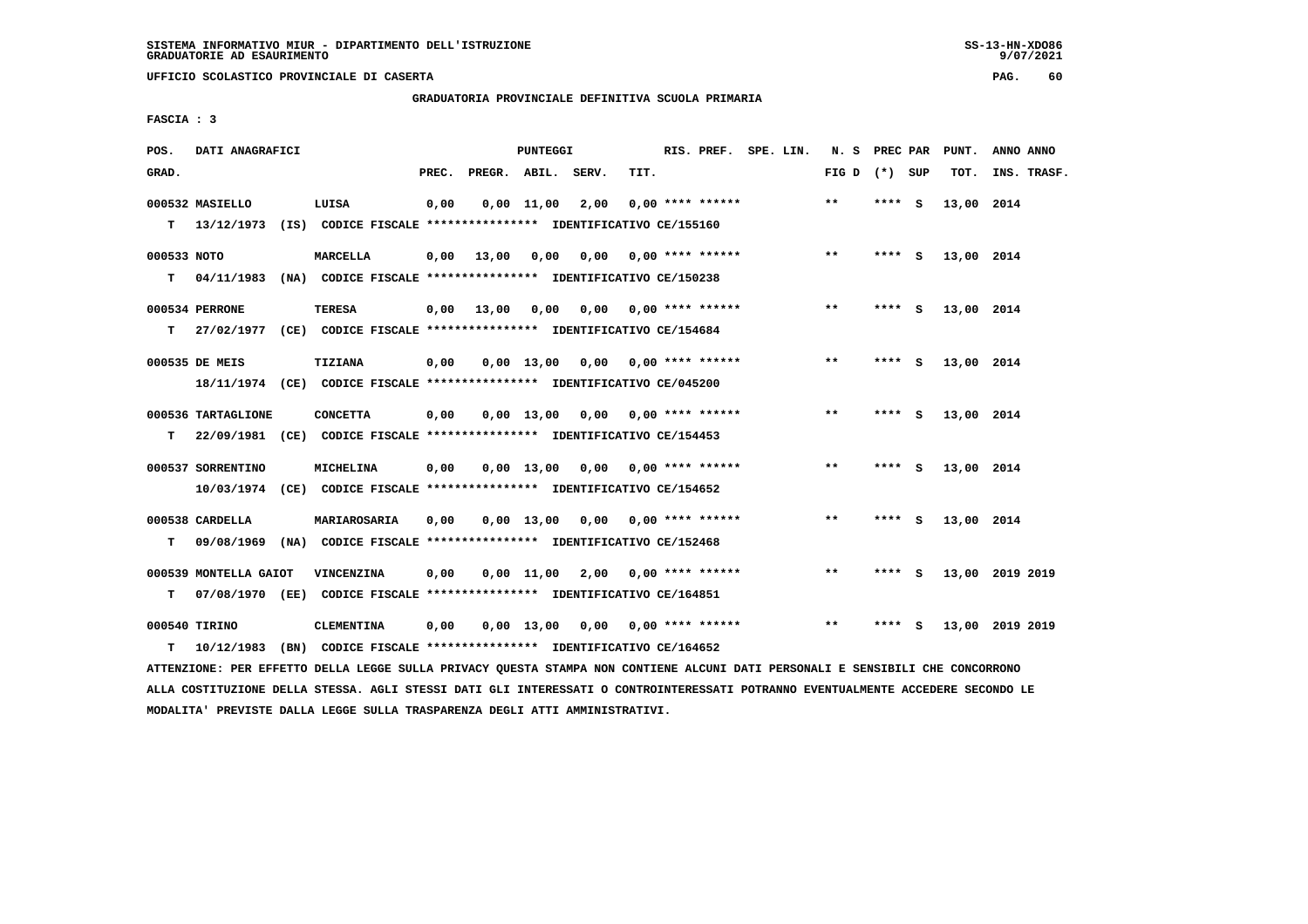# **GRADUATORIA PROVINCIALE DEFINITIVA SCUOLA PRIMARIA**

 **FASCIA : 3**

| POS.         | DATI ANAGRAFICI                                                         |                                                               |       |              | PUNTEGGI           |                                    |      | RIS. PREF. SPE. LIN.            |     | N. S PREC PAR   |         |     | PUNT.           | ANNO ANNO |             |
|--------------|-------------------------------------------------------------------------|---------------------------------------------------------------|-------|--------------|--------------------|------------------------------------|------|---------------------------------|-----|-----------------|---------|-----|-----------------|-----------|-------------|
| GRAD.        |                                                                         |                                                               | PREC. | PREGR. ABIL. |                    | SERV.                              | TIT. |                                 |     | FIG D $(*)$ SUP |         |     | TOT.            |           | INS. TRASF. |
|              | 000541 CAPASSO                                                          | MARIAROSARIA                                                  | 0,00  | 13,00        | 0,00               | 0,00                               |      | $0.00$ **** ******              |     | $**$            | **** S  |     | 13,00           | 2019 2019 |             |
|              | T 27/04/1980                                                            | (CE) CODICE FISCALE **************** IDENTIFICATIVO CE/164662 |       |              |                    |                                    |      |                                 |     |                 |         |     |                 |           |             |
|              | 000542 PENDOLINO                                                        | <b>ANTONIETTA</b>                                             | 0,00  | 13,00        | 0,00               |                                    |      | $0,00$ 0,00 **** ******         |     | $* *$           | $***$ S |     | 13,00 2019 2019 |           |             |
| T.           | 29/03/1979                                                              | (CE) CODICE FISCALE **************** IDENTIFICATIVO CE/164964 |       |              |                    |                                    |      |                                 |     |                 |         |     |                 |           |             |
| 000543 IENCO |                                                                         | <b>ASSUNTA</b>                                                | 0,00  |              |                    | $0,00$ 13,00 0,00 0,00 **** ****** |      |                                 | FI. | **              | **** S  |     | 13,00 2019      |           |             |
|              | 26/10/1959 (CE) CODICE FISCALE *************** IDENTIFICATIVO CE/044084 |                                                               |       |              |                    |                                    |      |                                 |     |                 |         |     |                 |           |             |
|              | 000544 CANZANO                                                          | <b>CONCETTA</b>                                               | 0,00  |              | $0.00$ 13.00       |                                    |      | 0,00 0,00 **** ******           |     | $* *$           | **** S  |     | 13,00 2019      |           |             |
|              | 05/11/1966 (SA) CODICE FISCALE *************** IDENTIFICATIVO CE/024849 |                                                               |       |              |                    |                                    |      |                                 |     |                 |         |     |                 |           |             |
|              | 000545 PECCHIA                                                          | CONSIGLIA                                                     | 0,00  |              | $0,00$ 13,00       |                                    |      | $0,00$ $0,00$ **** ******       |     | $**$            | **** S  |     | 13,00 2019      |           |             |
|              | 25/01/1964 (CE) CODICE FISCALE *************** IDENTIFICATIVO CE/045961 |                                                               |       |              |                    |                                    |      |                                 |     |                 |         |     |                 |           |             |
|              | 000546 D'ARIENZO                                                        | <b>DORA</b>                                                   | 0,00  | 12,00        | 0,00               |                                    |      | 0,00 0,00 **** ****** J         |     | $* *$           | **** S  |     | 12,00 2014      |           |             |
| т            | 18/08/1980                                                              | (LT) CODICE FISCALE **************** IDENTIFICATIVO CE/154439 |       |              |                    |                                    |      |                                 |     |                 |         |     |                 |           |             |
|              | 000547 DALTERIO                                                         | <b>CECILIA</b>                                                | 0,00  |              | $0.00 \quad 12.00$ |                                    |      | $0.00$ $0.00$ $***$ **** ****** |     | $***$           | **** S  |     | 12,00 2014      |           |             |
| т            | 06/01/1970                                                              | (CE) CODICE FISCALE **************** IDENTIFICATIVO CE/154698 |       |              |                    |                                    |      |                                 |     |                 |         |     |                 |           |             |
|              | 000548 SAVINELLI                                                        | ORSOLA                                                        | 0,00  |              | $0,00 \quad 12,00$ |                                    |      | $0.00$ $0.00$ **** ******       |     | $* *$           | **** S  |     | 12,00 2014      |           |             |
| т            | 24/10/1962                                                              | (CE) CODICE FISCALE **************** IDENTIFICATIVO CE/154639 |       |              |                    |                                    |      |                                 |     |                 |         |     |                 |           |             |
|              | 000549 MAZZARELLA                                                       | LUIGIA                                                        | 0,00  |              | $0,00 \quad 12,00$ |                                    |      | 0,00 0,00 **** ******           |     | $***$           | ****    | - S | 12,00 2014      |           |             |
| т            | 01/10/1956                                                              | (CE) CODICE FISCALE **************** IDENTIFICATIVO CE/164283 |       |              |                    |                                    |      |                                 |     |                 |         |     |                 |           |             |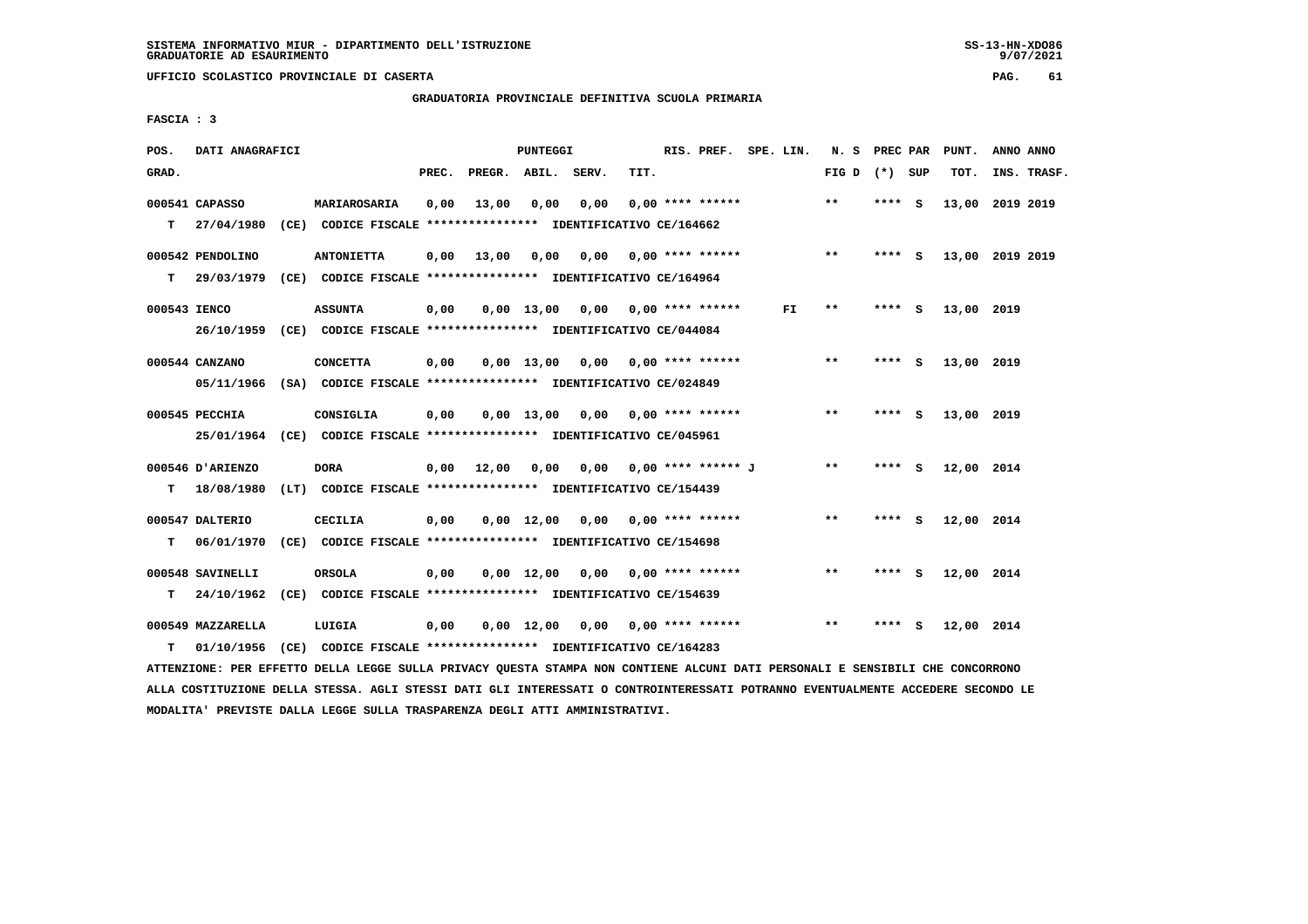$9/07/2021$ 

 **UFFICIO SCOLASTICO PROVINCIALE DI CASERTA PAG. 62**

 **GRADUATORIA PROVINCIALE DEFINITIVA SCUOLA PRIMARIA**

 **FASCIA : 3**

| POS.  | DATI ANAGRAFICI    |                                                                                                                               |       |                       | PUNTEGGI   |                                         |      | RIS. PREF. SPE. LIN.      |              | N. S PREC PAR   |         | PUNT.      | ANNO ANNO       |
|-------|--------------------|-------------------------------------------------------------------------------------------------------------------------------|-------|-----------------------|------------|-----------------------------------------|------|---------------------------|--------------|-----------------|---------|------------|-----------------|
| GRAD. |                    |                                                                                                                               | PREC. | PREGR. ABIL. SERV.    |            |                                         | TIT. |                           |              | FIG D $(*)$ SUP |         | TOT.       | INS. TRASF.     |
|       | 000550 MUSONE      | <b>GIUSEPPE</b>                                                                                                               | 0,00  | 12,00                 | 0,00       | 0,00                                    |      | $0.00$ **** ******        |              | $**$            | $***$ S | 12,00 2014 |                 |
| T.    | 06/07/1967         | (CE) CODICE FISCALE **************** IDENTIFICATIVO CE/162263                                                                 |       |                       |            |                                         |      |                           |              |                 |         |            |                 |
|       |                    |                                                                                                                               |       |                       |            |                                         |      |                           |              | $* *$           |         |            |                 |
|       | 000551 CALAFATO    | <b>DANIELA</b><br>21/09/1982 (NA) CODICE FISCALE **************** IDENTIFICATIVO CE/153826                                    |       | $0,00$ 12,00          | 0,00       |                                         |      | $0,00$ $0,00$ **** ****** |              |                 | **** S  | 12,00 2014 |                 |
| T.    |                    |                                                                                                                               |       |                       |            |                                         |      |                           |              |                 |         |            |                 |
|       | 000552 GRAUSO      | <b>ROSA</b>                                                                                                                   | 0,00  |                       |            | $0,00$ 12,00 0,00 0,00 **** ******      |      |                           |              | $***$           | **** S  | 12,00 2014 |                 |
| T.    |                    | 05/11/1980 (CE) CODICE FISCALE **************** IDENTIFICATIVO CE/145546                                                      |       |                       |            |                                         |      |                           |              |                 |         |            |                 |
|       | 000553 BORRATA     | <b>MARIA ROSARIA</b>                                                                                                          |       |                       |            | 0,00 12,00 0,00 0,00 0,00 **** ******   |      |                           |              | $**$            | **** S  | 12,00 2014 |                 |
| T.    |                    | 03/05/1978 (CE) CODICE FISCALE **************** IDENTIFICATIVO CE/046466                                                      |       |                       |            |                                         |      |                           |              |                 |         |            |                 |
|       |                    |                                                                                                                               |       |                       |            |                                         |      |                           |              |                 |         |            |                 |
|       | 000554 NOVELLI     | <b>GIUSEPPINA</b>                                                                                                             | 0,00  |                       | 0,00 12,00 |                                         |      | $0,00$ $0,00$ **** ****** | I.           | $***$           | **** S  | 12,00 2014 |                 |
| т     |                    | 07/03/1965 (CE) CODICE FISCALE **************** IDENTIFICATIVO CE/048199                                                      |       |                       |            |                                         |      |                           |              |                 |         |            |                 |
|       | 000555 PALMIERO    | <b>FEDERICA</b>                                                                                                               |       | $0,00$ $12,00$ $0,00$ |            |                                         |      | $0,00$ $0,00$ **** ****** |              | $***$           | **** S  |            | 12,00 2019 2019 |
| T.    |                    | 01/08/1980 (CE) CODICE FISCALE **************** IDENTIFICATIVO CE/164812                                                      |       |                       |            |                                         |      |                           |              |                 |         |            |                 |
|       |                    |                                                                                                                               |       |                       |            |                                         |      |                           |              |                 |         |            |                 |
|       | 000556 SIGNORELLI  | <b>ANTONIETTA</b>                                                                                                             |       |                       |            | $0,00$ 12,00 0,00 0,00 0,00 **** ****** |      |                           | $\mathbf{I}$ | $* *$           | **** S  |            | 12,00 2019 2019 |
| т     |                    | 09/04/1975 (LT) CODICE FISCALE **************** IDENTIFICATIVO CE/164771                                                      |       |                       |            |                                         |      |                           |              |                 |         |            |                 |
|       | 000557 DELLA VOLPE | <b>TERESA</b>                                                                                                                 |       | $0,00$ 12,00          | 0,00       |                                         |      | $0,00$ $0,00$ **** ****** |              | $***$           | **** S  |            | 12,00 2019 2019 |
| т     |                    | 06/02/1978 (CE) CODICE FISCALE *************** IDENTIFICATIVO CE/164830                                                       |       |                       |            |                                         |      |                           |              |                 |         |            |                 |
|       |                    |                                                                                                                               |       |                       |            |                                         |      |                           |              | $* *$           |         |            |                 |
|       | 000558 GIULIANO    | MARIA ROSARIA 0,00 12,00                                                                                                      |       |                       | 0,00       |                                         |      | 0,00 0,00 **** ******     |              |                 | **** S  |            | 12,00 2019 2019 |
| т     |                    | 02/05/1974 (CE) CODICE FISCALE *************** IDENTIFICATIVO CE/164819                                                       |       |                       |            |                                         |      |                           |              |                 |         |            |                 |
|       |                    | ATTENZIONE: PER EFFETTO DELLA LEGGE SULLA PRIVACY QUESTA STAMPA NON CONTIENE ALCUNI DATI PERSONALI E SENSIBILI CHE CONCORRONO |       |                       |            |                                         |      |                           |              |                 |         |            |                 |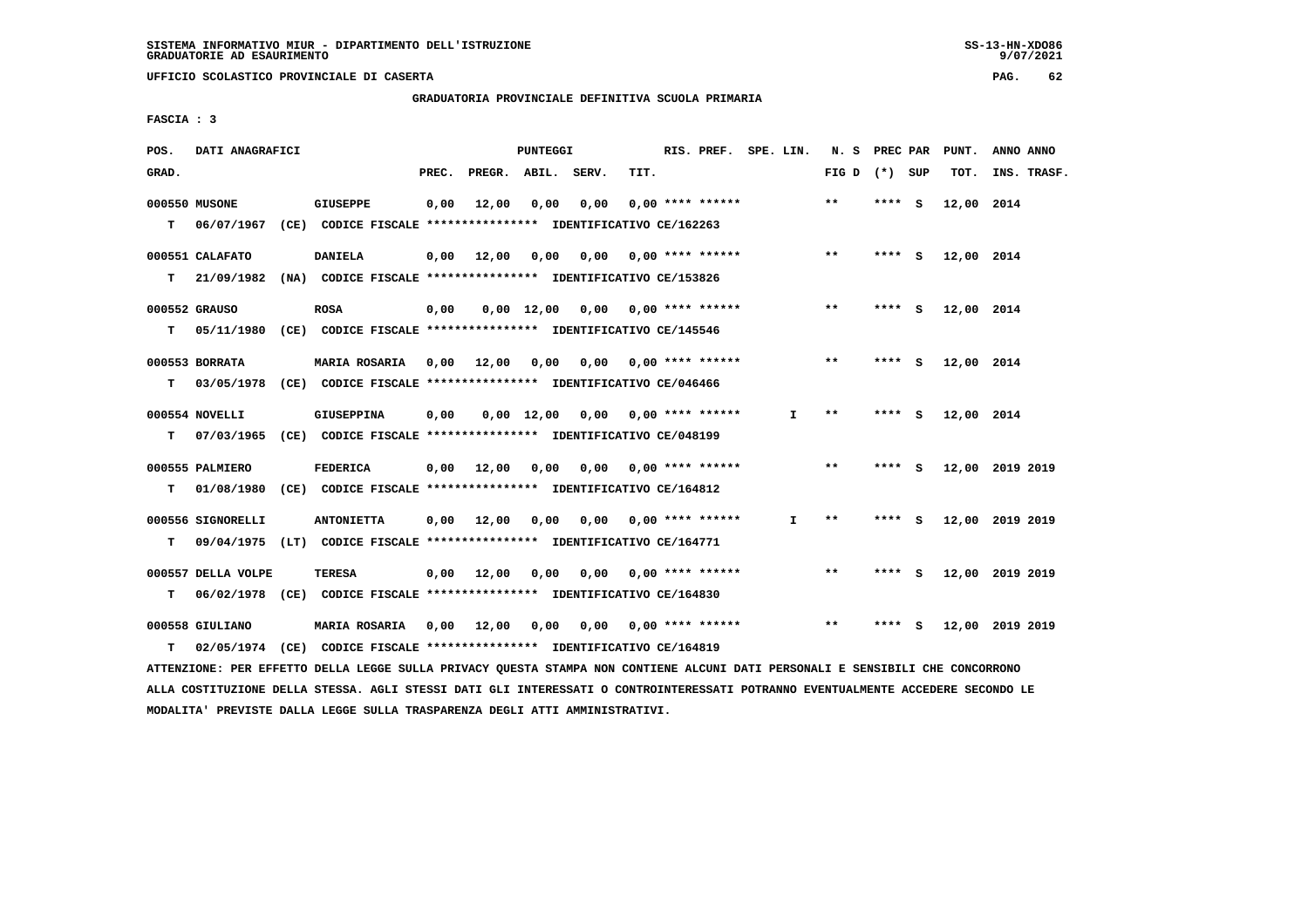**GRADUATORIA PROVINCIALE DEFINITIVA SCUOLA PRIMARIA**

 **FASCIA : 3**

| POS.        | DATI ANAGRAFICI  | PUNTEGGI                                                                  |       |                                         |                    |                                    |      | RIS. PREF. SPE. LIN.            |    | N. S PREC PAR   |          |     | PUNT.      | ANNO ANNO   |
|-------------|------------------|---------------------------------------------------------------------------|-------|-----------------------------------------|--------------------|------------------------------------|------|---------------------------------|----|-----------------|----------|-----|------------|-------------|
| GRAD.       |                  |                                                                           | PREC. | PREGR. ABIL. SERV.                      |                    |                                    | TIT. |                                 |    | FIG D $(*)$ SUP |          |     | TOT.       | INS. TRASF. |
|             | 000559 IANNUCCI  | <b>RITA</b>                                                               | 0,00  |                                         | $0.00 \quad 12.00$ | 0,00                               |      | $0.00$ **** ******              |    | $***$           | ****     |     | 12,00 2019 |             |
|             | 31/07/1963       | (BN) CODICE FISCALE **************** IDENTIFICATIVO CE/044052             |       |                                         |                    |                                    |      |                                 |    |                 |          |     |            |             |
|             | 000560 D'AIELLO  | CAROLINA                                                                  | 0,00  |                                         |                    | $0,00$ 12,00 0,00 0,00 **** ****** |      |                                 | I. | $***$           | **** S   |     | 12,00 2019 |             |
|             |                  | 29/04/1973 (CE) CODICE FISCALE *************** IDENTIFICATIVO CE/042757   |       |                                         |                    |                                    |      |                                 |    |                 |          |     |            |             |
|             | 000561 CRISPINO  | <b>ISABELLA</b>                                                           | 0,00  |                                         |                    | $0,00$ 11,00 0,00 0,00 **** ****** |      |                                 |    | $***$           | **** S   |     | 11,00 2014 |             |
| T.          |                  | 29/11/1962 (NA) CODICE FISCALE **************** IDENTIFICATIVO CE/154455  |       |                                         |                    |                                    |      |                                 |    |                 |          |     |            |             |
| 000562 IZZO |                  | LAURAGIUSEPPI                                                             | 0,00  |                                         |                    | 0,00 11,00 0,00 0,00 **** ******   |      |                                 |    | $***$           | **** S   |     | 11,00 2014 |             |
|             |                  | T 13/05/1963 (CE) CODICE FISCALE *************** IDENTIFICATIVO CE/154304 |       |                                         |                    |                                    |      |                                 |    |                 |          |     |            |             |
|             | 000563 MARTINO   | <b>ERSILIA</b>                                                            |       | 0,00 11,00                              | 0,00               |                                    |      | $0,00$ $0,00$ **** ******       |    | $* *$           | **** S   |     | 11,00 2014 |             |
| T.          |                  | 11/02/1982 (CE) CODICE FISCALE **************** IDENTIFICATIVO CE/154331  |       |                                         |                    |                                    |      |                                 |    |                 |          |     |            |             |
|             | 000564 DE FELICE | <b>ERMELINDA</b>                                                          |       | $0,00$ 11,00 0,00 0,00 0,00 **** ****** |                    |                                    |      |                                 |    | $***$           | **** $S$ |     | 11,00 2014 |             |
|             |                  | T 13/08/1971 (CE) CODICE FISCALE *************** IDENTIFICATIVO CE/147603 |       |                                         |                    |                                    |      |                                 |    |                 |          |     |            |             |
|             | 000565 PERILLO   | <b>CATERINA</b>                                                           |       | 0,00 11,00 0,00                         |                    |                                    |      | $0.00$ $0.00$ $***$ **** ****** |    | $***$           | **** S   |     | 11,00 2014 |             |
|             |                  | 22/09/1968 (CE) CODICE FISCALE *************** IDENTIFICATIVO CE/150959   |       |                                         |                    |                                    |      |                                 |    |                 |          |     |            |             |
|             | 000566 SEQUINO   | <b>GIOVANNA</b>                                                           | 0,00  |                                         |                    | $0,00$ 11,00 0,00 0,00 **** ****** |      |                                 |    | $***$           | ****     |     | 11,00 2014 |             |
| T.          |                  | 20/11/1976 (CE) CODICE FISCALE **************** IDENTIFICATIVO CE/146711  |       |                                         |                    |                                    |      |                                 |    |                 |          |     |            |             |
|             | 000567 CICALA    | <b>MARIA GRAZIA</b>                                                       | 0,00  |                                         |                    | 0,00 11,00 0,00 0,00 **** ******   |      |                                 |    | $* *$           | ****     | - S | 11,00 2014 |             |
| т           |                  | 29/09/1974 (CE) CODICE FISCALE *************** IDENTIFICATIVO CE/149086   |       |                                         |                    |                                    |      |                                 |    |                 |          |     |            |             |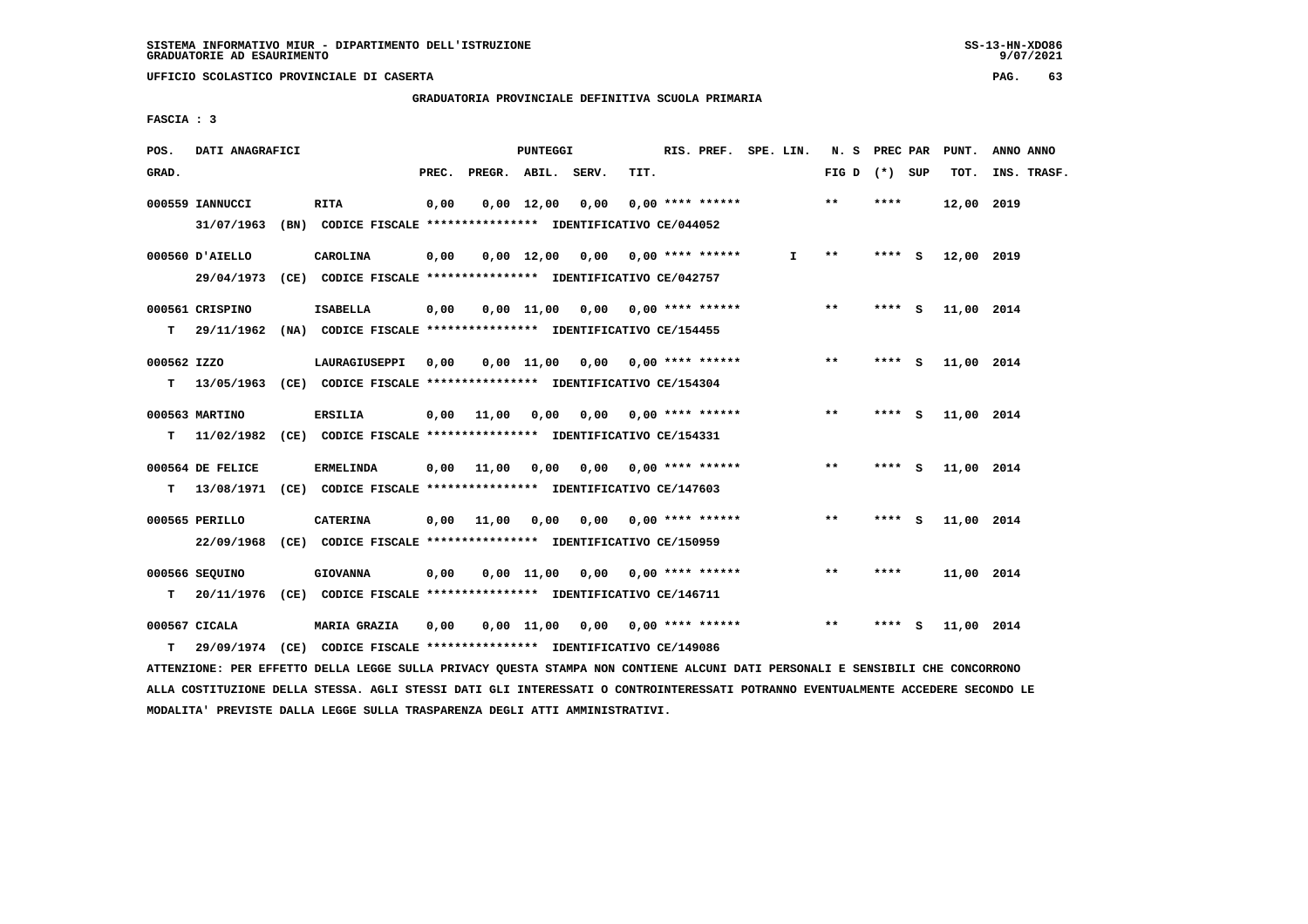$9/07/2021$ 

 **UFFICIO SCOLASTICO PROVINCIALE DI CASERTA PAG. 64**

 **GRADUATORIA PROVINCIALE DEFINITIVA SCUOLA PRIMARIA**

 **FASCIA : 3**

| POS.               | DATI ANAGRAFICI |  |                                                                                              | <b>PUNTEGGI</b> |                                       |              |                                        |      | RIS. PREF. SPE. LIN.      | N. S PREC PAR |                 |          | PUNT. | ANNO ANNO  |             |
|--------------------|-----------------|--|----------------------------------------------------------------------------------------------|-----------------|---------------------------------------|--------------|----------------------------------------|------|---------------------------|---------------|-----------------|----------|-------|------------|-------------|
| GRAD.              |                 |  |                                                                                              | PREC.           | PREGR. ABIL. SERV.                    |              |                                        | TIT. |                           |               | FIG D $(*)$ SUP |          |       | TOT.       | INS. TRASF. |
| 000568 IZZO        |                 |  | <b>CLARA</b><br>T 18/04/1967 (CE) CODICE FISCALE **************** IDENTIFICATIVO CE/154750   | 0,00            |                                       | $0,00$ 11,00 | 0,00                                   |      | $0.00$ **** ******        |               | $***$           | **** $S$ |       | 11,00 2014 |             |
| т                  | 000569 ESPOSITO |  | <b>VITTORIA</b><br>09/10/1981 (CE) CODICE FISCALE **************** IDENTIFICATIVO CE/154441  |                 | 0,00 11,00 0,00 0,00 0,00 **** ****** |              |                                        |      |                           |               | $***$           | $***$ S  |       | 11,00 2014 |             |
|                    | 000570 FIORILLO |  | GENNARINA<br>19/04/1980 (CE) CODICE FISCALE **************** IDENTIFICATIVO CE/154128        | 0,00            |                                       |              | $0.00$ 11,00 0.00 0.00 **** ******     |      |                           |               | $***$           | **** S   |       | 11,00 2014 |             |
| T.                 | 000571 PEZONE   |  | <b>CARMELA</b><br>07/12/1977 (CE) CODICE FISCALE *************** IDENTIFICATIVO CE/147094    |                 | $0.00$ $11.00$                        | 0,00         |                                        |      | $0.00$ $0.00$ **** ****** |               | $* *$           | **** S   |       | 11,00 2014 |             |
| т                  | 000572 PIERRI   |  | <b>MARIA</b>                                                                                 | 0,00            |                                       |              | 0,00 11,00 0,00 0,00 **** ******       |      |                           |               | $***$           | **** $S$ |       | 11,00 2014 |             |
| т<br>000573 DIANA  |                 |  | 07/02/1977 (CE) CODICE FISCALE *************** IDENTIFICATIVO CE/157507<br><b>ANNUNZIATA</b> |                 | 0,00 11,00 0,00                       |              | 0,00                                   |      | $0.00$ **** ******        |               | $***$           | **** S   |       | 11,00 2014 |             |
| T.<br>000574 DORSO |                 |  | 28/06/1975 (NA) CODICE FISCALE **************** IDENTIFICATIVO CE/150671<br><b>SALVATORE</b> |                 | $0,00$ 11,00                          |              | $0,00$ $0,00$ $0,00$ $***$ **** ****** |      |                           |               | $***$           | **** S   |       | 11,00 2014 |             |
| т                  | 000575 D'ETTORE |  | 28/04/1975 (CE) CODICE FISCALE **************** IDENTIFICATIVO CE/154052<br><b>ORESTE</b>    | 0,00            |                                       |              | $0,00$ 11,00 0,00 0,00 **** ******     |      |                           |               | $***$           | **** S   |       | 11,00 2014 |             |
| т<br>000576 IORIO  |                 |  | 18/02/1975 (NA) CODICE FISCALE **************** IDENTIFICATIVO CE/147407<br><b>ANTONELLA</b> |                 | $0,00$ 11,00                          | 0,00         |                                        |      | $0,00$ $0,00$ **** ****** |               | $* *$           | ****     | - 5   | 11,00 2014 |             |
| т                  |                 |  | 31/01/1973 (CE) CODICE FISCALE *************** IDENTIFICATIVO CE/153954                      |                 |                                       |              |                                        |      |                           |               |                 |          |       |            |             |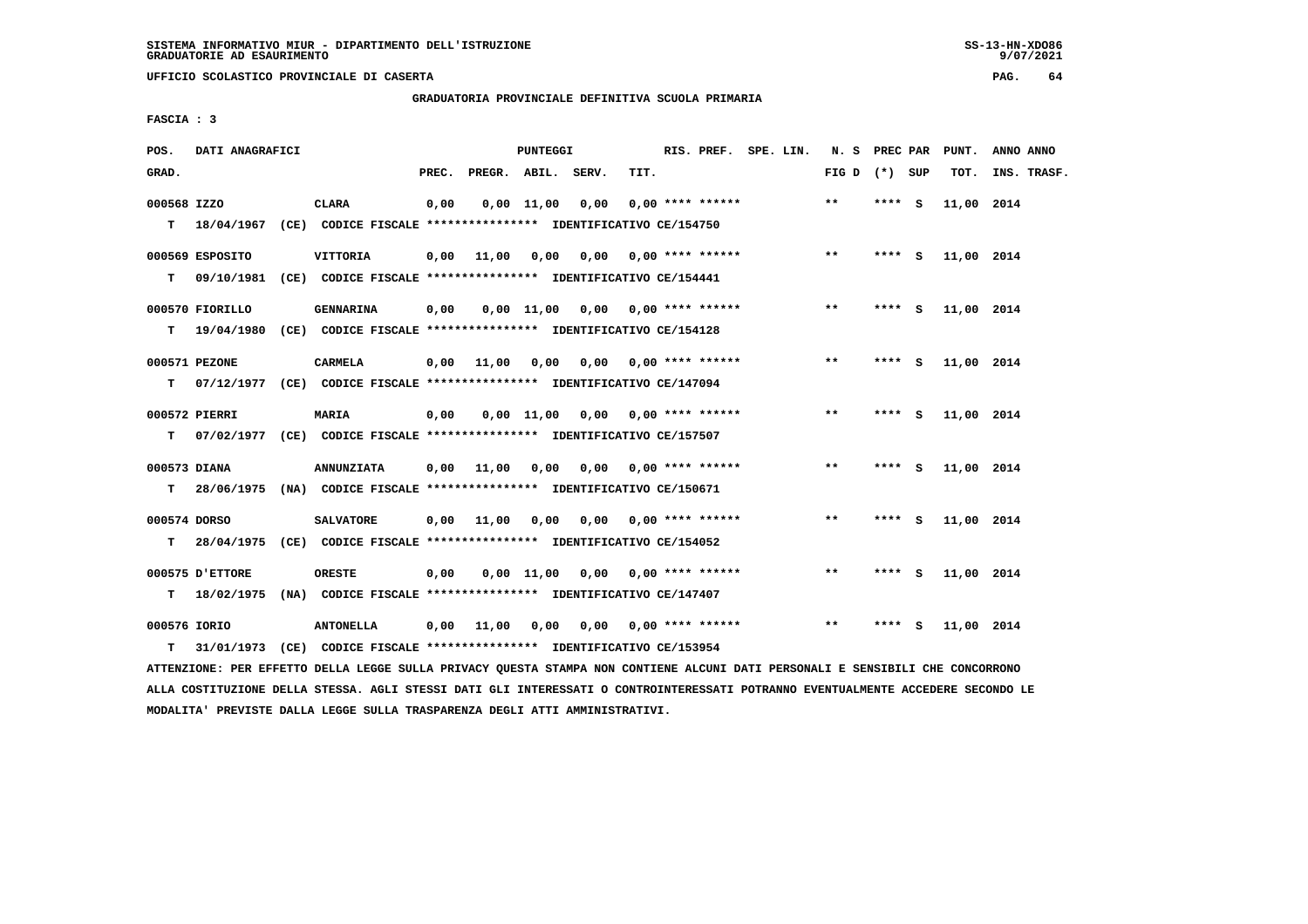$9/07/2021$ 

 **UFFICIO SCOLASTICO PROVINCIALE DI CASERTA PAG. 65**

 **GRADUATORIA PROVINCIALE DEFINITIVA SCUOLA PRIMARIA**

 **FASCIA : 3**

| POS.         | DATI ANAGRAFICI  |                                                                                                                               |       |                    | PUNTEGGI           |                               |      | RIS. PREF. SPE. LIN.      |    |       | N. S PREC PAR     |     | PUNT.           | ANNO ANNO      |             |
|--------------|------------------|-------------------------------------------------------------------------------------------------------------------------------|-------|--------------------|--------------------|-------------------------------|------|---------------------------|----|-------|-------------------|-----|-----------------|----------------|-------------|
| GRAD.        |                  |                                                                                                                               | PREC. | PREGR. ABIL. SERV. |                    |                               | TIT. |                           |    |       | FIG $D$ $(*)$ SUP |     | TOT.            |                | INS. TRASF. |
| 000577 PALMA |                  | <b>CATERINA</b>                                                                                                               | 0,00  |                    | 0,00 11,00         | 0,00                          |      | $0.00$ **** ******        |    | $***$ | ****              | - S | 11,00 2014      |                |             |
| T.           | 29/07/1959       | (CE) CODICE FISCALE **************** IDENTIFICATIVO CE/156997                                                                 |       |                    |                    |                               |      |                           |    |       |                   |     |                 |                |             |
|              |                  |                                                                                                                               |       |                    |                    |                               |      |                           |    |       |                   |     |                 |                |             |
|              | 000578 OLIVIERO  | <b>FILIPPO</b>                                                                                                                | 0,00  |                    | $0,00 \quad 11,00$ |                               |      | $0,00$ $0,00$ **** ****** |    |       | ** X **** S       |     | 11,00 2019 2019 |                |             |
| т            |                  | 20/01/1968 (CE) CODICE FISCALE *************** IDENTIFICATIVO CE/164836                                                       |       |                    |                    |                               |      |                           |    |       |                   |     |                 |                |             |
|              | 000579 ERRICO    | <b>VINCENZA</b>                                                                                                               | 0,00  |                    | $0,00 \quad 11,00$ | 0,00 0,00 **** ******         |      |                           |    | $**$  | **** S            |     | 11,00 2019 2019 |                |             |
| т            |                  | 08/11/1973 (NA) CODICE FISCALE **************** IDENTIFICATIVO CE/164739                                                      |       |                    |                    |                               |      |                           |    |       |                   |     |                 |                |             |
|              |                  |                                                                                                                               |       |                    |                    |                               |      |                           |    | $***$ |                   |     |                 |                |             |
|              | 000580 COCCORESE | <b>ALESSIA</b>                                                                                                                | 0,00  |                    |                    | $0,00 \quad 11,00 \quad 0,00$ |      | $0.00$ **** ******        |    |       | **** S            |     | 11,00 2019 2019 |                |             |
| т            | 29/03/1982       | (NA) CODICE FISCALE **************** IDENTIFICATIVO CE/164973                                                                 |       |                    |                    |                               |      |                           |    |       |                   |     |                 |                |             |
|              | 000581 CAIAZZO   | <b>ELVIRA</b>                                                                                                                 | 0,00  | 11,00              | 0,00               |                               |      | $0,00$ $0,00$ **** ****** |    | $* *$ | **** S            |     | 11,00 2019 2019 |                |             |
|              |                  | T 11/06/1970 (CE) CODICE FISCALE *************** IDENTIFICATIVO CE/164779                                                     |       |                    |                    |                               |      |                           |    |       |                   |     |                 |                |             |
|              |                  |                                                                                                                               |       |                    |                    |                               |      |                           |    |       |                   |     |                 |                |             |
| 000582 PAONE |                  | DANIELA                                                                                                                       | 0,00  | 11,00              | 0,00               |                               |      | $0,00$ $0,00$ **** ****** |    | $* *$ | **** S            |     | 11,00 2019 2019 |                |             |
| т            | 13/06/1963       | (NA) CODICE FISCALE **************** IDENTIFICATIVO CE/164892                                                                 |       |                    |                    |                               |      |                           |    |       |                   |     |                 |                |             |
|              | 000583 FOLGIERI  | <b>MARINA</b>                                                                                                                 | 0,00  | 0,00               | 6,00               | 0,00                          |      | $0.00$ **** ******        | I. | $***$ | **** S            |     | $6,00$ 2007     |                |             |
| s            | 14/06/1986       | (CE) CODICE FISCALE **************** IDENTIFICATIVO CE/056174                                                                 |       |                    |                    |                               |      |                           |    |       |                   |     |                 |                |             |
|              |                  |                                                                                                                               |       |                    |                    |                               |      |                           |    |       |                   |     |                 |                |             |
|              | 000584 BENEDETTO | <b>ANTONIETTA</b>                                                                                                             | 0,00  | 6,00               | 0,00               |                               |      | $0.00$ $0.00$ **** ****** |    | $* *$ | **** S            |     |                 | 6,00 2019 2019 |             |
| т            | 30/03/1963       | (NA) CODICE FISCALE **************** IDENTIFICATIVO CE/164922                                                                 |       |                    |                    |                               |      |                           |    |       |                   |     |                 |                |             |
| 000585 SPANO |                  | <b>ANNA</b>                                                                                                                   | 0,00  | 0,00               | 0,00               | 0.00                          |      | $0.00$ **** ******        |    | $**$  | ****              | - S | 0.00 2014       |                |             |
| т            | 23/08/1962       | (CE) CODICE FISCALE **************** IDENTIFICATIVO CE/149936                                                                 |       |                    |                    |                               |      |                           |    |       |                   |     |                 |                |             |
|              |                  | ATTENZIONE: PER EFFETTO DELLA LEGGE SULLA PRIVACY QUESTA STAMPA NON CONTIENE ALCUNI DATI PERSONALI E SENSIBILI CHE CONCORRONO |       |                    |                    |                               |      |                           |    |       |                   |     |                 |                |             |